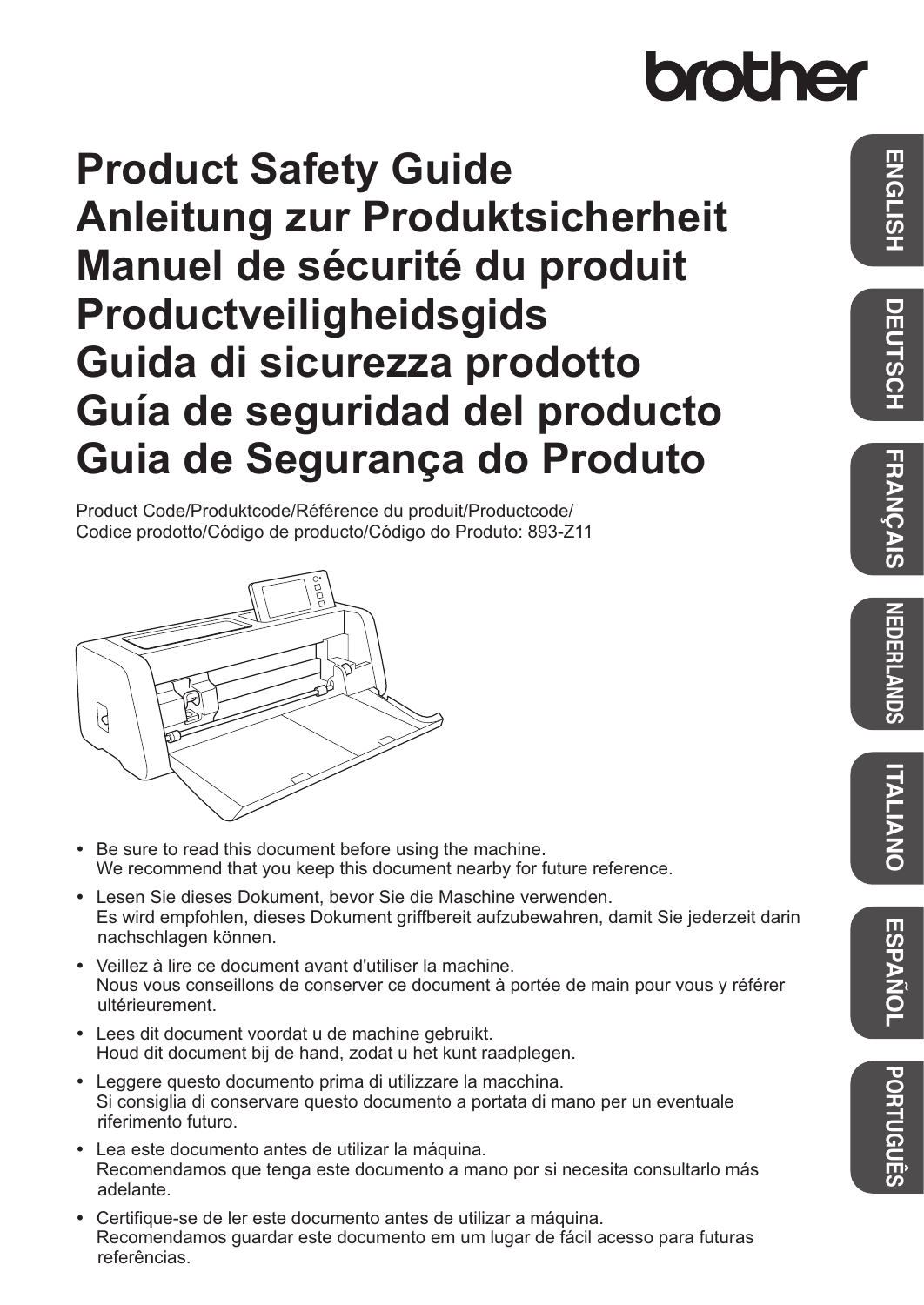### **Trademarks**

IBM is a registered trademark or a trademark of International Business Machines Corporation. WPA™ and WPA2™ are trademarks of Wi-Fi Alliance®.

Any trade names and product names of companies appearing on Brother products, related documents and any other materials are all trademarks or registered trademarks of those respective companies.

### Open Source Licensing Remarks

This product includes open-source software.

To see the open source licensing remarks, please go to the manual download section on your model's home page of Brother support website at " http://s.brother/cmoae/ ".

### Copyright and License

©2021 Brother Industries, Ltd. All rights reserved. This product includes software developed by the following vendor: ©2008 Devicescape Software, Inc.

### Compilation and Publication

Under the supervision of Brother Industries, Ltd., this manual has been compiled and published, covering the latest product descriptions and specifications.

The contents of this manual and the specifications of this product are subject to change without notice.

Brother reserves the right to make changes without notice in the specifications and materials contained herein and shall not be responsible for any damages (including consequential) caused by reliance on the materials presented, including but not limited to typographical and other errors relating to the publication.

### Precaution for Wireless connection

Make sure you use a router or firewall when connecting your machine to the Internet to protect it against unauthorized access from the Internet.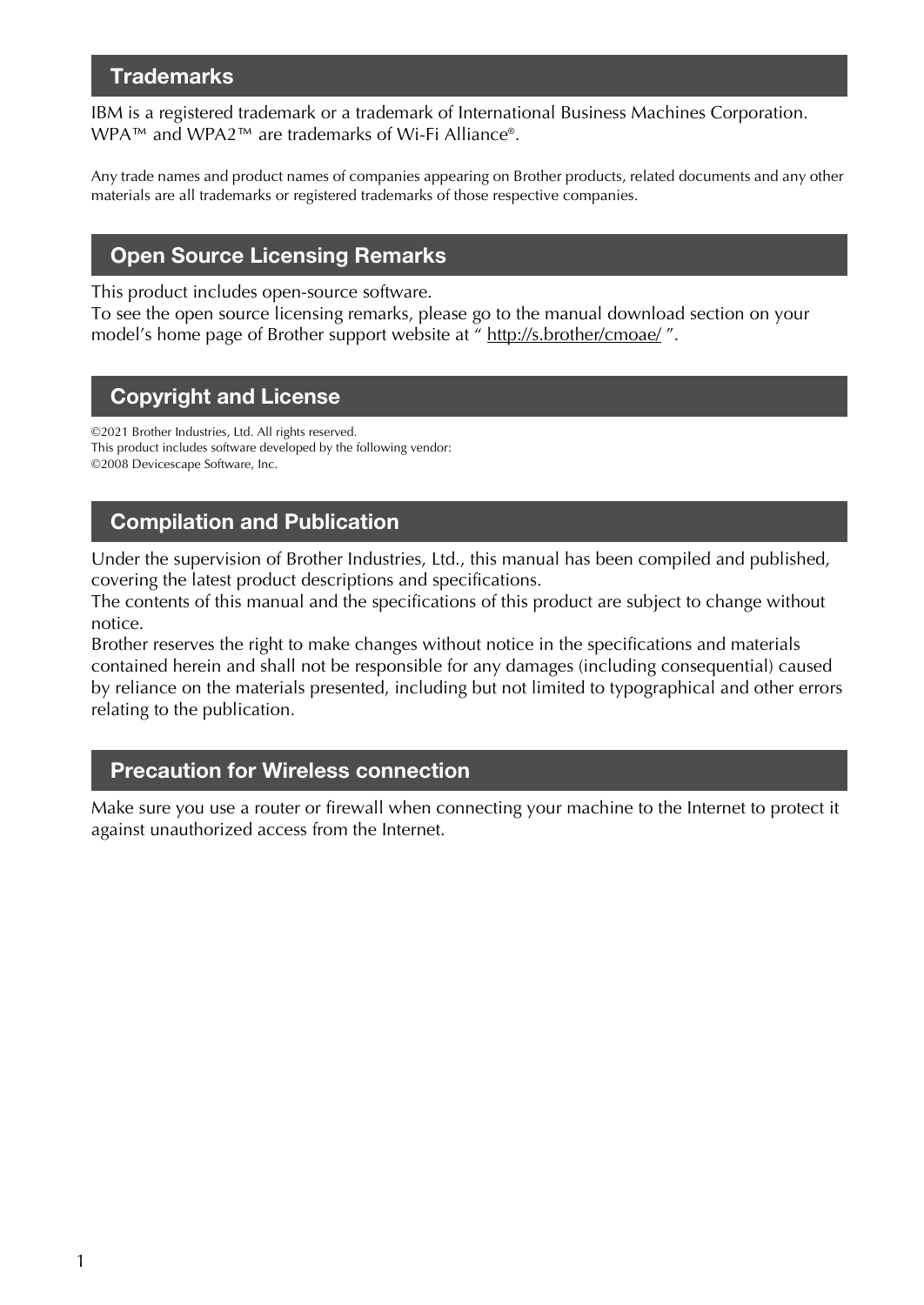# **ENGLISH ENGLISH**

## INTRODUCTION

Thank you for purchasing this machine.

Before using this machine or attempting any maintenance, carefully read the "IMPORTANT SAFETY INSTRUCTIONS" that begin on this page, and then study the Operation Manual for the correct operation of the various functions. In addition, after you have finished reading this product safety manual, store it where it can quickly be accessed for future reference. Failure to follow these instructions may result in an increased risk of personal injury or damage to property, including through fire, electrical shock, burns or suffocation.

### IMPORTANT NOTICE

- This machine is intended for household use.
- This machine is approved for use in the country of purchase only.
- Due to product quality improvements, the specifications or appearance of this machine may change without notice.
- The contents of this document are subject to change without notice.
- The contents of this document may not be duplicated or reproduced, partially or in full, without permission.
- We assume no responsibility for damages arising from earthquakes, fire, other disasters, actions of third parties, the user's intentional or negligent operation, misuse or operation under other special conditions.
- For additional product information, visit our web site at "www.brother.com"

## IMPORTANT SAFETY INSTRUCTIONS

## Symbols Used in This Document

The following symbols are used in this document.

|           | <b>MARNING</b> Failure to observe instructions with this marking may result in fatal or |
|-----------|-----------------------------------------------------------------------------------------|
| A CAUTION | Failure to observe instructions with this marking may result in serious<br>injuries.    |
| IMPORTANT | Failure to observe instructions with this marking may result in<br>property damage.     |

| 70 | This symbol indicates that there is a possibility of fire under specific conditions.           |
|----|------------------------------------------------------------------------------------------------|
|    | This symbol indicates that there is a possibility of electric shock under specific conditions. |
|    | This symbol indicates a prohibited action, which must not be performed.                        |
|    | This symbol indicates a risk of injury if you put your hand or fingers on the blade.           |
|    | This symbol indicates a required action, which must be performed.                              |
|    |                                                                                                |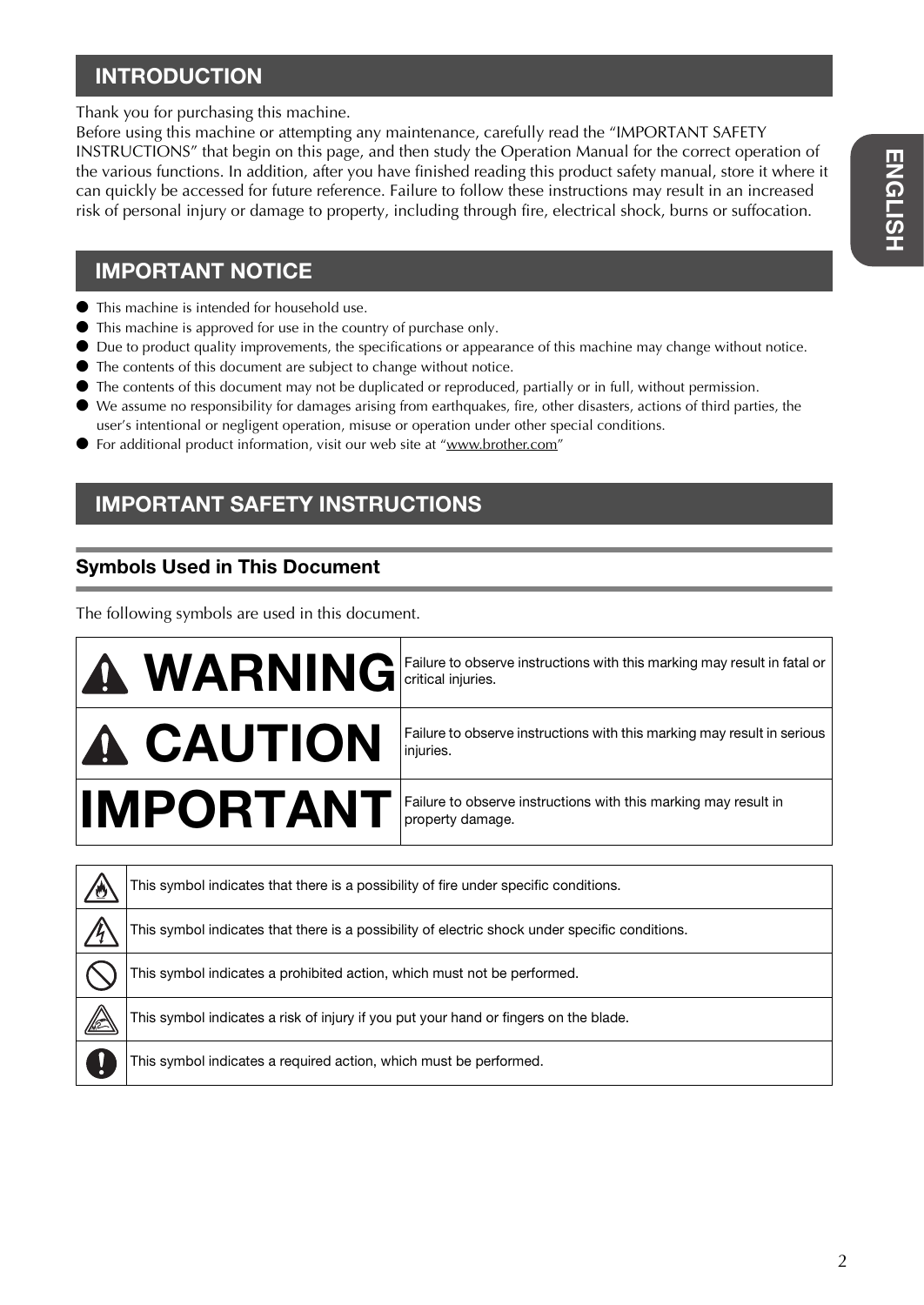Ē

The following precautions should be observed for safe use of the machine.

# **Power Supply and Power Cord**

| <b>WARNING</b>                                                                                                                                                                                                                                                                                                                                                                                                                                                                                         |
|--------------------------------------------------------------------------------------------------------------------------------------------------------------------------------------------------------------------------------------------------------------------------------------------------------------------------------------------------------------------------------------------------------------------------------------------------------------------------------------------------------|
| Place the power cord in a safe location, where it will not be stepped on while it is being used or stored.<br>Do not perform any of the following actions that may damage the power cord; otherwise, a fire, electric<br>shock or damage to the machine may result:<br>Damaging, modifying, forcefully bending, exposing to heat, pulling, twisting, bundling, placing objects<br>on, pinching, exposing to metal, repeatedly bending and folding, hanging in the air, or squeezing<br>against a wall. |
| Do not use any power cord other than the one designed specifically for this machine. Otherwise, a fire,<br>electric shock or damage to the machine may result.<br>Do not use the power cord designed specifically for this machine with any other device.                                                                                                                                                                                                                                              |
| This product should be connected to an AC power source within the range indicated on the rating label<br>(You can find the rating label on your machine). Otherwise, a fire, electric shock, or damage to the<br>machine may result.                                                                                                                                                                                                                                                                   |
| Never connect this machine to a DC power supply or inverter (DC-AC inverter). Otherwise, a fire or<br>electric shock may result. If it is unknown whether the electrical outlet to be used to connect this machine<br>is an AC or DC power supply, consult a licensed electrician.                                                                                                                                                                                                                     |
| Fully insert the power cord plug into the outlet. Otherwise, a fire, electric shock or damage to the machine<br>may result.                                                                                                                                                                                                                                                                                                                                                                            |
| Do not place the machine on the power cord. Otherwise, a fire or damage to the power cord may result.                                                                                                                                                                                                                                                                                                                                                                                                  |
| Do not expose to a heater or flame. Otherwise, the cover of the power cord may melt, and a fire or<br>electric shock may result.                                                                                                                                                                                                                                                                                                                                                                       |
| If the machine is not to be used for a long period of time, be sure to unplug the power cord from the<br>machine and the electrical outlet for safety reasons.                                                                                                                                                                                                                                                                                                                                         |
| When performing maintenance (such as cleaning), unplug the power cord plug from the electrical outlet.<br>Otherwise, an electric shock may result.                                                                                                                                                                                                                                                                                                                                                     |
| When disconnecting the power cord plug from the electrical outlet, grasp the non-metal part of the plug,<br>not the cord, to pull it out. Otherwise, a fire, electric shock or damage to the machine may result.                                                                                                                                                                                                                                                                                       |
| Do not use a damaged power cord or plug, or loose electrical outlet. Otherwise, a fire, electric shock or<br>damage to the machine may result.                                                                                                                                                                                                                                                                                                                                                         |
| Do not use an extension cord or multi-plug adapters. Otherwise, a fire, electric shock or damage to the<br>machine may result.                                                                                                                                                                                                                                                                                                                                                                         |
| Do not insert foreign objects into the machine inlet. Otherwise, a fire, electric shock, physical injuries or<br>damage to the machine and power cord may result.                                                                                                                                                                                                                                                                                                                                      |
| Do not touch the power cord plug with wet hands. Otherwise, an electric shock may result.                                                                                                                                                                                                                                                                                                                                                                                                              |
| Do not allow liquids, metal objects or dust to come into contact with the power cord plug while it is being<br>both plugged in and stored. In addition, never use the machine in a location where it may be exposed to<br>water. Otherwise, a fire, electric shock or damage to the machine may result.                                                                                                                                                                                                |
| Do not disassemble, alter or attempt to repair the power cord. Otherwise, a fire, electric shock, or injuries<br>may result. For servicing, adjustments, and repairs, contact the retailer who sold you this machine or the<br>nearest authorized service center.                                                                                                                                                                                                                                      |
| If the power cord plug becomes dusty, disconnect it from the electrical outlet, and then wipe it with a dry<br>cloth. Using the machine with a dusty plug may result in a fire.                                                                                                                                                                                                                                                                                                                        |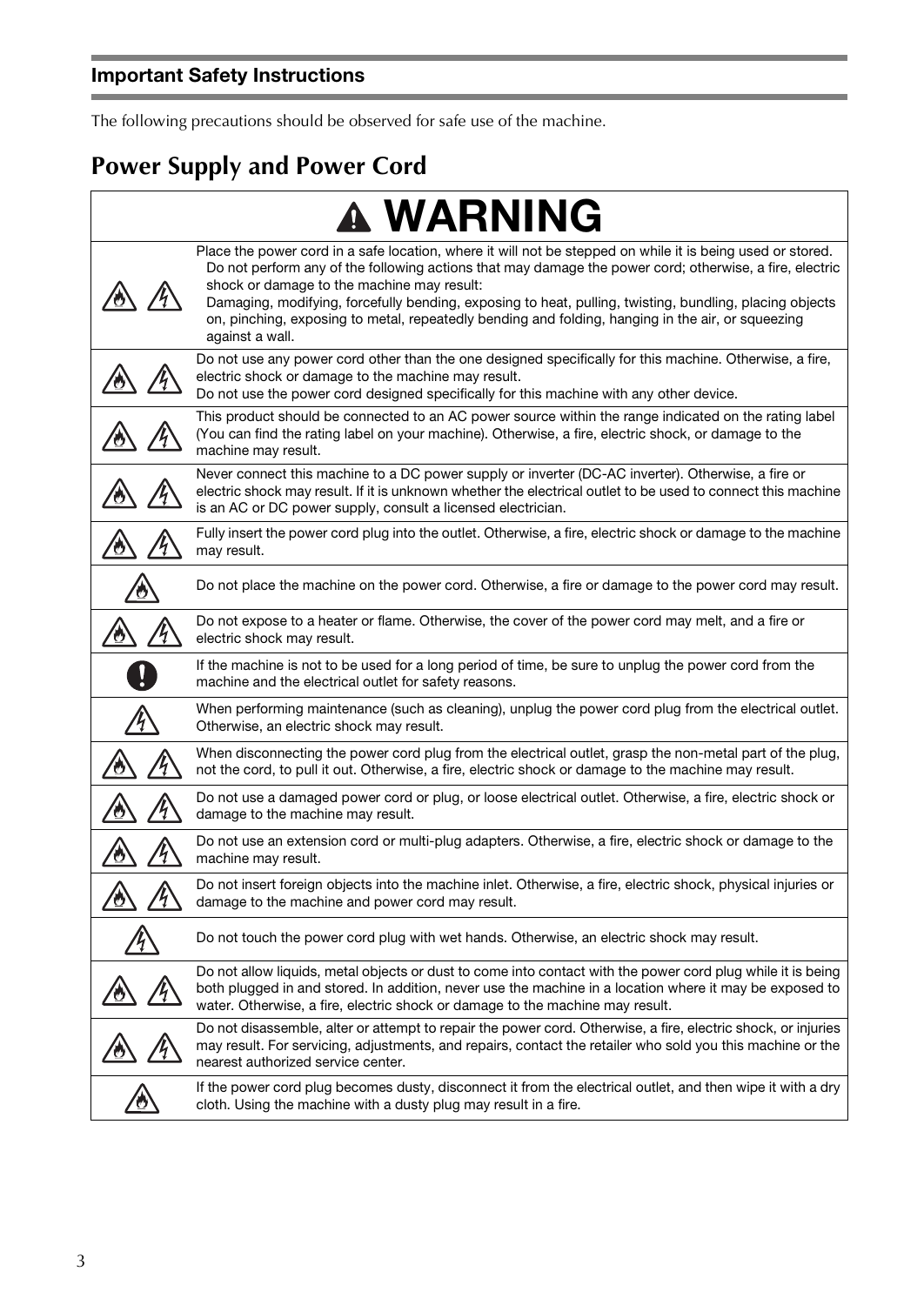# **A CAUTION**



Disconnect device

This product must be installed near an electrical outlet that is easily accessible. In case of an emergency, you must unplug the power cord plug from the electrical outlet to shut off the power completely.

# IMPORTANT

Avoid plugging this machine into the same electrical outlet used by chargers for portable phones or highvoltage devices such as copiers. Otherwise, interference or machine malfunctions may occur.

Turn off the machine before unplugging the power cord. Unplugging the power cord while the machine is operating may result in damage to the machine.

## **Installation Location**

Put your machine on a flat, level, stable surface that is free of vibration and shocks.

Use this machine in an environment that meets the following specifications:

Temperature:  $5 °C$  to  $35 °C$  (41 °F to  $95 °F$ )

Humidity: 20 % to 80 %

| Do not install, use, or store the machine in a location exposed to direct sunlight, sudden temperature or<br>humidity changes, high humidity or water (such as near a kitchen, bathroom or humidifier), condensation<br>or extreme amounts of dust, or near a flame, heater, volatile combustibles or other sources of extremely<br>high heat.<br>Otherwise, a short circuit may result, which may cause a fire, electric shock, or damage to the machine.<br>Do not use the machine in a room where flammable sprays are used. Otherwise, a fire or physical injuries<br>may result.<br>Do not use the machine near medical electrical equipment. Otherwise, the medical electrical equipment<br>may be affected by the electrical waves from this machine and malfunction, resulting in an accident.<br>Avoid using this machine outdoors. Otherwise, the machine may become wet possibly resulting in an<br>electric shock. If the machine becomes wet, stop using it immediately and contact the retailer who sold<br>you this machine or the nearest authorized service center.<br>In order to prevent metal or liquids from entering the machine, do not place any of the following objects<br>on or above the machine. Otherwise, a fire, electric shock or damage to the machine may result.<br>- Metal objects such as paper clips and staples<br>- Precious metal objects such as necklaces and rings<br>- Containers filled with liquid, such as cups, vases and plant pots<br>In addition, do not allow pets near the machine.<br>If anything accidentally enters the machine, unplug the power cord, and then contact the retailer who<br>sold you this machine or the nearest authorized service center. | <b>A WARNING</b> |
|------------------------------------------------------------------------------------------------------------------------------------------------------------------------------------------------------------------------------------------------------------------------------------------------------------------------------------------------------------------------------------------------------------------------------------------------------------------------------------------------------------------------------------------------------------------------------------------------------------------------------------------------------------------------------------------------------------------------------------------------------------------------------------------------------------------------------------------------------------------------------------------------------------------------------------------------------------------------------------------------------------------------------------------------------------------------------------------------------------------------------------------------------------------------------------------------------------------------------------------------------------------------------------------------------------------------------------------------------------------------------------------------------------------------------------------------------------------------------------------------------------------------------------------------------------------------------------------------------------------------------------------------------------------------------------------------------------------------|------------------|
|                                                                                                                                                                                                                                                                                                                                                                                                                                                                                                                                                                                                                                                                                                                                                                                                                                                                                                                                                                                                                                                                                                                                                                                                                                                                                                                                                                                                                                                                                                                                                                                                                                                                                                                        |                  |
|                                                                                                                                                                                                                                                                                                                                                                                                                                                                                                                                                                                                                                                                                                                                                                                                                                                                                                                                                                                                                                                                                                                                                                                                                                                                                                                                                                                                                                                                                                                                                                                                                                                                                                                        |                  |
|                                                                                                                                                                                                                                                                                                                                                                                                                                                                                                                                                                                                                                                                                                                                                                                                                                                                                                                                                                                                                                                                                                                                                                                                                                                                                                                                                                                                                                                                                                                                                                                                                                                                                                                        |                  |
|                                                                                                                                                                                                                                                                                                                                                                                                                                                                                                                                                                                                                                                                                                                                                                                                                                                                                                                                                                                                                                                                                                                                                                                                                                                                                                                                                                                                                                                                                                                                                                                                                                                                                                                        |                  |
|                                                                                                                                                                                                                                                                                                                                                                                                                                                                                                                                                                                                                                                                                                                                                                                                                                                                                                                                                                                                                                                                                                                                                                                                                                                                                                                                                                                                                                                                                                                                                                                                                                                                                                                        |                  |

# **A CAUTION**



Do not place the machine on an unstable surface, such as an unsteady table or an angled surface. In addition, do not position the machine so that any part of it extends off the surface's edge. If the machine falls or is dropped, injuries or damage to the machine may result.

Place the machine on a flat, even surface. The mat will catch on an uneven surface, causing improper operation.

# IMPORTANT



Do not use the machine in a location exposed to severe vibrations or strong electrical interference or static electricity. Otherwise, the machine may not operate properly.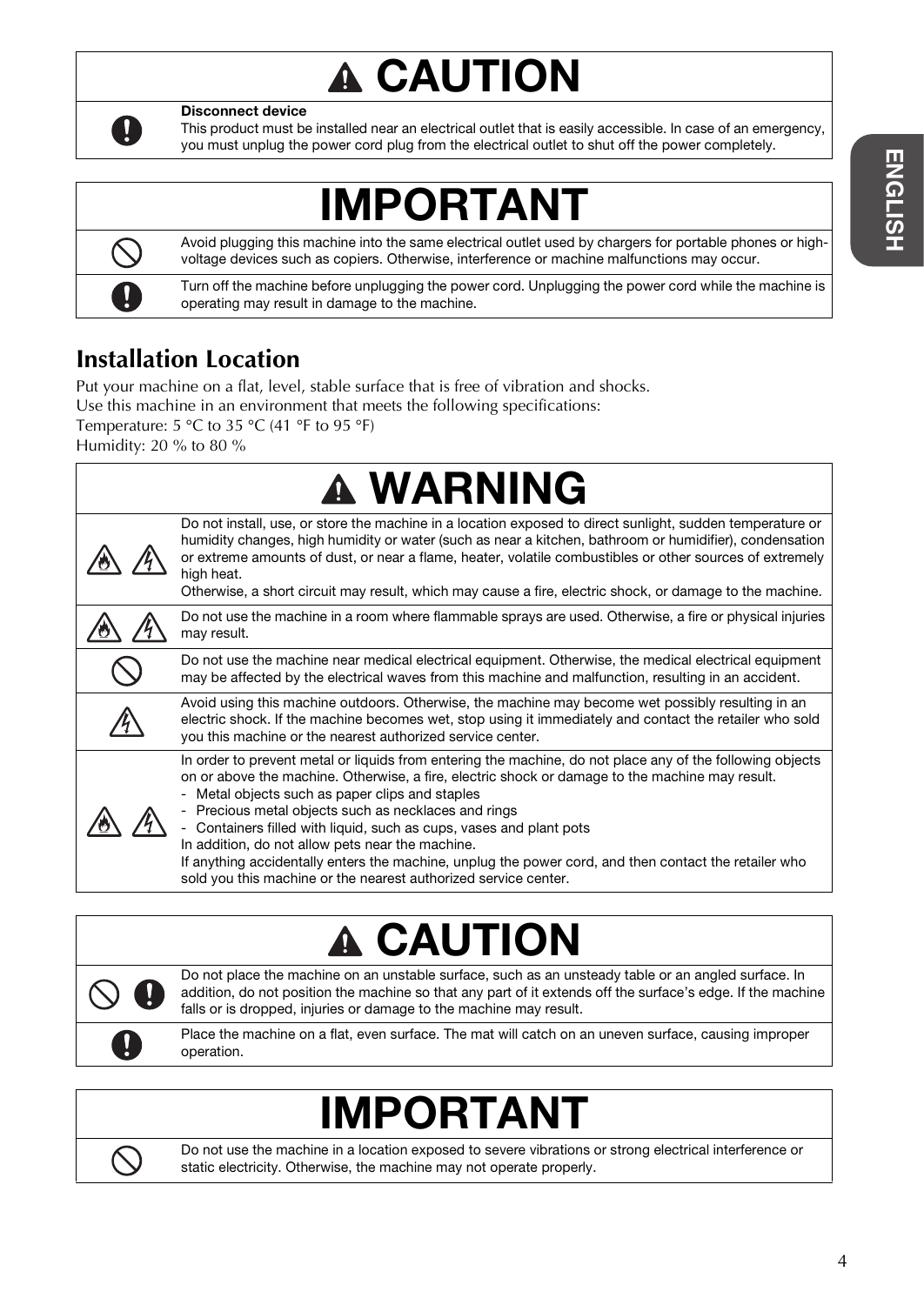# **For Safe Operation**

 $\overline{\Gamma}$ 

| <b>A WARNING</b>                                                                                                                                                                                                                                                                                                                                                                               |
|------------------------------------------------------------------------------------------------------------------------------------------------------------------------------------------------------------------------------------------------------------------------------------------------------------------------------------------------------------------------------------------------|
| If the machine malfunctions or is dropped or damaged or if water or a foreign object enters it, immediately<br>unplug the power cord from the machine and electrical outlet, and then contact the retailer who sold you<br>this machine or the nearest authorized service center. Continuing to use the machine in this condition may<br>result in a fire or electric shock.                   |
| If a power outage occurs or thunder is heard while the machine is being used, disconnect the power cord<br>plug from the electrical outlet. Otherwise, a fire, electric shock or damage to the machine may result.                                                                                                                                                                             |
| If, while the machine is being used or stored, an unusual odor is produced, the machine produces heat or smoke<br>or becomes discolored or deformed, or any other unusual occurrence is observed, stop using the machine, and<br>then unplug the power cord from the machine and electrical outlet. Continuing to use the machine in this condition<br>may result in a fire or electric shock. |
| Do not disassemble, repair or alter the machine by yourself. Otherwise, a fire, electric shock or injuries<br>may result. For servicing, adjustment, cleaning or repair of internal parts other than those specified,<br>contact the retailer who sold you this machine or the nearest authorized service center.                                                                              |
| The plastic bag that this machine was supplied in should be kept out of the reach of children or disposed<br>of. Never allow children to play with the bag due to the danger of suffocation.                                                                                                                                                                                                   |
| Before performing any maintenance procedures described in the operation manual, unplug the power<br>cord. Otherwise, a fire, electric shock or damage to the machine may result.                                                                                                                                                                                                               |

1

# **A CAUTION**

|   | Pay close attention to the movements of the machine parts while the machine is operating. Keep your<br>hands or face away from all moving parts, such as the rollers, carriage, holders and mat. Do not place<br>your fingers under the blade holder. In addition, keep your fingers away from moving parts, such as under<br>or in the front tray cover, in the rear tray, in lever openings or under the operation panel. Otherwise,<br>injuries may result. |
|---|----------------------------------------------------------------------------------------------------------------------------------------------------------------------------------------------------------------------------------------------------------------------------------------------------------------------------------------------------------------------------------------------------------------------------------------------------------------|
|   | While the machine is operating, make sure that shirt sleeves, neckties, hair or jewelry do not become pulled<br>in. Otherwise, injuries may result. If anything is pulled in, immediately unplug the power cord to stop the<br>machine.                                                                                                                                                                                                                        |
|   | In order to prevent injuries, do not trace or rub your hand or fingers along the edge of the mat.                                                                                                                                                                                                                                                                                                                                                              |
|   | Do not allow this machine to be used as a toy. Pay close attention when the machine is used near<br>children.                                                                                                                                                                                                                                                                                                                                                  |
| O | When moving the machine, be sure to grasp its handles. If any other part is grasped, the machine may be<br>damaged or fall, possibly resulting in injuries.                                                                                                                                                                                                                                                                                                    |
|   | When lifting the machine, be careful not to make any sudden or careless movements. Otherwise, injuries<br>to your back or knees may result.                                                                                                                                                                                                                                                                                                                    |
|   | Use the genuine parts specified in the operation manual.                                                                                                                                                                                                                                                                                                                                                                                                       |

| <b>IMPORTANT</b>                                                                                                                                                                                                              |
|-------------------------------------------------------------------------------------------------------------------------------------------------------------------------------------------------------------------------------|
| Do not place the power cord or foreign objects within the range of the mat's movements (feed area).<br>Otherwise, operations cannot be completed correctly.                                                                   |
| Do not place large objects on the mat.                                                                                                                                                                                        |
| Do not forcefully fold or stretch the mat. If the mat is damaged, it may no longer be possible to cut, draw<br>or scan.                                                                                                       |
| Do not use a damaged mat.                                                                                                                                                                                                     |
| Make sure that the edges of the mat do not become dirty. Otherwise, the mat type cannot be detected, which<br>will interfere with the proper operation of the machine. If the edges become dirty, wipe them with a dry cloth. |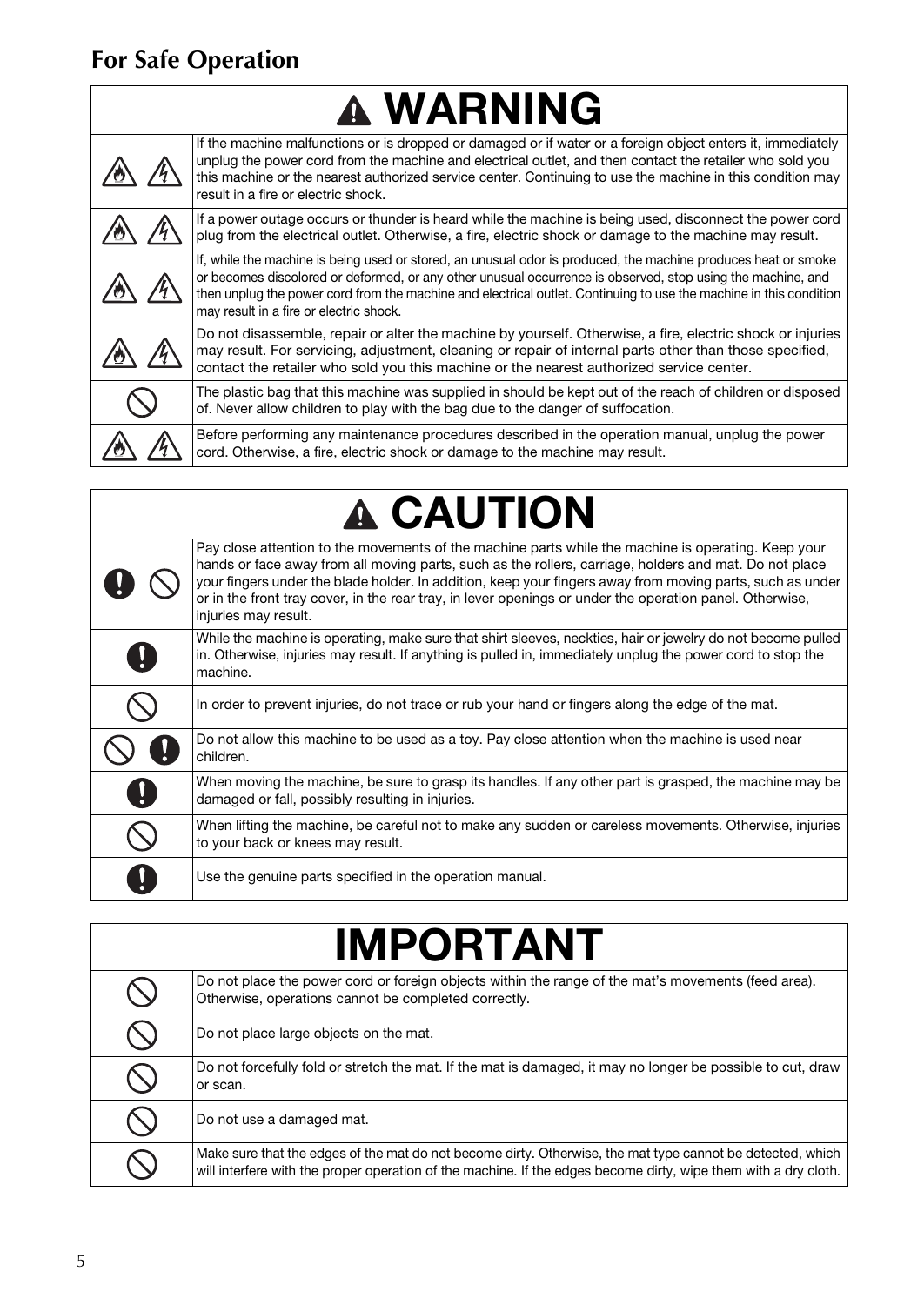|                                                           | Use a mat designed specifically for this machine. The machine will not operate correctly if any other mat<br>is used.                                                                                                                                                                                                                                                                                             |
|-----------------------------------------------------------|-------------------------------------------------------------------------------------------------------------------------------------------------------------------------------------------------------------------------------------------------------------------------------------------------------------------------------------------------------------------------------------------------------------------|
|                                                           | Do not cut hard materials, such as metal sheets, which are incompatible with this machine. Otherwise,<br>damage to the machine may result.                                                                                                                                                                                                                                                                        |
|                                                           | Avoid using craft paper or fabric covered with decorative layer(s) (that can easily separate), such as lamé<br>or foil. Otherwise, the separated decorative layer may attach to the roller or the machine's scanning<br>device during operation, resulting in damage to the machine. It may also damage the cutting blade.                                                                                        |
|                                                           | While the machine is operating, do not forcefully pull out or push in the mat. Otherwise, the blade or<br>holder may be damaged.                                                                                                                                                                                                                                                                                  |
| $\mathcal{Q}$                                             | Do not leave material attached to the mat for a long period of time; otherwise, the adhesive will permeate<br>the material.                                                                                                                                                                                                                                                                                       |
| $\boldsymbol{0}$                                          | Store the mat at room temperature and in a location not exposed to high temperatures, high humidity or<br>direct sunlight.                                                                                                                                                                                                                                                                                        |
|                                                           | Do not use aerosol sprays near the machine. The spray products may become attached to the machine,<br>causing damage.                                                                                                                                                                                                                                                                                             |
|                                                           | Do not attach adhesive materials to any part of the mat outside of the attaching area (grid) or to the back<br>side of the mat. Otherwise, adhesive will become attached to the rollers, causing damage.                                                                                                                                                                                                          |
|                                                           | When attaching material to the mat, do not allow it to extend from the attaching area. Otherwise, the mat<br>may not be fed correctly.                                                                                                                                                                                                                                                                            |
|                                                           | If the carriage must be moved by hand in an emergency, move it slowly. Otherwise, damage to the<br>machine may result.                                                                                                                                                                                                                                                                                            |
| $\boldsymbol{0}$                                          | Before replacing the holder, check that the carriage is not moving.                                                                                                                                                                                                                                                                                                                                               |
| $\mathcal{S}% _{M_{1},M_{2}}^{\alpha,\beta}(\varepsilon)$ | While the machine is operating, do not unplug the power cord or remove the USB flash drive. Otherwise,<br>the USB flash drive may be damaged or the data may be corrupted.                                                                                                                                                                                                                                        |
|                                                           | Do not insert foreign objects into the DC power jack or USB port on the machine. Be sure to make space<br>available around them.                                                                                                                                                                                                                                                                                  |
| $\frac{\overline{\otimes}}{\mathbb{C}}$                   | Do not place any objects on the operation panel. Otherwise, buttons may be accidentally pressed,<br>causing the machine to operate accidentally.                                                                                                                                                                                                                                                                  |
| 0                                                         | Only connect a USB flash drive to the USB port. Otherwise, damage to the machine may result.                                                                                                                                                                                                                                                                                                                      |
|                                                           | Do not touch the screen while the machine is cutting, drawing or scanning.                                                                                                                                                                                                                                                                                                                                        |
|                                                           | Do not oil the machine. Otherwise, damage to the machine may result.                                                                                                                                                                                                                                                                                                                                              |
|                                                           | Do not use organic solvents, such as thinner, benzene or alcohol, to clean the machine. Otherwise, the finish<br>may peel off or other damage to the machine may result. When wiping off dirt from this product, wipe it with a<br>soft cloth that has been moistened with warm water and thoroughly wrung out. After wiping with the<br>moistened cloth, wipe off any remaining moisture with a soft, dry cloth. |
|                                                           | Do not peel off any labels (for example, the serial number label) affixed to the machine.                                                                                                                                                                                                                                                                                                                         |

# **For Safe Operation (Blade)**

# **A WARNING**



Please remove protective cap from blade holder before placing it into the machine carriage. After removing the blade holder from the machine, be sure to attach the protective cap. Do not press the tip of the holder with your hand or fingers. Injuries may result if the blade is extended. \* This is not a toy and is not intended to be used by children. In order to prevent choking hazards, do not allow infants/children to put the protective caps in their mouths.

**ENGLISH**

**ENGLISH** 

6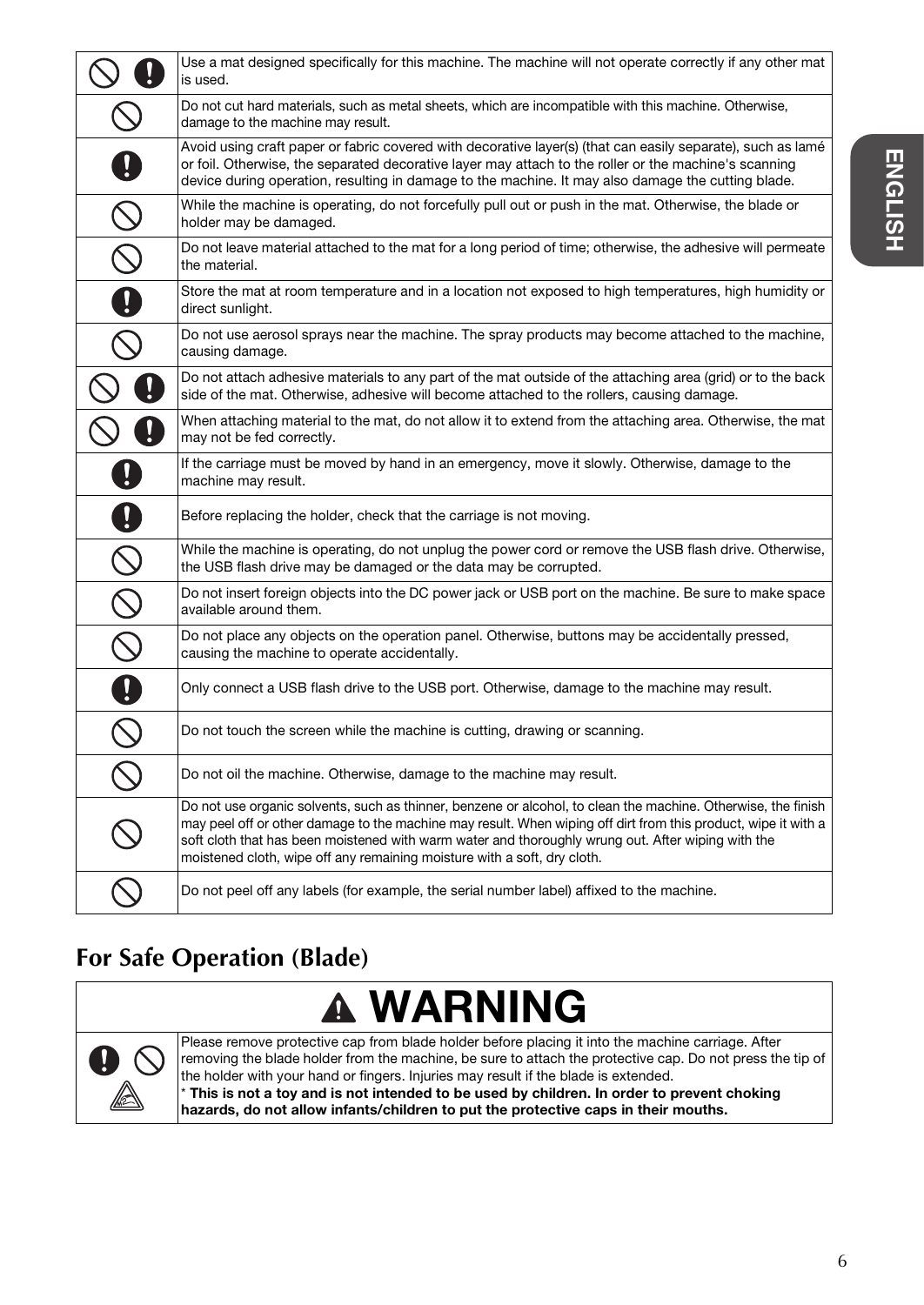# **A CAUTION** Sharp edge of the blade



Do not touch the blade with your hands or fingers. Otherwise, injuries may result. When replacing the blade, be sure to follow the replacement procedure.

# **IPORTANT**

Do not use a broken blade. Otherwise, cutting cannot be performed correctly. If the blade breaks, remove the broken piece of blade from the cut material. When removing the broken piece of blade from the cut material, use tweezers; do not touch it with your fingers.

# **Safe Operation for Replacing the Blade**

### ■ Removing



 $\bullet$  Twist off the holder cap to remove it.

For the rotary auto blade holder, proceed to step  $\odot$ .

 $\bullet$  Stick the blade straight into the rubber area on **the back of the included spatula.**



1 Rubber area

<sup>c</sup>**Pull up the holder to leave the blade in the rubber area.**



<sup>c</sup>**(For Rotary Auto Blade Holder) Hold the shaft section of the rotary auto blade, and remove it from the holder.**



### ■ Installing



The blade shaft is held in place by a magnet in the holder. Slowly insert the blade shaft, and then slowly release it after the shaft snaps into place against the magnet.





Fully tighten the cap until it can no longer be turned.

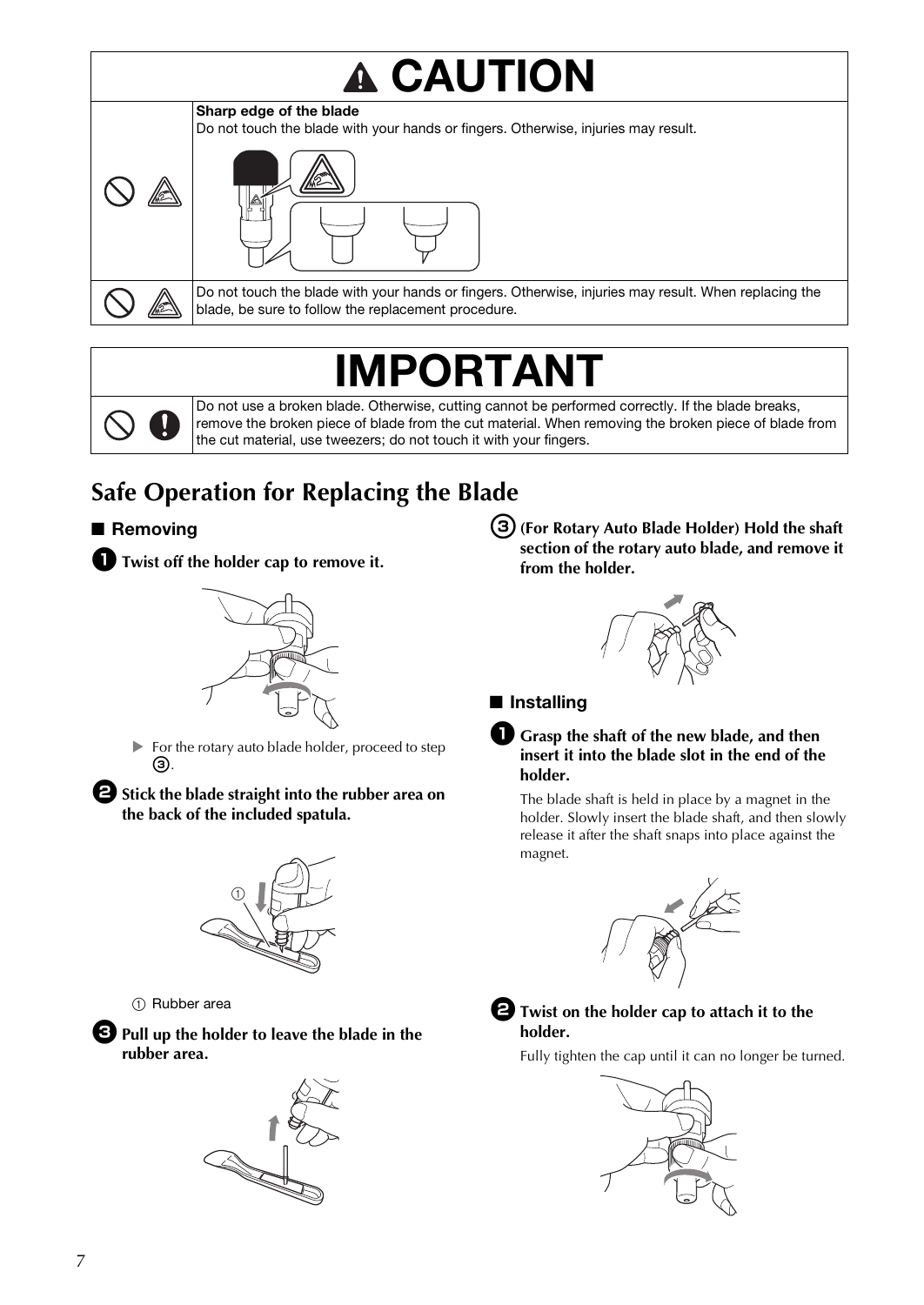## **Legal limitations for copying (United States/Canada)**

Observe all copyright laws when using this product.

Color reproductions of certain documents are illegal and may result in either criminal or civil liability. This memorandum is intended to be a guide rather than a complete listing of every possible prohibition. In case of doubt, we suggest that you check with counsel as to any particular questionable documents.

The following documents issued by the United States/Canadian Government or any of its Agencies may not be copied:

- Money
- Bonds or other certificates of indebtedness
- Certificates of Deposit
- Internal Revenue Stamps (canceled or uncanceled)
- Selective Service or draft papers
- Passports
- United States/Canadian Postage Stamps (canceled or uncanceled)
- Food Stamps
- **Immigration Papers**
- Checks or drafts drawn by Governmental agencies
- Identifying badges or insignias

Copyrighted works cannot be copied. Sections of a copyrighted work can be copied for 'fair use'. Multiple copies would indicate improper use.

Works of art should be considered the equivalent of copyrighted works.

## **Unlawful Use of Scanning Equipment (Other countries except United States/Canada)**

It is an offence to make reproductions of certain items or documents with the intent to commit fraud. The following is a non-exhaustive list of documents which it may be unlawful to produce copies of. We suggest you check with your legal adviser and/or the relevant legal authorities if in doubt about a particular item or document:

- Currency
- Bonds or other certificates of debt
- Certificates of Deposit
- Armed forces service or draft papers
- Passports
- Postage stamps (cancelled or uncancelled)
- Immigration papers
- Welfare documents
- Cheques or drafts drawn by governmental agencies
- Identifying badges or insignias

Copyrighted works cannot be copied lawfully, subject to the "fair dealing" exception relating to sections of a copyrighted work. Multiple copies would indicate improper use. Works of art should be considered the equivalent of copyrighted works.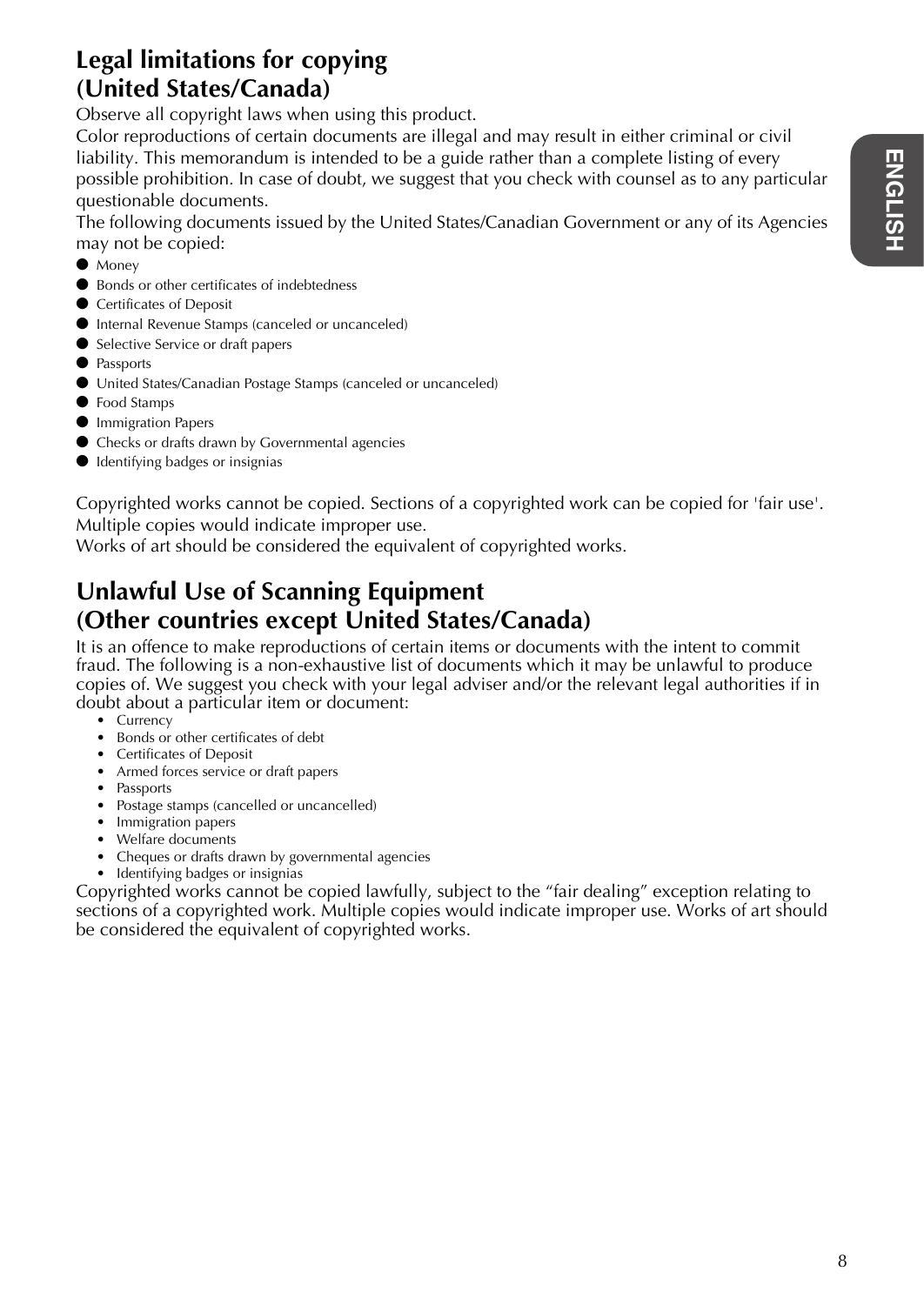## **Precautions for Scanning**

After using the machine to scan an original, check that the scan data meets the requirements for precision and quality.

Since some parts of the scan data may be missing or deficient, observe the following precautions.

- Depending on the condition of the original, cracks, skewing, smearing or loss may occur, and some or all of the scan data may be missing.
	- $\triangleright$  Make sure that there are not wrinkles or folds in the original. In addition, correctly attach the original to the mat.
- If an original is scanned while the inside of the machine is dirty, cracks, skewing, smearing or loss may occur, and some or all of the scan data may be missing.
	- ▶ Carefully clean the inside of the machine.
- Depending on the scan settings (scan size and resolution), originals may be scanned as described below.
	- With an insufficient resolution, the image may be blurry.
	- A part of the image may be missing, or the size may be reduced.
	- Scan data from midway of the original to the end may be missing.
	- Margins may be added to the edges of the scan data.
- Do not scan the following types of originals.
	- Paper clips or staples attached
	- Ink that is not dry
	- Metal or overhead projector transparencies
	- Glossy sheets or sheets having a mirror-like finish
	- Plastic cards that have been embossed
	- Originals that exceed the recommended thickness
- With non-standard originals or even in the case of standard originals, the original may become jammed depending on its condition (for example, wrinkled, folded or incorrectly loaded) or the condition of the consumables and the feeding mechanism in the machine. In this case, some or all of the scan data may be missing. (The original may be damaged if it becomes jammed.)
- If a fluorescent marker has been used on the original, the color may not be scanned, depending on the marker color and thickness, or the hue may not be faithfully reproduced.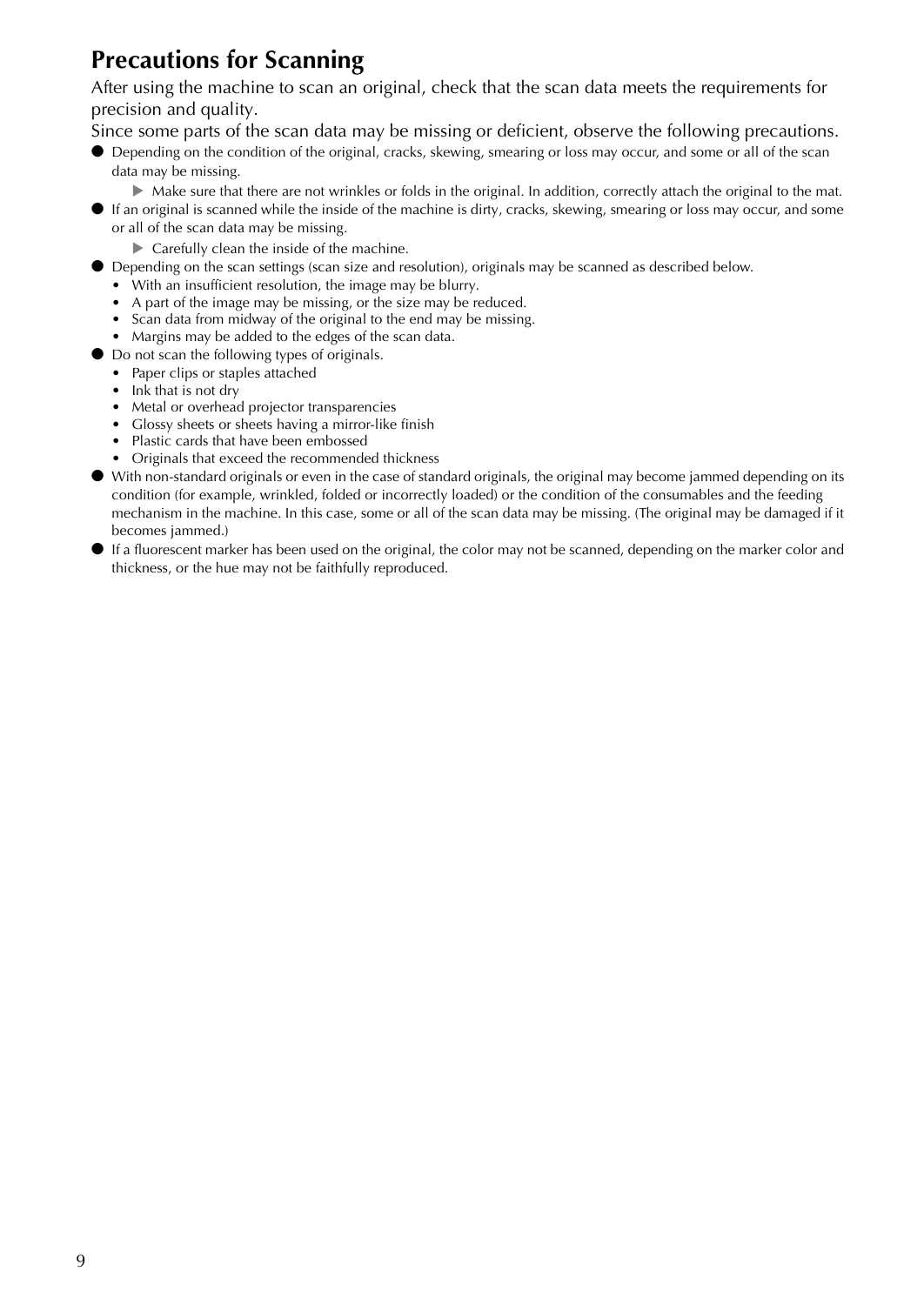## **Federal Communications Commission (FCC) Supplier's Declaration of Conformity (For U.S.A. Only)**

| Responsible Party |  |
|-------------------|--|
|-------------------|--|

Brother International Corporation 200 Crossing Boulevard P.O. Box 6911 Bridgewater, NJ 08807-0911 USA TEL: (908) 704-1700

declares that the product

| Product Name: | Scan and Cut Machine |
|---------------|----------------------|
| Model Number: | SDX325/SDX330D       |

This device complies with Part 15 of the FCC Rules. Operation is subject to the following two conditions: (1) this device may not cause harmful interference, and (2) this device must accept any interference received, including interference that may cause undesired operation.

This equipment has been tested and found to comply with the limits for a Class B digital device, pursuant to Part 15 of the FCC Rules. These limits are designed to provide reasonable protection against harmful interference in a residential installation. This equipment generates, uses, and can radiate radio frequency energy and, if not installed and used in accordance with the instructions, may cause harmful interference to radio communications. However, there is no guarantee that interference will not occur in a particular installation. If this equipment does cause harmful interference to radio or television reception, which can be determined by turning the equipment off and on, the user is encouraged to try to correct the interference by one or more of the following measures:

- Reorient or relocate the receiving antenna.
- Increase the separation between the equipment and receiver.
- Connect the equipment into an outlet on a circuit different from that to which the receiver is connected.
- Consult the authorized Brother dealer or an experienced radio/TV technician for help.
- This transmitter must not be co-located or operated in conjunction with any other antenna or transmitter.

#### **Important**

Changes or modifications not expressly approved by Brother Industries, Ltd. could void the user's authority to operate the equipment.

This equipment complies with FCC/IC radiation exposure limits set forth for an uncontrolled environment and meets the FCC radio frequency (RF) Exposure Guidelines and RSS-102 of the IC radio frequency (RF) Exposure rules. This equipment should be installed and operated keeping the radiator at least 20cm or more away from person's body.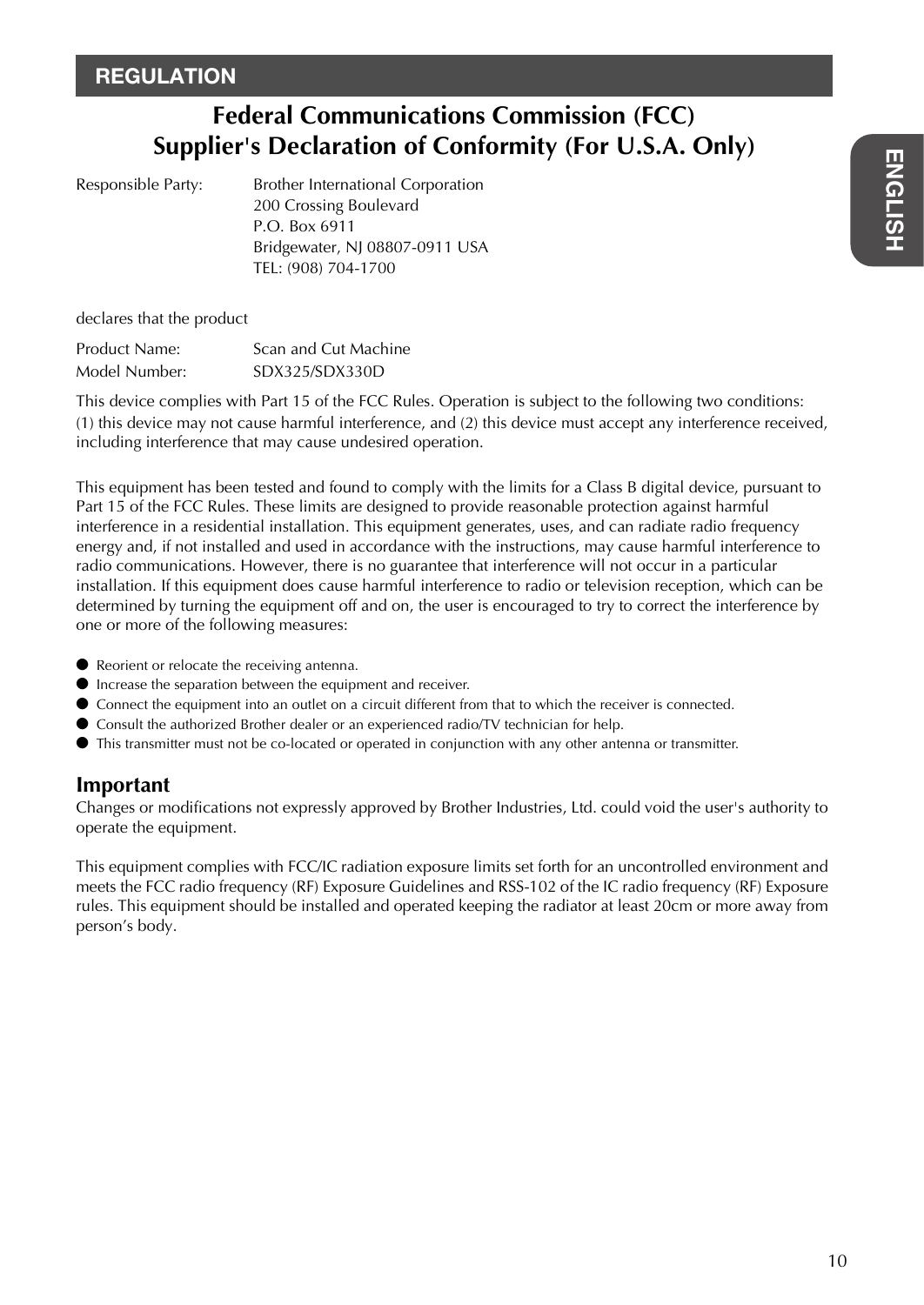## **For users in Canada**

This device complies with Industry Canada's licence-exempt RSSs. Operation is subject to the following two conditions:

- (1) This device may not cause interference; and
- (2) This device must accept any interference, including interference that may cause undesired operation of the device.

This equipment complies with FCC/IC radiation exposure limits set forth for an uncontrolled environment and meets the FCC radio frequency (RF) Exposure Guidelines and RSS-102 of the IC radio frequency (RF) Exposure rules. This equipment should be installed and operated keeping the radiator at least 20cm or more away from person's body.

## **For users in Mexico**

The operation of this equipment is subject to the following two conditions:

- (1) it is possible that this equipment or device may not cause harmful interference, and
- (2) this equipment or device must accept any interference, including interference that may cause undesired operation.

La operación de este equipo está sujeta a las siguientes dos condiciones:

- (1) es posible que este equipo o dispositivo no cause interferencia perjudicial y
- (2) este equipo o dispositivo debe aceptar cualquier interferencia, incluyendo la que pueda causar su operación no deseada.

## **Declaration of Conformity (Europe and Turkey only)**

We, Brother Industries, Ltd.

15-1 Naeshiro-cho, Mizuho-ku, Nagoya 467-8561 Japan

declare that this product is in conformity with the essential requirements of all relevant directives and regulations applied within the European Community.

The Declaration of Conformity (DoC) can be downloaded from Brother support website. Visit support.brother.com

## **Declaration of Conformity for RE Directive 2014/53/EU (Europe and Turkey only) (Applicable to models with radio interfaces)**

We, Brother Industries, Ltd.

15-1 Naeshiro-cho, Mizuho-ku, Nagoya 467-8561 Japan

declare that these products are in conformity with the provisions of the RE Directive 2014/53/EU.

The Declaration of Conformity (DoC) can be downloaded from Brother support website. Visit support.brother.com

## **Wireless LAN (Models with Wireless LAN function only)**

This Scan and Cut Machine supports wireless interface\* . Frequency band(s): 2400-2483.5 MHz Maximum radio-frequency power transmitted in the frequency band(s): Less than 20 dBm(e.i.r.p)

# **UK Declaration of Conformity (Great Britain only)**

We, Brother Industries Ltd. 15-1 Naeshiro-cho, Mizuho-ku, Nagoya 467-8561 Japan declare that these products are in conformity with the relevant UK legislation.

The Declaration of Conformity (DoC) can be downloaded from Brother support website. Visit support.brother.com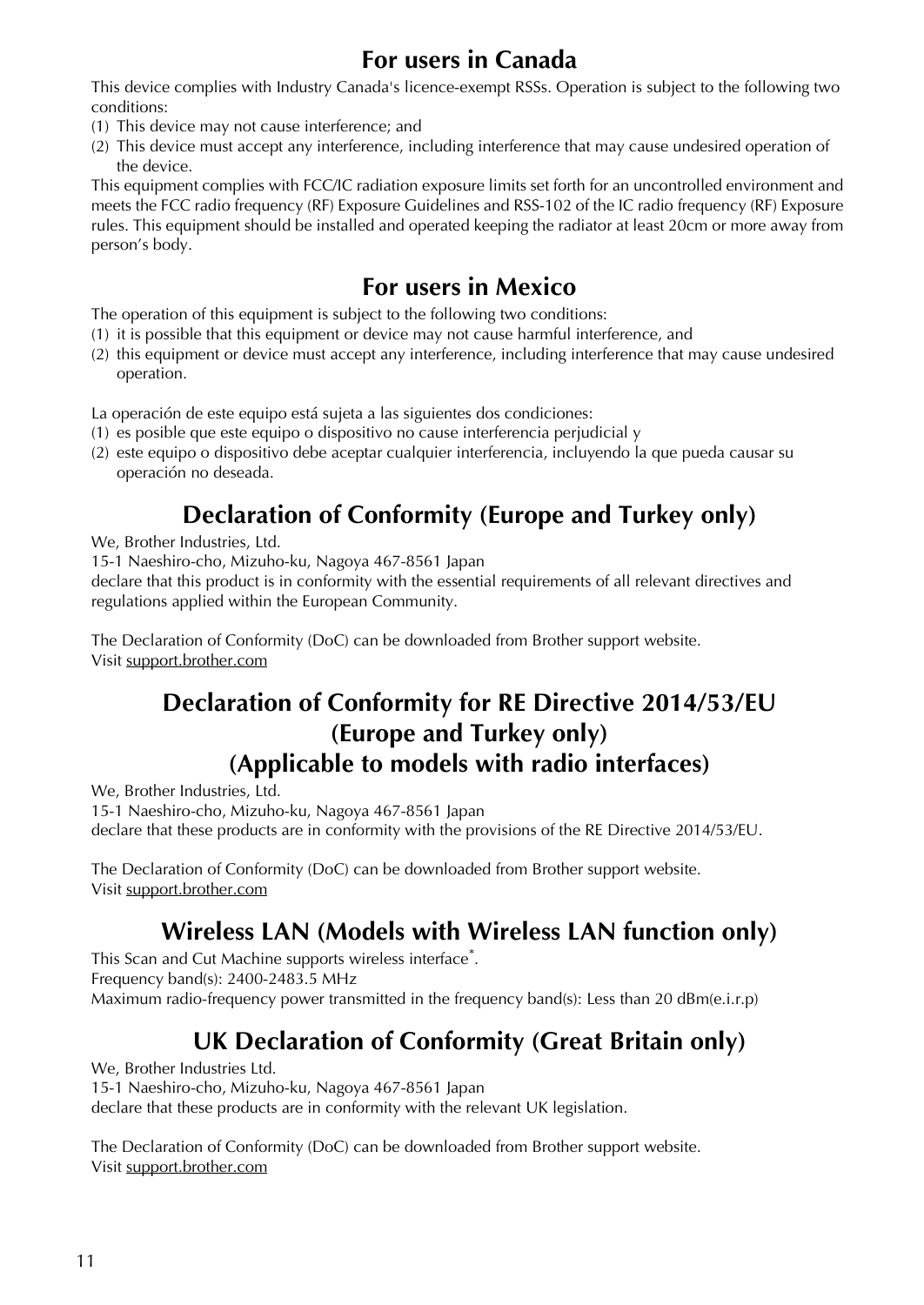## **UK Declaration of Conformity for Radio Equipment Regulation 2017 (Great Britain only) (Applicable to models with radio interfaces)**

We, Brother Industries Ltd.

15-1 Naeshiro-cho, Mizuho-ku, Nagoya 467-8561 Japan declare that these products are in conformity with the provisions of the Radio Equipment Regulation 2017.

The Declaration of Conformity (DoC) can be downloaded from Brother support website. Visit support.brother.com

## **For users in Norway**

- \* This subsection does not apply for the geographical area within a radius of 20 km from the centre of Ny-Alesund on Svalbard.
- \* Dette underavsnittet gjelder ikke for det geografiske området innenfor en radius av 20 km fra sentrum av Ny-Ålesund på Svalbard.

## **For users in Thailand**

This telecommunication equipment conforms to NTC technical requirement.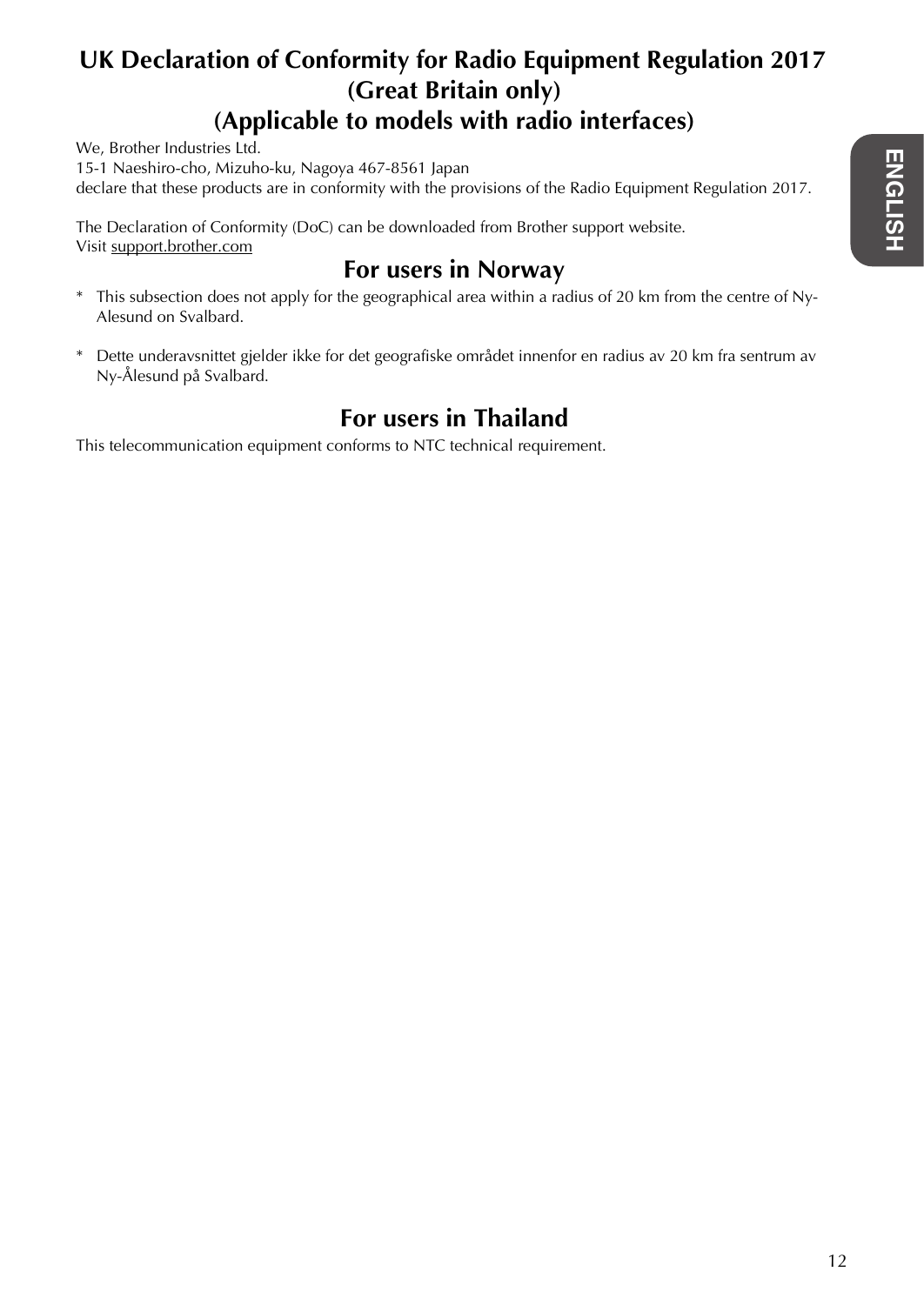### Warenzeichen

IBM ist ein eingetragenes Warenzeichen oder ein Warenzeichen der International Business Machines Corporation. WPA™ und WPA2™ sind Warenzeichen der Wi-Fi Alliance®.

Jegliche Warenzeichen und Produktnamen von Unternehmen, die auf Produkten von Brother auftauchen, dazugehörige Dokumente und weitere Materialien sind allesamt Warenzeichen oder eingetragene Warenzeichen der jeweiligen Unternehmen.

### Bemerkungen zur Open Source-Lizenzierung

Dieses Produkt enthält Open Source-Software.

Bemerkungen zur Open Source-Lizenzierung finden Sie im Abschnitt zum Herunterladen von Handbüchern auf der Website für Ihr Modell im Brother Support Website unter

" http://s.brother/cmoae/ ".

### Copyright und Lizenz

©2021 Brother Industries, Ltd. Alle Rechte vorbehalten. Dieses Produkt enthält vom folgenden Hersteller entwickelte Software: ©2008 Devicescape Software, Inc.

### Erstellung und Veröffentlichung

Dieses Handbuch wurde unter der Aufsicht von Brother Industries, Ltd. mit den aktuellen Produktbeschreibungen und Informationen erstellt und veröffentlicht.

Der Inhalt dieses Handbuches und die technischen Daten dieses Produktes können ohne vorherige Ankündigung geändert werden.

Die Firma Brother behält sich das Recht vor, Änderungen bzgl. der technischen Daten und der hierin enthaltenen Materialien ohne vorherige Ankündigung vorzunehmen. Brother übernimmt keine Haftung für Schäden (einschließlich Folgeschäden), verursacht durch das Vertrauen auf diese Materialien, einschließlich aber nicht beschränkt auf offensichtliche Druck- und andere Fehler bezüglich der Veröffentlichung.

### Vorsichtsmaßnahme für WLAN-Verbindungen

Verwenden Sie unbedingt einen Router oder eine Firewall, wenn Sie Ihre Maschine mit dem Internet verbinden, um sie vor unberechtigtem Zugriff aus dem Internet zu schützen.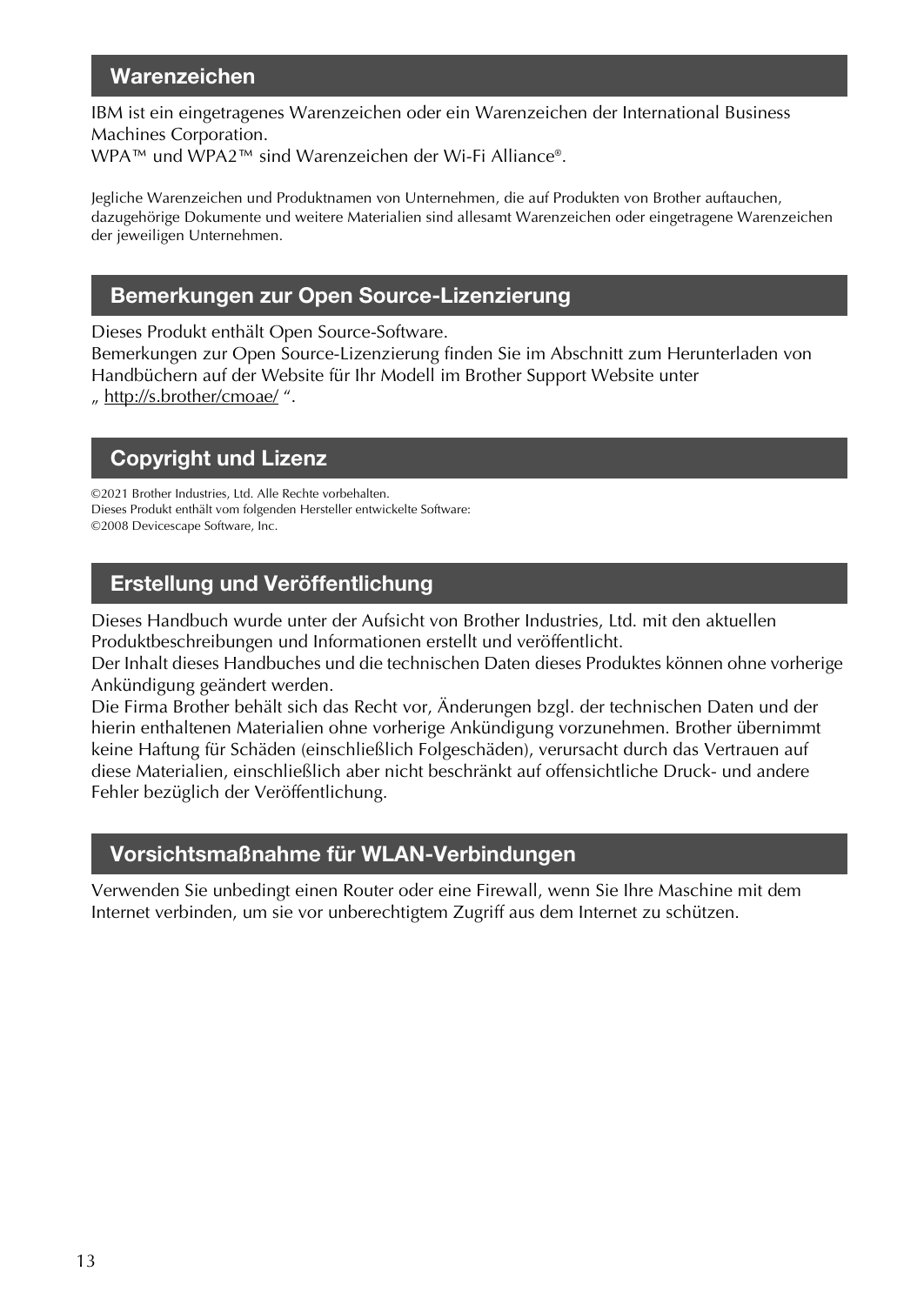### **EINLEITUNG**

Vielen Dank für den Kauf dieser Maschine.

Lesen Sie sorgfältig die "WICHTIGE SICHERHEITSHINWEISE", die auf dieser Seite beginnen, und machen Sie sich anschließend anhand dieser Bedienungsanleitung mit der richtigen Bedienung der verschiedenen Funktionen vertraut, bevor Sie die Maschine verwenden oder warten. Bewahren Sie diese Anleitung zur Produktsicherheit nach dem Lesen griffbereit auf, damit Sie später jederzeit schnell darin nachschlagen können. Nichtbeachtung dieser Anweisungen kann zu erhöhtem Risiko von Verletzungen oder Sachbeschädigungen führen, unter anderem durch Brände, Stromschläge, Verbrennungen oder Ersticken.

### WICHTIGER HINWEIS

- Diese Maschine ist für die private Verwendung vorgesehen.
- Diese Maschine ist nur in dem Land des Kaufs zugelassen.
- Die technischen Daten oder das Aussehen der Maschine können aufgrund von Qualitätsverbesserungen ohne Ankündigung geändert werden.
- Der Inhalt dieses Dokuments kann ohne Ankündigung geändert werden.
- Der Inhalt dieses Dokuments darf ohne Genehmigung weder teilweise noch ganz vervielfältigt oder reproduziert werden.
- Wir haften nicht für Schäden aufgrund von Erdbeben, Bränden, anderen Katastrophen, Handlungen Dritter, fahrlässige oder gezielte Fehlbedienung des Gerätes durch den Benutzer oder durch Missbrauch bzw. den Betrieb des Gerätes unter besonderen Umständen entstehen.
- Weitere Produktinformationen finden Sie auf unserer Website unter "www.brother.com".

## WICHTIGE SICHERHEITSHINWEISE

### In diesem Dokument verwendete Symbole

Die folgenden Symbole werden in diesem Dokument verwendet.

| A WARNUNG         | Nichtbeachtung von Anweisungen mit dieser Kennzeichnung<br>kann zu tödlichen oder schweren Verletzungen führen. |
|-------------------|-----------------------------------------------------------------------------------------------------------------|
| <b>A VORSICHT</b> | Nichtbeachtung von Anweisungen mit dieser Kennzeichnung<br>kann zu schweren Verletzungen führen.                |
| <b>WICHTIG</b>    | Nichtbeachtung von Anweisungen mit dieser Kennzeichnung<br>kann zu Sachbeschädigungen führen.                   |

| Dieses Symbol weist darauf hin, dass unter bestimmten Bedingungen die Gefahr von Bränden besteht.                                  |
|------------------------------------------------------------------------------------------------------------------------------------|
| Dieses Symbol weist darauf hin, dass unter bestimmten Bedingungen die Gefahr von Stromschlägen besteht.                            |
| Dieses Symbol weist auf eine verbotene Handlung hin, die nicht ausgeführt werden darf.                                             |
| Dieses Symbol weist darauf hin, dass ein Verletzungsrisiko besteht, wenn Sie die Messer mit der Hand oder den<br>Fingern berühren. |
| Dieses Symbol weist auf eine erforderliche Handlung hin, die ausgeführt werden muss.                                               |
|                                                                                                                                    |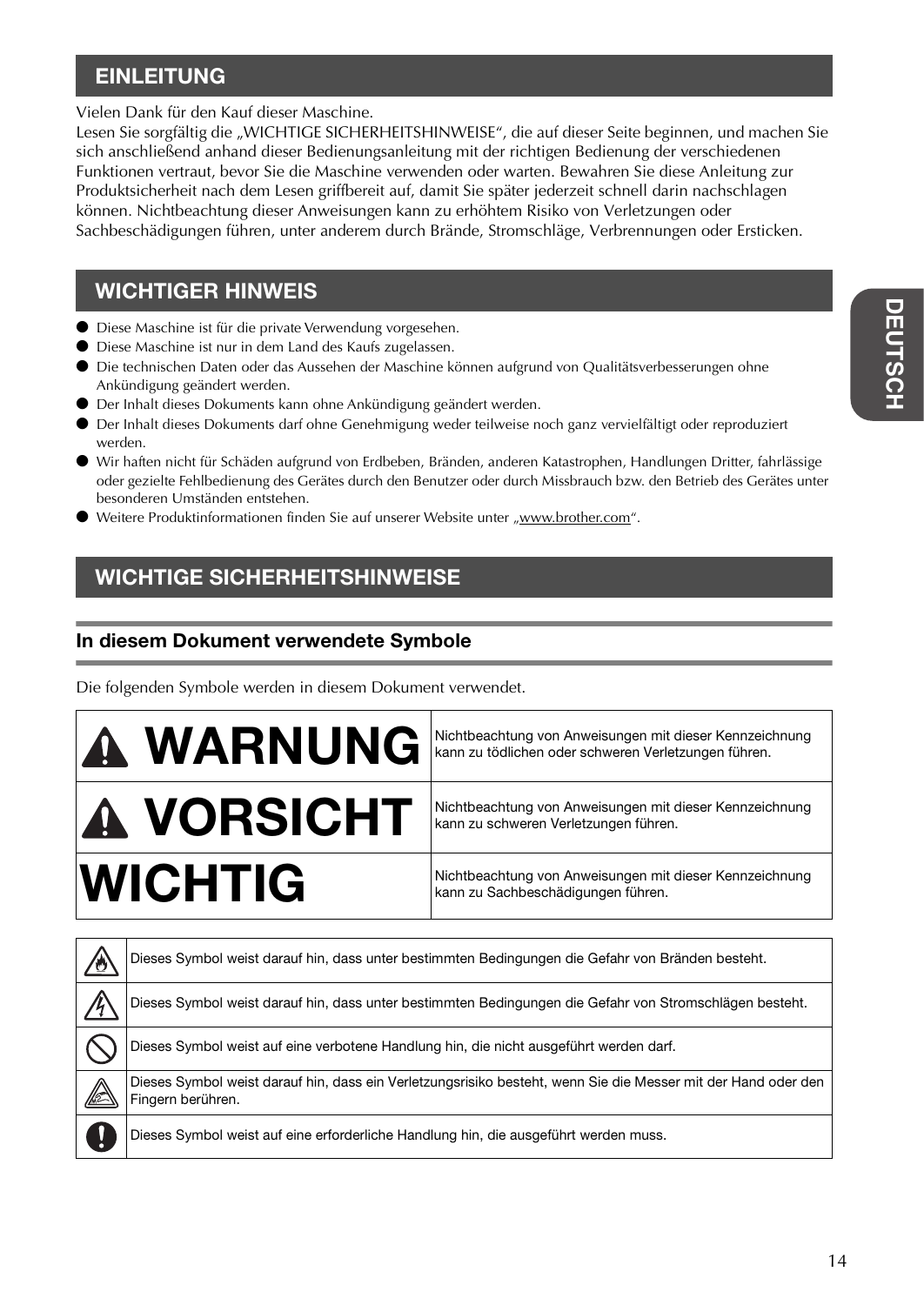Die folgenden Vorsichtsmaßnahmen sollten zur sicheren Verwendung der Maschine beachtet werden.

# **Stromversorgung und Netzkabel**

|               | <b>A WARNUNG</b>                                                                                                                                                                                                                                                                                                                                                                                                                                                                                                                                             |
|---------------|--------------------------------------------------------------------------------------------------------------------------------------------------------------------------------------------------------------------------------------------------------------------------------------------------------------------------------------------------------------------------------------------------------------------------------------------------------------------------------------------------------------------------------------------------------------|
|               | Verlegen Sie das Netzkabel so, dass sowohl bei der Verwendung als auch bei der Lagerung niemand<br>darauf treten kann.<br>Führen Sie keine der folgenden Handlungen aus, durch die das Netzkabel beschädigt werden könnte;<br>andernfalls kann es zu Bränden, Stromschlägen oder Beschädigungen der Maschine kommen:<br>Beschädigen, modifizieren, gewaltsam biegen, Wärme aussetzen, ziehen, drehen, zusammenbinden,<br>Gegenstände darauf abstellen, klemmen, Metall aussetzen, wiederholt biegen und falten, aufhängen<br>oder gegen eine Wand quetschen. |
|               | Verwenden Sie ausschließlich das speziell für diese Maschine vorgesehene Netzkabel. Andernfalls kann<br>es zu Bränden, Stromschlägen oder Beschädigungen der Maschine kommen.<br>Verwenden Sie das speziell für diese Maschine vorgesehene Netzkabel nicht mit anderen Geräten.                                                                                                                                                                                                                                                                              |
|               | Dieses Produkt muss an eine Wechselstromquelle mit einem auf dem Typenschild angegebenen<br>Nennwertbereich angeschlossen werden (das Typenschild befindet sich an der Maschine). Andernfalls<br>kann es zu Bränden, Stromschlägen oder Beschädigungen der Maschine kommen.                                                                                                                                                                                                                                                                                  |
|               | Schliesen Sie diese Maschine niemals an eine Gleichstromversorgung oder einen Wandler (DC-AC-<br>Wandler) an. Andernfalls kann es zu Bränden oder Stromschlägen kommen. Falls Sie nicht wissen, ob die<br>Steckdose, an die die Maschine angeschlossen werden soll, eine Wechsel- oder Gleichstromversorgung<br>bereitstellt, wenden Sie sich an einen Elektriker.                                                                                                                                                                                           |
|               | Führen Sie den Netzstecker vollständig in die Steckdose ein. Andernfalls kann es zu Bränden,<br>Stromschlägen oder Beschädigungen der Maschine kommen.                                                                                                                                                                                                                                                                                                                                                                                                       |
|               | Stellen Sie die Maschine nicht auf das Netzkabel. Andernfalls kann es zu Bränden oder zu<br>Beschädigungen des Netzkabels kommen.                                                                                                                                                                                                                                                                                                                                                                                                                            |
|               | Setzen Sie die Maschine keinen Wärmequellen oder offenem Feuer aus. Andernfalls kann die Abdeckung<br>des Netzkabels schmelzen und es kann zu Bränden oder Stromschlägen kommen.                                                                                                                                                                                                                                                                                                                                                                             |
|               | Wenn die Maschine längere Zeit nicht verwendet werden soll, achten Sie aus Sicherheitsgründen darauf,<br>das Netzkabel von der Maschine und der Steckdose zu trennen.                                                                                                                                                                                                                                                                                                                                                                                        |
|               | Trennen Sie bei Wartungsarbeiten (zum Beispiel der Reinigung) das Netzkabel von der Steckdose.<br>Andernfalls kann es zu Stromschlägen kommen.                                                                                                                                                                                                                                                                                                                                                                                                               |
|               | Halten Sie zum Ziehen des Netzsteckers aus der Steckdose den Stecker in dem Bereich, der nicht aus<br>Metall besteht, und nicht am Kabel. Andernfalls kann es zu Bränden, Stromschlägen oder<br>Beschädigungen der Maschine kommen.                                                                                                                                                                                                                                                                                                                          |
|               | Verwenden Sie kein beschädigtes Netzkabel, keinen beschädigten Netzstecker und keine lockere<br>Steckdose. Andernfalls kann es zu Bränden, Stromschlägen oder Beschädigungen der Maschine<br>kommen.                                                                                                                                                                                                                                                                                                                                                         |
|               | Verwenden Sie kein Verlängerungskabel und keine Mehrfachsteckdosen. Andernfalls kann es zu<br>Bränden, Stromschlägen oder Beschädigungen der Maschine kommen.                                                                                                                                                                                                                                                                                                                                                                                                |
|               | Führen Sie keine Fremdkörper in den Maschinenanschluss ein. Andernfalls kann es zu Bränden,<br>Stromschlägen, Verletzungen oder Beschädigungen der Maschine und des Netzkabels kommen.                                                                                                                                                                                                                                                                                                                                                                       |
| $\frac{1}{4}$ | Berühren Sie das Netzkabel nicht mit nassen Händen. Andernfalls kann es zu Stromschlägen kommen.                                                                                                                                                                                                                                                                                                                                                                                                                                                             |
|               | Schützen Sie den Netzstecker vor Kontakt mit Flüssigkeiten, Metallgegenständen oder Staub, sowohl<br>während er eingesteckt ist als auch während der Lagerung. Verwenden Sie die Maschine darüber hinaus<br>nicht an Orten, an denen sie Wasser ausgesetzt sein kann. Andernfalls kann es zu Bränden,<br>Stromschlägen oder Beschädigungen der Maschine kommen.                                                                                                                                                                                              |
|               | Zerlegen, modifizieren oder reparieren Sie das Netzkabel nicht. Andernfalls kann es zu Bränden,<br>Stromschlägen oder Verletzungen kommen. Wenden Sie sich für Wartung, Einstellung und Reparatur an<br>den Händler, bei dem Sie die Maschine gekauft haben, oder an das nächstgelegene Kundenzentrum.                                                                                                                                                                                                                                                       |
|               | Wenn sich auf dem Netzstecker Staub angesammelt hat, ziehen Sie ihn aus der Steckdose und wischen<br>Sie ihn dann mit einem trockenen Tuch ab. Die Verwendung der Maschine mit einem staubigen Stecker<br>kann zu Bränden führen.                                                                                                                                                                                                                                                                                                                            |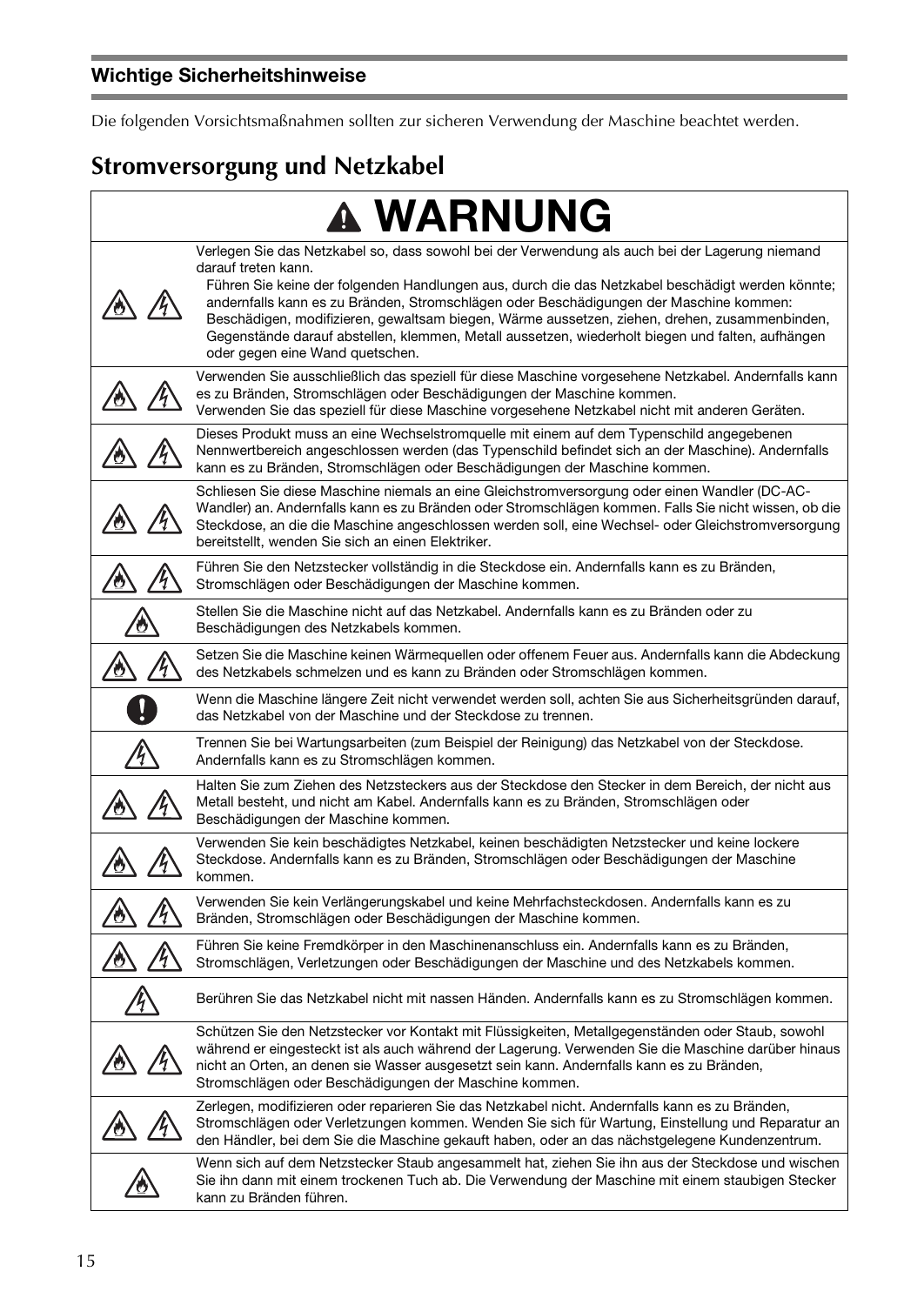# VORSICHT



Trennen des Geräts

Das Gerät muss an eine in der Nähe befindliche, jederzeit leicht zugängliche Netzsteckdose angeschlossen werden. Ziehen Sie im Falle eines Notfalls den Netzkabelstecker aus der Steckdose, um die Stromversorgung sofort zu trennen.

# WICHTIG



Vermeiden Sie, diese Maschine an dieselbe Steckdose für Ladegeräte von Mobiltelefonen oder für Hochspannungsgeräte wie zum Beispiel Kopierer anzuschließen. Andernfalls kann es zu Störungen oder Maschinenfehlfunktionen kommen.

Schalten Sie die Maschine aus, bevor Sie das Netzkabel trennen. Wird das Netzkabel getrennt, während die Maschine in Betrieb ist, kann es zu Beschädigungen der Maschine kommen.

## **Aufstellungsort**

Stellen Sie die Maschine auf eine ebene, waagerechte, stabile Fläche, die vibrations- und erschütterungsfrei ist. Verwenden Sie die Maschine in einer Umgebung, die die folgenden Anforderungen erfüllt: Temperatur: 5 °C bis 35 °C (41 °F bis 95 °F)

Luftfeuchtigkeit: 20 % bis 80 %

|                                                                                                                                                        | <b>A WARNUNG</b>                                                                                                                                                                                                                                                                                                                                                                                                                                                                                                                                                                                                                                                                                                                                                                                     |
|--------------------------------------------------------------------------------------------------------------------------------------------------------|------------------------------------------------------------------------------------------------------------------------------------------------------------------------------------------------------------------------------------------------------------------------------------------------------------------------------------------------------------------------------------------------------------------------------------------------------------------------------------------------------------------------------------------------------------------------------------------------------------------------------------------------------------------------------------------------------------------------------------------------------------------------------------------------------|
|                                                                                                                                                        | Stellen Sie die Maschine nicht an Orten auf, die direktem Sonnenlicht, plötzlichen Temperatur- oder<br>Luftfeuchtigkeitsänderungen, hoher Luftfeuchtigkeit oder Wasser (wie zum Beispiel in der Nähe der Küche, des<br>Badezimmers oder eines Luftbefeuchters), Kondensation oder großen Mengen Staub ausgesetzt sind,<br>verwenden Sie sie dort nicht und lagern Sie sie dort nicht; stellen Sie sie nicht in der Nähe von Feuer, Heizungen,<br>flüchtigen Brennstoffen oder anderen Quellen extrem hoher Wärme auf. Andernfalls kann es zu einem<br>Kurzschluss kommen, der Brände, Stromschläge oder Beschädigungen der Maschine verursachen kann.                                                                                                                                                |
| Verwenden Sie die Maschine nicht in Räumen, in denen entzündliche Sprays verwendet werden.<br>Andernfalls kann es zu Bränden oder Verletzungen kommen. |                                                                                                                                                                                                                                                                                                                                                                                                                                                                                                                                                                                                                                                                                                                                                                                                      |
|                                                                                                                                                        | Verwenden Sie die Maschine nicht in der Nähe medizinischer elektrischer Geräte. Andernfalls kann das<br>medizinische elektrische Gerät durch die elektrischen Wellen dieser Maschine beeinflusst werden und<br>ausfallen und somit zu einem Unfall führen.                                                                                                                                                                                                                                                                                                                                                                                                                                                                                                                                           |
|                                                                                                                                                        | Vermeiden Sie, die Maschine im Freien zu verwenden. Andernfalls kann die Maschine nass werden und es kann<br>möglicherweise zu Stromschlägen kommen. Wenn die Maschine nass geworden ist, hören Sie sofort auf, sie zu verwenden,<br>und wenden Sie sich an den Händler, bei dem Sie die Maschine gekauft haben, oder an das nächstgelegene Kundenzentrum.                                                                                                                                                                                                                                                                                                                                                                                                                                           |
|                                                                                                                                                        | Um zu verhindern, dass Metall oder Flüssigkeiten in die Maschine gelangen, stellen Sie die folgenden<br>Gegenstände nicht auf die Maschine bzw. bringen Sie sie nicht in den Bereich über der Maschine.<br>Andernfalls kann es zu Bränden, Stromschlägen oder Beschädigungen der Maschine kommen.<br>Metallgegenstände, wie zum Beispiel Büro- oder Heftklammern<br>- Edelmetallgegenstände, wie zum Beispiel Halsketten und Ringe<br>Mit Flüssigkeit gefüllte Behälter, wie zum Beispiel Becher, Vasen und Blumentöpfe<br>Halten Sie darüber hinaus Haustiere von der Maschine fern.<br>Wenn etwas versehentlich in die Maschine gelangt, ziehen Sie das Netzkabel ab und wenden Sie sich dann<br>an den Händler, bei dem Sie die Maschine gekauft haben, oder an das nächstgelegene Kundenzentrum. |

# VORSICHT



Stellen Sie die Maschine nicht auf eine instabile Fläche, wie zum Beispiel einen wackligen Tisch oder eine geneigte Fläche. Stellen Sie darüber hinaus die Maschine nicht so auf, dass irgendein Teil der Maschine über die Fläche hinausragt. Wenn die Maschine herunterfällt oder fallen gelassen wird, kann es zu Verletzungen oder zu Beschädigungen der Maschine kommen.

Stellen Sie die Maschine auf einer ebenen, waagerechten Fläche auf. Die Matte greift auch auf einer unebenen Fläche, jedoch wird ein fehlerhafter Betrieb verursacht.

# WICHTIG



Verwenden Sie die Maschine nicht an Orten, die starken Erschütterungen oder starken elektrischen Störungen oder starker statischer Elektrizität ausgesetzt sind. Andernfalls funktioniert die Maschine möglicherweise nicht richtig.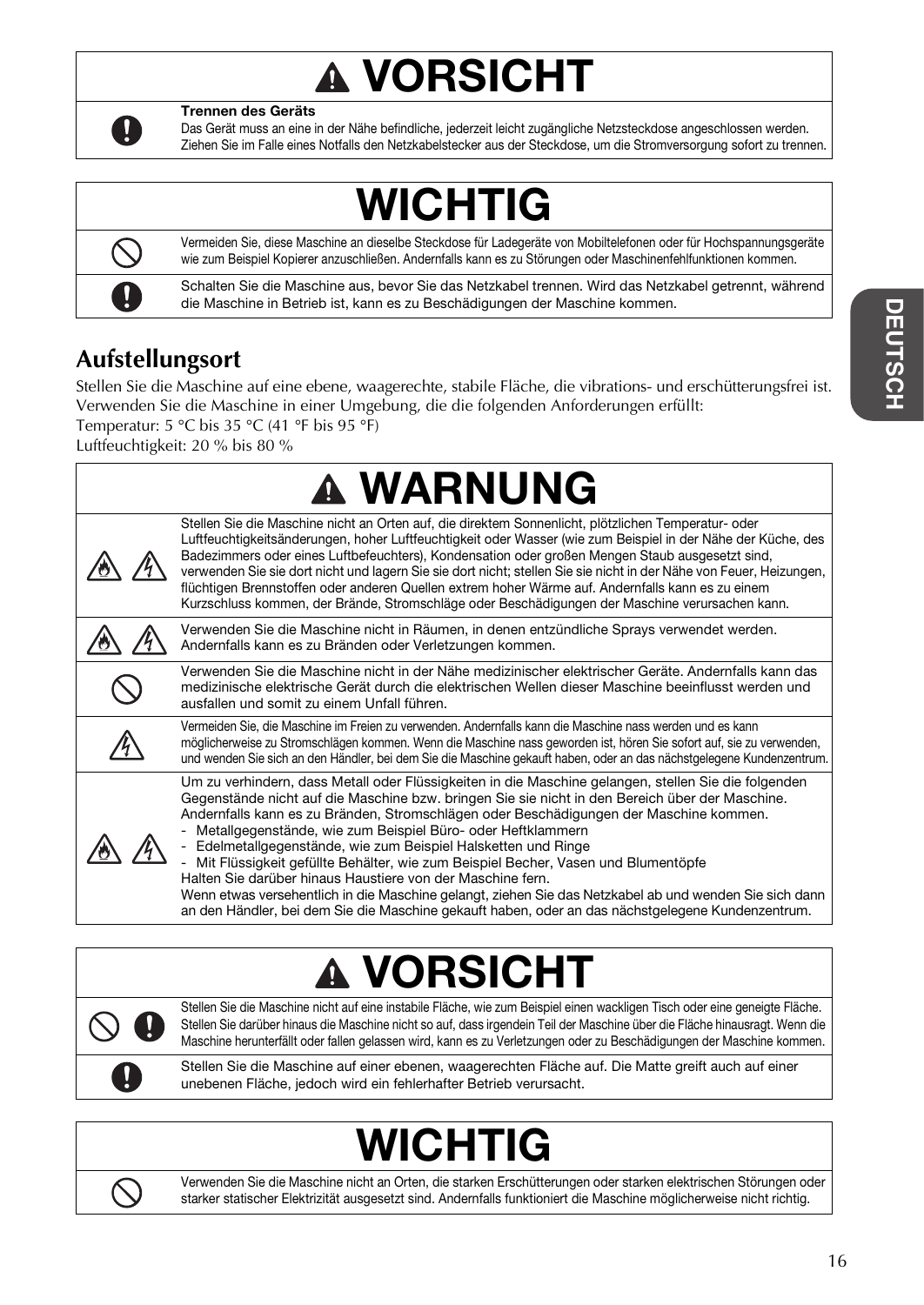## **Sicherer Betrieb**

 $\Gamma$ 

| <b>A WARNUNG</b> |                                                                                                                                                                                                                                                                                                                                                                                                                                                             |  |
|------------------|-------------------------------------------------------------------------------------------------------------------------------------------------------------------------------------------------------------------------------------------------------------------------------------------------------------------------------------------------------------------------------------------------------------------------------------------------------------|--|
|                  | Wenn die Maschine ausfällt oder fallen gelassen oder beschädigt wird oder wenn Wasser oder ein<br>Fremdkörper in die Maschine gelangt, trennen Sie sofort das Netzkabel von der Maschine und von der<br>Steckdose und wenden Sie sich dann an den Händler, bei dem Sie die Maschine gekauft haben, oder an<br>das nächstgelegene Kundenzentrum. Wenn die Maschine in diesem Zustand weiter verwendet wird, kann<br>es zu Bränden oder Stromschlägen kommen. |  |
|                  | Wenn während der Verwendung der Maschine ein Stromausfall auftritt oder ein Gewitter zu hören ist,<br>ziehen Sie den Netzstecker aus der Steckdose. Andernfalls kann es zu Bränden, Stromschlägen oder<br>Beschädigungen der Maschine kommen.                                                                                                                                                                                                               |  |
|                  | Wenn bei Verwendung oder Lagerung der Maschine ein ungewöhnlicher Geruch auftritt, die Maschine Wärme bzw.<br>Rauch abgibt oder sich verfärbt bzw. verformt oder andere ungewöhnliche Umstände wahrgenommen werden,<br>verwenden Sie die Maschine nicht weiter und trennen Sie das Netzkabel von der Maschine und der Steckdose.<br>Wenn die Maschine in diesem Zustand weiter verwendet wird, kann es zu Bränden oder Stromschlägen kommen.                |  |
|                  | Zerlegen, reparieren oder modifizieren Sie die Maschine nicht selbst. Andernfalls kann es zu Bränden,<br>Stromschlägen oder Verletzungen kommen. Wenden Sie sich für Wartung, Einstellung, Reinigung<br>oder Reparatur von internen Teilen außer den angegebenen an den Händler, bei dem Sie die<br>Maschine gekauft haben, oder an das nächstgelegene Kundenzentrum.                                                                                       |  |
|                  | Der Kunststoffbeutel, in dem diese Maschine geliefert wurde, sollte außerhalb der Reichweite von Kindern aufbewahrt<br>oder entsorgt werden. Erlauben Sie Kindern niemals, mit dem Beutel zu spielen, da Erstickungsgefahr besteht.                                                                                                                                                                                                                         |  |
|                  | Ziehen Sie vor Wartungsarbeiten, die in dieser Bedienungsanleitung beschrieben sind, stets das Netzkabel<br>ab. Andernfalls kann es zu Bränden, Stromschlägen oder Beschädigungen der Maschine kommen.                                                                                                                                                                                                                                                      |  |

# **A VORSICHT**

| Beobachten Sie aufmerksam die Bewegungen der Maschinenteile, während die Maschine in Betrieb ist.<br>Halten Sie Ihre Hände fern von allen beweglichen Teilen, wie zum Beispiel Walzen, dem Wagen, Halterungen<br>und der Matte. Legen Sie Ihre Finger nicht unter den Messerhalter. Halten Sie ferner Ihre Finger fern von<br>beweglichen Teilen, wie zum Beispiel unter der oder in der vorderen Abdeckung, dem hinteren Fach, den<br>Hebelöffnungen oder unter dem Bedienfeld. Andernfalls kann es zu Verletzungen kommen. |
|------------------------------------------------------------------------------------------------------------------------------------------------------------------------------------------------------------------------------------------------------------------------------------------------------------------------------------------------------------------------------------------------------------------------------------------------------------------------------------------------------------------------------|
| Stellen Sie bei Betrieb der Maschine sicher, dass Ärmel, Krawatten, Haar oder Schmuck nicht eingezogen<br>werden. Andernfalls kann es zu Verletzungen kommen. Wenn Gegenstände eingezogen werden, ziehen Sie<br>sofort das Netzkabel ab, um die Maschine anzuhalten.                                                                                                                                                                                                                                                         |
| Um Verletzungen zu verhindern, nicht mit den Fingern oder Händen an der Mattenkante entlangfahren<br>oder daran reiben.                                                                                                                                                                                                                                                                                                                                                                                                      |
| Verhindern Sie, dass die Maschine als Spielzeug verwendet wird. Seien Sie besonders aufmerksam,<br>wenn die Maschine in der Nähe von Kindern verwendet wird.                                                                                                                                                                                                                                                                                                                                                                 |
| Beim Transport der Maschine darauf achten, dass sie an den Griffen gehalten wird. Wenn die Maschine<br>an anderen Teilen gehalten wird, kann die Maschine beschädigt werden oder herunterfallen und<br>möglicherweise kann es zu Verletzungen kommen.                                                                                                                                                                                                                                                                        |
| Achten Sie beim Anheben der Maschine darauf, keine plötzlichen oder unachtsamen Bewegungen<br>auszuführen. Andernfalls kann es zu Verletzungen des Rückens oder der Knie kommen.                                                                                                                                                                                                                                                                                                                                             |
| Verwenden Sie die in dieser Bedienungsanleitung angegebenen Originalteile.                                                                                                                                                                                                                                                                                                                                                                                                                                                   |

# **WICHTIG**

|  | Legen Sie keine Netzkabel und Fremdkörper in den Bereich der Mattenbewegung (Transportbereich).<br>Andernfalls können die Vorgänge nicht richtig abgeschlossen werden. |  |
|--|------------------------------------------------------------------------------------------------------------------------------------------------------------------------|--|
|  | Stellen Sie keine großen Gegenstände auf die Matte.                                                                                                                    |  |
|  | Falten oder ziehen Sie die Matte nicht gewaltsam. Wenn die Matte beschädigt wird, ist das Schneiden,<br>Zeichnen oder Scannen unter Umständen nicht mehr möglich.      |  |
|  | Verwenden Sie keine beschädigte Matte.                                                                                                                                 |  |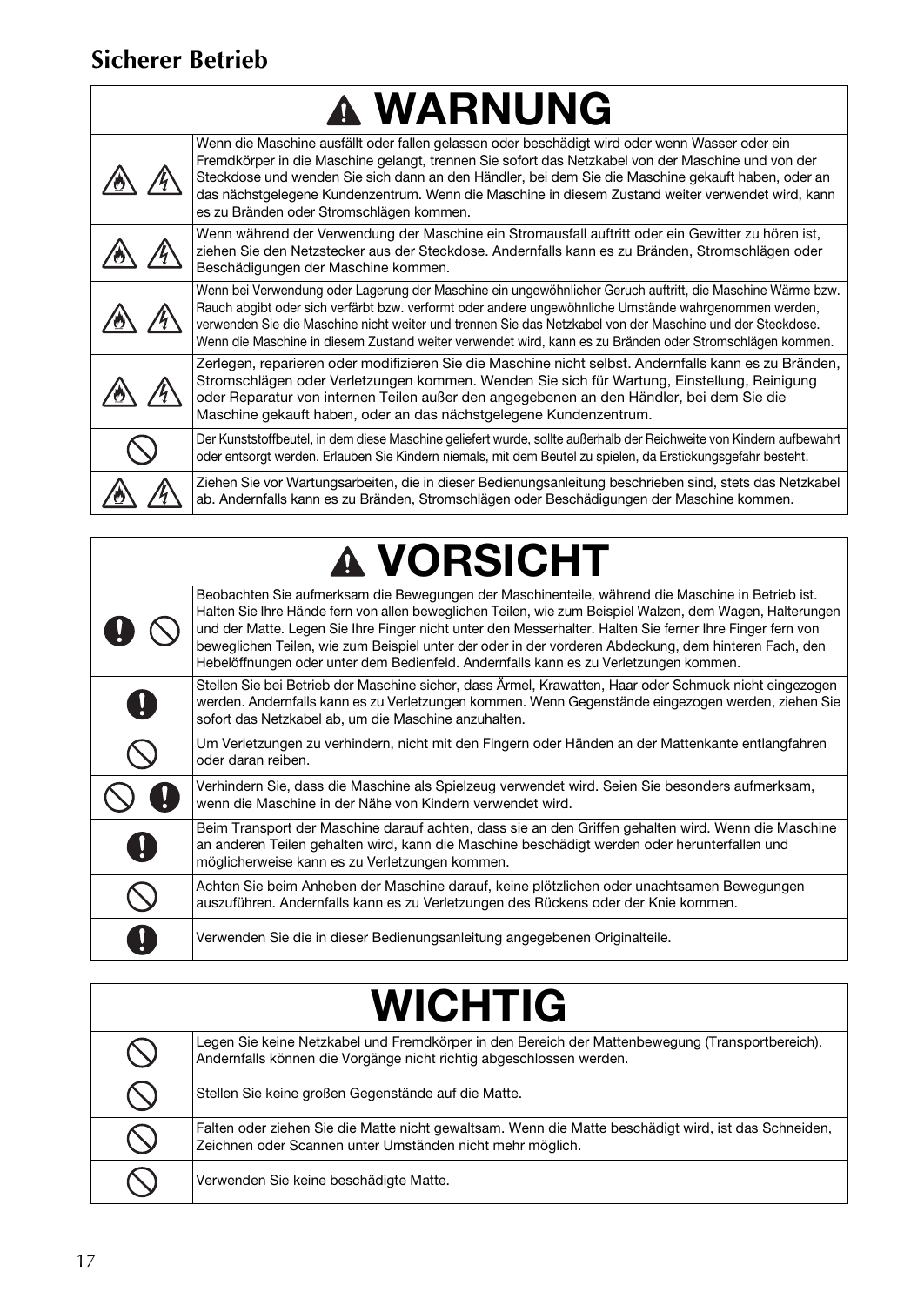|                                                                                                       | Achten Sie darauf, dass die Ränder der Matte nicht verschmutzt werden. Andernfalls kann der Mattentyp<br>nicht erkannt werden, sodass die richtige Funktion der Maschine gestört wird. Wenn die Ränder verschmutzt<br>werden, wischen Sie sie mit einem trockenen Tuch ab.                                                                                                                                                                                                                                                     |
|-------------------------------------------------------------------------------------------------------|--------------------------------------------------------------------------------------------------------------------------------------------------------------------------------------------------------------------------------------------------------------------------------------------------------------------------------------------------------------------------------------------------------------------------------------------------------------------------------------------------------------------------------|
|                                                                                                       | Verwenden Sie eine spezielle für diese Maschine vorgesehene Matte. Die Maschine funktioniert nicht<br>richtig, wenn eine andere Matte verwendet wird.                                                                                                                                                                                                                                                                                                                                                                          |
|                                                                                                       | Schneiden Sie keine harten Materialien, wie zum Beispiel Metallplatten, die mit dieser Maschine nicht<br>kompatibel sind. Andernfalls kann es zu Beschädigungen der Maschine kommen.                                                                                                                                                                                                                                                                                                                                           |
|                                                                                                       | Vermeiden Sie die Verwendung von Kraftpapier oder Stoff mit dekorativen Schichten (die sich leicht<br>trennen können), wie zum Beispiel Lamé oder Folie. Andernfalls kann die getrennte dekorative Schicht<br>während des Betriebs an der Walze oder dem Scan-Gerät der Maschine haften bleiben und die Maschine<br>beschädigen. Auch das Schneidmesser kann beschädigt werden.                                                                                                                                                |
|                                                                                                       | Ziehen Sie die Matte nicht gewaltsam heraus und drücken Sie sie nicht gewaltsam hinein, während die<br>Maschine in Betrieb ist. Andernfalls kann das Messer oder der Halter beschädigt werden.                                                                                                                                                                                                                                                                                                                                 |
|                                                                                                       | Lassen Sie Material nicht lange Zeit an der Matte angebracht, da andernfalls das Klebemittel in das<br>Material eindringen kann.                                                                                                                                                                                                                                                                                                                                                                                               |
|                                                                                                       | Bewahren Sie die Matte bei Zimmertemperatur an einem Ort auf, der nicht hohen Temperaturen, hoher<br>Luftfeuchtigkeit oder direktem Sonnenlicht ausgesetzt ist.                                                                                                                                                                                                                                                                                                                                                                |
|                                                                                                       | Verwenden Sie keine Aerosolsprays in der Nähe der Maschine. Sprayprodukte können an der Maschine<br>haften bleiben und Schäden verursachen.                                                                                                                                                                                                                                                                                                                                                                                    |
|                                                                                                       | Bringen Sie außerhalb des Anbringungsbereiches (Raster) oder auf der Rückseite der Matte keine<br>Klebematerialien an. Andernfalls bleibt Klebstoff an den Rollen haften und verursacht Schäden.                                                                                                                                                                                                                                                                                                                               |
|                                                                                                       | Beim Anbringen von Material an der Matte darauf achten, dass es nicht über den Anbringungsbereich hinausragt.<br>Andernfalls wird die Matte möglicherweise nicht einwandfrei eingezogen.                                                                                                                                                                                                                                                                                                                                       |
|                                                                                                       | Wenn der Wagen in einem Notfall von Hand bewegt werden muss, bewegen Sie ihn langsam. Andernfalls<br>kann es zu Beschädigungen der Maschine kommen.                                                                                                                                                                                                                                                                                                                                                                            |
|                                                                                                       | Stellen Sie sicher, dass sich der Wagen nicht bewegt, bevor Sie den Halter austauschen.                                                                                                                                                                                                                                                                                                                                                                                                                                        |
|                                                                                                       | Das Netzkabel nicht trennen und den USB-Stick nicht entfernen, während die Maschine in Betrieb ist.<br>Andernfalls kann der USB-Stick beschädigt oder Daten können beschädigt werden.                                                                                                                                                                                                                                                                                                                                          |
| $\mathcal{S}% _{M_{1},M_{2}}^{\alpha,\beta}(\theta)=\mathcal{S}_{M_{1},M_{2}}^{\alpha,\beta}(\theta)$ | Führen Sie keine Fremdkörper in den Gleichstromanschluss oder den USB-Port der Maschine ein.<br>Achten Sie darauf, Platz um diese herum zu schaffen.                                                                                                                                                                                                                                                                                                                                                                           |
|                                                                                                       | Stellen Sie keine Gegenstände auf das Bedienfeld. Andernfalls können Tasten versehentlich gedrückt<br>werden und einen versehentlichen Betrieb der Maschine verursachen.                                                                                                                                                                                                                                                                                                                                                       |
| 0                                                                                                     | Schließen Sie ausschließlich USB-Sticks an den USB-Port an. Andernfalls kann es zu Beschädigungen<br>der Maschine kommen.                                                                                                                                                                                                                                                                                                                                                                                                      |
|                                                                                                       | Den Bildschirm nicht berühren, während die Maschine schneidet, zeichnet oder scannt.                                                                                                                                                                                                                                                                                                                                                                                                                                           |
|                                                                                                       | Die Maschine nicht ölen. Andernfalls kann es zu Beschädigungen der Maschine kommen.                                                                                                                                                                                                                                                                                                                                                                                                                                            |
|                                                                                                       | Zur Reinigung der Maschine keine organischen Lösungsmittel verwenden, wie zum Beispiel Verdünner, Benzol oder Alkohol. Andernfalls<br>kann sich der Lack lösen oder es kann zu Beschädigungen der Maschine kommen. Wenn Sie Schmutz von diesem Produkt abwischen<br>möchten, verwenden Sie ein weiches Tuch, das mit warmem Wasser befeuchtet und gründlich ausgewrungen wurde. Nachdem Sie das<br>Produkt mit dem feuchten Tuch gesäubert haben, wischen Sie die restliche Feuchtigkeit mit einem weichen, trockenen Tuch ab. |
|                                                                                                       | Lösen Sie keinen der Aufkleber, die an der Maschine angebracht sind (zum Beispiel den Aufkleber mit<br>der Seriennummer).                                                                                                                                                                                                                                                                                                                                                                                                      |

## **Sicherer Betrieb (Messer)**

# **A WARNUNG**



Nehmen Sie die Schutzkappe vom Schneidmesserhalter ab, bevor Sie ihn in den Maschinenwagen einsetzen. Nachdem Sie den Messerhalter aus der Maschine entfernt haben, achten Sie darauf, die Schutzkappe aufzusetzen. Drücken Sie nicht mit der Hand oder den Fingern auf die Spitze des Halters. Bei ausgefahrenem Messer können Verletzungen die Folge sein.

\* Dies ist kein Spielzeug und nicht für die Verwendung durch Kinder vorgesehen. Achten Sie darauf, dass Kleinkinder/Kinder die Schutzkappen nicht in den Mund nehmen, da ansonsten Erstickungsgefahr besteht.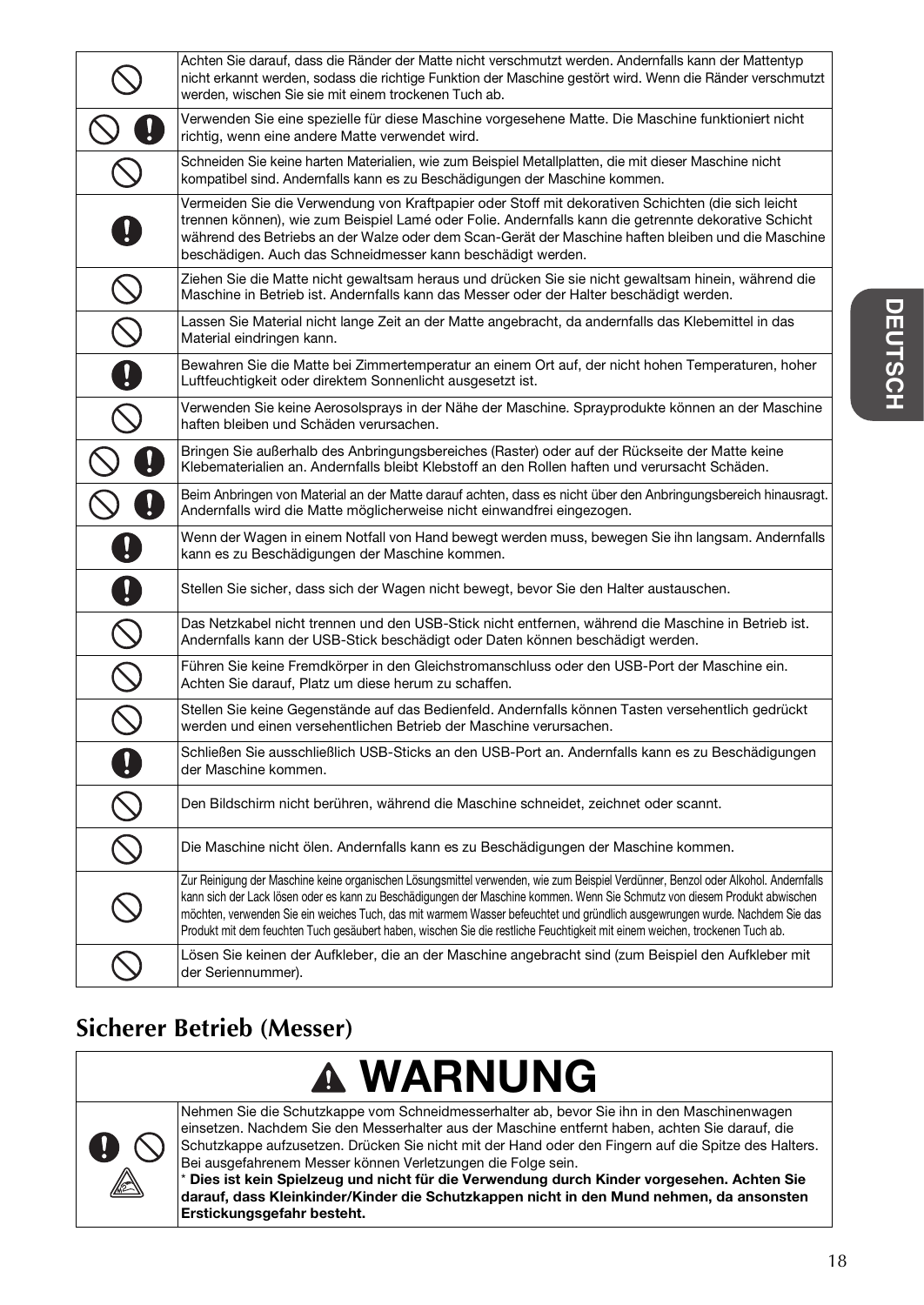

# WICHTIG



Verwenden Sie kein zerbrochenes Messer. Andernfalls kann das Schneiden nicht richtig ausgeführt werden. Wenn das Messer zerbricht, entfernen Sie die Bruchstücke des Messers aus dem geschnittenen Material. Verwenden Sie beim Entfernen der Bruchstücke des Messers aus dem geschnittenen Material eine Pinzette. Berühren Sie sie nicht mit den Fingern.

# **Sicheres Entfernen des Messers**

## ■ Entfernen

**D** Drehen Sie die Halterkappe zum Entfernen ab.



 Fahren Sie für den Halter für das automatische Rollmesser mit Schritt <sup>3</sup> fort.

 $\bullet$  Stecken Sie das Messer gerade in den Gummibereich **auf der Rückseite des enthaltenen Spatels.**



(1) Gummibereich

<sup>c</sup>**Ziehen Sie den Halter nach oben, sodass das Messer im Gummibereich stecken bleibt.**



<sup>c</sup>**(Halter für automatisches Rollmesser) Halten Sie das automatische Rollmesser am Schaft fest und entfernen Sie es vom Halter.** 



#### ■ Einsetzen

#### a**Halten Sie das neue Messer am Schaft und führen Sie ihn in die Messeröffnung am Ende des Halters ein.**

Der Messerschaft wird durch einen Magneten im Halter in Position gehalten. Führen Sie den Messerschaft langsam ein und lassen Sie ihn langsam los, nachdem der Schaft vom Magneten in Position gezogen wurde.





#### $\bullet$  Drehen Sie die Halterkappe zur Befestigung **am Halter auf.**

Ziehen Sie die Kappe vollständig an, bis sie sich nicht mehr drehen lässt.

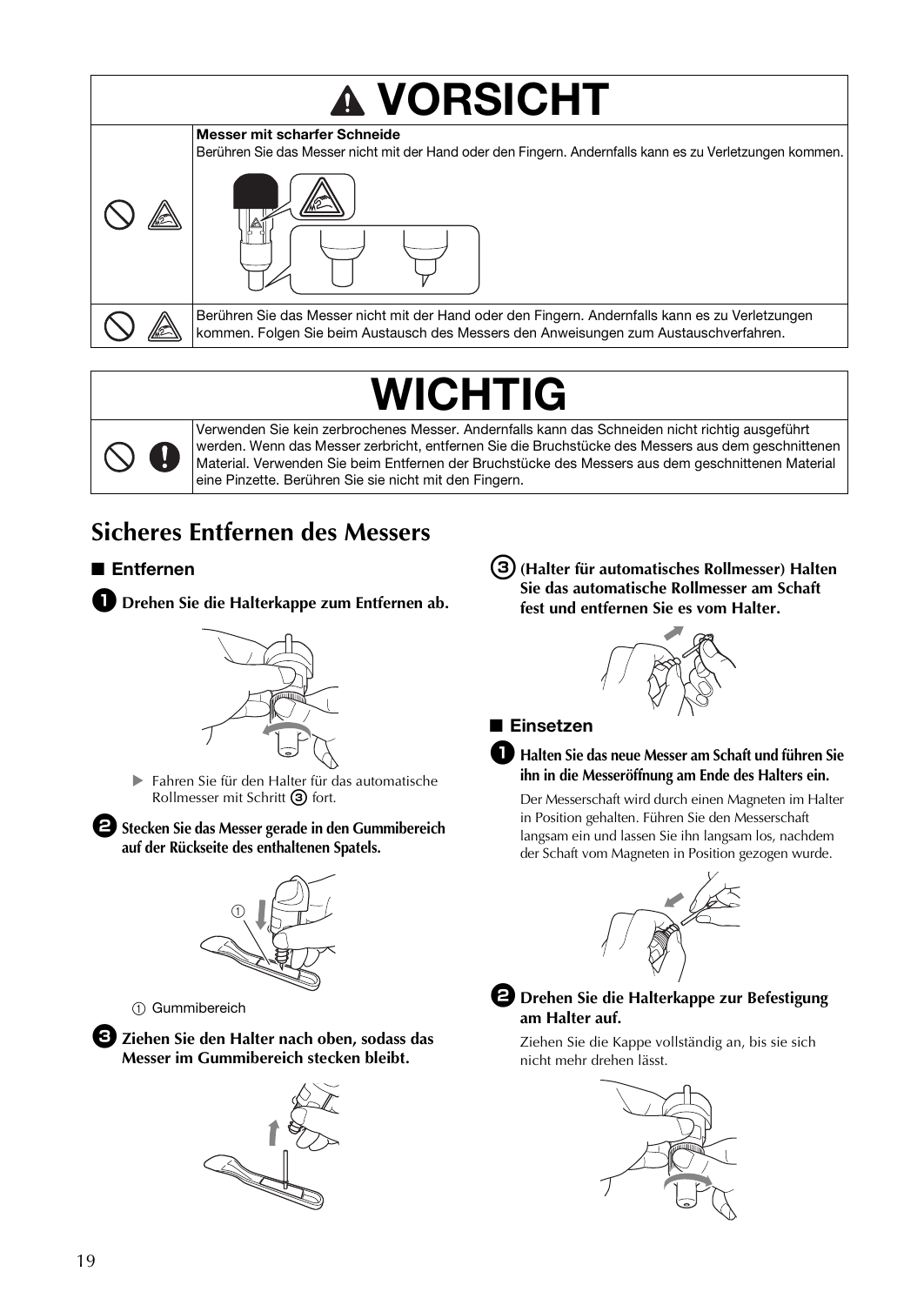## **Rechtswidrige Verwendung von Scannern (andere Länder außer USA/Kanada)**

Das Kopieren bestimmter Dokumente in betrügerischer Absicht ist strafbar. Im Folgenden finden Sie eine nicht vollständige Liste von Dokumenten, die möglicherweise nicht rechtmäßig kopiert werden dürfen. Falls Sie nicht sicher sind, ob Sie gegen geltendes Recht verstoßen, erkundigen Sie sich bitte bei Ihrem Rechtsberater und/oder den zuständigen Behörden:

- Zahlungsmittel
- Anleihen oder Schuldverschreibungen
- Einlagenzertifikate
- Dienst- oder Einberufungsbescheide der Streitkräfte
- Ausweise
- Briefmarken (entwertet oder nicht entwertet)
- Einwanderungspapiere
- Sozialhilfeunterlagen
- Schecks oder Zahlungsanweisungen von Regierungsbehörden
- Identifikationsmarken oder -abzeichen

Urheberrechtlich geschützte Werke können nicht rechtmäßig kopiert werden, vorbehaltlich von Ausnahmen für Teile des urheberrechtlich geschützten Werkes aufgrund von "Kulanz". Mehrfachkopien weisen auf eine missbräuchliche Nutzung hin. Kunstwerke sollten wie urheberrechtlich geschützte Werke behandelt werden.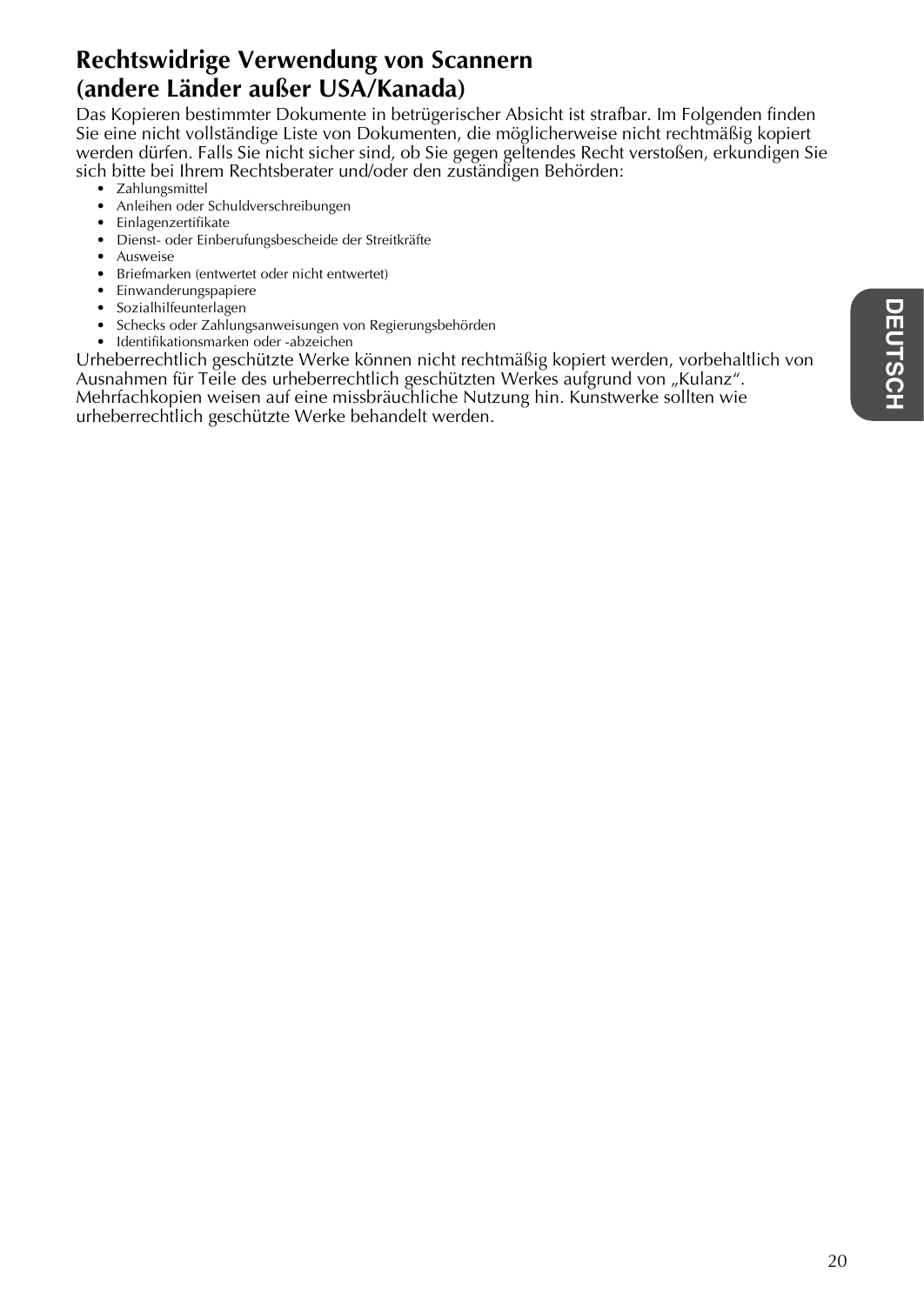## **Vorsichtsmaßnahmen beim Scannen**

Überprüfen Sie nach dem Scannen einer Vorlage, ob die Scan-Daten die Anforderungen an Genauigkeit und Qualität erfüllen.

Da einige Teile der Scan-Daten fehlen oder unzureichend sein können, beachten Sie die folgenden Vorsichtsmaßnahmen.

- Je nach Zustand der Vorlage können Risse, Schieflage, Verschmieren oder Ausfall auftreten und die Scan-Daten können teilweise oder komplett fehlen.
	- Stellen Sie sicher, dass die Vorlage nicht zerknittert oder gefaltet ist. Bringen Sie darüber hinaus die Vorlage richtig an der Matte an.
- Wenn das Innere der Maschine verschmutzt ist, können beim Einscannen einer Vorlage Risse, Schieflage, Verschmieren oder Ausfall auftreten und die Scan-Daten können teilweise oder komplett fehlen.
	- Reinigen Sie das Innere der Maschine sorgfältig.
- Abhängig von den Scan-Einstellungen (Scan-Format und -Auflösung) werden Vorlagen möglicherweise wie im Folgenden beschrieben eingescannt.
	- Bei einer unzureichenden Auflösung kann das Bild unscharf sein.
	- Möglicherweise fehlt ein Teil des Bildes oder das Format wird verkleinert.
	- Möglicherweise fehlen Scan-Daten ab der Mitte der Vorlage bis zum Ende.
	- Möglicherweise werden Ränder an den Seiten der Scan-Daten hinzugefügt.
- Die folgenden Arten von Vorlagen nicht scannen.
	- Mit befestigten Büroklammern oder Heftklammern
	- Mit feuchter Tinte
	- Aus Metall oder Folien für Overhead-Projektoren
	- Glanzpapier oder Papier mit Hochglanzbeschichtung
	- Plastikkarten mit Prägung
	- Vorlagen, die die empfohlene Stärke überschreiten
- Bei Nichtstandardvorlagen und sogar bei Standardvorlagen kann sich die Vorlage je nach ihrem Zustand (zum Beispiel zerknittert, gefaltet oder falsch eingelegt) oder abhängig von den Verbrauchsmaterialien und der Transporteinrichtung in der Maschine stauen. In diesem Fall können die Scan-Daten teilweise oder komplett fehlen. (Die Vorlage kann beschädigt werden, wenn sie sich staut.)
- Wenn bei der Vorlage ein Leuchtmarker verwendet wurde, wird die Farbe abhängig von der Markerfarbe und -stärke möglicherweise nicht gescannt oder der Farbton wird möglicherweise nicht wirklichkeitsgetreu reproduziert.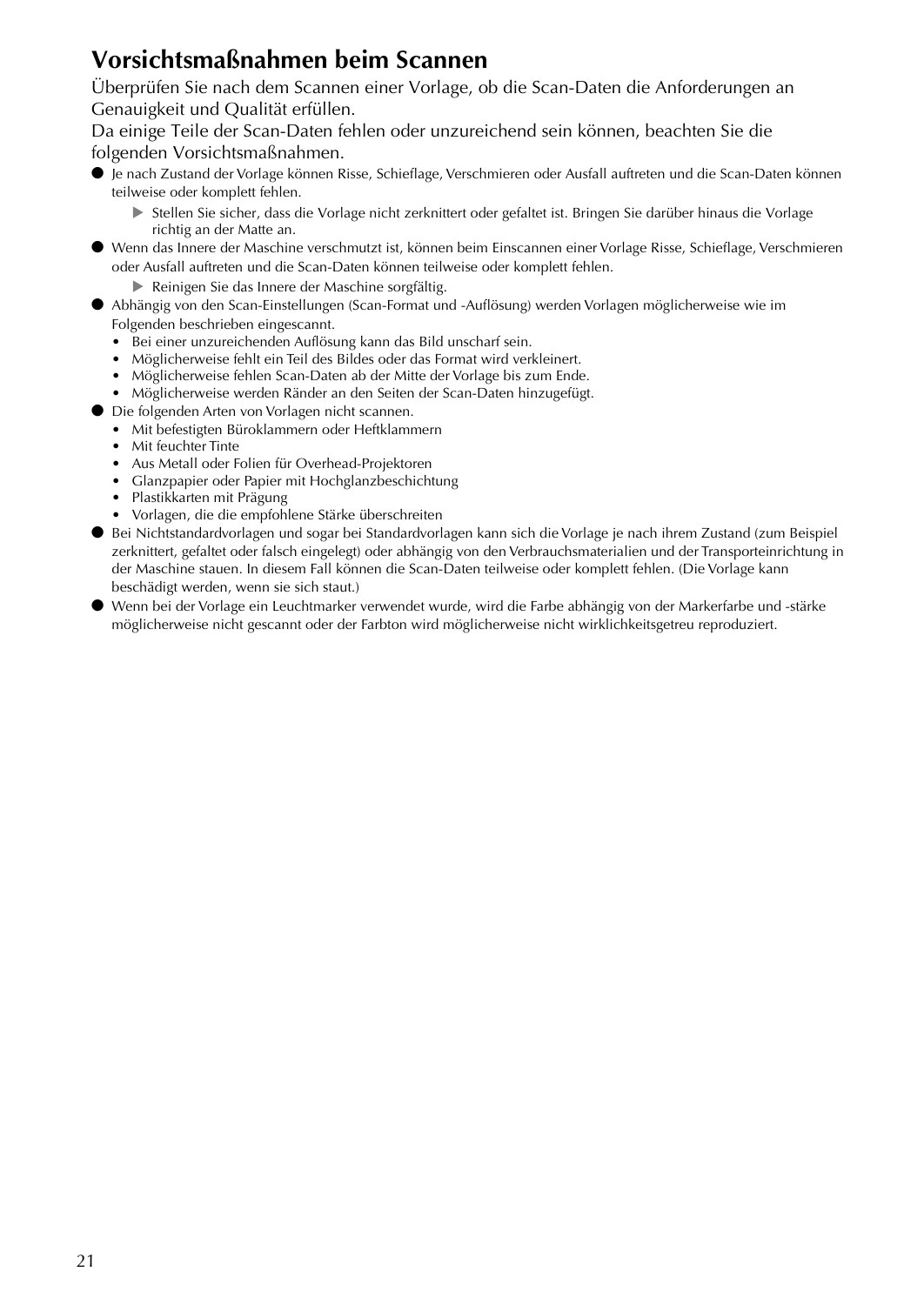## **VORSCHRIFTEN**

## **Konformitätserklärung (nur Europa und die Türkei)**

Wir, Brother Industries Ltd.

15-1 Naeshiro-cho, Mizuho-ku, Nagoya 467-8561 Japan,

erklären hiermit, dass dieses Produkt alle relevanten, in der Europäischen Gemeinschaft geltenden Richtlinien und Vorschriften erfüllt.

Die Konformitätserklärung kann vom Brother Support Website heruntergeladen werden. Besuchen Sie support.brother.com

## **Konformitätserklärung für Richtlinie 2014/53/EU über die Bereitstellung von Funkanlagen (nur Europa und Türkei) (gilt für Modelle mit Funkschnittstellen)**

Wir, Brother Industries, Ltd.

15-1, Naeshiro-cho, Mizuho-ku, Nagoya 467-8561 Japan erklären hiermit, dass diese Produkte die Bestimmungen der Richtlinie 2014/53/EU über die Bereitstellung von Funkanlagen erfüllen.

Die Konformitätserklärung kann vom Brother Support Website heruntergeladen werden. Besuchen Sie support.brother.com

## **WLAN (nur Modelle mit WLAN-Funktion)**

Diese Scan- und Schneidmaschine unterstützt eine drahtlose Schnittstelle\*. Frequenzband (-bänder): 2.400 – 2.483,5 MHz Maximale in den Frequenzbändern übertragene Hochfrequenzleistung: Weniger als 20 dBm (EIRP)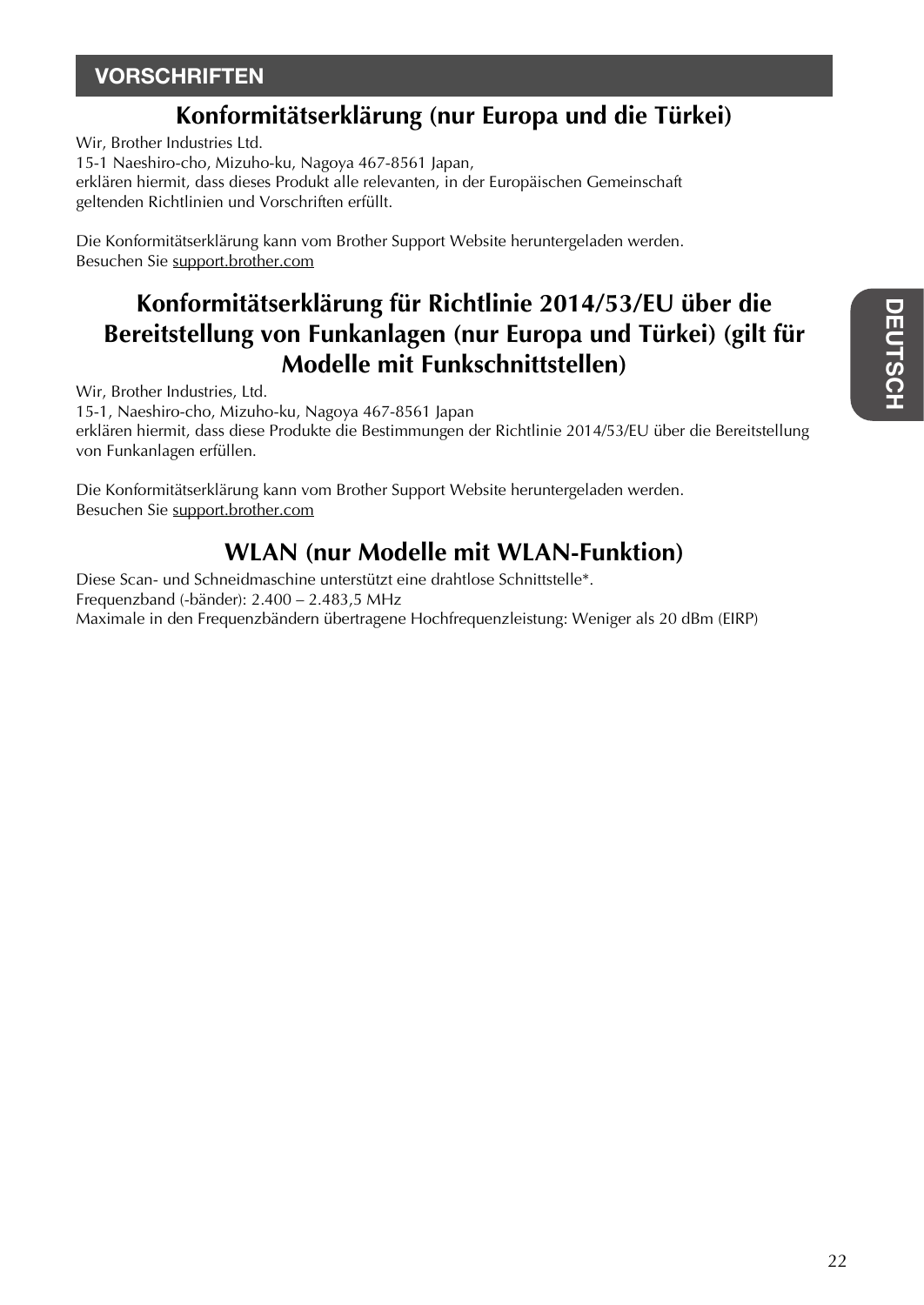### Marques de commerce

IBM est une marque déposée ou une marque de commerce de International Business Machines Corporation.

WPA™ et WPA2™ sont des marques de commerce de Wi-Fi Alliance®.

Tous les noms commerciaux et les noms de produits des sociétés apparaissant sur les produits Brother, les documents associés et tout autre support sont des marques de commerce ou des marques déposées des sociétés respectives.

### Remarques relatives à l'accord de licence pour Open Source

Ce produit comprend le logiciel Open Source.

Pour consulter les remarques relatives à l'accord de licence pour Open Source, veuillez accéder à la section de téléchargement des manuels sur la page d'accueil de votre modèle du Site internet Brother support (Site Web de soutien Brother) à l'adresse « http://s.brother/cmoae/ ».

### Droit d'auteur et licence

©2021 Brother Industries, Ltd. Tous droits réservés. Ce produit comprend des logiciels développés par le fournisseur suivant : ©2008 Devicescape Software, Inc.

### Avis de rédaction et de publication

Le présent guide décrivant le produit et ses attributs les plus récents a été rédigé et publié sous la supervision de Brother Industries, Ltd.

Le contenu du guide et les caractéristiques du produit peuvent faire l'objet de modifications sans préavis.

La société Brother se réserve le droit d'apporter des modifications sans préavis aux caractéristiques et aux informations contenues dans les présentes. Elle ne saurait être tenue responsable de quelque dommage que ce soit (y compris des dommages indirects) résultant de la confiance accordée aux informations présentées, y compris, mais sans limitation, aux erreurs typographiques ou autres se rapportant à la publication.

### Précaution pour la connexion sans fil

Assurez-vous d'utiliser un routeur ou un pare-feu lorsque vous connectez votre machine à Internet afin de la protéger contre un accès non autorisé depuis Internet.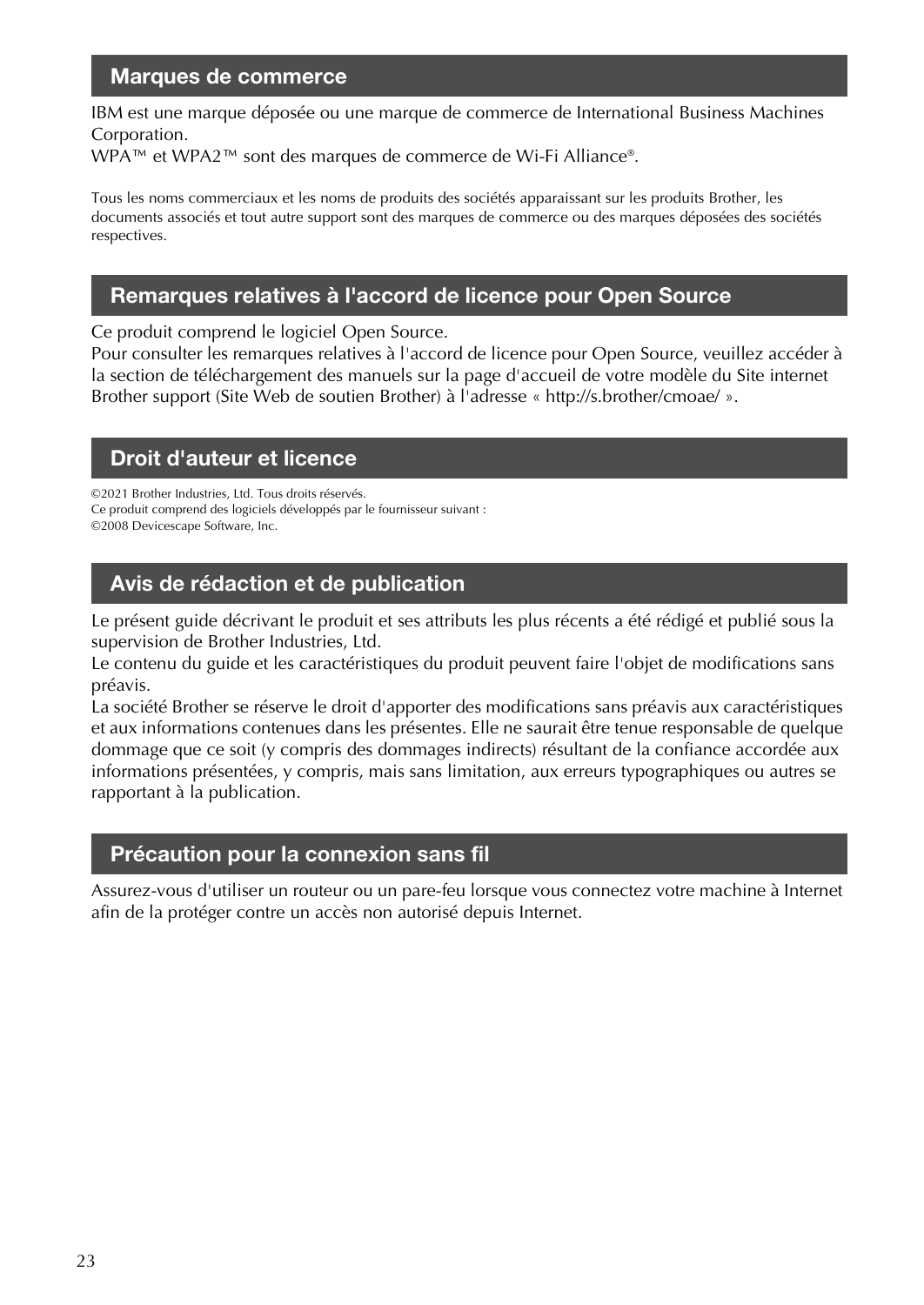## INTRODUCTION

Merci d'avoir choisi cette machine.

Avant de l'utiliser ou d'effectuer toute tentative d'entretien, lisez attentivement les « INSTRUCTIONS DE SÉCURITÉ IMPORTANTES » qui commencent sur cette page, puis consultez le manuel d'instructions pour en savoir plus sur l'utilisation correcte des diverses fonctions. En outre, après avoir lu ce manuel de sécurité du produit, rangez-le dans un endroit aisément accessible pour pouvoir vous y référer ultérieurement. Le nonrespect de ces instructions peut générer un risque accru de dommages corporels et matériels, notamment un risque d'incendie, de chocs électriques, de brûlures ou d'étouffement.

## REMARQUES IMPORTANTES

- Cette machine est conçue pour une utilisation domestique.
- L'utilisation de cette machine n'est homologuée que dans le pays d'achat.
- En raison des améliorations en matière de qualité de produit, les caractéristiques ou l'apparence de cette machine peuvent être modifiées sans notification préalable.
- Le contenu de ce document peut faire l'objet de modifications, sans notification préalable.
- Le contenu de ce document ne peut être copié ni reproduit, en partie ou en totalité, sans autorisation.
- Veuillez noter que nous ne pouvons être tenus responsables de dommages découlant de tremblements de terre, d'incendies ou d'autres catastrophes, des actions d'un tiers, de la négligence de l'utilisateur, de son utilisation intentionnelle ou erronée du produit, ou d'un emploi de celui-ci dans des conditions spéciales.
- Pour plus d'information sur le produit, visitez notre site Web à l'adresse « www.brother.com »

## INSTRUCTIONS DE SÉCURITÉ IMPORTANTES

### Symboles utilisés dans ce document

Les symboles suivants sont utilisés dans ce document.

| <b>A AVERTISSEMENT</b> | Le non-respect des instructions<br>accompagnées de ce symbole peut<br>entraîner des blessures graves voire<br>mortelles. |
|------------------------|--------------------------------------------------------------------------------------------------------------------------|
| <b>A ATTENTION</b>     | Le non-respect des instructions<br>accompagnées de ce symbole peut<br>entraîner des blessures graves.                    |
| <b>IMPORTANT</b>       | Le non-respect des instructions<br>accompagnées de ce symbole peut<br>provoquer des dommages matériels.                  |

| Ce symbole indique un risque potentiel d'incendie dans des conditions spécifiques.         |
|--------------------------------------------------------------------------------------------|
| Ce symbole indique un risque potentiel de choc électrique dans des conditions spécifiques. |
| Ce symbole indique une action non autorisée, qui ne doit pas être exécutée.                |
| Ce symbole indique un risque de blessure si vous mettez la main ou les doigts sur la lame. |
| Ce symbole indique une action requise, qui doit être exécutée.                             |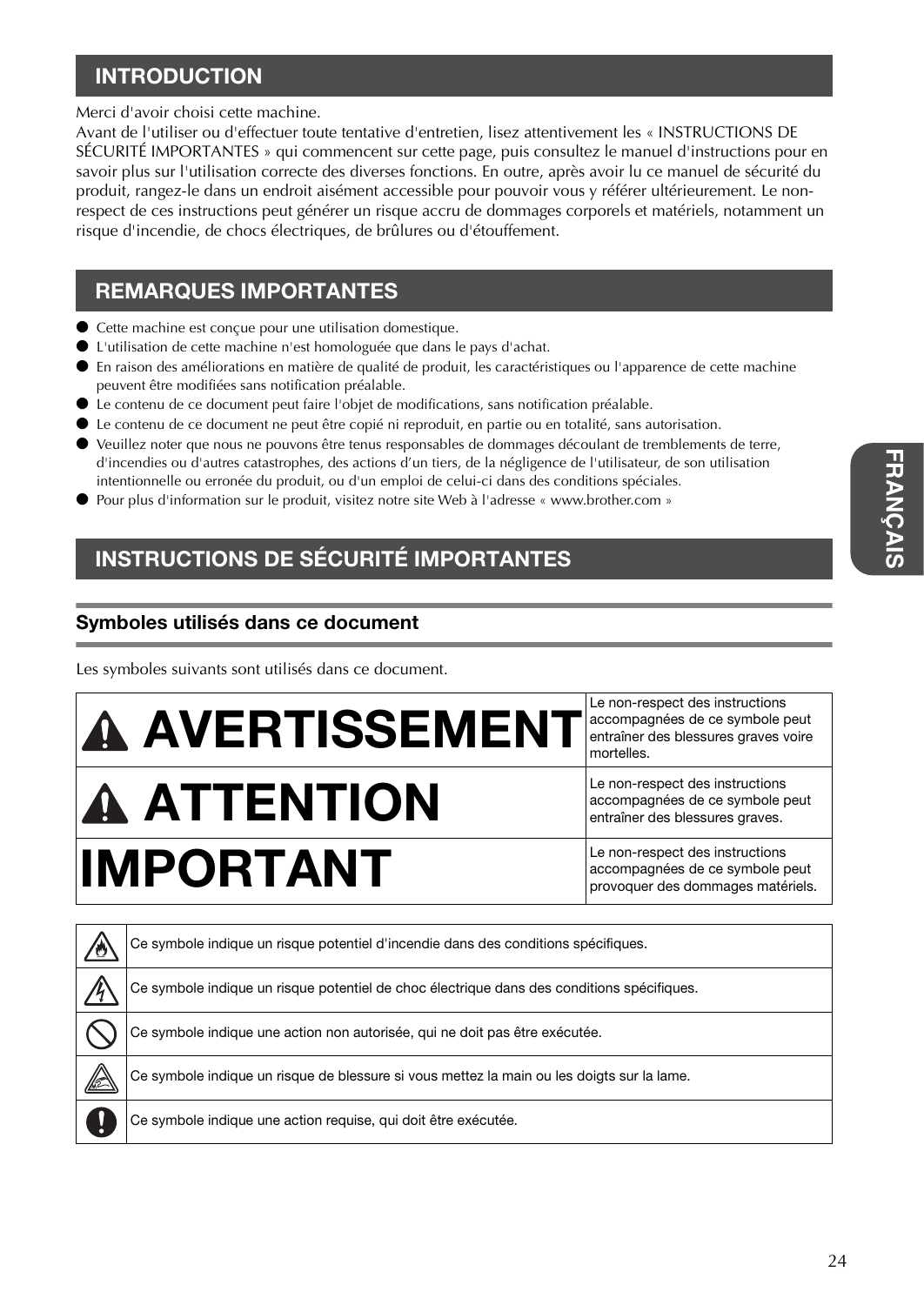## Instructions de sécurité importantes

Pour une utilisation en toute sécurité de la machine, vous devez respecter les précautions suivantes.

# **Alimentation électrique et cordon d'alimentation**

| <b>A AVERTISSEMENT</b>                                                                                                                                                                                                                                                                                                                                                                                                                                                                                                                                                                                                                                           |
|------------------------------------------------------------------------------------------------------------------------------------------------------------------------------------------------------------------------------------------------------------------------------------------------------------------------------------------------------------------------------------------------------------------------------------------------------------------------------------------------------------------------------------------------------------------------------------------------------------------------------------------------------------------|
| Rangez le cordon d'alimentation dans un endroit sûr où personne ne pourra marcher dessus quand il est<br>utilisé ou rangé.<br>Ne réalisez aucune des actions suivantes pouvant endommager le cordon d'alimentation car vous<br>risqueriez de provoquer un incendie, un choc électrique ou d'endommager la machine.<br>Vous ne devez en aucun cas endommager l'un de ces deux éléments, ni le modifier, le plier, l'exposer à<br>une source de chaleur, le tirer, le tordre, le lier, déposer des objets dessus, le pincer, l'exposer à des<br>composants métalliques, le plier à plusieurs reprises, le suspendre dans le vide ni le comprimer contre<br>un mur. |
| N'utilisez pas de cordon d'alimentation autre que celui spécialement conçu pour cette machine. Sinon,<br>vous risqueriez de provoquer un incendie, un choc électrique ou d'endommager la machine.<br>N'utilisez pas le cordon d'alimentation spécialement conçu pour cette machine avec un autre appareil.                                                                                                                                                                                                                                                                                                                                                       |
| Ce produit doit être connecté à une source d'alimentation CA se trouvant dans la plage indiquée sur<br>l'étiquette signalétique (vous trouverez l'étiquette signalétique sur votre machine). Sinon, vous risquez de<br>provoquer un incendie, un choc électrique ou d'endommager la machine.                                                                                                                                                                                                                                                                                                                                                                     |
| Ne branchez jamais cette machine à une prise d'alimentation secteur ni à un convertisseur (convertisseur<br>CC/CA). Sinon, vous risqueriez de provoquer un incendie ou un choc électrique. Si vous ne savez pas si<br>la prise électrique à utiliser pour brancher cette machine est une alimentation c.a. ou c.c., contactez un<br>électricien agréé.                                                                                                                                                                                                                                                                                                           |
| Insérez complètement la fiche du cordon d'alimentation dans la prise. Sinon, vous risqueriez de<br>provoquer un incendie, un choc électrique ou d'endommager la machine.                                                                                                                                                                                                                                                                                                                                                                                                                                                                                         |
| Ne déposez pas la machine sur le cordon d'alimentation. Sinon, vous risqueriez de provoquer un<br>incendie ou d'endommager le cordon d'alimentation.                                                                                                                                                                                                                                                                                                                                                                                                                                                                                                             |
| N'exposez pas le produit à un appareil de chauffage ou à une flamme. Sinon, le revêtement du cordon<br>d'alimentation risquerait de fondre, et un incendie ou un choc électrique pourrait se produire.                                                                                                                                                                                                                                                                                                                                                                                                                                                           |
| Si vous ne comptez pas utiliser la machine pendant une période prolongée, veillez à débrancher le<br>cordon d'alimentation de la machine et de la prise électrique pour des raisons de sécurité.                                                                                                                                                                                                                                                                                                                                                                                                                                                                 |
| Lors de l'entretien de la machine (par exemple, son nettoyage), débranchez la fiche du cordon<br>d'alimentation de la prise électrique. Sinon, vous risqueriez de provoquer un choc électrique.                                                                                                                                                                                                                                                                                                                                                                                                                                                                  |
| Lorsque vous débranchez la fiche du cordon d'alimentation de la prise électrique, saisissez la partie non<br>métallique de la fiche, et pas le cordon, pour la retirer. Sinon, vous risqueriez de provoquer un incendie,<br>un choc électrique ou d'endommager la machine.                                                                                                                                                                                                                                                                                                                                                                                       |
| N'utilisez pas une fiche ou un cordon d'alimentation endommagé ni une prise électrique mal fixée. Sinon,<br>vous risqueriez de provoquer un incendie, un choc électrique ou d'endommager la machine.                                                                                                                                                                                                                                                                                                                                                                                                                                                             |
| N'utilisez pas de rallonge ni d'adaptateur multiprises. Sinon, vous risqueriez de provoquer un incendie,<br>un choc électrique ou d'endommager la machine.                                                                                                                                                                                                                                                                                                                                                                                                                                                                                                       |
| N'insérez pas de corps étrangers dans la prise d'entrée de la machine. Sinon, vous risquez de provoquer<br>un incendie ou un choc électrique, de vous blesser ou d'endommager la machine et le cordon<br>d'alimentation.                                                                                                                                                                                                                                                                                                                                                                                                                                         |
| Ne touchez pas la fiche du cordon d'alimentation avec les mains mouillées. Sinon, vous risqueriez de<br>provoquer un choc électrique.                                                                                                                                                                                                                                                                                                                                                                                                                                                                                                                            |
| Lorsque la fiche du cordon d'alimentation est branchée et rangée, évitez le contact avec des liquides,<br>des objets métalliques ou de la poussière. En outre, n'utilisez jamais la machine dans un endroit<br>susceptible d'être exposé à de l'eau. Sinon, vous risqueriez de provoquer un incendie, un choc électrique<br>ou d'endommager la machine.                                                                                                                                                                                                                                                                                                          |
| Ne démontez pas, ne modifiez pas ou n'essayez pas de réparer le cordon d'alimentation. Sinon, vous<br>risqueriez de provoquer un incendie, un choc électrique ou de vous blesser. Pour l'entretien, les réglages<br>et les réparations, contactez votre revendeur ou le centre de service agréé le plus proche.                                                                                                                                                                                                                                                                                                                                                  |
| Si de la poussière s'accumule au niveau de la fiche du cordon d'alimentation, débranchez cette dernière<br>de la prise électrique, puis nettoyez-la à l'aide d'un chiffon sec. Si vous utilisez la machine alors que la<br>fiche est poussiéreuse, vous risquez de provoquer un incendie.                                                                                                                                                                                                                                                                                                                                                                        |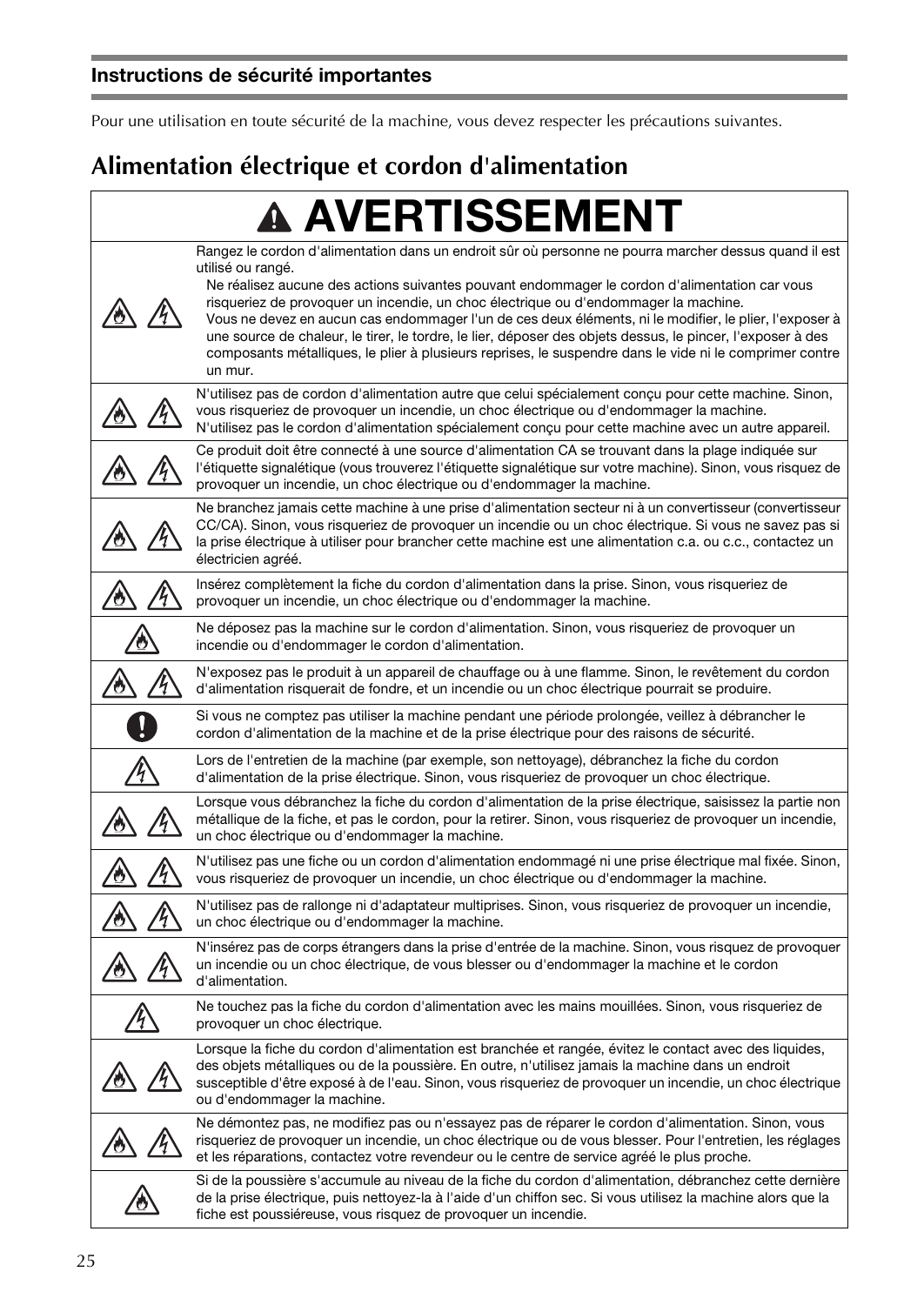# **A ATTENTION**



Débranchez l'appareil

Cet appareil doit être installé près d'une prise de courant facilement accessible. En cas d'urgence, vous devez débrancher la fiche du cordon d'alimentation de la prise électrique pour couper complètement le courant.

# IMPORTANT

Évitez de brancher des chargeurs de téléphones portables ou des appareils haute tension comme des photocopieuses sur la même prise électrique que la machine. Sinon, vous risqueriez de générer des interférences ou la machine risquerait de ne plus fonctionner normalement.

Éteignez la machine avant de débrancher le cordon d'alimentation. Si vous débranchez le cordon d'alimentation alors que la machine est en cours de fonctionnement, vous risquez d'endommager la machine.

# **Emplacement d'installation**

Placez votre machine sur une surface stable, plane et à niveau non soumise aux vibrations et aux chocs. Vous devez utiliser cette machine dans un environnement répondant aux caractéristiques suivantes : Température : 5 °C à 35 °C (41 °F à 95 °F)

Humidité : 20 % à 80 %

#### **A AVERTISSEMENT** N'installez pas, n'utilisez pas et ne rangez pas la machine dans un endroit exposé à la lumière directe du soleil, à des modifications soudaines de température ou d'humidité, à un taux d'humidité élevé ou à de l'eau (par exemple, à proximité de la cuisine, de la salle de bain ou d'un humidificateur), à de la condensation ou à des quantités importantes de poussière, à proximité d'une flamme, d'un appareil de chauffage, de combustibles volatiles ou d'autres sources de chaleur extrême. Sinon, vous risqueriez de provoquer un court-circuit, et ainsi un incendie ou un choc électrique, ou d'endommager la machine. N'utilisez pas la machine dans une pièce où des sprays inflammables sont utilisés. Sinon, vous risqueriez de provoquer un incendie ou de vous blesser. N'utilisez pas la machine à proximité d'équipements électriques médicaux. Sinon, les ondes électriques de la machine risquent de perturber le fonctionnement de ces derniers et de provoquer un accident. Évitez d'utiliser cette machine à l'extérieur. Sinon, elle pourrait se mouiller et provoquer un choc électrique. Si la machine est mouillée, arrêtez immédiatement de l'utiliser et contactez votre revendeur ou le centre de service agréé le plus proche. Ne posez pas les objets suivants (objets métalliques ou liquides) sur la machine ou au-dessus afin d'éviter qu'ils ne pénètrent à l'intérieur. Sinon, vous risqueriez de provoquer un incendie, un choc électrique ou d'endommager la machine. Objets métalliques, tels que des agrafes et des trombones 八 Objets métalliques précieux, tels que des colliers et des bagues Récipients contenant du liquide, comme des tasses, des vases et des pots de fleurs En outre, éloignez les animaux domestiques de la machine. Si quelque chose pénètre dans la machine, débranchez le cordon d'alimentation, puis contactez votre revendeur ou le centre de service agréé le plus proche.

# **A ATTENTIC**



Ne placez pas la machine sur une surface instable, telle qu'une table bancale ou une surface inclinée. En outre, positionnez la machine de façon à ce qu'aucun de ses éléments ne dépasse du bord de la surface sur laquelle elle est posée. Si la machine chute, elle risque de s'endommager ou vous risquez de vous blesser.

Placez la machine sur une surface plane et régulière. Si la surface est irrégulière, le support risque de se bloquer et la machine de ne pas fonctionner correctement.

# IMPORTANT



N'utilisez pas la machine dans un endroit sujet à des vibrations excessives ou présentant d'importantes interférences électriques ou une forte électricité statique. Sinon, la machine risque de ne pas fonctionner correctement.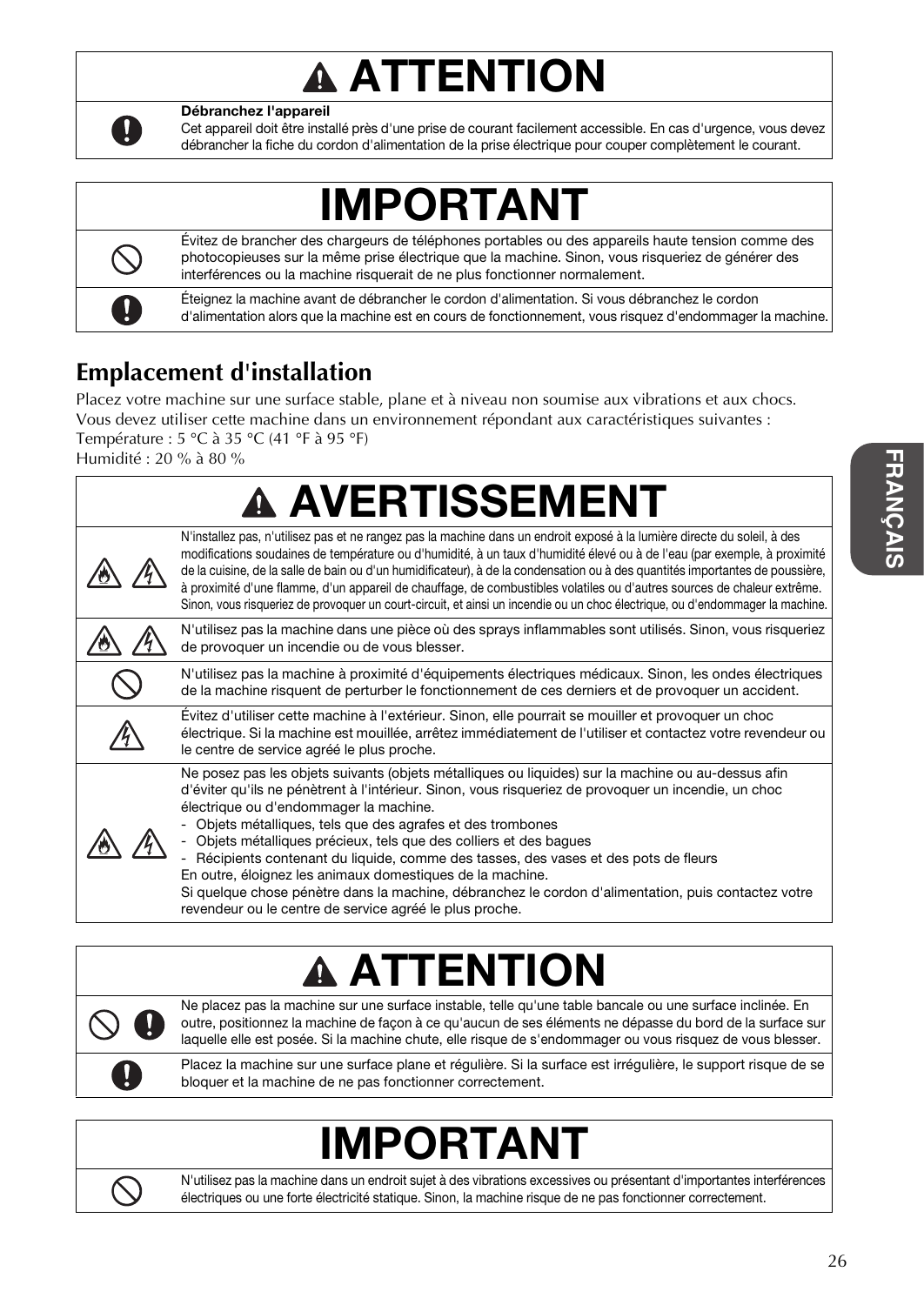# **Pour un fonctionnement en toute sécurité**

# A AVERTISSEMENT

| Si la machine ne fonctionne pas correctement, si elle est tombée, endommagée ou si de l'eau ou un corps<br>étranger a pénétré à l'intérieur, débranchez immédiatement le cordon d'alimentation de la machine ainsi<br>que la prise électrique, puis contactez votre revendeur ou le centre de service agréé le plus proche. Si vous<br>utilisez quand même la machine dans l'une des conditions susmentionnées, vous risquez de provoquer un<br>incendie ou un choc électrique.                     |
|-----------------------------------------------------------------------------------------------------------------------------------------------------------------------------------------------------------------------------------------------------------------------------------------------------------------------------------------------------------------------------------------------------------------------------------------------------------------------------------------------------|
| Si vous utilisez la machine et qu'une panne d'électricité se produit ou qu'un orage survient, débranchez<br>la fiche du cordon d'alimentation de la prise électrique. Sinon, vous risqueriez de provoquer un incendie,<br>un choc électrique ou d'endommager la machine.                                                                                                                                                                                                                            |
| Si, lorsque la machine est en cours d'utilisation ou rangée, vous sentez une odeur inhabituelle, si la machine devient<br>chaude, dégage de la fumée, se décolore ou se déforme, ou si vous constatez une quelconque anomalie, arrêtez d'utiliser<br>la machine, puis débranchez le cordon d'alimentation de la machine et de la prise électrique. Si vous utilisez quand même<br>la machine dans l'une des conditions susmentionnées, vous risquez de provoquer un incendie ou un choc électrique. |
| Ne démontez pas, ne réparez pas ou ne modifiez pas la machine vous-même. Sinon, vous risqueriez<br>de provoquer un incendie, un choc électrique ou de vous blesser. Pour l'entretien, les réglages, le<br>nettoyage ou les réparations des pièces internes autres que celles spécifiées, contactez votre<br>revendeur ou le centre de service agréé le plus proche.                                                                                                                                 |
| Le sac plastique dans lequel cette machine était emballée doit être jeté ou conservé hors de portée des<br>enfants. Ne laissez jamais les enfants jouer avec le sac car ils pourraient s'étouffer.                                                                                                                                                                                                                                                                                                  |
| Avant d'exécuter les procédures d'entretien décrites dans le manuel d'instructions, débranchez le<br>cordon d'alimentation. Sinon, vous risqueriez de provoquer un incendie, un choc électrique ou<br>d'endommager la machine.                                                                                                                                                                                                                                                                      |

| <b>A ATTENTION</b> |  |  |
|--------------------|--|--|
|                    |  |  |

| Faites attention aux pièces en mouvement lorsque la machine est en cours de fonctionnement. Éloignez<br>vos mains ou votre visage des pièces en mouvement, telles que les rouleaux, le chariot, le porte-lame/<br>porte-stylo et le support. Ne mettez pas vos doigts en dessous du porte-lame. Eloignez également vos<br>doigts des pièces en mouvement, comme sous ou dans le capot du plateau avant, dans le plateau arrière,<br>dans les ouvertures de levier ou sous le panneau de commande. Sinon, vous risqueriez de vous blesser. |
|-------------------------------------------------------------------------------------------------------------------------------------------------------------------------------------------------------------------------------------------------------------------------------------------------------------------------------------------------------------------------------------------------------------------------------------------------------------------------------------------------------------------------------------------|
| Lorsque la machine est en cours de fonctionnement, veillez à ce que vos manches de chemise, votre<br>cravate, vos cheveux ou vos bijoux ne se soient pas entraînés. Sinon, vous risqueriez de vous blesser. Si<br>cela se produit, débranchez immédiatement le cordon d'alimentation pour arrêter la machine.                                                                                                                                                                                                                             |
| Pour éviter de vous blesser, ne frottez pas votre main ou ne passez pas vos doigts le long du bord du support.                                                                                                                                                                                                                                                                                                                                                                                                                            |
| Cette machine n'est pas un jouet. Soyez très attentif lorsque des enfants se trouvent à proximité de la<br>machine lorsque vous l'utilisez.                                                                                                                                                                                                                                                                                                                                                                                               |
| Saisissez les poignées de la machine pour la déplacer. Si vous saisissez un autre élément, vous risquez<br>d'endommager la machine ou de la faire tomber et éventuellement de vous blesser.                                                                                                                                                                                                                                                                                                                                               |
| Lorsque vous soulevez la machine, veillez à ne pas faire de mouvement brusque ou imprudent. Sinon,<br>vous risqueriez de vous blesser au dos ou aux genoux.                                                                                                                                                                                                                                                                                                                                                                               |
| Utilisez les pièces authentiques spécifiées dans le manuel d'instructions.                                                                                                                                                                                                                                                                                                                                                                                                                                                                |

| <b>IMPORTANT</b> |                                                                                                                                                                                                                |  |
|------------------|----------------------------------------------------------------------------------------------------------------------------------------------------------------------------------------------------------------|--|
|                  | Ne placez pas le cordon d'alimentation ni des corps étrangers dans la zone de mouvement du support<br>(zone d'alimentation). Sinon, vous risquez de ne pas pouvoir exécuter correctement certaines opérations. |  |
|                  | Ne placez pas d'objets volumineux sur le support.                                                                                                                                                              |  |
|                  | Ne pliez pas ou n'étirez pas trop fort le support. S'il est endommagé, vous risqueriez de ne plus pouvoir<br>découper, tracer ou numériser.                                                                    |  |
|                  | N'utilisez pas un support endommagé.                                                                                                                                                                           |  |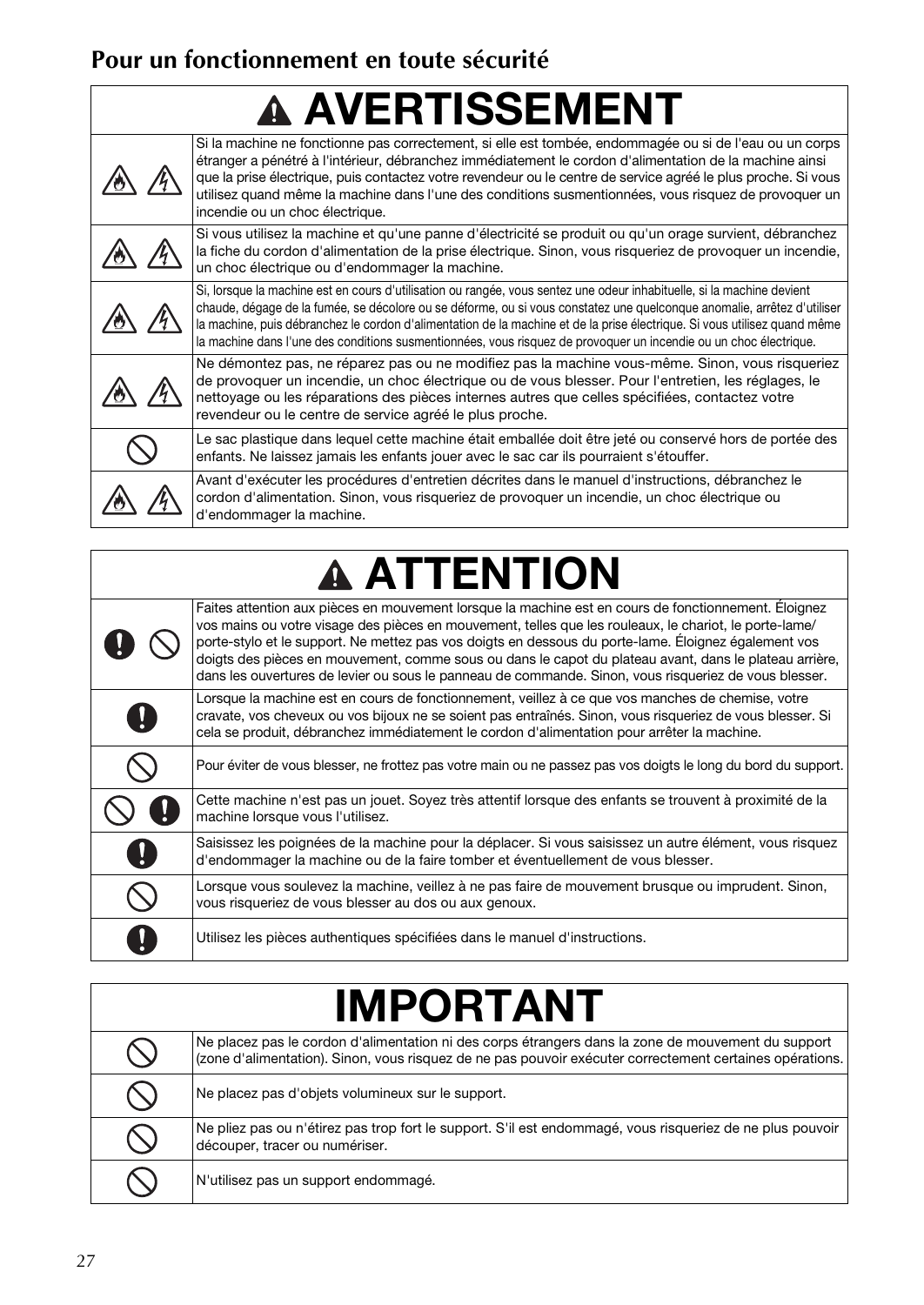|                          | Veillez à ce que de la saleté ne s'accumule pas sur les bords du support. Sinon, la machine risque de ne plus<br>pouvoir détecter le type de support, ce qui empêcherait son bon fonctionnement. Si les bords sont sales,<br>nettoyez-les à l'aide d'un tissu sec.                                                                                                                                                  |
|--------------------------|---------------------------------------------------------------------------------------------------------------------------------------------------------------------------------------------------------------------------------------------------------------------------------------------------------------------------------------------------------------------------------------------------------------------|
|                          | Utilisez un support conçu spécifiquement pour cette machine. La machine ne fonctionnera pas<br>correctement en cas d'utilisation d'un autre support.                                                                                                                                                                                                                                                                |
|                          | N'utilisez pas de matériaux rigides, tels que des feuilles métalliques, qui ne sont pas compatibles avec cette<br>machine. Sinon, vous risqueriez d'endommager la machine.                                                                                                                                                                                                                                          |
|                          | Évitez d'utiliser du papier kraft ou du tissu recouvert d'une couche décorative (que vous pouvez facilement<br>séparer), comme du tissu lamé ou du film. Sinon, la couche décorative séparée risquerait de s'attacher au<br>rouleau ou au dispositif de numérisation de la machine pendant le fonctionnement, ce qui endommagerait la<br>machine. Ceci pourrait également endommager la lame de découpe.            |
|                          | Lorsque la machine est en cours de fonctionnement, ne tirez pas ou ne poussez pas le support trop fort.<br>Sinon, vous risqueriez d'endommager la lame ou le porte-lame.                                                                                                                                                                                                                                            |
| $\overline{\mathcal{C}}$ | Ne laissez pas le matériau fixé au support pendant une période prolongée, sinon une partie de l'adhésif<br>risque d'imprégner le matériau.                                                                                                                                                                                                                                                                          |
|                          | Rangez le support dans un endroit à température ambiante et non exposé à des températures élevées, à<br>un fort taux d'humidité ou à la lumière directe du soleil.                                                                                                                                                                                                                                                  |
|                          | N'utilisez pas d'aérosols à proximité de la machine. Les produits vaporisés pourraient se coller à la<br>machine et l'endommager.                                                                                                                                                                                                                                                                                   |
|                          | N'apposez aucun matériau adhésif sur aucune partie du support à l'extérieur de la zone d'attache (grille)<br>ou sur la face arrière du support. L'adhésif pourrait se coller aux rouleaux et l'endommager.                                                                                                                                                                                                          |
|                          | Quand vous fixez un matériau au support, ne le laissez pas dépasser de la zone de fixation. Sinon, le<br>support pourrait ne pas être alimenté correctement.                                                                                                                                                                                                                                                        |
|                          | Si le chariot doit être déplacé manuellement en urgence, exécutez cette opération doucement. Sinon,<br>vous risqueriez d'endommager la machine.                                                                                                                                                                                                                                                                     |
|                          | Avant de remplacer le porte-lame/porte-stylo, vérifiez que le chariot ne bouge pas.                                                                                                                                                                                                                                                                                                                                 |
|                          | Lorsque la machine est en cours de fonctionnement, ne débranchez pas le cordon d'alimentation ou ne retirez pas<br>le lecteur flash USB. Sinon, vous risqueriez d'endommager le lecteur flash USB ou de corrompre les données.                                                                                                                                                                                      |
| $\frac{1}{2}$            | N'insérez pas de corps étrangers dans la prise d'alimentation c.c. ou le port USB de la machine. Veillez à<br>dégager de l'espace aux alentours.                                                                                                                                                                                                                                                                    |
|                          | Ne placez aucun objet sur le panneau de commande. Sinon, vous risquez d'appuyer<br>malencontreusement sur une touche, et la machine pourrait se mettre en marche accidentellement.                                                                                                                                                                                                                                  |
| O                        | Branchez uniquement un lecteur flash USB au port USB. Sinon, vous risqueriez d'endommager la<br>machine.                                                                                                                                                                                                                                                                                                            |
| $\overline{\bigcirc}$    | Ne touchez pas l'écran lorsque la machine est en train de découper, de tracer ou de numériser.                                                                                                                                                                                                                                                                                                                      |
| $\bar{\mathsf{Q}}$       | N'appliquez pas d'huile sur la machine. Sinon, vous risqueriez d'endommager la machine.                                                                                                                                                                                                                                                                                                                             |
|                          | N'utilisez pas de solvants organiques, tels qu'un diluant, du benzène ou de l'alcool, pour nettoyer la machine. Sinon, vous risqueriez<br>de décoller la finition ou d'endommager la machine. Pour enlever la poussière accumulée de ce produit, utilisez un chiffon doux que<br>vous aurez au préalable humidifié d'eau chaude et essoré. Essuyez ensuite l'excédent d'humidité à l'aide d'un chiffon doux et sec. |
|                          | N'enlevez pas les étiquettes (par exemple, celle du numéro de série) apposées sur la machine.                                                                                                                                                                                                                                                                                                                       |

## **Pour un fonctionnement en toute sécurité (lame)**

# **A AVERTISSEMENT**



Retirez le capuchon de protection du porte-lame avant de l'installer dans le chariot de la machine. Une fois le support à lame retiré de la machine, veillez à fixer le capuchon de protection. N'appuyez pas sur la pointe du porte-lame/porte-stylo avec votre main ou vos doigts. Vous risqueriez de vous blesser si la lame est sortie.

\* Ceci n'est pas un jouet et n'a pas été conçu pour être utilisé par des enfants. Pour éviter tout danger d'étouffement, empêchez les bébés ou les enfants de mettre les capuchons de protection dans leur bouche.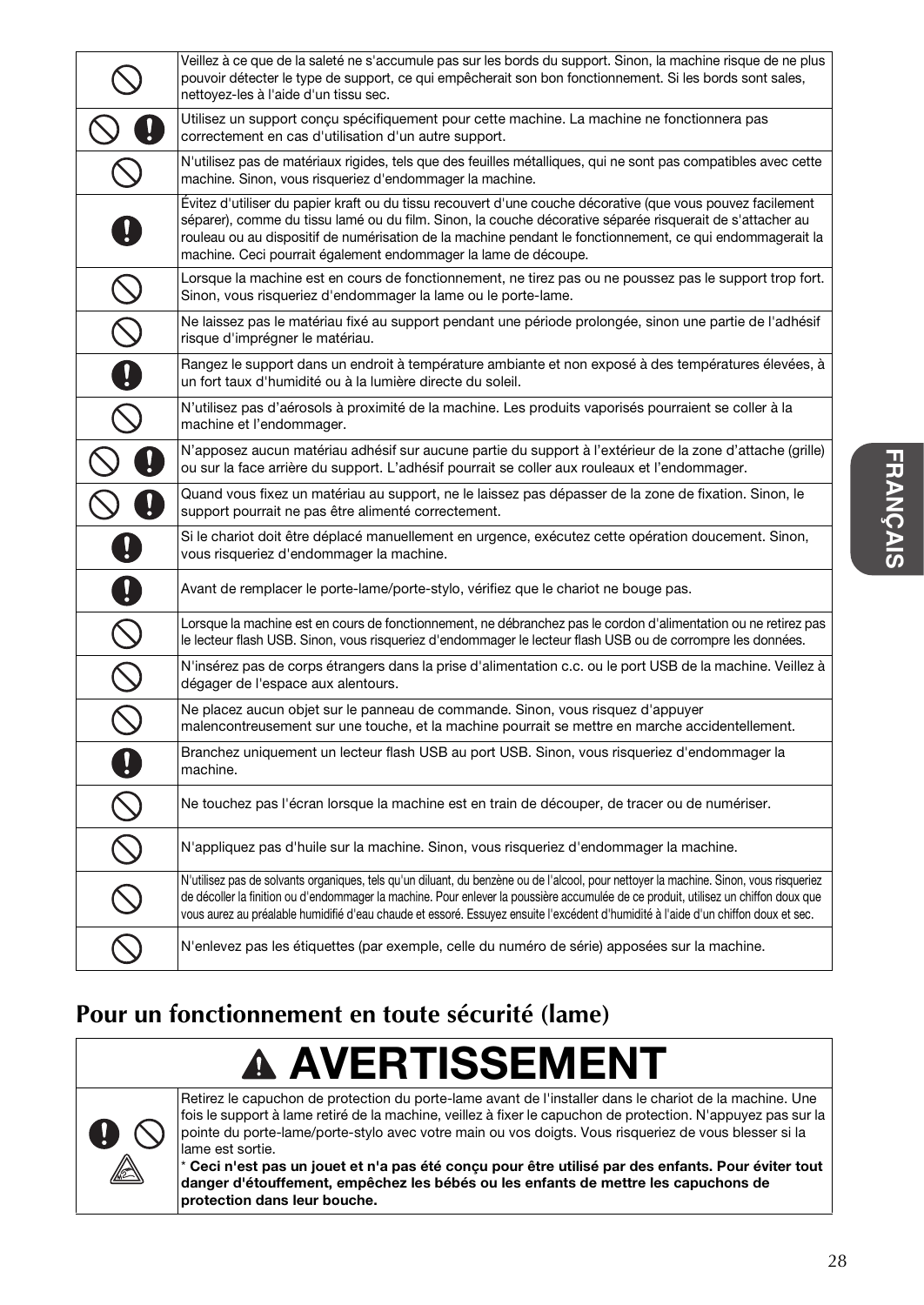

# **IPORTA**I

N'utilisez pas une lame cassée. Sinon, vous risquez de ne pas découper correctement. Si la lame se casse, retirez le morceau cassé du matériau découpé. Utilisez une petite pince pour exécuter cette opération; ne touchez pas le morceau avec les mains.

# **Procédure de remplacement de la lame en toute sécurité**

#### ■ Retrait

<sup>a</sup>**Tournez le capuchon du porte-lame pour le retirer.**



Pour le support à lame rotative auto-ajustable, passez à l'étape  $\circled{3}$ .

**Placez la lame droite dans la zone en caoutchouc à l'arrière de la spatule fournie.**



a Zone en caoutchouc

<sup>c</sup>**Tirez sur le porte-lame de manière à laisser la lame dans la zone en caoutchouc.**



c**(Pour le support à lame rotative autoajustable) Tenez l'axe du support à lame rotative auto-ajustable et ôtez-le du support.**



#### ■ Mise en place

#### a**Tenez la nouvelle lame par son axe, puis insérez-la dans la fente à l'extrémité du porte-lame.**

L'axe de la lame est maintenu par un aimant dans le porte-lame/porte-stylo. Insérez lentement l'axe de la lame, puis relâchez-le lentement une fois que l'axe s'est emboîté contre l'aimant.





#### $\bullet$  Tournez le capuchon du porte-lame pour le **fixer à ce dernier.**

Serrez complètement le capuchon jusqu'à ce qu'il ne puisse plus être tourné.

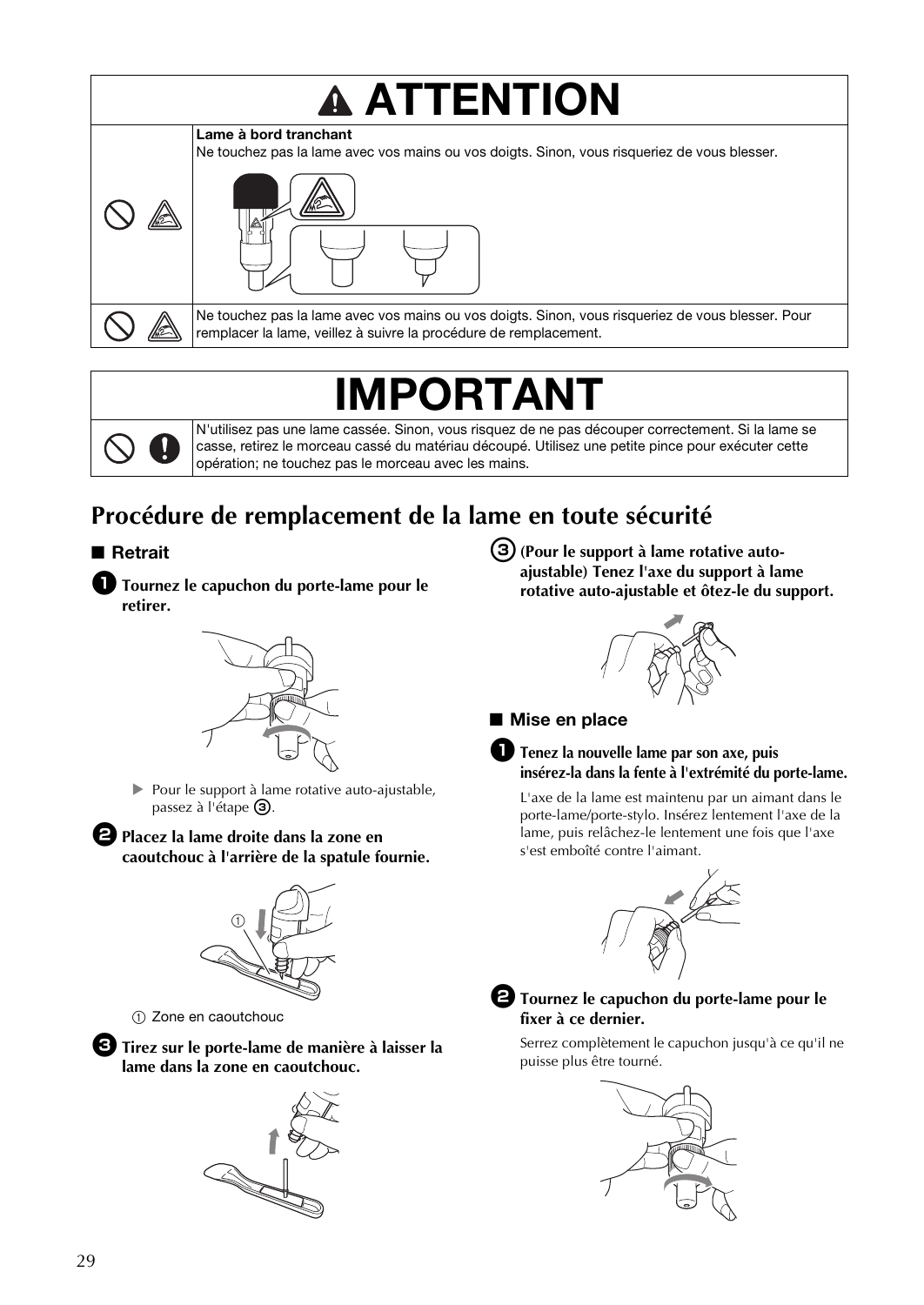## **Limites légales pour la copie (États-Unis/Canada)**

Veillez à suivre toutes les lois sur les droits d'auteur quand vous utilisez ce produit. Les reproductions en couleur de certains documents sont illégales et peuvent engager votre responsabilité pénale ou civile. Ce mémorandum est prévu pour guider plutôt que pour fournir une liste complète de chaque interdiction possible. En cas de doute, nous vous suggérons de vérifier auprès d'un conseiller en ce qui concerne tout document douteux.

Les documents suivants fournis par le gouvernement des États-Unis/du Canada ou de n'importe laquelle de ses agences ne peuvent pas être copiés :

- Argent
- Obligations ou autres certificats de dette
- Certificats de dépôt
- Timbres de droits fiscaux intérieurs (oblitérés ou non oblitérés)
- Papiers de service sélectif ou de recrutement
- Passeports
- Timbres-poste des États-Unis/du Canada (oblitérés ou non oblitérés)
- Bons d'alimentation
- Papiers d'immigration
- Chèques ou traites tirés par les agences gouvernementales
- Insignes ou badges d'identification

Les travaux soumis aux droits d'auteur ne peuvent pas être copiés. Des sections d'un travail soumis aux droits d'auteur peuvent être copiées pour un « usage loyal ».

Des copies multiples révéleraient un usage abusif.

Les œuvres d'art devraient être considérées comme l'équivalent des œuvres protégées par droit d'auteur.

## **Utilisation illégale de l'équipement de numérisation (Pays autres que les États-Unis/le Canada)**

Toute reproduction de certains éléments ou documents dans le but de commettre une fraude constitue une infraction. Voici une liste non exhaustive des documents dont la production de copies pourrait constituer une infraction. Nous vous suggérons de vérifier auprès de votre conseiller juridique et/ou des autorités juridiques compétentes en cas de doute sur un élément ou document particulier :

- Devises
- Obligations ou autres certificats de dette
- Certificats de dépôt
- Actes d'enrôlement ou documents relatifs au service militaire
- Passeports
- Timbres-poste (oblitérés ou non)
- Documents d'immigration
- Documents d'assistance publique
- Chèques ou traites tirées par des organismes gouvernementaux
- Insignes ou badges d'identification

Les œuvres protégées par le droit d'auteur ne peuvent pas faire l'objet de copie illicite, sous réserve de l'exception relative à l'utilisation équitable concernant des sections d'une œuvre protégée par droit d'auteur. Des copies multiples révéleraient un usage abusif. Les œuvres d'art devraient être considérées comme l'équivalent des œuvres protégées par droit d'auteur.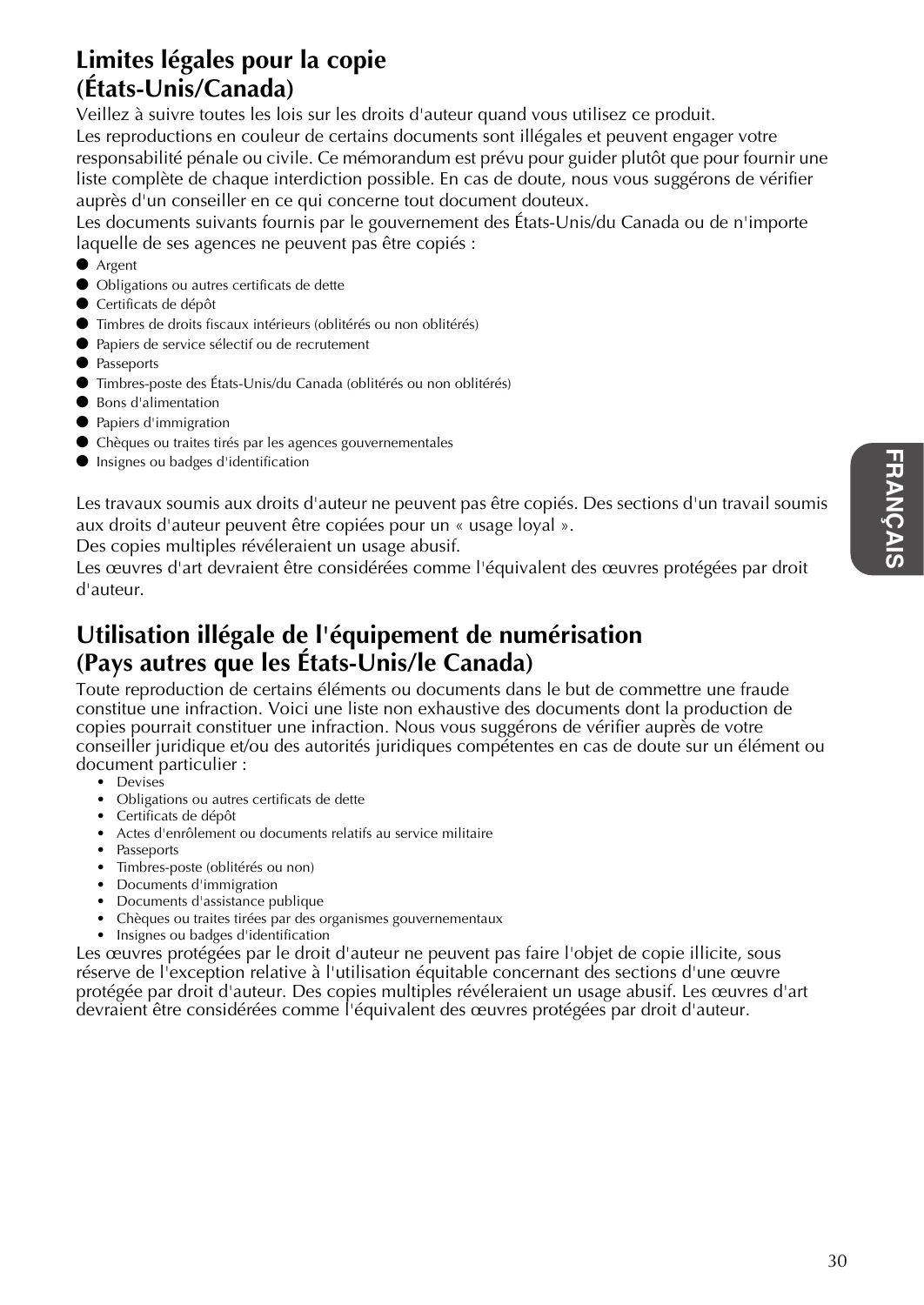## **Précautions relatives à la numérisation**

Après avoir utilisé la machine pour numériser un original, vérifiez que les données numérisées sont conformes aux exigences applicables en matière de précision et de qualité.

Dans la mesure où certaines parties des données numérisées peuvent être manquantes ou incorrectes, respectez les précautions suivantes.

- En fonction de l'état de l'original, des fissures, des asymétries, des traces ou des pertes peuvent se produire, et une partie ou l'intégralité des données numérisées peuvent être manquantes.
	- Veillez à ce que l'original ne présente aucun pli. En outre, fixez correctement l'original au support.
- Si l'original est numérisé alors que de la saleté s'est accumulée à l'intérieur de la machine, des fissures, des asymétries, des traces ou des pertes peuvent se produire, et une partie ou l'intégralité des données numérisées peuvent être manquantes.
	- Nettoyez soigneusement l'intérieur de la machine.
- En fonction des réglages de numérisation (résolution et taille de numérisation), les originaux peuvent être numérisés comme décrit ci-dessous.
	- Si la résolution est insuffisante, l'image peut être floue.
	- Une partie de l'image peut être manquante ou la taille peut être réduite.
	- Les données de numérisation depuis le milieu de l'original jusqu'à la fin peuvent être manquantes.
	- Des marges peuvent être ajoutées aux bords des données numérisées.
- Ne numérisez pas les types d'originaux suivants.
	- Originaux liés par un trombone ou une agrafe
	- Originaux dont l'encre n'est pas sèche
	- Transparents métalliques ou pour rétroprojecteur
	- Feuilles de papier glacé ou feuilles à finition lustrée
	- Cartes plastiques en relief
	- Originaux qui dépassent l'épaisseur recommandée
- Que les originaux soient standard ou non, l'original peut se coincer en fonction de son état (par exemple, présence de plis ou chargement incorrect) ou de l'état des consommables et du mécanisme d'entraînement dans la machine. Dans ce cas, une partie ou l'intégralité des données de numérisation peuvent être manquantes (l'original peut être endommagé s'il se coince).
- Si vous utilisez un marqueur fluorescent sur l'original, la couleur peut ne pas être numérisée (en fonction de la couleur et de l'épaisseur) ou la teinte peut ne pas être reproduite fidèlement.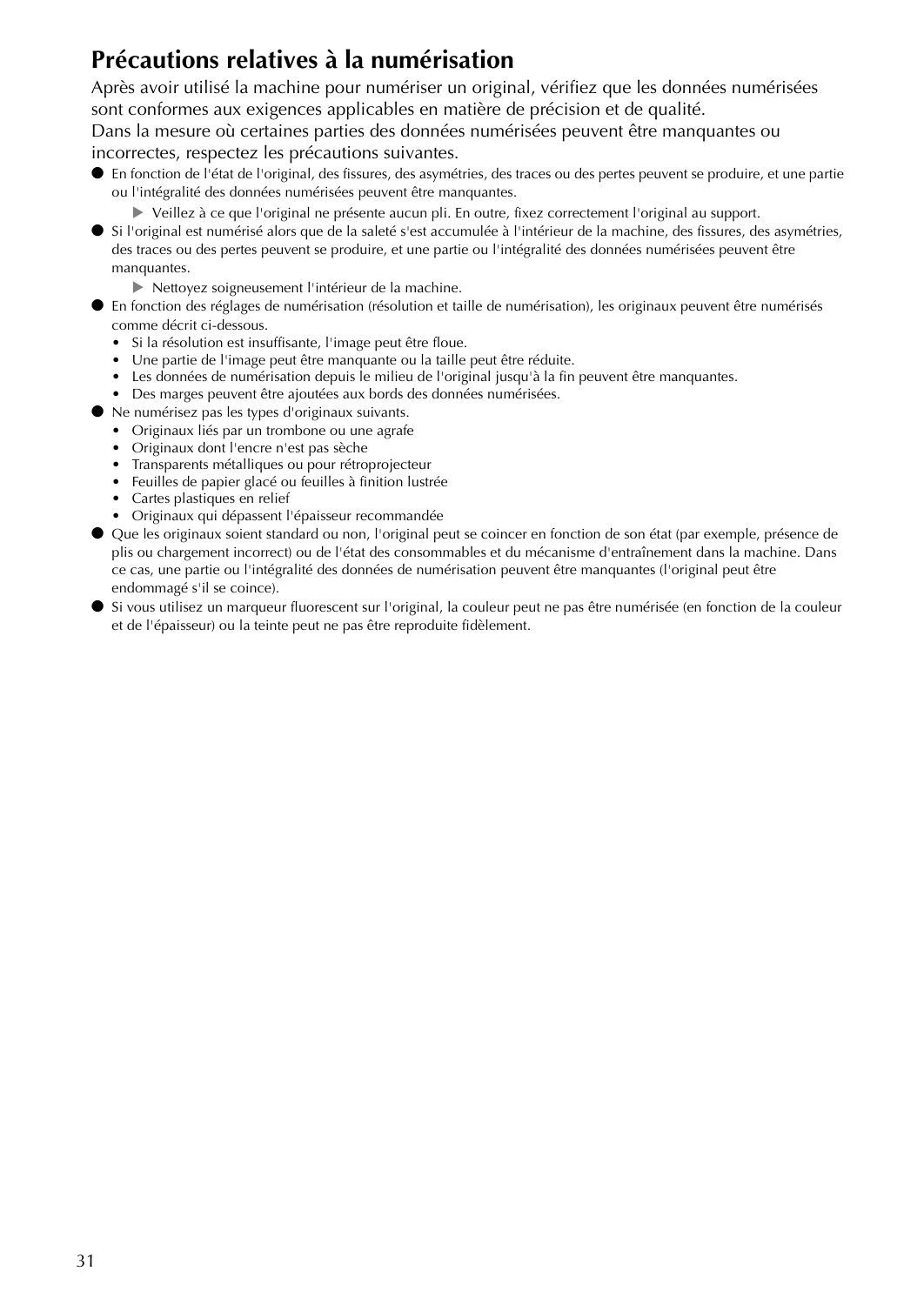## RÉGLEMENTATION

## **Pour les utilisateurs au Canada**

Le présent appareil est conforme aux CNR d'Industrie Canada applicables aux appareils radio exempts de licence.

- L'exploitation est autorisée aux deux conditions suivantes :
- (1) l'appareil ne doit pas produire de brouillage;
- (2) l'utilisateur de l'appareil doit accepter tout brouillage radioélectrique subi, même si le brouillage est susceptible d'en compromettre le fonctionnement.

Cet équipement est conforme aux limites d'exposition aux rayonnements énoncées pour un environnement non contrôlé et respecte les lignes directrices d'exposition aux fréquences radioélectriques (RF) de la FCC et les règles d'exposition aux fréquences radioélectriques (RF) CNR-102 de l'IC. Cet équipement doit être installé et utilisé en gardant une distance de 20 cm ou plus entre le radiateur et le corps humain.

## **Déclaration de conformité (Europe et Turquie uniquement)**

Nous, Brother Industries Ltd.

15-1 Naeshiro-cho, Mizuho-ku, Nagoya 467-8561 Japon

déclarons que ce produit est conforme aux exigences essentielles de toutes les directives et réglementations applicables en vigueur dans la Communauté Européenne.

Vous pouvez télécharger la Déclaration de conformité (DoC) à partir du Site internet Brother support (Site Web de soutien Brother).

Accédez au site support.brother.com

## **Déclaration de conformité à la directive 2014/53/UE relative aux équipements radioélectriques (Europe et Turquie uniquement) (applicable aux modèles disposant d'interfaces radio)**

Nous, Brother Industries, Ltd.

15-1, Naeshiro-cho, Mizuho-ku, Nagoya 467-8561 Japon

déclarons que ces produits sont en conformité avec les dispositions de la directive 2014/53/UE relative aux équipements radioélectriques.

Vous pouvez télécharger la Déclaration de conformité (DoC) à partir du Site internet Brother support (Site Web de soutien Brother).

Accédez au site support.brother.com

## **Réseau local sans fil (modèles avec fonction réseau sans fil uniquement)**

Cette machine Scan and Cut prend en charge l'interface sans fil\*. Bande(s) de fréquences : 2400 à 2483,5 MHz Puissance maximum de fréquences radio transmise dans les bandes de fréquences : Moins de 20 dBm (e.i.r.p)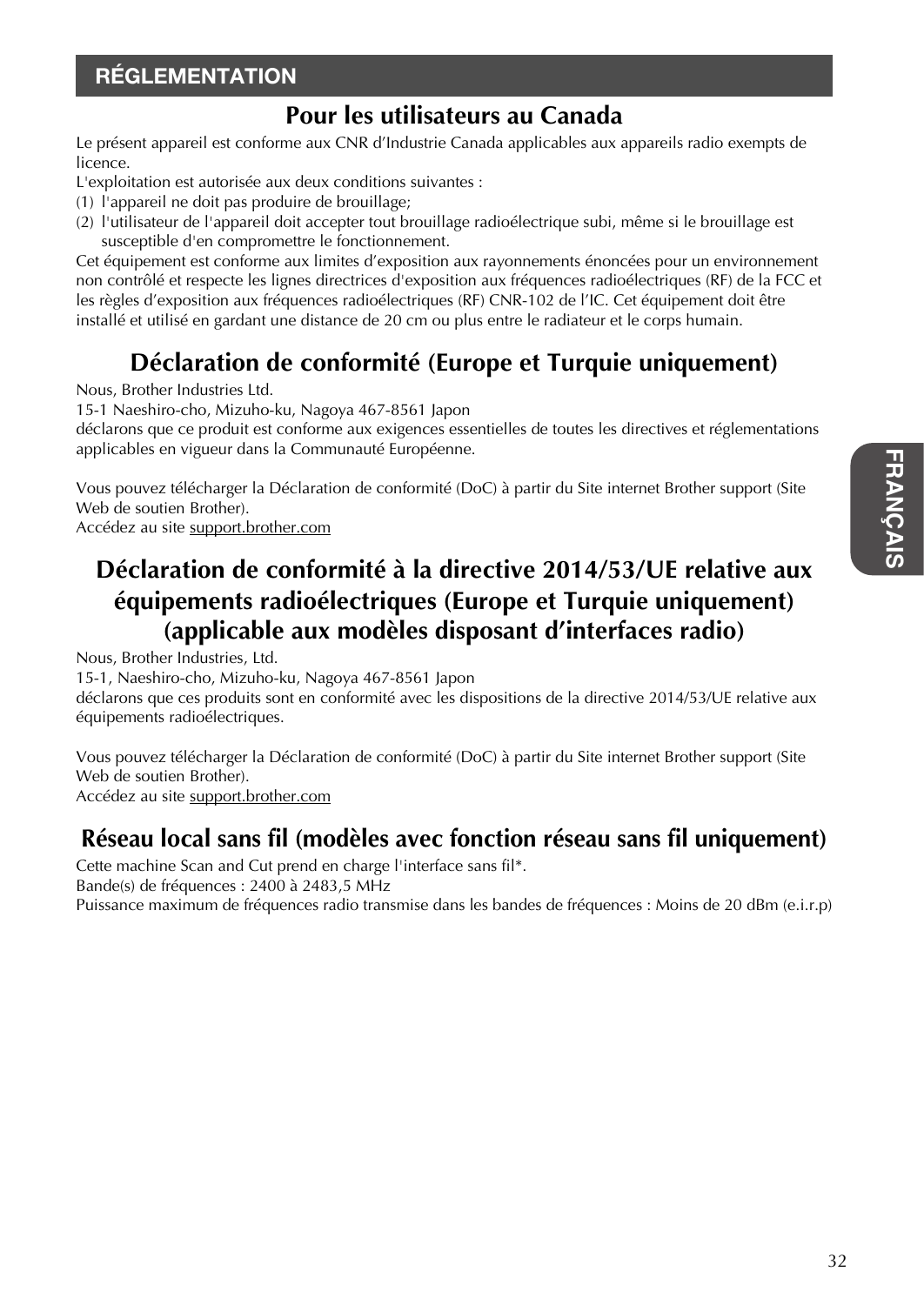### Handelsmerken

IBM is een gedeponeerd handelsmerk of handelsmerk van International Business Machines Corporation.

WPA™ en WPA2™ zijn handelsmerken van Wi-Fi Alliance®.

Alle handelsmerken en productnamen van bedrijven die op producten van Brother, gerelateerde documenten en alle andere materialen staan, zijn handelsmerken of gedeponeerde handelsmerken van de respectievelijke bedrijven.

### Opmerkingen over open-sourcesoftwarelicentie

Dit product bevat open-sourcesoftware.

Ga voor opmerkingen over open-source licenties naar de downloadsectie voor handleidingen van uw machinemodel op de Brother support website: " http://s.brother/cmoae/".

### Copyright en licentie

©2021 Brother Industries, Ltd. Alle rechten voorbehouden. Dit product bevat software die is ontwikkeld door het volgende bedrijf: ©2008 Devicescape Software, Inc.

## Samenstelling en publicatie

Deze handleiding is samengesteld en gepubliceerd onder supervisie van Brother Industries, Ltd. De nieuwste productgegevens en -specificaties zijn in deze handleiding opgenomen.

De inhoud van deze handleiding en de specificaties van dit product kunnen zonder voorafgaande kennisgeving worden gewijzigd.

Brother behoudt zich het recht voor om de specificaties en de inhoud van deze handleiding zonder voorafgaande kennisgeving te wijzigen. Brother is niet verantwoordelijk voor enige schade (met inbegrip van gevolgschade) voortvloeiend uit het gebruik van deze handleiding of de daarin beschreven producten, inclusief maar niet beperkt tot zetfouten en andere fouten in deze publicatie.

### Voorzorgsmaatregel voor draadloze verbindingen

Gebruik een router of firewall wanneer de machine verbinding maakt met internet om de machine te beschermen tegen ongeoorloofde toegang vanaf internet.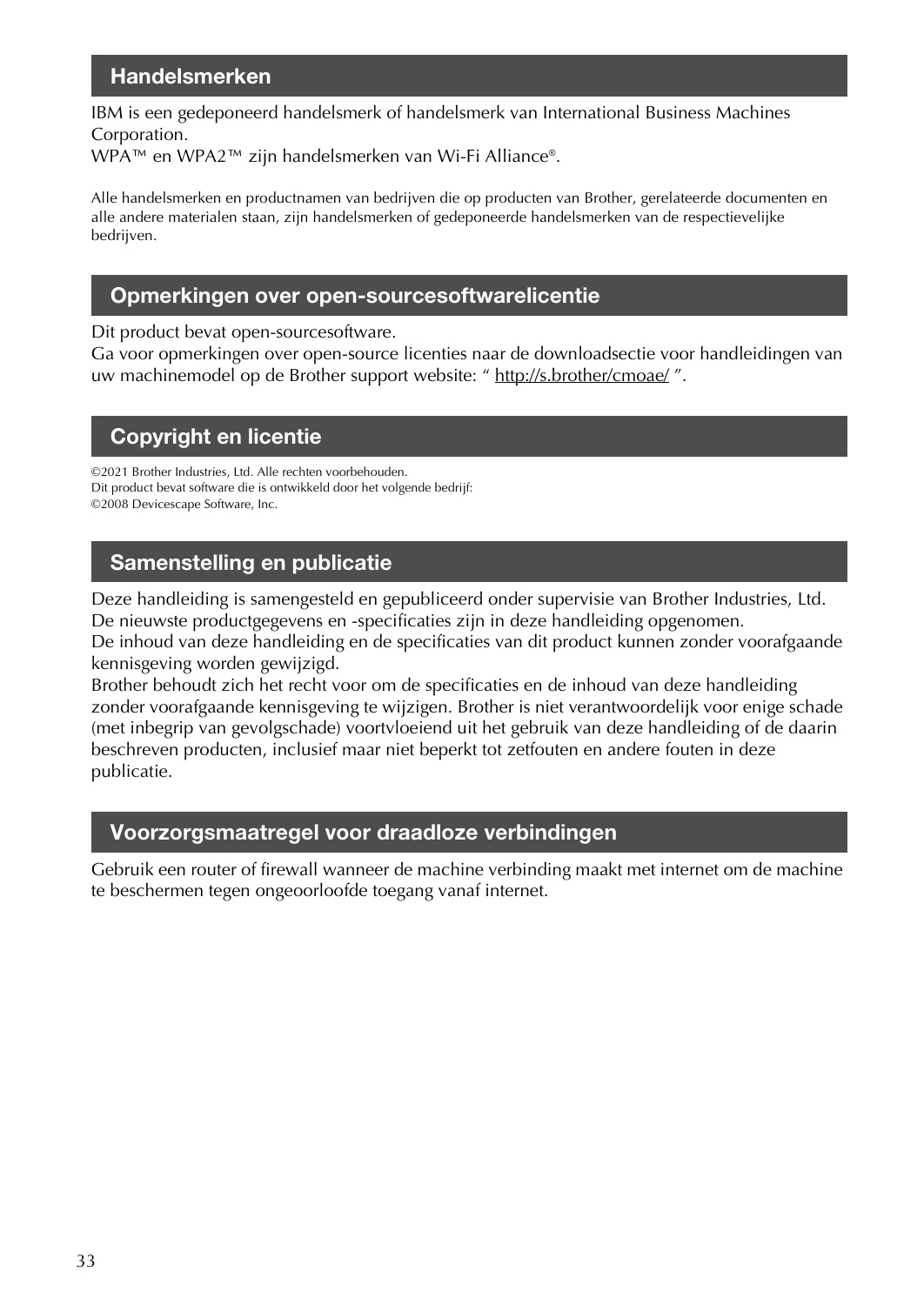## INLEIDING

Hartelijk dank voor de aanschaf van deze machine.

Lees voordat u deze machine in gebruik neemt of er onderhoud aan pleegt, aandachtig de "BELANGRIJKE VEILIGHEIDSINSTRUCTIES" die op deze pagina beginnen en bestudeer vervolgens de Bedieningshandleiding voor de juiste werking van de verschillende functies. Nadat u deze productveiligheidsgids hebt gelezen, bergt u deze op een handige plek op zodat u deze zo nodig kunt raadplegen. Het niet opvolgen van deze instructies kan leiden tot een verhoogd risico op persoonlijk letsel of schade aan eigendommen, onder andere door brand, elektrische schokken, brandwonden of verstikking.

## BELANGRIJKE OPMERKING

- Deze machine is bedoeld voor huishoudelijk gebruik.
- Deze machine is alleen goedgekeurd voor gebruik in het land van aanschaf.
- Vanwege kwaliteitsverbeteringen aan het product kunnen de specificaties of het uiterlijk van deze machine zonder kennisgeving worden gewijzigd.
- De inhoud van dit document kan zonder kennisgeving worden gewijzigd.
- De inhoud van dit document mag niet zonder toestemming worden verveelvoudigd, geheel noch gedeeltelijk.
- Wij aanvaarden geen verantwoordelijkheid voor schade als gevolg van aardbevingen, brand, andere rampen, handelingen van derden, het opzettelijk of nalatig gebruik door de gebruiker, misbruik of gebruik onder bijzondere omstandigheden.
- Meer productinformatie vindt u op onze website "www.brother.com"

## BELANGRIJKE VEILIGHEIDSINSTRUCTIES

### Gebruikte symbolen in dit document

De volgende symbolen worden in dit document gebruikt.

# $\bf{A}\bf{W}$ ARSCHUWING Het niet opvolgen van instructies

# $\mathbf \Lambda$  VOORZICHTIG Het niet opvolgen van instructies  $\mathsf{BELANGRIJK}$  Het niet opvolgen van instructies

met deze aanduiding kan leiden tot fataal of zeer ernstig letsel.

met deze aanduiding kan leiden tot ernstig letsel.

met deze aanduiding kan leiden tot schade aan eigendommen.

| $\overline{\mathcal{P}}$ | Dit symbool geeft aan dat er onder bepaalde omstandigheden een kans is op brand.                 |
|--------------------------|--------------------------------------------------------------------------------------------------|
|                          | Dit symbool geeft aan dat er onder bepaalde omstandigheden een kans is op een elektrische schok. |
|                          | Dit symbool geeft een verboden handeling aan, die niet moet worden uitgevoerd.                   |
| $\mathbb{R}$             | Dit symbool geeft een risico op letsel aan als u uw hand of vingers op het mes legt.             |
|                          | Dit symbool geeft een verplichte handeling aan, die moet worden uitgevoerd.                      |
|                          |                                                                                                  |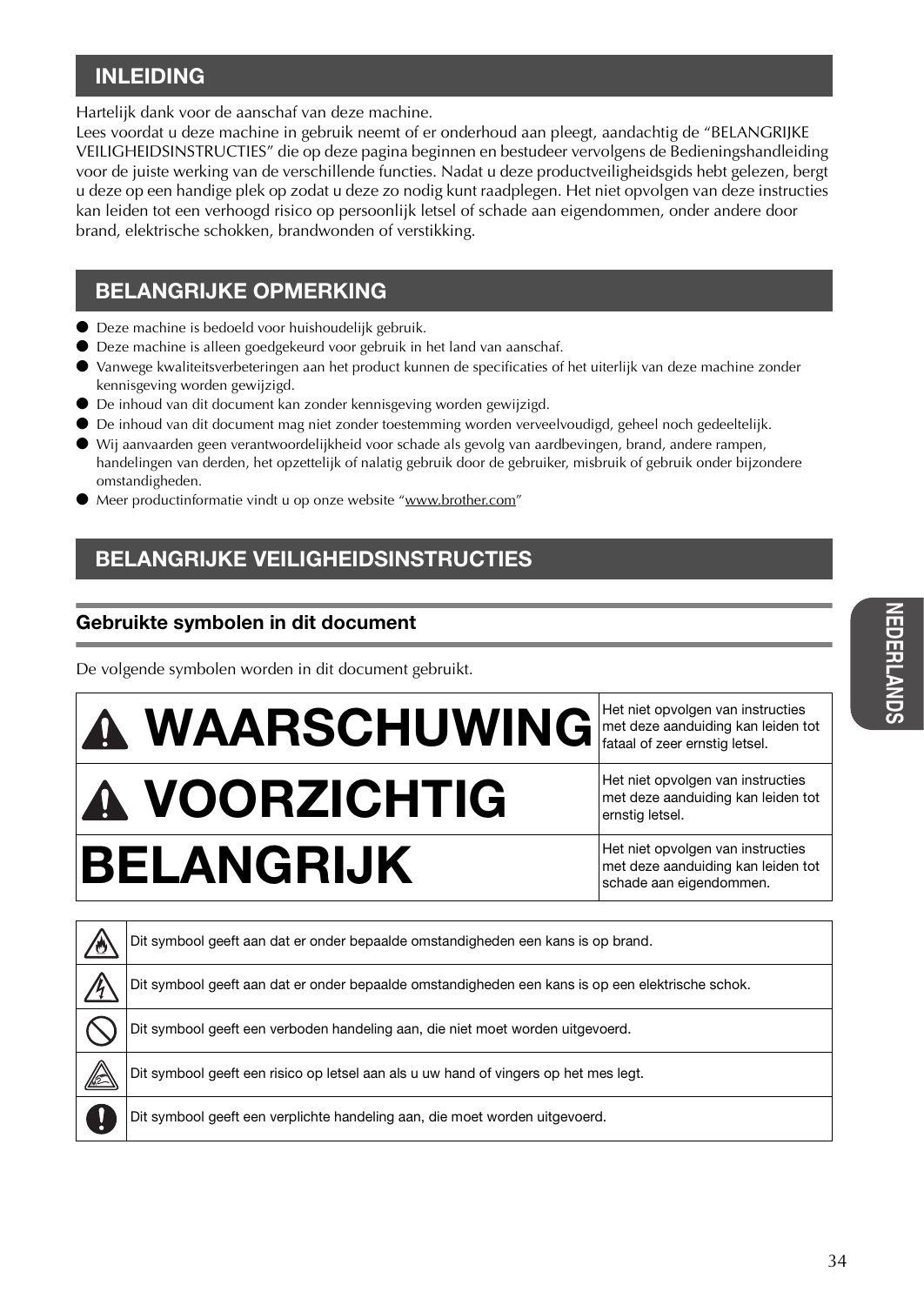De volgende voorzorgsmaatregelen moeten worden opgevolgd voor een veilig gebruik van de machine.

## **Netvoeding en netsnoer**

| <b>A WAARSCHUWING</b>                                                                                                                                                                                                                                                                                                                                                                                                                                                                                                                    |
|------------------------------------------------------------------------------------------------------------------------------------------------------------------------------------------------------------------------------------------------------------------------------------------------------------------------------------------------------------------------------------------------------------------------------------------------------------------------------------------------------------------------------------------|
| Plaats het netsnoer bij gebruik en bij opslag op een veilige locatie, waar men er niet op kan gaan staan.<br>Voer geen van de volgende handelingen uit waardoor het netsnoer beschadigd kan raken. Anders kan<br>dit leiden tot brand, elektrische schokken of schade aan de machine:<br>beschadigen, wijzigen, stevig verbuigen, blootstellen aan hitte, trekken, draaien, samenbinden,<br>voorwerpen erop plaatsen, knijpen, blootstellen aan metaal, herhaaldelijk buigen en vouwen, in de lucht<br>hangen of tegen een muur drukken. |
| Gebruik geen netsnoer dat niet specifiek voor deze machine is ontworpen. Anders kan dit leiden tot<br>brand, elektrische schokken of schade aan de machine.<br>Gebruik het netsnoer dat specifiek voor deze machine is ontworpen, niet in combinatie met een ander<br>apparaat.                                                                                                                                                                                                                                                          |
| Sluit dit product aan op een stopcontact met wisselstroom binnen het op de kenplaat aangegeven bereik<br>(u vindt de kenplaat op uw machine). Als u dit niet doet, kan dit leiden tot brand, elektrische schokken of<br>schade aan de machine.                                                                                                                                                                                                                                                                                           |
| Sluit nooit een gelijkstroombron of omvormer (gelijkstroom-wisselstroom-omvormer) aan. Anders kan dit<br>leiden tot brand of elektrische schokken. Als niet bekend is of het stopcontact waarop u de machine wilt<br>gebruiken een wissel- of gelijkstroombron is, raadpleegt u een erkende elektricien.                                                                                                                                                                                                                                 |
| Steek de stekker van het netsnoer volledig in het stopcontact. Anders kan dit leiden tot brand, elektrische<br>schokken of schade aan de machine.                                                                                                                                                                                                                                                                                                                                                                                        |
| Plaats de machine niet op het netsnoer. Anders kan dit leiden tot brand of schade aan het netsnoer.                                                                                                                                                                                                                                                                                                                                                                                                                                      |
| Stel het netsnoer niet bloot aan verwarming of open vuur. Anders kan de afdekking van het netsnoer<br>smelten en dit kan leiden tot brand of elektrische schokken.                                                                                                                                                                                                                                                                                                                                                                       |
| Als u de machine lange tijd niet gebruikt, moet u het netsnoer uit veiligheidsoverwegingen loskoppelen<br>van de machine en het stopcontact.                                                                                                                                                                                                                                                                                                                                                                                             |
| Wanneer u onderhoud pleegt (zoals reiniging), haalt u de stekker van het netsnoer uit het stopcontact.<br>Anders kan dit leiden tot elektrische schokken.                                                                                                                                                                                                                                                                                                                                                                                |
| Wanneer u de stekker van het netsnoer uit het stopcontact haalt, pakt u het niet-metalen gedeelte van de<br>stekker vast, niet het snoer. Anders kan dit leiden tot brand, elektrische schokken of schade aan de<br>machine.                                                                                                                                                                                                                                                                                                             |
| Gebruik geen beschadigd netsnoer of beschadigde stekker en geen loszittend stopcontact. Anders kan<br>dit leiden tot brand, elektrische schokken of schade aan de machine.                                                                                                                                                                                                                                                                                                                                                               |
| Gebruik geen verlengsnoeren of adapters met meerdere stekkers. Anders kan dit leiden tot brand,<br>elektrische schokken of schade aan de machine.                                                                                                                                                                                                                                                                                                                                                                                        |
| Steek geen andere voorwerpen in de stekkeropening van de machine. Anders kan dit leiden tot brand,<br>elektrische schokken, lichamelijk letsel of schade aan de machine en het netsnoer.                                                                                                                                                                                                                                                                                                                                                 |
| Raak de stekker van het netsnoer niet aan met natte handen. Anders kan dit leiden tot elektrische<br>schokken.                                                                                                                                                                                                                                                                                                                                                                                                                           |
| Zorg dat geen vloeistoffen, metalen voorwerpen of stof in contact komen met de stekker van het<br>netsnoer, wanneer deze is aangesloten of opgeslagen. Gebruik de machine ook nooit op een locatie<br>waar deze wordt blootgesteld aan water. Anders kan dit leiden tot brand, elektrische schokken of schade<br>aan de machine.                                                                                                                                                                                                         |
| Demonteer of verander het netsnoer niet en probeer het niet te repareren. Anders kan dit leiden tot<br>brand, elektrische schokken of letsel. Neem voor onderhoud, aanpassingen en reparaties contact op met<br>de dealer waar de machine is aangeschaft of het dichtstbijzijnde erkende servicecentrum.                                                                                                                                                                                                                                 |
| Als de stekker van het netsnoer stoffig wordt, haalt u deze uit het stopcontact en veegt u deze vervolgens<br>schoon met een droge doek. Als u de machine gebruikt met een stoffige stekker, kan dit leiden tot brand.                                                                                                                                                                                                                                                                                                                   |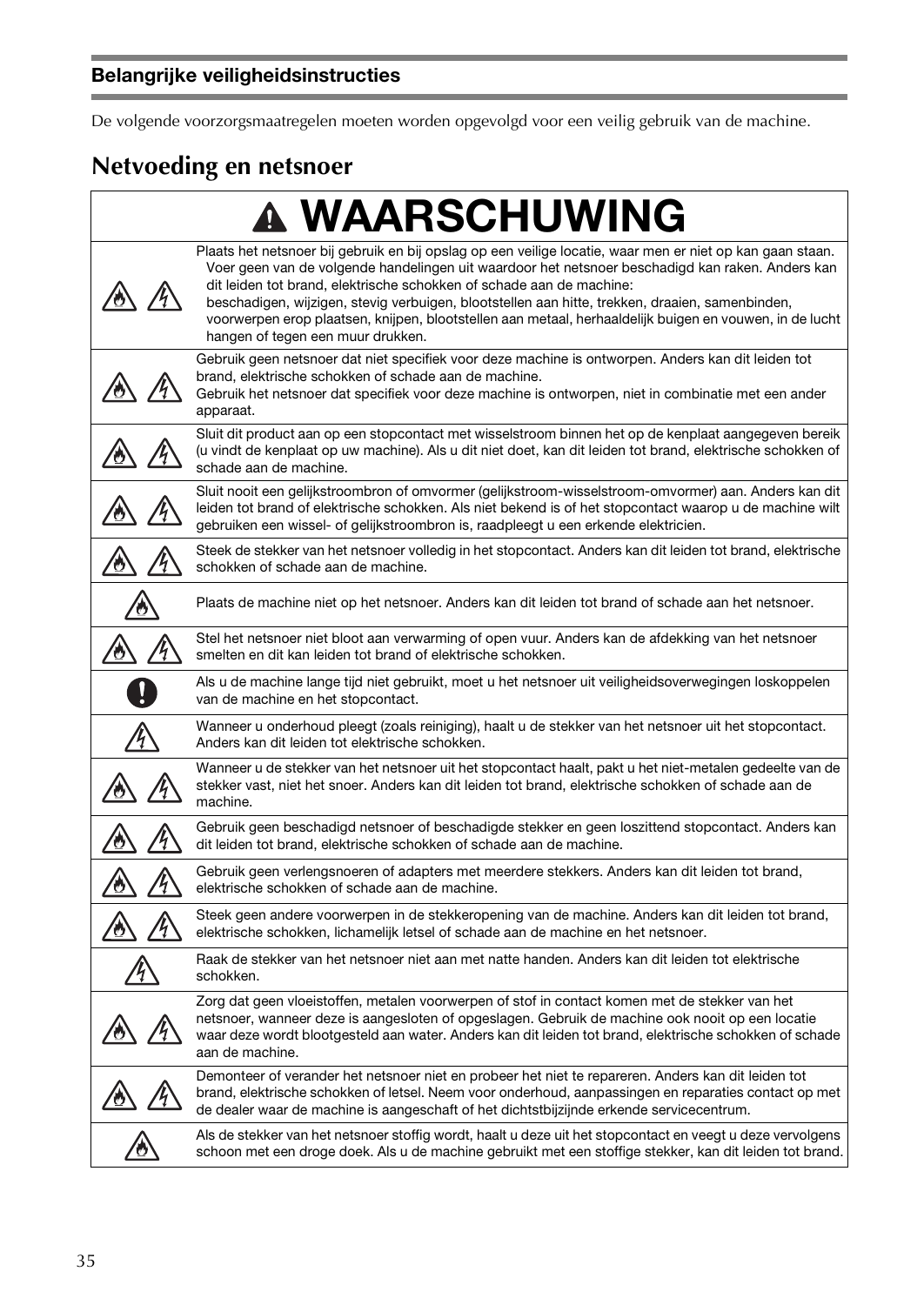# VOORZICHTIG



De machine loskoppelen

Installeer dit product in de nabijheid van een goed bereikbaar stopcontact. In geval van nood moet u de stekker van het netsnoer uit het stopcontact halen om de stroom volledig uit te schakelen.

## BELANGRIJK



Vermijd aansluiting van deze machine op hetzelfde stopcontact als wordt gebruikt door laders voor draagbare telefoons of apparaten met een hoog voltage zoals kopieerapparaten. Anders kunnen storingen of defecten in de machine optreden.

Zet de machine uit voordat u de stekker van het netsnoer uit het stopcontact haalt. Als u het netsnoer uit het stopcontact haalt terwijl de machine in werking is, kan dit leiden tot schade aan de machine.

## **Plaatsingslocatie**

Plaats de machine op een vlak, egaal, stabiel oppervlak dat vrij is van trillingen en schokken. Gebruik deze machine in een omgeving die voldoet aan de volgende specificaties: Temperatuur: 5 °C tot 35 °C (41 °F tot 95 °F)

Luchtvochtigheid: 20% tot 80%

| <b>A WAARSCHUWING</b>                                                                                                                                                                                                                                                                                                                                                                                                                                                                                                                                                                                                                                                                                |
|------------------------------------------------------------------------------------------------------------------------------------------------------------------------------------------------------------------------------------------------------------------------------------------------------------------------------------------------------------------------------------------------------------------------------------------------------------------------------------------------------------------------------------------------------------------------------------------------------------------------------------------------------------------------------------------------------|
| Plaats, gebruik of bewaar de machine niet op een locatie die is blootgesteld aan direct zonlicht, plotselinge<br>veranderingen in temperatuur of luchtvochtigheid, een hoge luchtvochtigheid of water (zoals in de buurt van<br>een keuken, badkamer of luchtbevochtiger), condensvorming of grote hoeveelheden stof of in de buurt van<br>open vuur, verwarming, vluchtige, ontvlambare stoffen of andere bronnen van extreme warmte.<br>Anders kan dit leiden tot kortsluiting, en dit kan brand, elektrische schokken of schade aan de machine kan<br>veroorzaken.                                                                                                                                |
| Gebruik de machine niet in een ruimte waar brandbare spuitbussen worden gebruikt. Anders kan dit<br>leiden tot brand of lichamelijk letsel.                                                                                                                                                                                                                                                                                                                                                                                                                                                                                                                                                          |
| Gebruik de machine niet in de buurt van medische elektrische apparatuur. Anders kan onder invloed van<br>de elektrische golven van deze machine storing optreden in de medische elektrische apparatuur en dit<br>kan leiden tot een ongeval.                                                                                                                                                                                                                                                                                                                                                                                                                                                         |
| Gebruik deze machine niet buiten. Anders kan de machine nat worden, en dit kan leiden tot een<br>elektrische schok. Als de machine nat is geworden, stopt u onmiddellijk met het gebruik en neemt u<br>contact op met de dealer waar de machine is aangeschaft of het dichtstbijzijnde erkende servicecentrum.                                                                                                                                                                                                                                                                                                                                                                                       |
| Plaats de volgende voorwerpen niet op of boven de machine, om te voorkomen dat metalen of vloeistoffen in<br>de machine terechtkomen. Anders kan dit leiden tot brand, elektrische schokken of schade aan de machine.<br>- Metalen voorwerpen, zoals paperclips en nietjes<br>- Waardevolle metalen voorwerpen, zoals colliers en ringen<br>- Voorwerpen die vloeistoffen bevatten, zoals kopjes, vazen en bloempotten<br>Houd huisdieren uit de buurt van de machine.<br>Als er per ongeluk iets in de machine terechtkomt, haalt u de stekker uit het stopcontact en neemt u vervolgens<br>contact op met de dealer waar de machine is aangeschaft of het dichtstbijzijnde erkende servicecentrum. |

# VOORZICHT

Plaats de machine niet op een instabiel oppervlak zoals een wankele tafel of schuin oppervlak. Plaats de machine ook niet zo dat een gedeelte ervan buiten de rand van het oppervlak steekt. Als de machine valt, kan dit leiden tot letsel of schade aan de machine.

Plaats de machine op een vlak, horizontaal oppervlak. De mat blijft hangen op een ongelijk oppervlak, en dit leidt tot een onjuiste werking.

## BELANGRIJK



Gebruik de machine niet op een locatie waar deze wordt blootgesteld aan grote trillingen of aan sterke elektrische interferentie of statische elektriciteit. Anders werkt de machine mogelijk niet goed.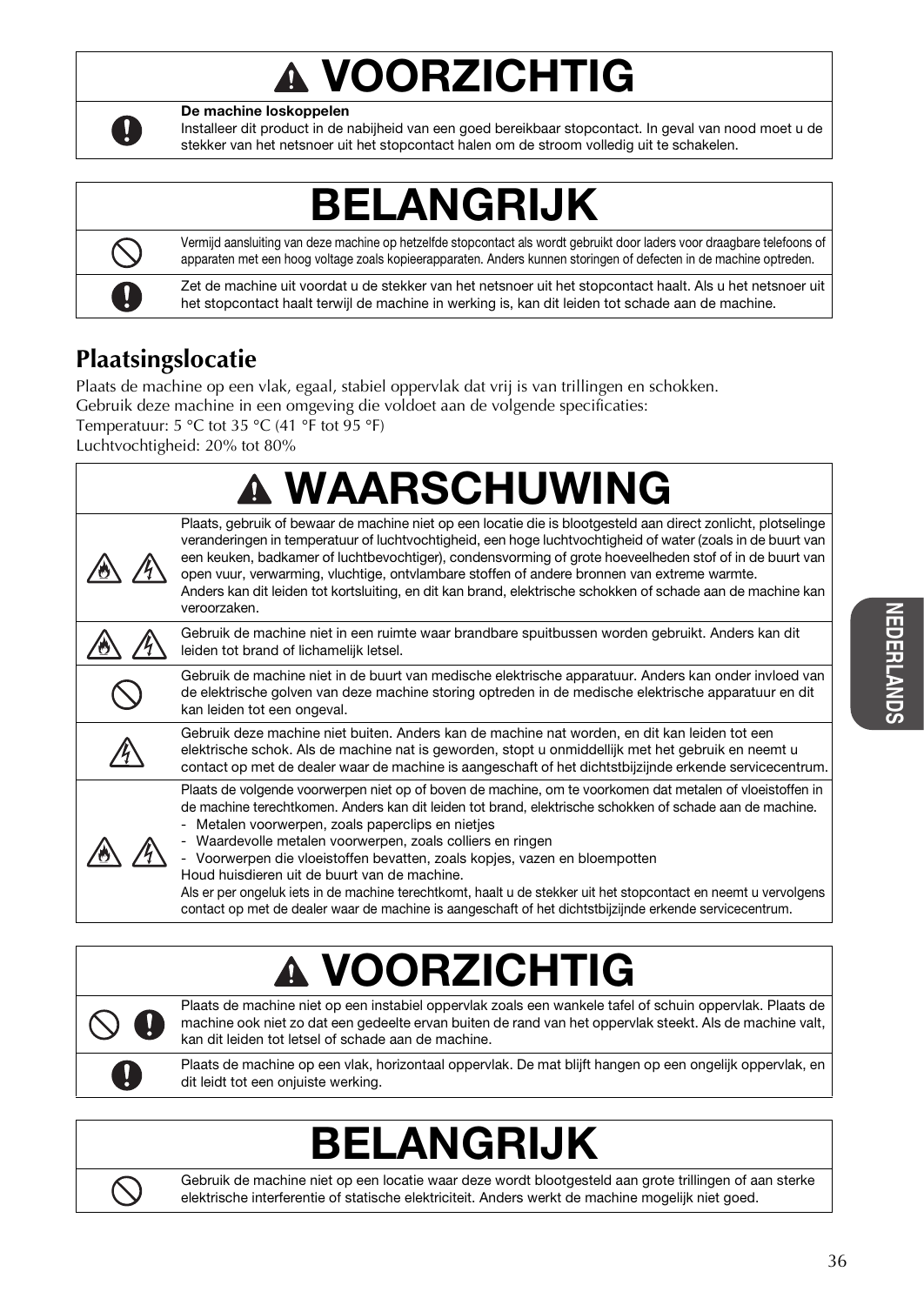## **Voor veilig gebruik**

## **A WAARSCHUWING**

| Als een defect optreedt in de machine, als deze is gevallen of is beschadigd, of als er water of een<br>voorwerp in terecht is gekomen, moet u het netsnoer onmiddellijk loskoppelen van de machine en het<br>stopcontact. Neem vervolgens contact op met de dealer waar de machine is aangeschaft of het<br>dichtstbijzijnde erkende servicecentrum. Als u de machine blijft gebruiken in deze toestand, kan dit leiden<br>tot brand of een elektrische schok. |
|-----------------------------------------------------------------------------------------------------------------------------------------------------------------------------------------------------------------------------------------------------------------------------------------------------------------------------------------------------------------------------------------------------------------------------------------------------------------|
| Wanneer tijdens het gebruik van de machine de stroom uitvalt of onweer optreedt, haalt u de stekker van<br>het netsnoer uit het stopcontact. Anders kan dit leiden tot brand, elektrische schokken of schade aan de<br>machine.                                                                                                                                                                                                                                 |
| Wanneer u tijdens gebruik of opslag van de machine merkt dat de machine een ongewone geur, warmte of rook<br>produceert, de machine verkleurt of vervormt, of iets anders ongebruikelijks bemerkt, stopt u met het gebruik van<br>de machine en koppelt u vervolgens het netsnoer los van de machine en het stopcontact. Als u de machine blijft<br>gebruiken in deze toestand, kan dit leiden tot brand of een elektrische schok.                              |
| Demonteer, repareer of verander de machine nooit zelf. Anders kan dit leiden tot brand, elektrische<br>schokken of letsel. Neem voor onderhoud, aanpassing, reiniging of reparatie van andere interne<br>onderdelen dan de aangegeven onderdelen contact op met de dealer waar de machine is<br>aangeschaft of het dichtstbijzijnde erkende servicecentrum.                                                                                                     |
| Houd de plastic zak waarin de machine werd geleverd buiten bereik van kinderen, of gooi de zak weg.<br>Laat nooit kinderen met de zak spelen. Ze zouden hierin kunnen stikken.                                                                                                                                                                                                                                                                                  |
| Haal altijd de stekker uit het stopcontact voordat u de onderhoudsprocedures uitvoert die in de<br>bedieningshandleiding worden beschreven. Anders kan dit leiden tot brand, elektrische schokken of<br>schade aan de machine.                                                                                                                                                                                                                                  |

# VOORZICHTIG

|              | Let goed op de bewegingen van de machineonderdelen terwijl de machine in werking is. Houd uw<br>handen of gezicht uit de buurt van alle bewegende delen, zoals de rollen, drager, houders en mat. Plaats<br>uw handen niet onder de meshouder. Houd uw vingers ook uit de buurt van bewegende delen zoals<br>onder of in de klep van de voorzijde, in de lade aan de achterzijde, in de openingen van hendels of onder<br>het bedieningspaneel. Anders kunt u letsel oplopen. |
|--------------|-------------------------------------------------------------------------------------------------------------------------------------------------------------------------------------------------------------------------------------------------------------------------------------------------------------------------------------------------------------------------------------------------------------------------------------------------------------------------------|
| $\mathbf{I}$ | Wanneer de machine in werking is, moet u altijd oppassen dat er geen mouwen, stropdassen, haar of<br>sieraden worden meegetrokken. Dit kan letsel tot gevolg hebben. Als iets in de machine wordt getrokken,<br>haalt u onmiddellijk de stekker uit het stopcontact om de machine te stoppen.                                                                                                                                                                                 |
|              | Wrijf niet met uw hand of vingers langs de rand van de mat, om letsel te voorkomen.                                                                                                                                                                                                                                                                                                                                                                                           |
|              | Zorg dat deze machine niet wordt gebruikt als speelgoed. Let goed op wanneer u de machine gebruikt in<br>de buurt van kinderen.                                                                                                                                                                                                                                                                                                                                               |
| $\mathbf 0$  | Wanneer u de machine vervoert, moet u deze vasthouden bij de handvatten. Als u de machine vastpakt<br>bij een ander onderdeel kan de machine beschadigd raken of vallen en dit kan leiden tot letsel.                                                                                                                                                                                                                                                                         |
|              | Wanneer u de machine optilt, mag u geen plotselinge of onvoorzichtige bewegingen maken. Anders kunt<br>u letsel oplopen aan uw rug of knieën.                                                                                                                                                                                                                                                                                                                                 |
|              | Gebruik de originele onderdelen die in de bedieningshandleiding worden aangegeven.                                                                                                                                                                                                                                                                                                                                                                                            |

# BELANGRIJK

| ----------------- |                                                                                                                                                                                      |
|-------------------|--------------------------------------------------------------------------------------------------------------------------------------------------------------------------------------|
|                   | Plaats het netsnoer of andere voorwerpen niet binnen het bereik van de verplaatsing van de mat (het<br>doorvoergebied). Anders kunt u bewerkingen niet op de juiste manier afronden. |
|                   | Plaats geen grote voorwerpen op de mat.                                                                                                                                              |
|                   | Vouw of span de mat niet met kracht. Als de mat beschadigd raakt, kunt u mogelijk niet langer snijden,<br>tekenen of scannen.                                                        |
|                   | Gebruik geen beschadigde mat.                                                                                                                                                        |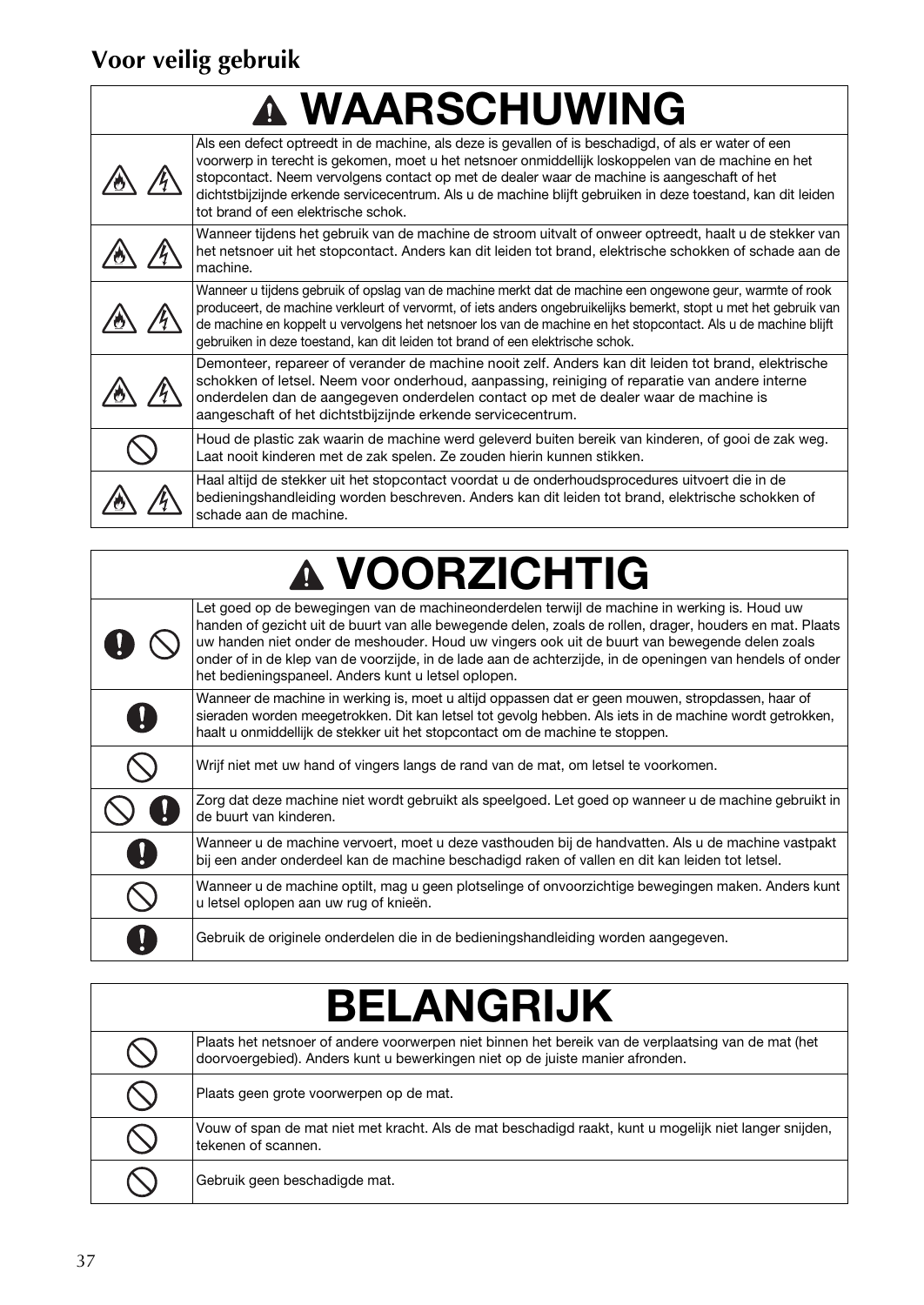|                                                           | Let op dat de randen van de mat niet vuil worden. Anders kan het type mat niet worden gedetecteerd,<br>waardoor de machine niet juist kan functioneren. Als de randen vuil zijn, veegt u deze schoon met een droge<br>doek.                                                                                                                                                                                                                 |
|-----------------------------------------------------------|---------------------------------------------------------------------------------------------------------------------------------------------------------------------------------------------------------------------------------------------------------------------------------------------------------------------------------------------------------------------------------------------------------------------------------------------|
|                                                           | Gebruik een mat die specifiek voor deze machine is ontworpen. Als u een andere mat gebruikt, zal de<br>machine niet goed functioneren.                                                                                                                                                                                                                                                                                                      |
|                                                           | Snij geen harde materialen, zoals metaalfolie, die niet compatibel zijn met deze machine. Anders kan de<br>machine beschadigd raken.                                                                                                                                                                                                                                                                                                        |
|                                                           | Vermijd het gebruik van ambachtelijk papier en stof met een of meer decoratieve lagen (die gemakkelijk<br>kunnen loslaten), zoals lamé of folie. Terwijl de machine in werking is, kan de losse decoratieve laag<br>anders blijven plakken aan de rol of aan de scaninrichting van de machine. Dit kan leiden tot schade aan<br>de machine. Ook kan hierdoor het snijmes beschadigd raken.                                                  |
|                                                           | Duw of trek niet met kracht aan de mat terwijl de machine in werking is. Anders kan het mes of de houder<br>beschadigd raken.                                                                                                                                                                                                                                                                                                               |
|                                                           | Laat materiaal niet gedurende lange tijd aan de mat bevestigd zitten. Anders kan de kleefstof<br>doordringen in het materiaal.                                                                                                                                                                                                                                                                                                              |
|                                                           | Berg de mat op bij kamertemperatuur op een locatie die niet is blootgesteld aan hoge temperaturen,<br>hoge luchtvochtigheid of direct zonlicht.                                                                                                                                                                                                                                                                                             |
|                                                           | Gebruik geen spuitbussen in de buurt van de machine.<br>De spray kan zich hechten aan de machine en schade veroorzaken.                                                                                                                                                                                                                                                                                                                     |
|                                                           | Breng geen klevend materiaal aan op een deel van de mat dat uitsteekt buiten het bevestigingsgebied<br>(raster) en ook niet op de achterkant van de mat. Anders kan lijm zich hechten aan de rollen, met schade<br>als gevolg.                                                                                                                                                                                                              |
|                                                           | Wanneer u materiaal aanbrengt op de mat, zorg dan dat dit niet uitsteekt buiten het bevestigingsgebied.<br>Anders wordt de mat mogelijk niet goed doorgevoerd.                                                                                                                                                                                                                                                                              |
|                                                           | Als u de drager in geval van nood met de hand moet verplaatsen, moet u dit langzaam doen. Anders kan<br>de machine beschadigd raken.                                                                                                                                                                                                                                                                                                        |
| J                                                         | Voordat u de houder vervangt, moet u er zeker van zijn dat de drager stilstaat.                                                                                                                                                                                                                                                                                                                                                             |
| $\mathcal{S}% _{M_{1},M_{2}}^{\alpha,\beta}(\varepsilon)$ | Haal nooit de stekker uit het stopcontact en verwijder nooit de USB-stick terwijl de machine in werking is.<br>Anders kunnen de USB-stick of de gegevens beschadigd raken.                                                                                                                                                                                                                                                                  |
| $\frac{\infty}{\infty}$                                   | Steek geen vreemde voorwerpen in de gelijkstroomaansluiting of USB-poort van de machine. Zorg altijd<br>voor voldoende ruimte rond deze aansluitingen.                                                                                                                                                                                                                                                                                      |
|                                                           | Plaats geen voorwerpen op het bedieningspaneel. Anders kunnen er per ongeluk knoppen worden<br>ingedrukt, waardoor de machine per ongeluk wordt ingeschakeld.                                                                                                                                                                                                                                                                               |
| Q                                                         | Sluit alleen een USB-stick aan op de USB-poort. Anders kan de machine beschadigd raken.                                                                                                                                                                                                                                                                                                                                                     |
|                                                           | Raak het scherm niet aan terwijl de machine bezig is met snijden, tekenen of scannen.                                                                                                                                                                                                                                                                                                                                                       |
|                                                           | Olie de machine niet. Anders kan de machine beschadigd raken.                                                                                                                                                                                                                                                                                                                                                                               |
|                                                           | Gebruik geen organische oplosmiddelen, zoals thinner, benzeen of alcohol, om de machine te reinigen. Anders<br>kan de afwerking loskomen of kan andere schade aan de machine ontstaan. Wanneer u vuil van dit product wilt<br>afvegen, veeg het dan af met een zachte doek die is bevochtigd met warm water en die goed is uitgewrongen.<br>Veeg na het afvegen met de bevochtigde doek het resterende vocht af met een zachte, droge doek. |
|                                                           | Haal geen labels los die aan de machine zijn bevestigd (bijvoorbeeld het label met het serienummer).                                                                                                                                                                                                                                                                                                                                        |

## **Voor veilig gebruik (mes)**

### WAARSCHUWING  $\blacktriangle$



Verwijder de beschermkap van de meshouder voordat u deze in de drager van de machine plaatst. Bevestig de beschermkap nadat u de meshouder hebt verwijderd uit de machine. Druk niet met uw hand of vingers op het uiteinde van de houder. U kunt letsel oplopen als het mes uitschuift. \* De beschermkap is geen speelgoed en is niet bedoeld voor gebruik door kinderen. Vermijd

gevaar voor verstikking en voorkom dat baby's/kinderen de beschermkap in hun mond steken.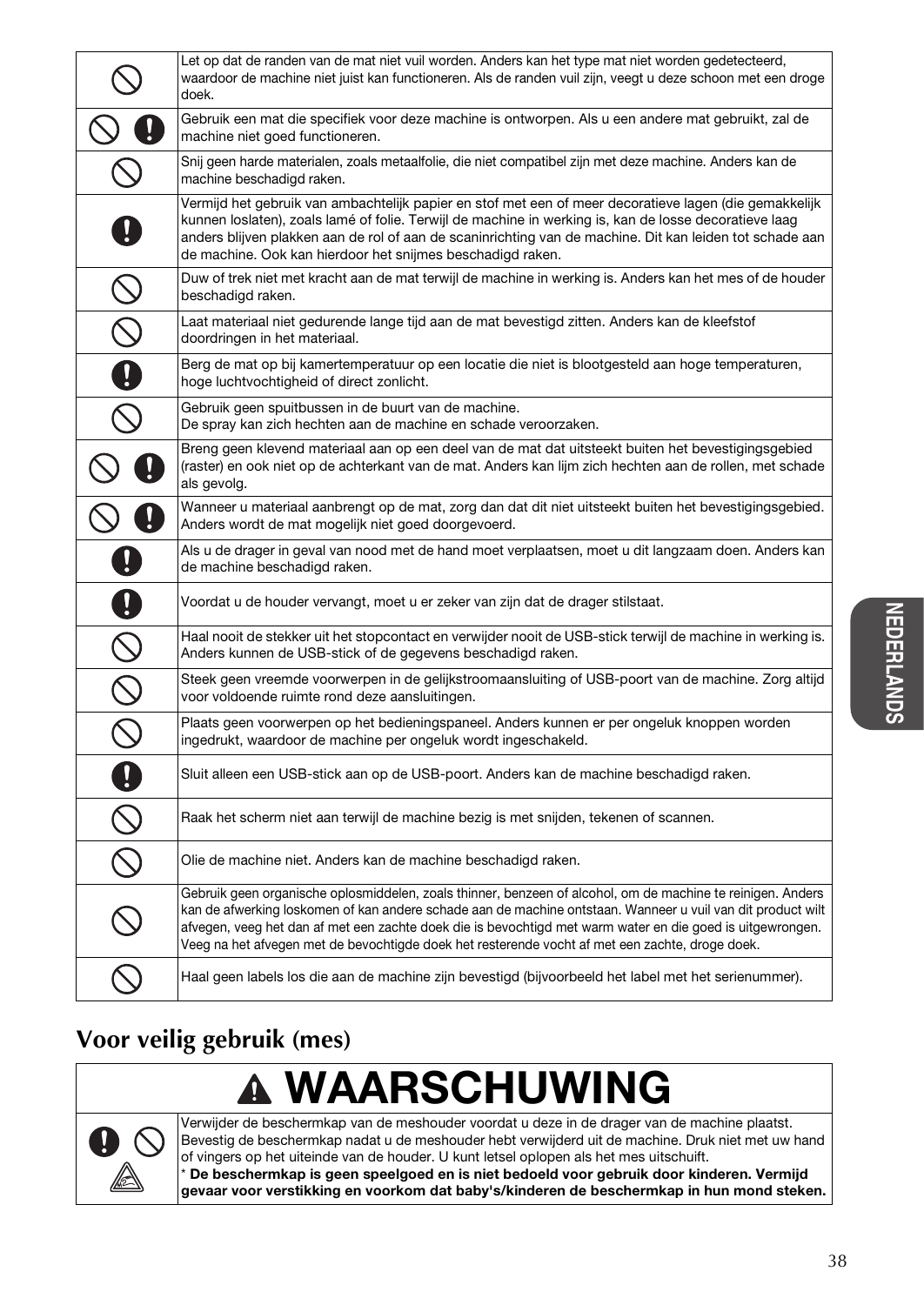# VOORZICHTIG



Raak het mes niet aan met uw handen of vingers. Anders kunt u letsel oplopen. Wanneer u het mes vervangt, moet u de vervangingsprocedure volgen.

## BELANGRIJK

Gebruik geen afgebroken mes. Anders kunt u niet op de juiste manier snijden. Als het mes afbreekt, moet u het afgebroken gedeelte van het mes uit het snijmateriaal verwijderen. Gebruik hierbij een pincet en raak het afgebroken gedeelte van het mes niet aan met uw vingers.

## **Het mes op een veilige manier vervangen**

#### ■ Verwijderen

**D** Draai de houderkap los.



 Ga voor de houder roterend automatisch mes door naar stap  $\odot$ .

 $\bullet$  Steek het mes recht in het rubber gedeelte aan **de achterzijde van de meegeleverde spatel.**



1 Rubber gedeelte

<sup>c</sup>**Trek de houder omhoog zodat het mes achterblijft in het rubber gedeelte.**



<sup>c</sup>**(Voor houder roterend automatisch mes) Houd het staafgedeelte van het roterend automatisch mes vast en haal het uit de houder.**



#### ■ Plaatsen

#### <sup>a</sup>**Pak het nieuwe mes vast bij de staaf en steek het vervolgens in de mesopening aan het uiteinde van de houder.**

De staaf van het mes wordt op zijn plaats gehouden door een magneet in de houder. Steek de staaf van het mes langzaam naar binnen en laat deze vervolgens voorzichtig los nadat de staaf op zijn plaats klikt tegen de magneet.





#### $\bullet$  Draai de houderkap vast om deze aan de **houder te bevestigen.**

Draai de kap volledig vast totdat u niet verder kunt draaien.

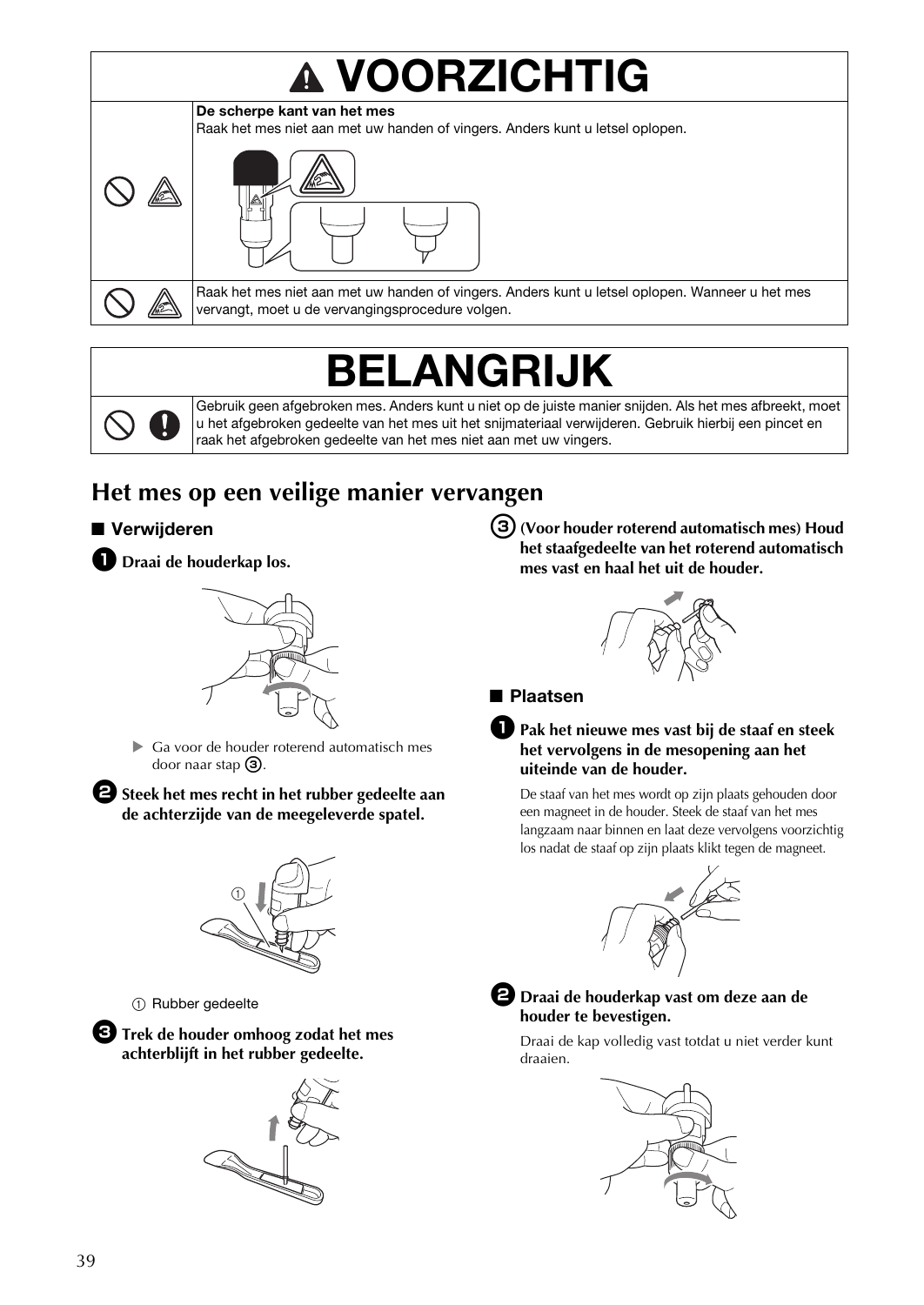### **Onwettig gebruik van scanapparatuur (overige landen met uitzondering van de Verenigde Staten/Canada)**

Het maken van reproducties van bepaalde voorwerpen of documenten met de bedoeling fraude te plegen is een misdrijf. Hieronder volgt een niet-complete lijst van documenten waarvan het maken van kopieën mogelijk onwettig is. We raden u aan uw juridisch adviseur en/of de betreffende wettelijke autoriteiten te raadplegen als u twijfelt over een bepaald voorwerp of document:

- Valuta
- Obligaties of andere schuldcertificaten
- Depositobewijzen
- Dienst- of oproepingspapieren voor strijdkrachten
- Paspoorten
- Postzegels (gestempeld of ongestempeld)
- Immigratiepapieren
- Bijstandsdocumenten
- Cheques of wissels uitgegeven door overheidsinstanties
- Identificatiebadges of insignes

Werken waarop auteursrecht rust kunnen niet wettig worden gekopieerd, met uitzondering van "fair dealing" met betrekking tot gedeelten van een auteursrechtelijk werk. Meerdere kopieën zouden duiden op onjuist gebruik. Kunstwerken moeten gelijk worden gesteld aan werken met auteursrecht.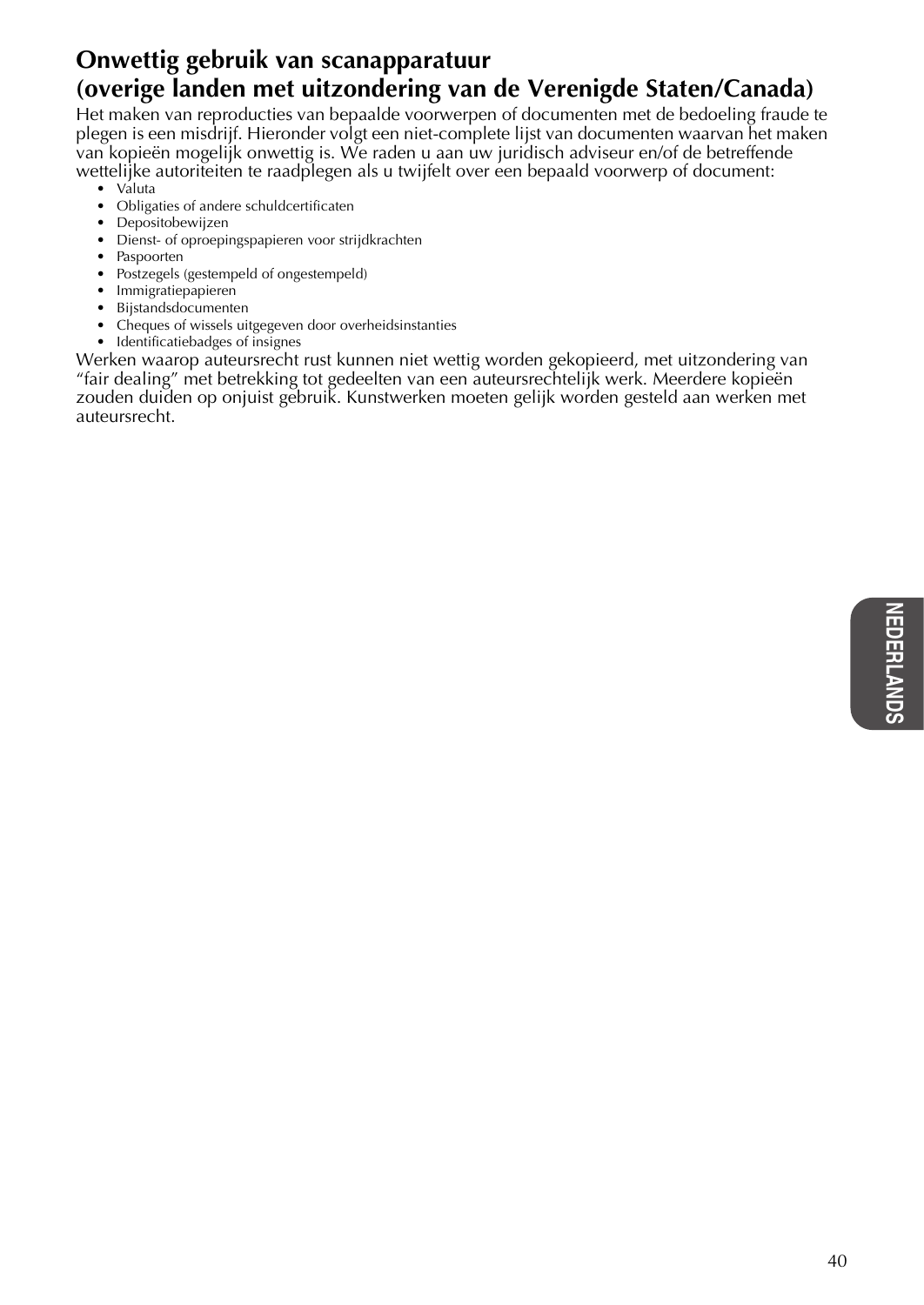### **Voorzorgsmaatregelen bij scannen**

Nadat u met de machine een origineel hebt gescand, controleert u of de scangegevens voldoen aan de vereisten voor nauwkeurigheid en kwaliteit.

Aangezien bepaalde gedeelten van de scangegevens mogelijk ontbreken of ontoereikend zijn, moet u de volgende voorzorgsmaatregelen in acht nemen.

- Afhankelijk van de toestand van het origineel kunnen scheurtjes, vervorming, vlekken of verlies optreden en kunnen scangegevens geheel of gedeeltelijk ontbreken.
	- Verzeker u ervan dat er geen vouwen of kreukels in het origineel aanwezig zijn. Zorg ook dat u het origineel op de juiste wijze aan de mat bevestigt.
- Als u een origineel scant terwijl de binnenkant van de machine vuil is, kunnen scheurtjes, vervorming, vlekken of verlies optreden en kunnen scangegevens geheel of gedeeltelijk ontbreken.
	- Reinig de binnenkant van de machine zorgvuldig.
- Afhankelijk van de scaninstellingen (scanformaat en resolutie) kunnen originelen als volgt worden gescand.
	- Bij een onvoldoende resolutie kan de afbeelding wazig zijn.
	- Een gedeelte van de afbeelding kan ontbreken of het formaat kan zijn verkleind.
	- Scangegevens vanaf de helft tot het einde van het origineel kunnen ontbreken.
	- Marges kunnen zijn toegevoegd aan de randen van de scangegevens.
- Zorg dat u niet de volgende soorten originelen scant.
	- Originelen met paperclips of nietjes
	- Originelen met inkt die niet droog is
	- Metalen originelen of transparanten voor overheadprojectors
	- Glanzende vellen of vellen met spiegelafwerking
	- Plastic kaarten met reliëf
	- Originelen die de aanbevolen dikte overschrijden
- Bij niet-standaard originelen en zelfs bij standaardoriginelen kan het origineel vastlopen, afhankelijk van de toestand (bijvoorbeeld gevouwen, gekreukt of onjuist geplaatst) of de toestand van de verbruiksartikelen en het doorvoermechanisme van de machine. In dit geval kunnen scangegevens geheel of gedeeltelijk ontbreken. (Het origineel kan beschadigd raken als dit vastloopt.)
- Als een fluorescerende markeerstift is gebruikt op het origineel, wordt de kleur mogelijk niet gescand, afhankelijk van de markeerkleur en dikte, of wordt de tint mogelijk niet accuraat gereproduceerd.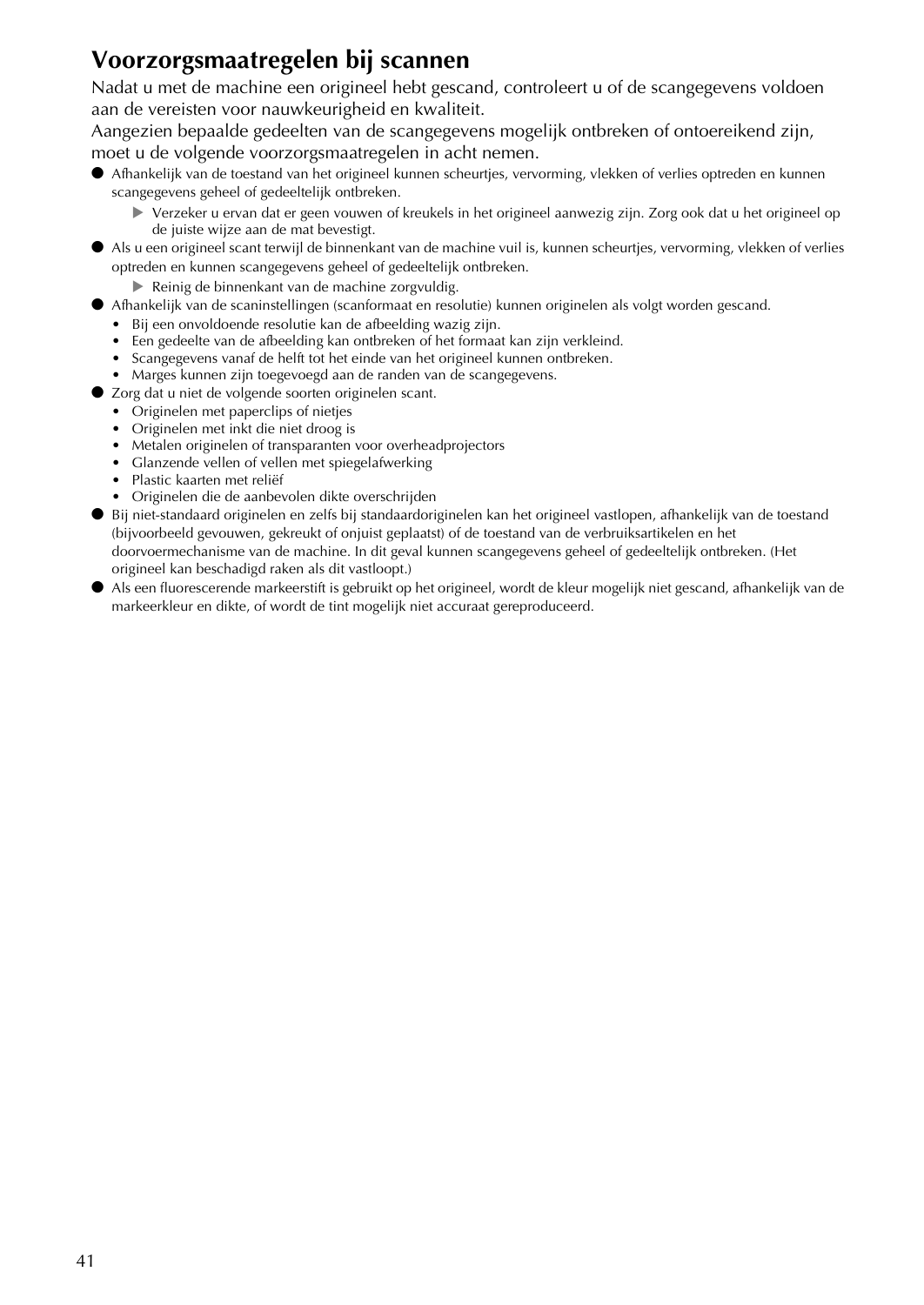### **VOORSCHRIFTEN**

## **Conformiteitsverklaring (alleen Europa en Turkije)**

Wij, Brother Industries Ltd.

15-1 Naeshiro-cho, Mizuho-ku, Nagoya 467-8561 Japan,

verklaren dat dit product voldoet aan de essentiële vereisten van alle relevante richtlijnen en verordeningen die in de Europese Gemeenschap van toepassing zijn.

De conformiteitsverklaring kan worden gedownload vanaf de Brother support website. Ga naar support.brother.com

## **Conformiteitsverklaring voor richtlijn 2014/53/EU betreffende radioapparatuur (alleen Europa en Turkije) (van toepassing op modellen met radio-interfaces)**

Wij, Brother Industries, Ltd.

15-1, Naeshiro-cho, Mizuho-ku, Nagoya 467-8561 Japan verklaren dat deze producten voldoen aan de bepalingen van richtlijn 2014/53/EU voor radioapparatuur.

De conformiteitsverklaring kan worden gedownload vanaf de Brother support website. Ga naar support.brother.com

## **Draadloos LAN (alleen modellen met draadloze LAN-functionaliteit)**

Deze scan- en snijmachine ondersteunt een draadloze interface\*. Frequentieband(en): 2.400 - 2.483,5 MHz Maximaal radiofrequentievermogen uitgezonden in frequentieband(en): minder dan 20 dBm (e.i.r.p)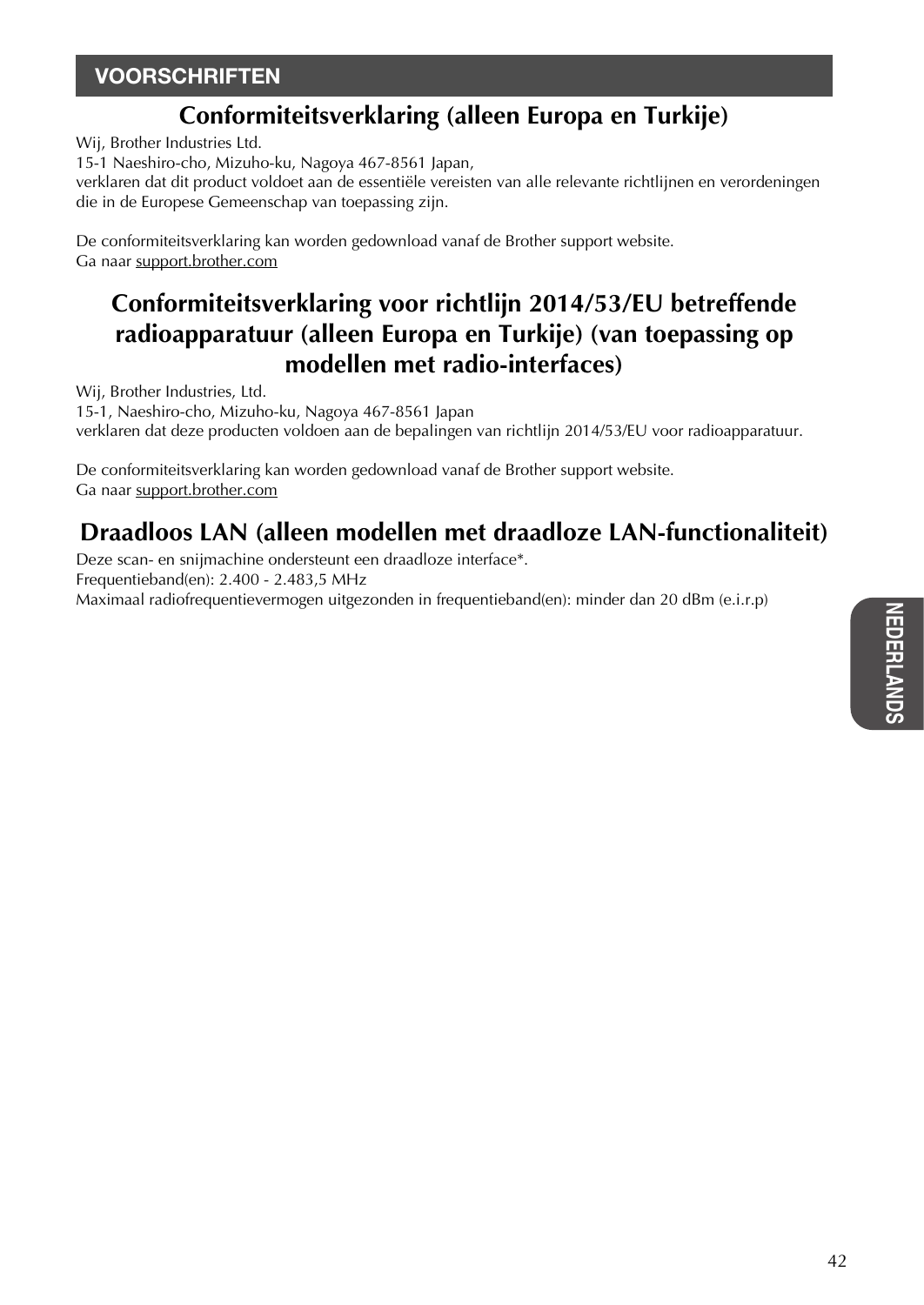#### Marchi di fabbrica

IBM è un marchio registrato o un marchio di fabbrica di International Business Machines Corporation.

WPA™ e WPA2™ sono marchi di fabbrica di Wi-Fi Alliance®.

Tutti gli altri nomi di prodotti e denominazioni commerciali che appaiono sui prodotti Brother, i relativi documenti e qualsiasi altro materiale attinente sono marchi commerciali o marchi di fabbrica depositati delle rispettive società.

#### Note sulle licenze open source

Questo prodotto include software open source.

Per leggere le note sulle licenze open source, andare alla sezione Download Manuali nella pagina iniziale del modello in uso del Sito web di supporto Brother all'indirizzo "http://s.brother/cmoae/".

#### Copyright e Licenza

©2021 Brother Industries, Ltd. Tutti i diritti riservati. Questo prodotto include software sviluppato dalla seguente azienda: ©2008 Devicescape Software, Inc.

#### Redazione e pubblicazione

Il presente manuale è stato redatto e pubblicato sotto la supervisione di Brother Industries, Ltd. e comprende la descrizione e le caratteristiche tecniche più aggiornate del prodotto.

Il contenuto del presente manuale e le caratteristiche tecniche del prodotto sono soggetti a modifiche senza preavviso.

Brother si riserva il diritto di apportare modifiche senza preavviso alle caratteristiche tecniche e ai materiali qui acclusi e declina qualunque responsabilità per eventuali danni (compresi danni indiretti) derivanti da errori o imprecisioni contenuti nei materiali presentati, compresi, in via esemplificativa, errori tipografici e di altro tipo relativi alla pubblicazione.

#### Precauzione per connessione wireless

Accertarsi di utilizzare un router o un firewall quando si collega la macchina a Internet per proteggerla da accessi non autorizzati da Internet.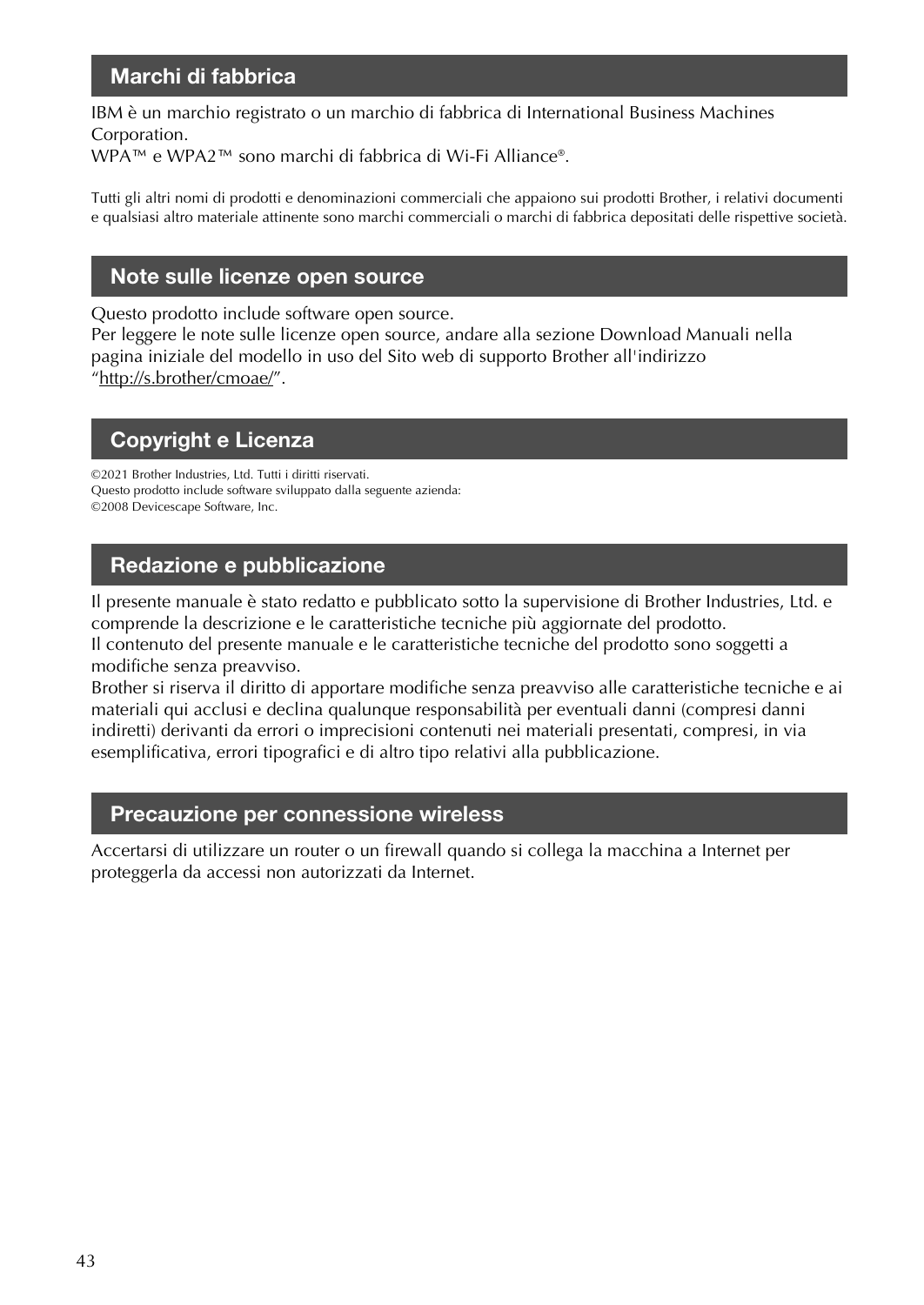### **INTRODUZIONE**

Grazie per aver acquistato questa macchina.

Prima di utilizzare la macchina o eseguire operazioni di manutenzione, leggere attentamente la parte intitolata "IMPORTANTI ISTRUZIONI DI SICUREZZA", che inizia da questa pagina, e studiare il Manuale di istruzioni per l'utilizzo corretto delle varie funzioni. Inoltre, al termine della lettura del manuale di sicurezza del prodotto, conservarlo in un luogo facilmente accessibile per un riferimento futuro. La mancata osservanza di queste istruzioni può aumentare il rischio di lesioni personali o danni alla proprietà, inclusi incendio, scosse elettriche, ustioni o soffocamento.

### AVVISO IMPORTANTE

- Questa macchina è destinata esclusivamente all'uso domestico.
- Questa macchina è approvata per l'uso solo nel paese di acquisto.
- A causa di miglioramenti della qualità del prodotto, le specifiche o l'aspetto di questa macchina possono variare senza preavviso.
- Il contenuto di questo documento è soggetto a modifiche senza preavviso.
- È vietata la duplicazione o la riproduzione, parziale o totale, del contenuto di questo documento senza autorizzazione.
- Decliniamo qualsiasi responsabilità per dati causati da terremoti, incendi, altre calamità, azioni di terzi, utilizzo intenzionale o negligente dell'utente, uso improprio o funzionamento in altre condizioni speciali.
- Per ulteriori informazioni sul prodotto, visitare il nostro sito Web "www.brother.com"

### IMPORTANTI ISTRUZIONI DI SICUREZZA

#### Simboli utilizzati in questo documento

In questo documento vengono utilizzati i simboli seguenti.



simbolo può causare lesioni mortali o critiche.

simbolo può causare lesioni serie.

simbolo può causare danni ala proprietà.

|    | Questo simbolo indica che sussiste la possibilità di incendio in condizioni specifiche.                    |
|----|------------------------------------------------------------------------------------------------------------|
|    | Questo simbolo indica che sussiste la possibilità di scossa elettrica in condizioni specifiche.            |
|    | Questo simbolo indica un'azione vietata da non eseguire.                                                   |
| 12 | Questo simbolo indica il rischio di ferirsi in caso di contatto della mano o delle dita con la taglierina. |
|    | Questo simbolo indica un'azione da eseguire obbligatoriamente.                                             |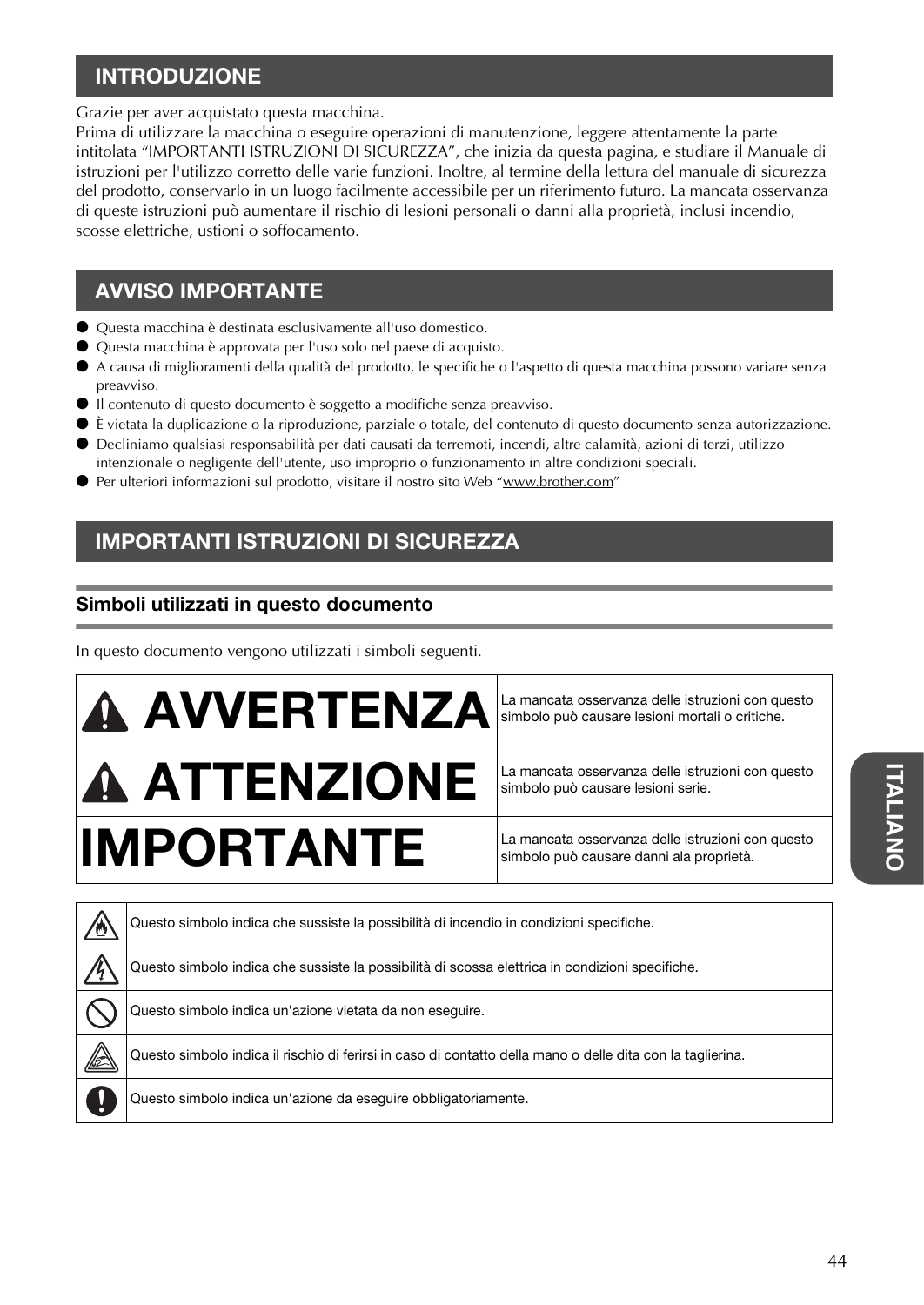Osservare le precauzioni seguenti per un utilizzo sicuro della macchina.

## **Alimentazione elettrica e cavo di alimentazione**

| <b>A AVVERTENZA</b>                                                                                                                                                                                                                                                                                                                                                                                                                                                                                                                                                                 |
|-------------------------------------------------------------------------------------------------------------------------------------------------------------------------------------------------------------------------------------------------------------------------------------------------------------------------------------------------------------------------------------------------------------------------------------------------------------------------------------------------------------------------------------------------------------------------------------|
| Disporre il cavo di alimentazione in un luogo sicuro, dove non possa essere calpestato, sia in fase di<br>utilizzo che in fase di conservazione.<br>Non eseguire nessuna delle azioni seguenti che potrebbero danneggiare il cavo di alimentazione; vi è<br>altrimenti il rischio di incendi, scosse elettriche o danni alla macchina:<br>danneggiare, modificare, piegare con forza, esporre al calore, tirare, torcere, raggruppare, posizionare<br>oggetti sopra, pizzicare, esporre a metalli, piegare e aprire ripetutamente, appendere in aria o premere<br>contro la parete. |
| Non utilizzare cavi di alimentazioni diversi da quello appositamente progettato per questa macchina.<br>Altrimenti si potrebbero verificare incendi, scosse elettriche o danni.<br>Non utilizzare con altri dispositivi il cavo di alimentazione appositamente progettato per questa<br>macchina.                                                                                                                                                                                                                                                                                   |
| Questo prodotto va collegato ad una fonte di alimentazione CA entro la fascia di potenza indicata<br>sull'etichetta dei dati tecnici (l'etichetta con i dati tecnici si trova sulla macchina). In caso contrario, si<br>potrebbero verificare incendi, scosse elettriche o danni alla macchina.                                                                                                                                                                                                                                                                                     |
| Non collegare in alcun caso la macchina a un alimentatore CC o a un invertitore (invertitore CC-CA).<br>Altrimenti si potrebbe verificare un incendio o una scossa elettrica. Se non si è certi se utilizzare una<br>presa elettrica con alimentazione CA o CC con questa macchina, rivolgersi a un elettricista qualificato.                                                                                                                                                                                                                                                       |
| Inserire completamente la spina del cavo di alimentazione nella presa. Altrimenti si potrebbero verificare<br>incendi, scosse elettriche o danni.                                                                                                                                                                                                                                                                                                                                                                                                                                   |
| Non posizionare la macchina sul cavo di alimentazione. Altrimenti il cavo di alimentazione potrebbe<br>bruciarsi o danneggiarsi.                                                                                                                                                                                                                                                                                                                                                                                                                                                    |
| Non esporre ad apparecchiature per riscaldamento o fiamme. Altrimenti la guaina del cavo di<br>alimentazione potrebbe fondere, con conseguente rischio d'incendi o scosse elettriche.                                                                                                                                                                                                                                                                                                                                                                                               |
| Se non si utilizza la macchina per un periodo di tempo prolungato, accertarsi di scollegare il cavo di<br>alimentazione dalla macchina e dalla presa elettrica per motivi di sicurezza.                                                                                                                                                                                                                                                                                                                                                                                             |
| Quando si esegue la manutenzione (ad esempio la pulizia), staccare la spina del cavo di alimentazione<br>dalla presa elettrica. Altrimenti si potrebbe verificare una scossa elettrica.                                                                                                                                                                                                                                                                                                                                                                                             |
| Quando si scollega la spina del cavo di alimentazione dalla presa elettrica, per estrarla afferrare la parte<br>non metallica della spina e non il cavo. Altrimenti si potrebbero verificare incendi, scosse elettriche o<br>danni.                                                                                                                                                                                                                                                                                                                                                 |
| Non utilizzare un cavo di alimentazione o una spina danneggiati, o una presa elettrica non fissata<br>saldamente. Altrimenti si potrebbero verificare incendi, scosse elettriche o danni.                                                                                                                                                                                                                                                                                                                                                                                           |
| Non utilizzare prolunghe o ciabatte. Altrimenti si potrebbero verificare incendi, scosse elettriche o danni.                                                                                                                                                                                                                                                                                                                                                                                                                                                                        |
| Non inserire oggetti estranei nell'ingresso della macchina. Altrimenti si potrebbero verificare incendi,<br>scosse elettriche, lesioni fisiche o danni alla macchina e al cavo di alimentazione.                                                                                                                                                                                                                                                                                                                                                                                    |
| Non toccare il cavo di alimentazione con le mani bagnate. Altrimenti si potrebbe verificare una scossa<br>elettrica                                                                                                                                                                                                                                                                                                                                                                                                                                                                 |
| Non fare entrare in contatto liquidi, oggetti metallici o polvere con la spina del cavo di alimentazione<br>mentre è inserita o scollegata. Inoltre, non utilizzare la macchina in un luogo in cui potrebbe essere<br>esposta ad acqua. Altrimenti si potrebbero verificare incendi, scosse elettriche o danni.                                                                                                                                                                                                                                                                     |
| Non smontare, modificare o tentare di riparare il cavo di alimentazione. Vi è altrimenti il rischio di incendi,<br>scosse elettriche o lesioni personali. Per la manutenzione, le regolazioni e le riparazioni, rivolgersi al<br>rivenditore presso il quale si è acquistata la macchina o al centro di assistenza autorizzato più vicino.                                                                                                                                                                                                                                          |
| Se la spina del cavo di alimentazione si impolvera, scollegarla dalla presa elettrica e pulirla con un panno<br>asciutto. L'utilizzo della macchina con una spina impolverata potrebbe causare un incendio.                                                                                                                                                                                                                                                                                                                                                                         |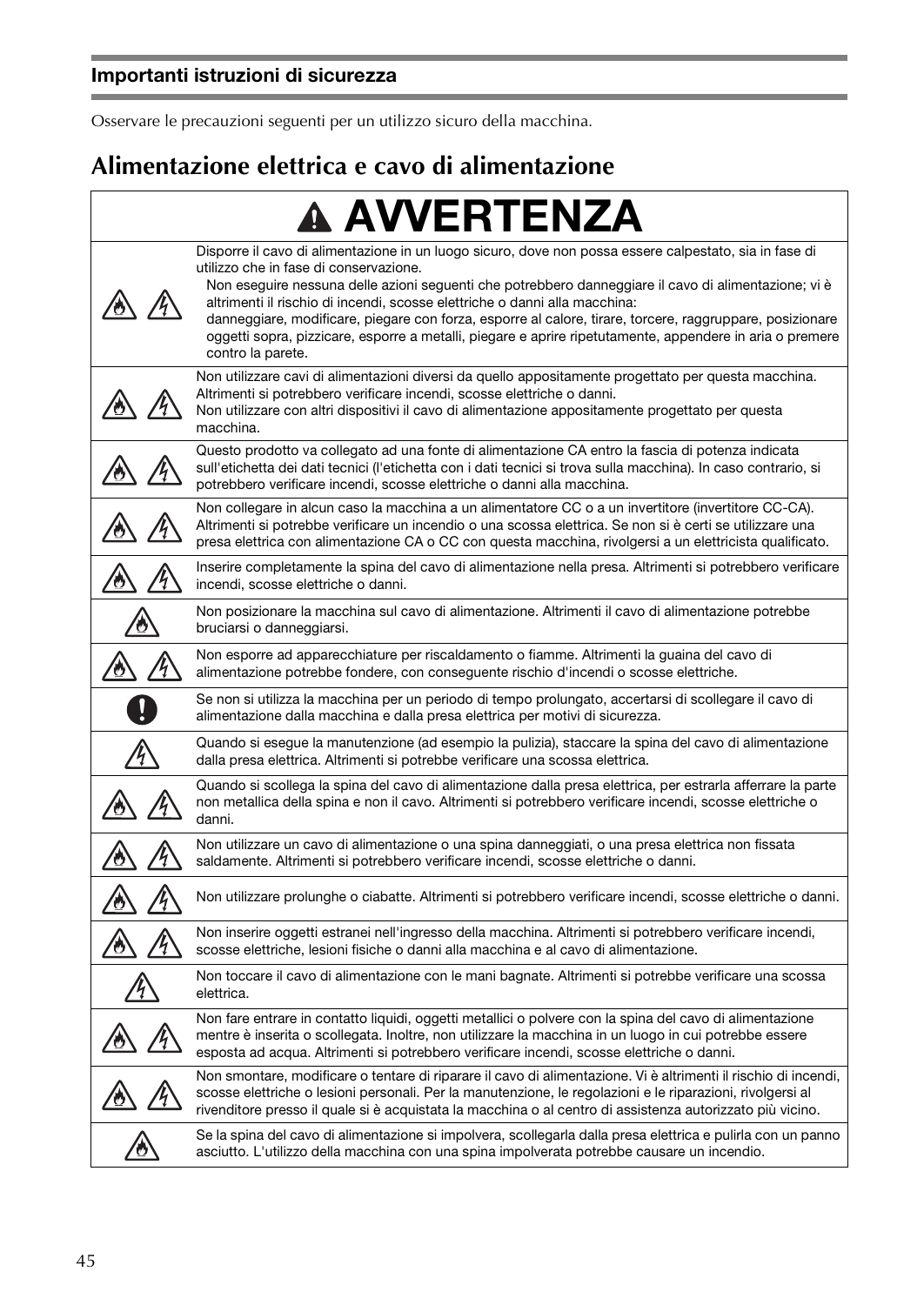## **A ATTENZIONE**



Staccare il dispositivo

Questo prodotto deve essere installato nelle vicinanze di una presa elettrica facilmente accessibile. In caso di emergenza, staccare la spina del cavo di alimentazione dalla presa elettrica in modo da escludere completamente l'alimentazione.

## IMPORTANTE



Evitare di collegare la macchina alla stessa presa elettrica utilizzata da caricatori di cellulari o dispositivi ad alta tensione, quali copiatrici. Altrimenti si potrebbero verificare interferenze o malfunzionamenti della macchina.

Spegnere la macchina prima di scollegare il cavo di alimentazione. se si scollega il cavo di alimentazione mentre la macchina è in funzione si potrebbe danneggiarla.

## **Sede di installazione**

Posizionare la macchina su una superficie piatta, a livello e stabile, non sottoposta a vibrazioni e urti. Utilizzare la macchina in un ambiente conforme alle seguenti specifiche:

Temperatura: da 5 °C a 35 °C (da 41 °F a 95 °F)

| <b>A AVVERTENZA</b>                                                                                                                                                                                                                                                                                                                                                                                                                                                                                                                                                                                                                                                          |
|------------------------------------------------------------------------------------------------------------------------------------------------------------------------------------------------------------------------------------------------------------------------------------------------------------------------------------------------------------------------------------------------------------------------------------------------------------------------------------------------------------------------------------------------------------------------------------------------------------------------------------------------------------------------------|
| Non installare, utilizzare o conservare la macchina in un luogo esposto alla luce solare diretta, a<br>improvvise variazioni di temperatura o umidità, a umidità elevata o acqua (ad esempio vicino a una<br>cucina, un bagno o un umidificatore), a condensa o quantita elevate di polvere, oppure in prossimita di<br>fiamme, dispositivi di riscaldamento, combustibili volatili o altre fonti di calore.<br>Altrimenti si potrebbe verificare un cortocircuito con conseguente rischio di incendi, scosse elettriche o<br>danni alla macchina.                                                                                                                           |
| Non utilizzare la macchina in una stanza in cui vengono utilizzati spray infiammabili. Altrimenti si<br>potrebbero verificare incendi o lesioni fisiche.                                                                                                                                                                                                                                                                                                                                                                                                                                                                                                                     |
| Non utilizzare la macchina in prossimità di apparecchiature medicali elettriche. Altrimenti le onde<br>elettriche generate dalla macchina potrebbero influire sull'apparecchiatura medicale elettrica,<br>causandone il malfunzionamento con conseguenti incidenti.                                                                                                                                                                                                                                                                                                                                                                                                          |
| Evitare di utilizzare la macchina all'esterno. Altrimenti la macchina si potrebbe bagnare causando una<br>scossa elettrica. Se la macchina si bagna, interromperne immediatamente l'utilizzo e rivolgersi al<br>rivenditore che ha venduto la macchina o al centro di assistenza autorizzato più vicino.                                                                                                                                                                                                                                                                                                                                                                     |
| Per evitare l'ingresso di metalli o liquidi nella macchina, non collocare i seguenti oggetti sulla macchina o<br>al di sopra. Altrimenti si potrebbero verificare incendi, scosse elettriche o danni.<br>Oggetti metallici quali graffette e punti metallici<br>- Oggetti metallici preziosi quali collane e anelli<br>- Contenitori pieni di liquidi, quali tazze, bicchieri e vasi di piante<br>Inoltre non lasciare avvicinare gli animali domestici alla macchina.<br>Se qualcosa entra inavvertitamente nella macchina, scollegare il cavo di alimentazione e contattare il<br>rivenditore che ha venduto la macchina o il centro di assistenza autorizzato più vicino. |

# ATTENZIONE

Non collocare la macchina su una superficie instabile, quale un tavolo malfermo o una superficie angolare. Inoltre, non posizionare la macchina in modo che i bordi dei suoi componenti oltrepassino il bordo della superficie. Se la macchina cade, si potrebbero verificare lesioni o danni alla macchina.

Posizionare la macchina su una superficie piatta e uniforme. Il tappetino di supporto si impiglierà su una superficie non uniforme, causando un malfunzionamento.

# IMPORTANTE



Non utilizzare la macchina in un luogo esposto a forti vibrazioni, interferenze elettriche o elettricità statica. Altrimenti la macchina potrebbe non funzionare correttamente.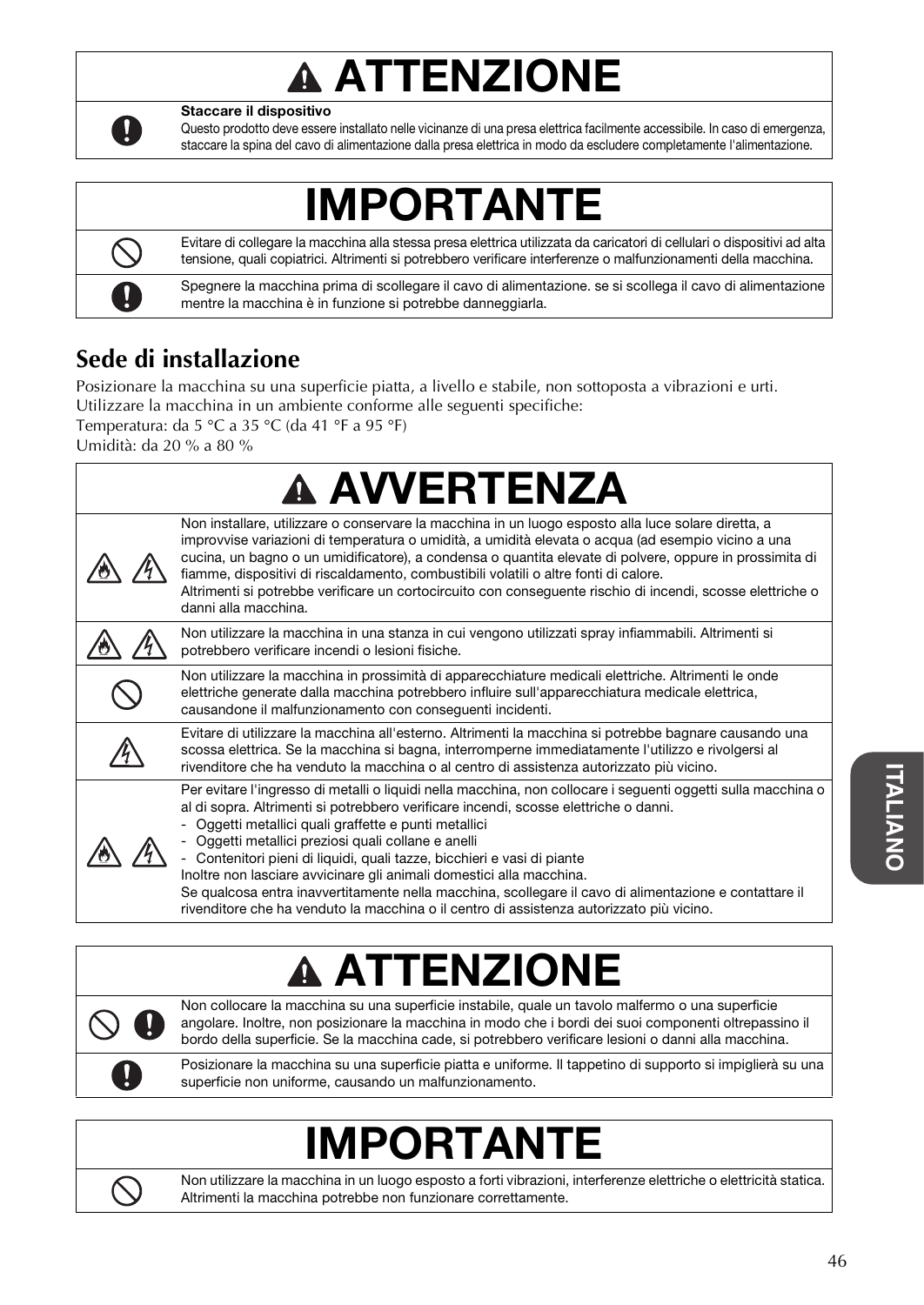## **Per un funzionamento sicuro**

 $\Box$ 

| <b>A AVVERTENZA</b> |                                                                                                                                                                                                                                                                                                                                                                                                                                                                                        |
|---------------------|----------------------------------------------------------------------------------------------------------------------------------------------------------------------------------------------------------------------------------------------------------------------------------------------------------------------------------------------------------------------------------------------------------------------------------------------------------------------------------------|
|                     | Se la macchina non funziona correttamente, viene fatta cadere, è danneggiata, o se acqua o oggetti<br>estranei entrano al suo interno, scollegare immediatamente ili cavo di alimentazione dalla macchina e dalla<br>presa elettrica, quindi rivolgersi al rivenditore presso cui si è acquistata la macchina o al più vicino centro di<br>assistenza autorizzato. Continuando a utilizzare la macchina in queste condizioni, si potrebbero verificare<br>incendi o scosse elettriche. |
|                     | Se si verifica un guasto di alimentazione o si sente un tuono durante l'utilizzo della macchina, scollegare<br>la spina del cavo di alimentazione dalla presa elettrica. Altrimenti si potrebbero verificare incendi, scosse<br>elettriche o danni.                                                                                                                                                                                                                                    |
|                     | Se durante l'utilizzo o la conservazione della macchina si avverte un odore anomalo, la macchina genera calore o<br>fumo, si scolorisce o si deforma oppure si osservano altri eventi insoliti, smettere di utilizzare la macchina e<br>scollegare il cavo di alimentazione dalla macchina e dalla presa elettrica. Continuando a utilizzare la macchina in<br>queste condizioni, si potrebbero verificare incendi o scosse elettriche.                                                |
|                     | Non smontare, riparare o modificare la macchina da soli. Altrimenti si potrebbero verificare incendi,<br>scosse elettriche o lesioni. Per la manutenzione, la regolazione, la pulizia o la riparazione dei<br>componenti interni diversi da quelli specificati, rivolgersi al rivenditore che ha venduto la macchina e<br>al centro di assistenza autorizzato più vicino.                                                                                                              |
|                     | Tenere lontano dalla portata dei bambini o smaltire la busta di plastica in cui è stata fornita la macchina.<br>Non lasciare giocare i bambini con la busta perché esiste il rischio di soffocamento.                                                                                                                                                                                                                                                                                  |
|                     | Prima di eseguire qualsiasi procedura di manutenzione descritta nel presente manuale di istruzioni,<br>scollegare il cavo di alimentazione. Altrimenti si potrebbero verificare incendi, scosse elettriche o danni.                                                                                                                                                                                                                                                                    |

# **A ATTENZIONE**

| Prestare molta attenzione ai movimenti delle parti della macchina mentre la macchina è in funzione.<br>Tenere le mani o il viso lontani da tutte le parti in movimento, quali rulli, carrello, supporti e tappetino di<br>supporto. Non collocare le dita sotto il supporto taglierina. Inoltre, tenere le dita lontane dalle parti in<br>movimento, ad esempio al di sotto del coperchio vassoio anteriore o nel suo interno, nel vassoio<br>posteriore, nelle aperture delle leve o sotto il pannello operativo. Altrimenti si potrebbero verificare<br>lesioni. |
|--------------------------------------------------------------------------------------------------------------------------------------------------------------------------------------------------------------------------------------------------------------------------------------------------------------------------------------------------------------------------------------------------------------------------------------------------------------------------------------------------------------------------------------------------------------------|
| Quando la macchina è in funzione, accertarsi che maniche di camicie, cravatte, capelli o gioielli non si<br>impiglino nella macchina. Altrimenti potrebbero verificarsi lesioni. Se qualcosa si impiglia, scollegare<br>immediatamente il cavo di alimentazione per arrestare la macchina.                                                                                                                                                                                                                                                                         |
| Per evitare lesioni, non passare o sfregare con la mano o le dita lungo il bordo del tappetino di supporto.                                                                                                                                                                                                                                                                                                                                                                                                                                                        |
| Questa macchina non deve essere utilizzata come giocattolo. Prestare molta attenzione quando si<br>utilizza la macchina vicino ai bambini.                                                                                                                                                                                                                                                                                                                                                                                                                         |
| Per spostare la macchina, accertarsi di afferrarla dalle maniglie. Afferrando qualsiasi altro componente, la<br>macchina potrebbe danneggiarsi o cadere, causando lesioni.                                                                                                                                                                                                                                                                                                                                                                                         |
| Quando si solleva la macchina, prestare attenzione a non fare movimenti improvvisi o disattenti.<br>Altrimenti, potrebbero verificarsi lesioni alla schiena o alle ginocchia.                                                                                                                                                                                                                                                                                                                                                                                      |
| Utilizzare i componenti originali specificati nel manuale di istruzioni.                                                                                                                                                                                                                                                                                                                                                                                                                                                                                           |

| <b>IMPORTANTE</b> |                                                                                                                                                                                                      |
|-------------------|------------------------------------------------------------------------------------------------------------------------------------------------------------------------------------------------------|
|                   | Non posizionare il cavo di alimentazione e oggetti estranei nel raggio di movimento del tappetino di<br>supporto (area di trasporto). Altrimenti, le operazioni non verranno eseguite correttamente. |
|                   | Non posizionare oggetti di grandi dimensioni sul tappetino di supporto.                                                                                                                              |
|                   | Non piegare o stendere con forza il tappetino di supporto. Se il tappetino di supporto si danneggia,<br>potrebbe non essere più possibile tagliare, disegnare o acquisire.                           |
|                   | Non utilizzare un tappetino di supporto danneggiato.                                                                                                                                                 |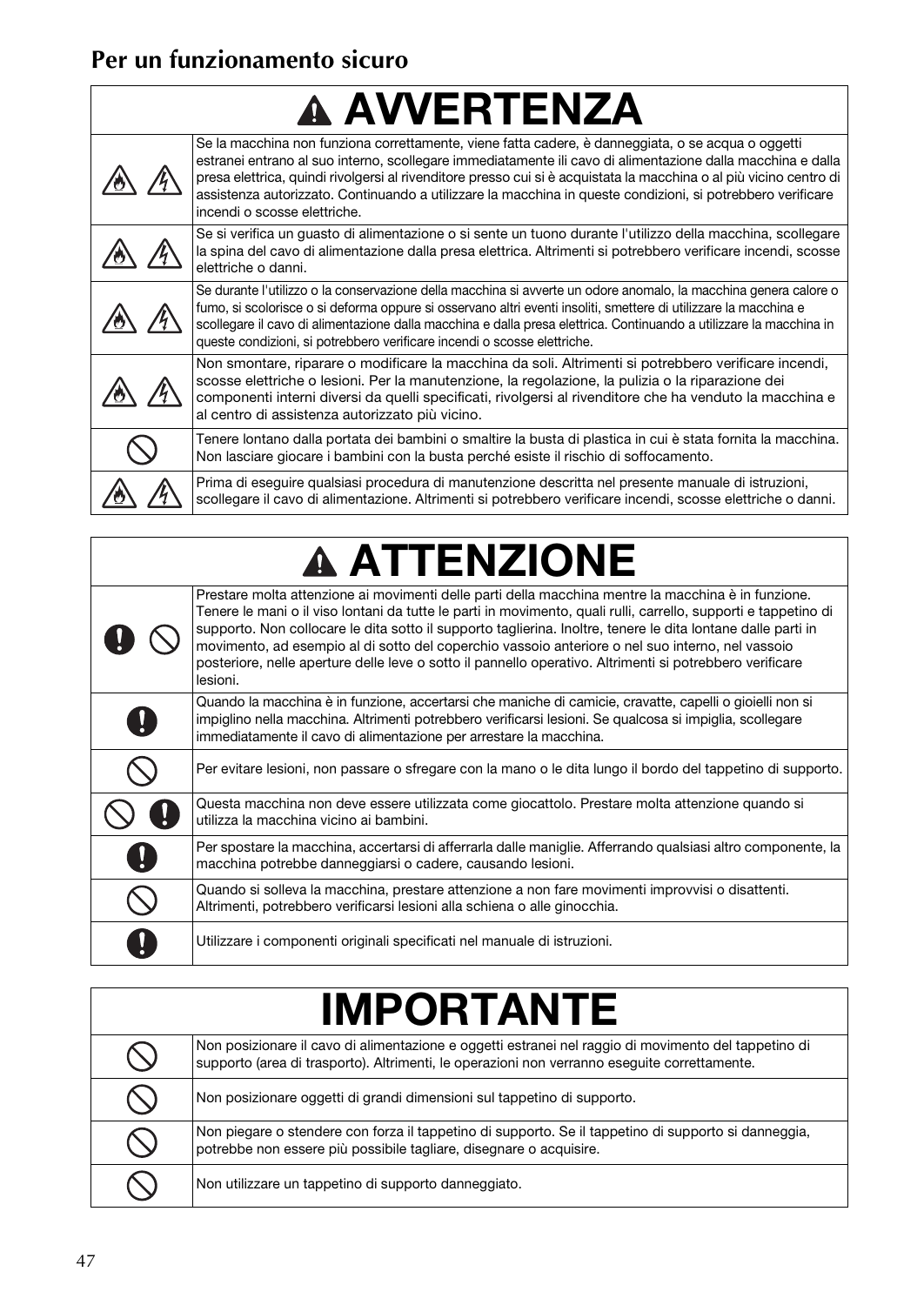|                                                           | Accertarsi che i bordi del tappetino di supporto non si sporchino. Altrimenti non è possibile rilevare il tipo di<br>tappetino di supporto, compromettendo il corretto funzionamento della macchina. Se i bordi si sporcano,                                                                                                                                                                                     |
|-----------------------------------------------------------|------------------------------------------------------------------------------------------------------------------------------------------------------------------------------------------------------------------------------------------------------------------------------------------------------------------------------------------------------------------------------------------------------------------|
|                                                           | pulirli con un panno asciutto.<br>Utilizzare un tappetino di supporto progettato appositamente per questa macchina. Se si utilizza<br>qualsiasi altro tappetino di supporto, la macchina non funzionerà correttamente.                                                                                                                                                                                           |
|                                                           | Non tagliare materiali duri, quali fogli metallici, incompatibili con questa macchina. Altrimenti, si potrebbero<br>verificare danni alla macchina.                                                                                                                                                                                                                                                              |
|                                                           | Evitare l'uso di carta Kraft o tessuto rivestito da strati decorativi (facilmente staccabili), come lamé o<br>pellicola. Lo strato decorativo staccato può altrimenti aderire al rullo o al dispositivo di acquisizione della<br>macchina durante il funzionamento, danneggiando la macchina. Potrebbe inoltre danneggiare la taglierina.                                                                        |
|                                                           | Quando la macchina è in funzione, non estrarre o inserire il tappetino di supporto con forza. Altrimenti si<br>potrebbe danneggiare la taglierina o il supporto.                                                                                                                                                                                                                                                 |
|                                                           | Non lasciare materiale applicato al tappetino di supporto per un periodo di tempo prolungato, altrimenti<br>l'adesivo penetrerà nel materiale.                                                                                                                                                                                                                                                                   |
| Ø                                                         | Conservare il tappetino di supporto a temperatura ambiente e in un luogo non esposto ad alte<br>temperature, umidità elevata o luce solare diretta.                                                                                                                                                                                                                                                              |
|                                                           | Non utilizzare bombolette spray in prossimità della macchina. I prodotti spray possono aderire alla<br>macchina, danneggiandola.                                                                                                                                                                                                                                                                                 |
|                                                           | Non attaccare materiali adesivi su alcuna parte del tappetino di supporto, eccetto l'area appositamente<br>prevista (griglia) o il retro del tappetino di supporto. In caso contrario l'adesivo aderirà ai rulli, danneggiandoli.                                                                                                                                                                                |
|                                                           | Quando si attacca il materiale al tappetino di supporto, evitare che si estenda oltre l'area appositamente<br>prevista. In caso contrario si rischia che il tappetino di supporto non venga trasportato correttamente.                                                                                                                                                                                           |
|                                                           | Se occorre spostare manualmente il carrello in caso di emergenza, spostarlo lentamente. Altrimenti, si<br>potrebbero verificare danni alla macchina.                                                                                                                                                                                                                                                             |
|                                                           | Prima di sostituire il supporto, assicurarsi che il carrello non sia in movimento.                                                                                                                                                                                                                                                                                                                               |
| $\mathcal{S}% _{M_{1},M_{2}}^{\alpha,\beta}(\varepsilon)$ | Mentre la macchina è in funzione, non scollegare il cavo di alimentazione o rimuovere l'unità flash USB.<br>Altrimenti si potrebbe danneggiare l'unità flash USB o i dati in essa contenuti.                                                                                                                                                                                                                     |
| $\overline{\mathcal{S}}$                                  | Non inserire oggetti estranei nel jack di alimentazione CC o nella porta USB della macchina. Accertarsi<br>che intorno ad essi vi sia spazio libero.                                                                                                                                                                                                                                                             |
|                                                           | Non posare alcun oggetto sul pannello operativo. In caso contrario, è possibile che i tasti vengano<br>premuti accidentalmente, causando l'azionamento involontario della macchina                                                                                                                                                                                                                               |
|                                                           | Collegare solo una unità flash USB alla porta USB. Altrimenti, si potrebbero verificare danni alla<br>macchina.                                                                                                                                                                                                                                                                                                  |
|                                                           | Non toccare lo schermo in fase di taglio, disegno o acquisizione della macchina.                                                                                                                                                                                                                                                                                                                                 |
|                                                           | Non lubrificare la macchina. Altrimenti, si potrebbero verificare danni alla macchina.                                                                                                                                                                                                                                                                                                                           |
|                                                           | Non utilizzare solventi organici, quali diluente, benzene o alcol, per pulire la macchina. Altrimenti, la finitura potrebbe staccarsi o si<br>potrebbero verificare altri danni alla macchina. Per pulire questo prodotto, utilizzare un panno morbido inumidito con acqua calda<br>e ben strizzato. Dopo aver pulito con il panno umido, eliminare l'eventuale umidità residua con un panno morbido e asciutto. |
|                                                           | Non staccare alcuna etichetta (ad esempio l'etichetta del numero di serie) applicata alla macchina.                                                                                                                                                                                                                                                                                                              |

## **Per un funzionamento sicuro (taglierina)**





Rimuovere il cappuccio di protezione dal supporto taglierina prima di metterlo nel carrello della macchina. Dopo aver rimosso il supporto taglierina dalla macchina, non dimenticare di rimettere il cappuccio di protezione. Non premere la punta del supporto con la mano o le dita. Se la taglierina è estesa, vi è il rischio di ferirsi.

\* Non si tratta di un giocattolo e non è destinato ad essere utilizzato da bambini. Per evitare il rischio di soffocamento, non lasciare che neonati/bambini mettano in bocca i cappucci di protezione.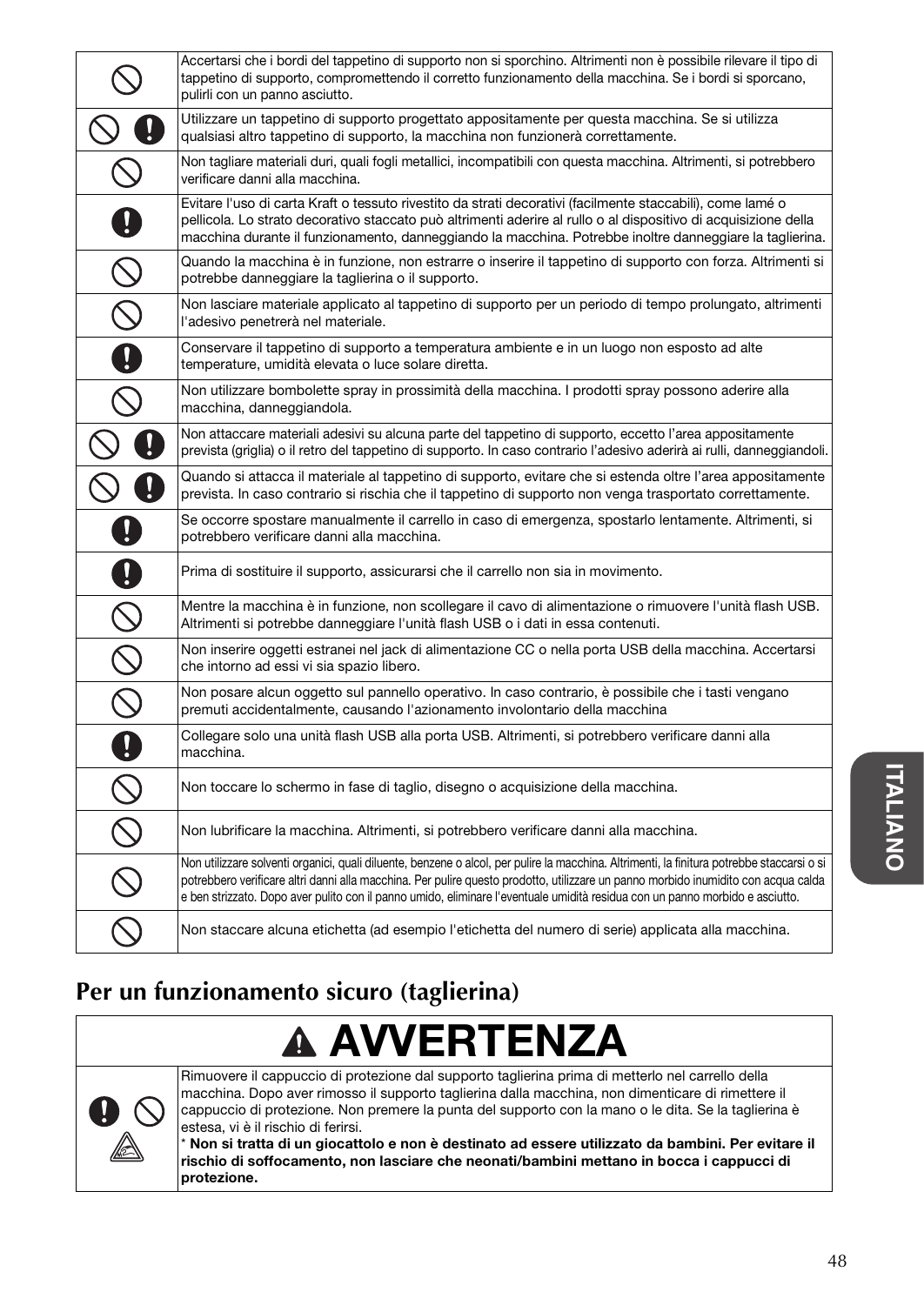# **ATTENZIONE**



Non toccare la taglierina con le mani o le dita. Altrimenti si potrebbero verificare lesioni. Durante la sostituzione della taglierina, seguire l'apposita procedura.

## IMPORTANTE

Non utilizzare una taglierina rotta. Altrimenti, il taglio non verrà eseguito correttamente. Se la taglierina si rompe, rimuovere il pezzo rotto dal materiale tagliato. Rimuovere il pezzo di taglierina rotto dal materiale tagliato con le pinzette; non toccarlo con le dita.

## **Come sostituire la taglierina in tutta sicurezza**

#### ■ Rimozione





Per il supporto lama rotante automatica, procedere al passaggio  $\circled{3}$ .

 $\Theta$  Inserire la taglierina verticalmente nell'area di **gomma sul retro della spatola in dotazione.**



a Area di gomma

**G** Tirare in alto il supporto della taglierina per **lasciare la taglierina nell'area di gomma.**



<sup>c</sup>**(Per il supporto lama rotante automatica) Tenere ferma la sezione dell'asta della lama rotante automatica e rimuoverla dal supporto.**



■ Installazione

#### <sup>a</sup>**Afferrare l'asta della nuova taglierina e inserirla nell'apertura della taglierina all'estremità del supporto.**

L'asta della taglierina rimane in posizione grazie a un magnete nel supporto. Inserire lentamente l'asta della taglierina, quindi rilasciarla lentamente dopo che è scattata in posizione contro il magnete.





<sup>b</sup>**Avvitare il tappo del supporto della taglierina per applicarlo sul supporto della taglierina.**

Serrare a fondo il tappo, finché non è più possibile avvitarlo.

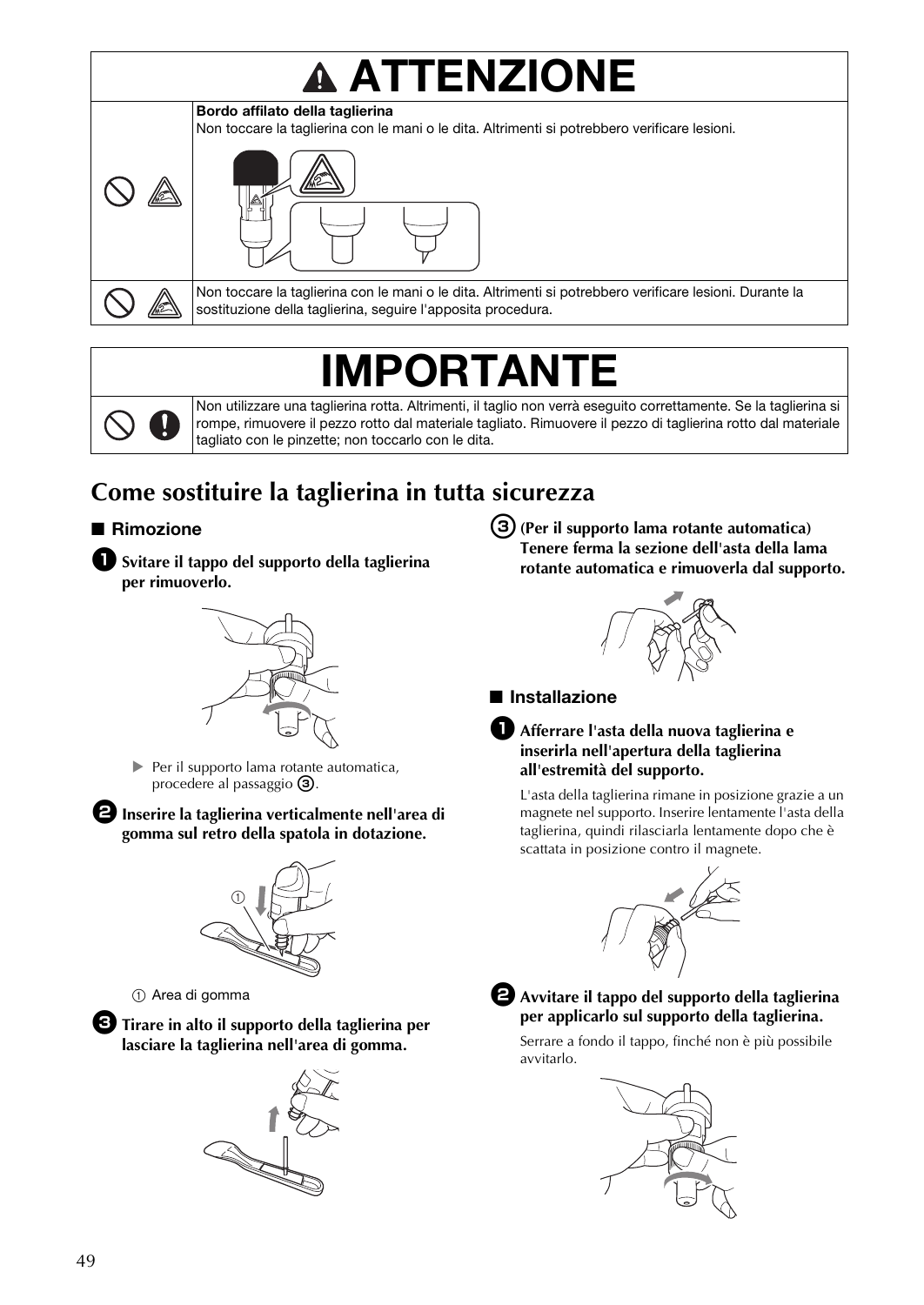### **Uso illecito dell'apparecchiatura di scansione (Altri paesi, ad eccezione di Stati Uniti e Canada)**

È un reato eseguire riproduzioni di determinati elementi o documenti con l'intento di commettere una truffa. Di seguito viene riportato un elenco non completo di documenti la cui riproduzione potrebbe essere illecita. Suggeriamo di rivolgersi a un consigliere giuridico e/o alle autorità legali rilevanti in caso di dubbi su un elemento o documento particolare:

- Valuta
- Obbligazioni o altri certificati di debito
- Certificati di deposito
- Documenti di servizio o bozze delle forze armate
- Passaporti
- Francobolli (timbrati o non timbrati)
- Documenti di immigrazione
- Documenti per sussidi pubblici
- Assegni o bozze redatti dagli enti governativi
- Distintivi o emblemi identificativi

I lavori protetti da copyright non possono essere copiati legalmente, in base all'eccezione "fair dealing" relativa alle sezioni di un lavoro protetto da copyright. Più copie indicano un utilizzo errato. Le opere d'arte devono essere considerate alla pari dei lavori protetti da copyright.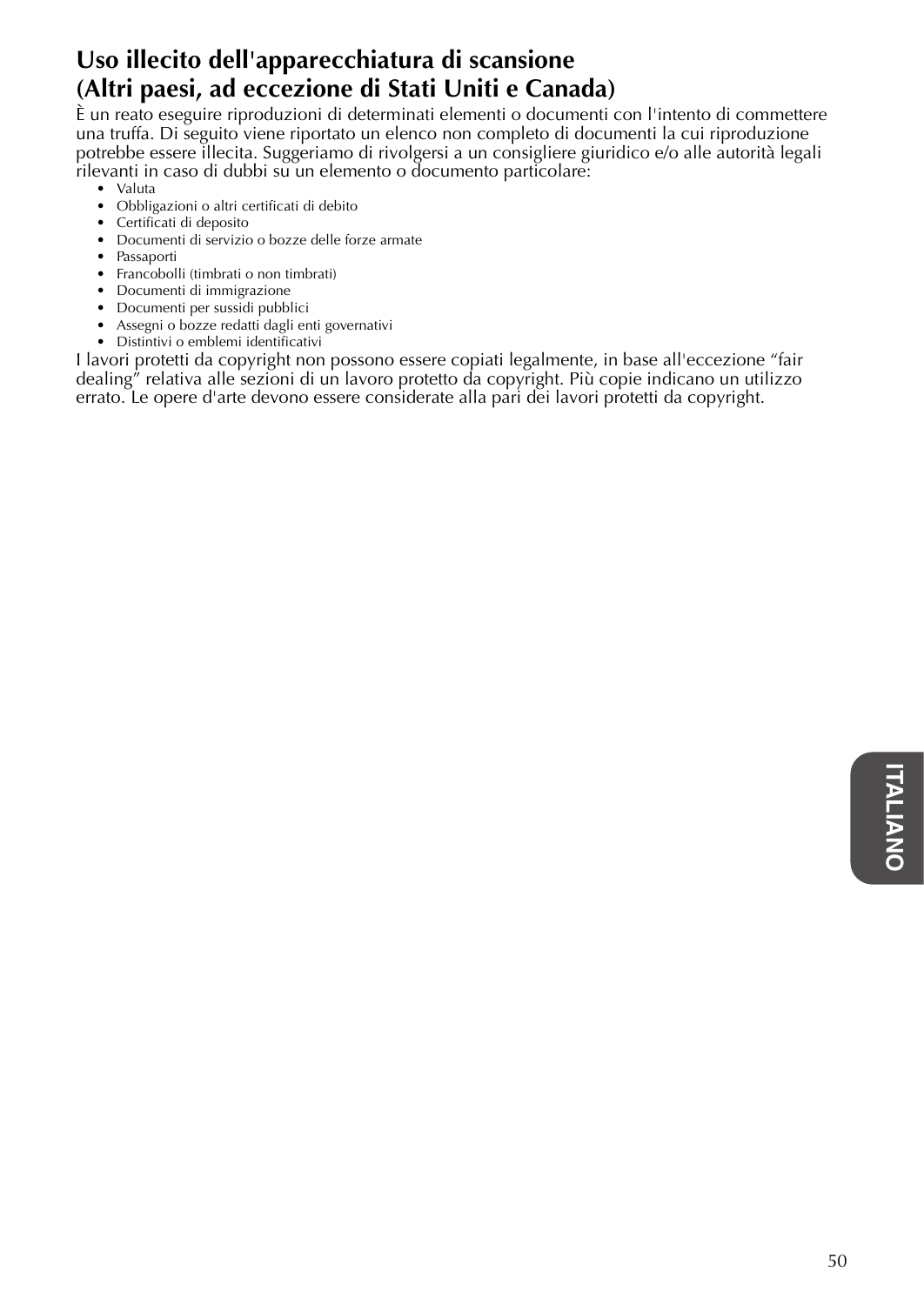## **Precauzioni per l'acquisizione**

Dopo l'utilizzo della macchina per l'acquisizione di un originale, controllare che i dati acquisiti siano conformi ai requisiti di precisione e qualità.

Poiché alcune parti dei dati acquisiti potrebbero mancare o essere inadeguati, osservare le precauzioni seguenti.

- A seconda delle condizioni dell'originale, potrebbero verificarsi rotture, disallineamento, macchie o perdite e alcuni o tutti i dati acquisiti potrebbero mancare.
	- Accertarsi che l'originale non sia arricciato o piegato. Inoltre, fissare correttamente l'originale al tappetino di supporto.
- Se un originale viene acquisito con la parte interna della macchina sporca, potrebbero verificarsi rotture, disallineamento, macchie o perdite e alcuni o tutti i dati acquisiti potrebbero mancare.
	- Pulire attentamente l'interno della macchina.
- A seconda delle impostazioni di acquisizione (dimensione acquisizione e risoluzione), gli originali possono essere acquisiti come descritto di seguito.
	- Con una risoluzione insufficiente, l'immagine potrebbe essere sfocata.
	- Una parte dell'immagine potrebbe mancare o le dimensioni potrebbero essere inferiori.
	- I dati acquisiti dalla metà dell'originale alla fine potrebbero mancare.
	- È possibile aggiungere i margini ai bordi dei dati acquisiti.
- Non acquisire i seguenti tipi di originali.
	- Graffette o punti metallici applicati
	- Inchiostro non asciutto
	- Fogli metallici o lucidi per proiettori
	- Fogli lucidi o fogli con finitura a specchio
	- Carte di plastica goffrate
	- Originali il cui spessore supera quello consigliato
- Con originali non standard o anche in caso di originali standard, l'originale potrebbe incepparsi a seconda della sua condizione (ad esempio, arricciato, piegato o non caricato correttamente) o della condizione dei materiali di consumo e del meccanismo di trasporto nella macchina. In questo caso, alcuni o tutti i dati acquisiti potrebbero mancare (l'originale potrebbe danneggiarsi se si inceppa).
- Se è stato utilizzato un evidenziatore sull'originale, il colore potrebbe non essere acquisito, a seconda del colore e dello spessore dell'evidenziatore o la tonalità potrebbe non essere riprodotta fedelmente.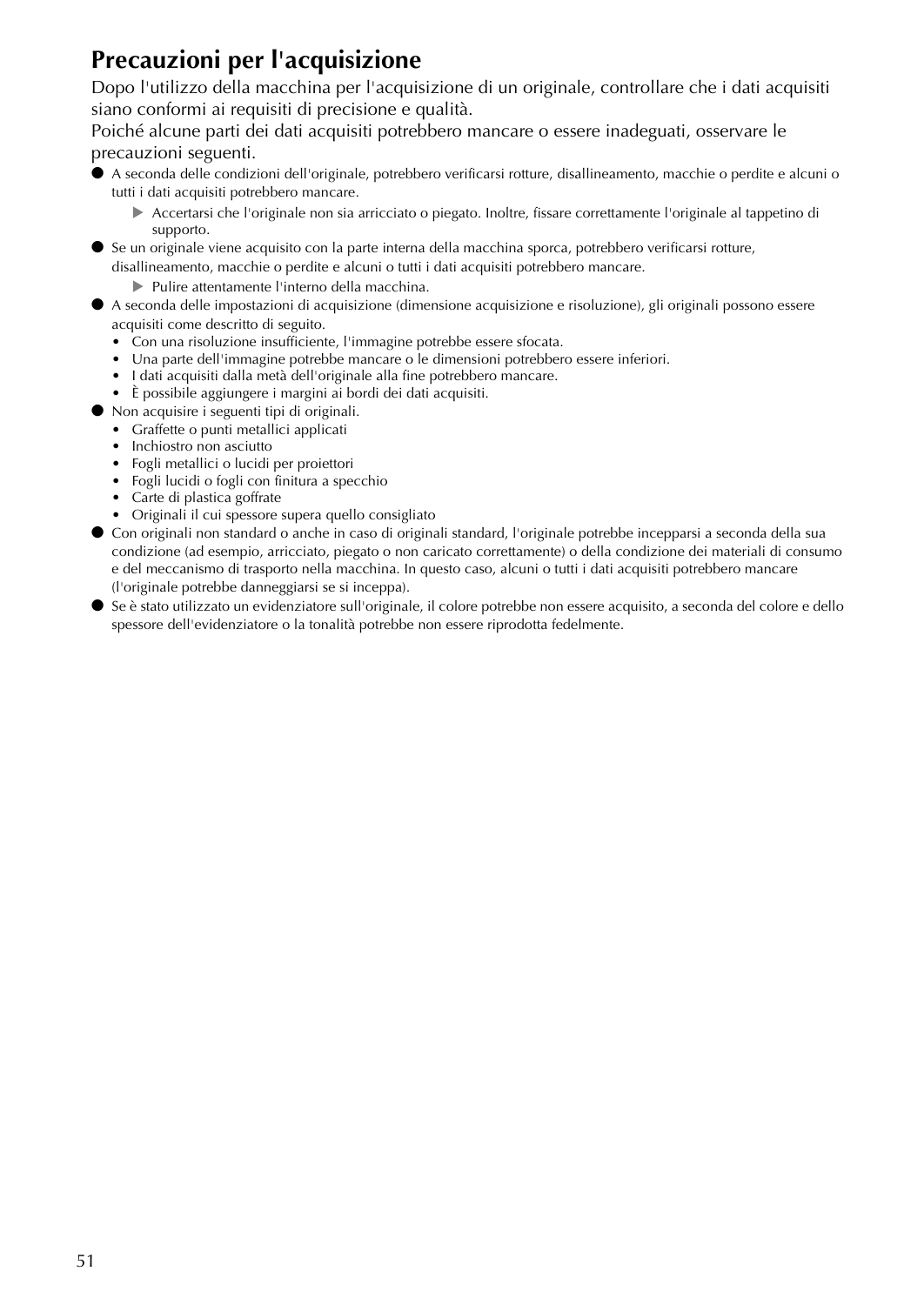### **NORMATIVA**

### **Dichiarazione di conformità (solo Europa e Turchia)**

Brother Industries Ltd.

15-1 Naeshiro-cho, Mizuho-ku, Nagoya 467-8561 Japan

dichiara che il presente prodotto è conforme ai requisiti essenziali di tutte le direttive e normative pertinenti vigenti nell'ambito della Comunità Europea.

È possibile scaricare la Dichiarazione di conformità dal Sito web di supporto Brother. Visitare il sito support.brother.com

### **Dichiarazione di conformità relativa alla direttiva 2014/53/UE (solo per l'Europa e la Turchia) (applicabile ai modelli con interfacce radio)**

Brother Industries Ltd.

15-1 Naeshiro-cho, Mizuho-ku, Nagoya 467-8561 Giappone dichiara che i presenti prodotti sono conformi ai requisiti della direttiva 2014/53/UE sulle apparecchiature radio.

È possibile scaricare la Dichiarazione di conformità dal Sito web di supporto Brother. Visitare il sito support.brother.com

### **LAN wireless (solo per i modelli dotati della funzione LAN wireless)**

Questa macchina per acquisizione e taglio supporta l'interfaccia wireless\*. Banda(e) di frequenza: 2400-2483,5 MHz Alimentazione a radiofrequenza massima trasmessa nella(e) banda(e) di frequenza: Inferiore a 20 dBm (e.i.r.p)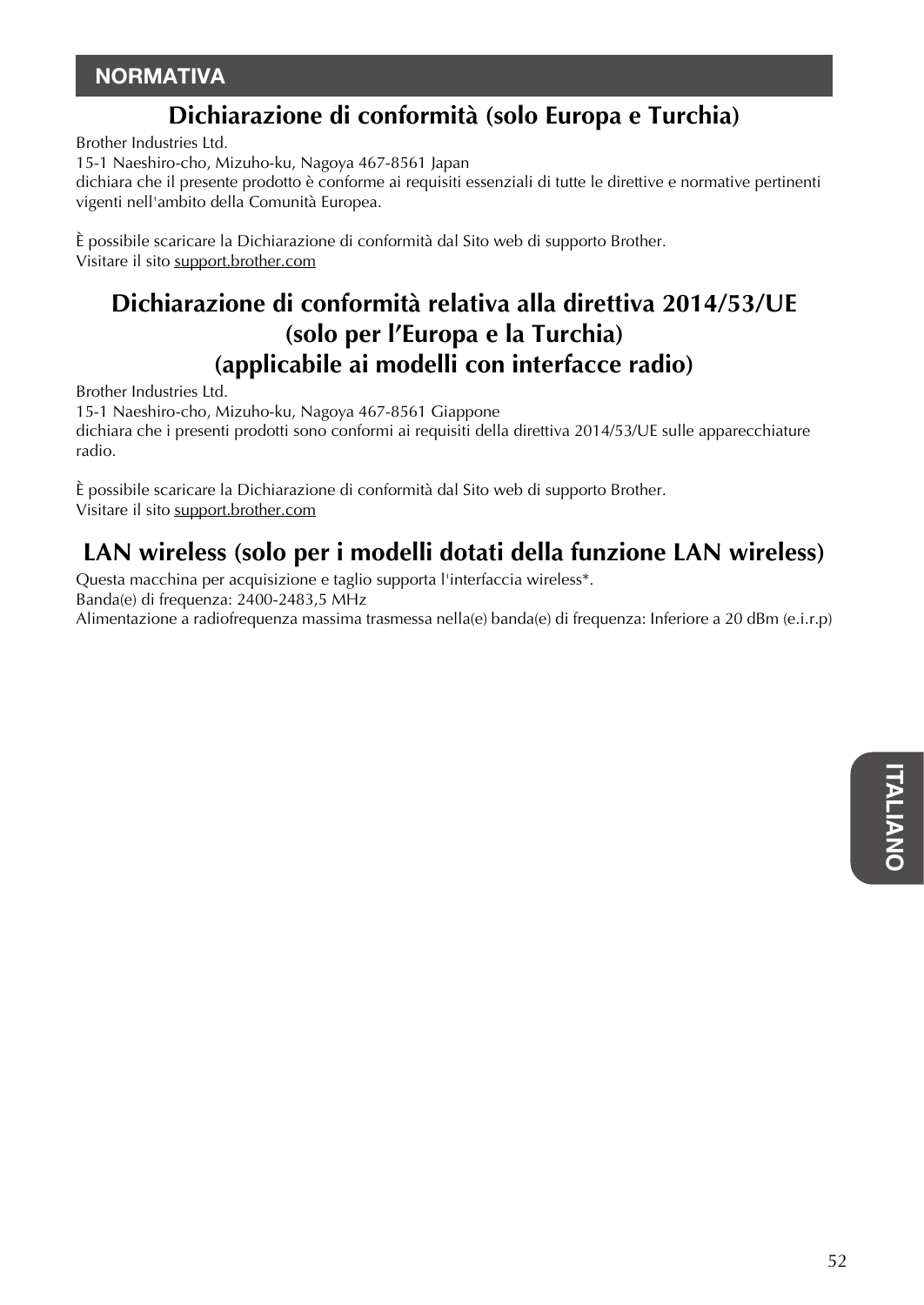#### Marcas comerciales

IBM es una marca comercial registrada o una marca comercial de International Business Machines Corporation.

WPA™ y WPA2™ son marcas comerciales de Wi-Fi Alliance®.

Todos los nombres comerciales y nombres de productos de empresas que aparecen en productos Brother, documentos asociados y cualquier otro material son marcas comerciales o marcas comerciales registradas de estas respectivas empresas.

#### Observaciones sobre las licencias de código abierto

Este producto incluye software de código abierto.

Para ver las observaciones sobre las licencias de código abierto, vaya a la sección de descarga de manuales de la página de inicio de su modelo en Brother support web (Página web de soporte de Brother), " http://s.brother/cmoae/".

#### Copyright y licencia

©2021 Brother Industries, Ltd. Todos los derechos reservados. Este producto incluye software desarrollado por el siguiente proveedor: ©2008 Devicescape Software, Inc.

#### Compilación y publicación

Este manual ha sido compilado y publicado bajo la supervisión de Brother Industries, Ltd. y contiene información referente a las descripciones de los productos más recientes y sus especificaciones.

El contenido de este manual y las especificaciones descritas sobre este producto están sujetos a cambios sin previo aviso.

Brother se reserva el derecho de hacer cambios sin previo aviso en las especificaciones y los materiales descritos y no se hará responsable de ningún daño que pudiera tener lugar (incluido el consecuente) a causa del contenido presentado, por ejemplo, errores tipográficos u otros relacionados con esta publicación.

#### Precauciones para la conexión de red inalámbrica

Asegúrese de que utiliza un enrutador o software cortafuegos cuando conecte el equipo a Internet para protegerlo contra el acceso no autorizado desde Internet.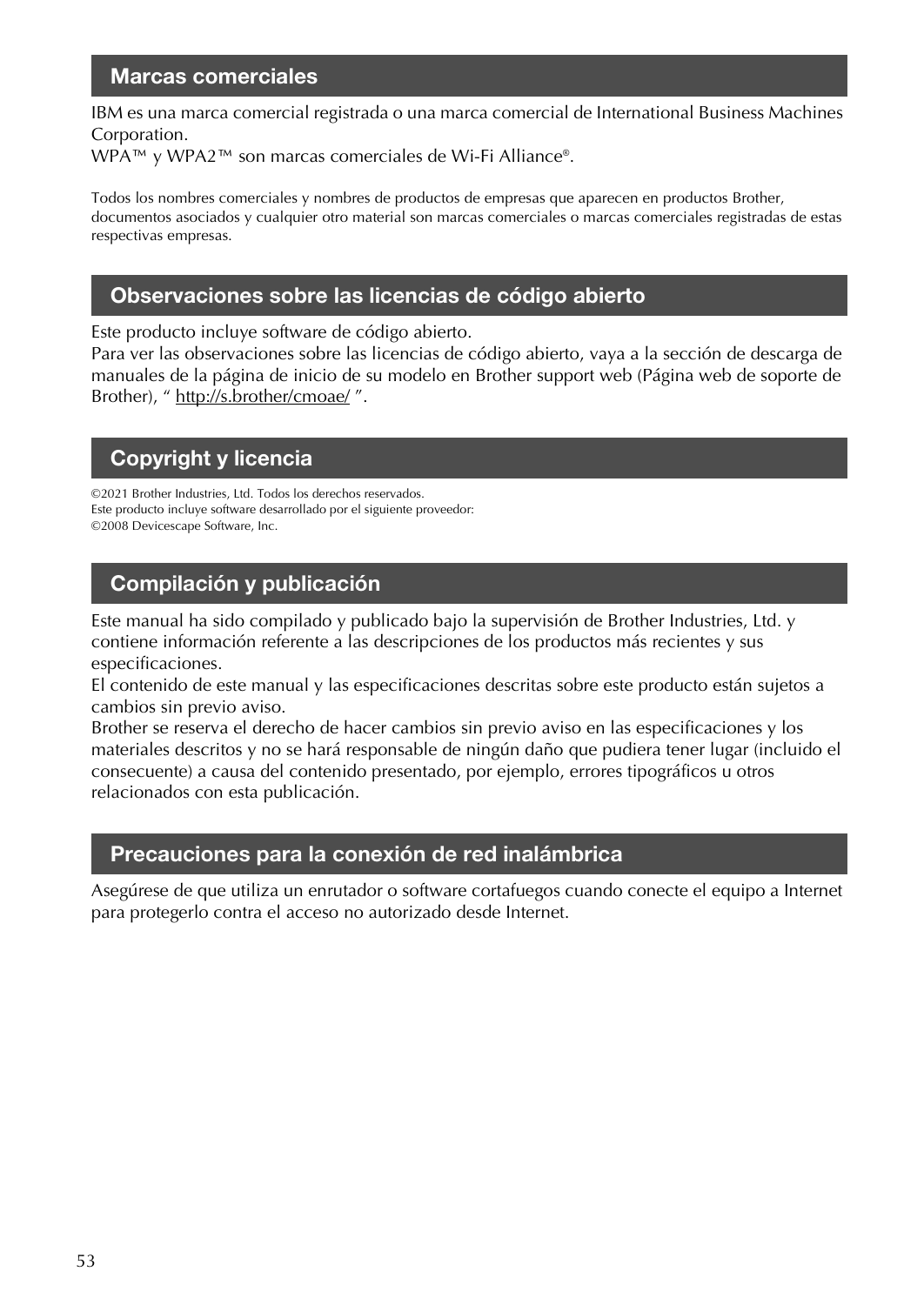### INTRODUCCIÓN

Le agradecemos que haya comprado esta máquina.

Antes de utilizar esta máquina o de realizar cualquier operación de mantenimiento, lea detenidamente las "INSTRUCCIONES DE SEGURIDAD IMPORTANTES" en esta página y, a continuación, estudie el Manual de instrucciones para lograr el correcto funcionamiento de las diversas funciones. Además, cuando haya terminado de leer este manual de seguridad del producto, guárdelo en un lugar donde pueda encontrarlo con facilidad para poder consultarlo en el futuro. El incumplimiento de estas instrucciones puede suponer un mayor riesgo de lesiones personales o de daños en la propiedad, incluyendo incendios, descargas eléctricas, quemaduras o asfixia.

### AVISO IMPORTANTE

- Esta máquina ha sido diseñada para uso doméstico.
- Esta máquina puede utilizarse solamente en el país donde se haya adquirido.
- Las especificaciones o el aspecto de esta máquina pueden cambiar sin previo aviso debido a mejoras en la calidad del producto.
- El contenido de este documento puede sufrir cambios sin previo aviso.
- El contenido de este documento no puede copiarse ni reproducirse, en su totalidad o parcialmente, sin permiso.
- No asumimos ninguna responsabilidad por los daños causados por terremotos, incendios y otros desastres, acciones de terceros, operaciones deliberadas o negligentes del usuario, mal uso o utilización en condiciones especiales.
- Si desea obtener información adicional acerca del producto, visite nuestro sitio web "www.brother.com"

### INSTRUCCIONES DE SEGURIDAD IMPORTANTES

#### Símbolos utilizados en este documento

En este documento utilizaremos los siguientes símbolos:



Este símbolo indica una acción prohibida, que no debe realizarse.

Este símbolo indica un riesgo de lesión si coloca la mano o los dedos sobre la cuchilla.

Este símbolo indica una acción obligatoria, que debe realizarse.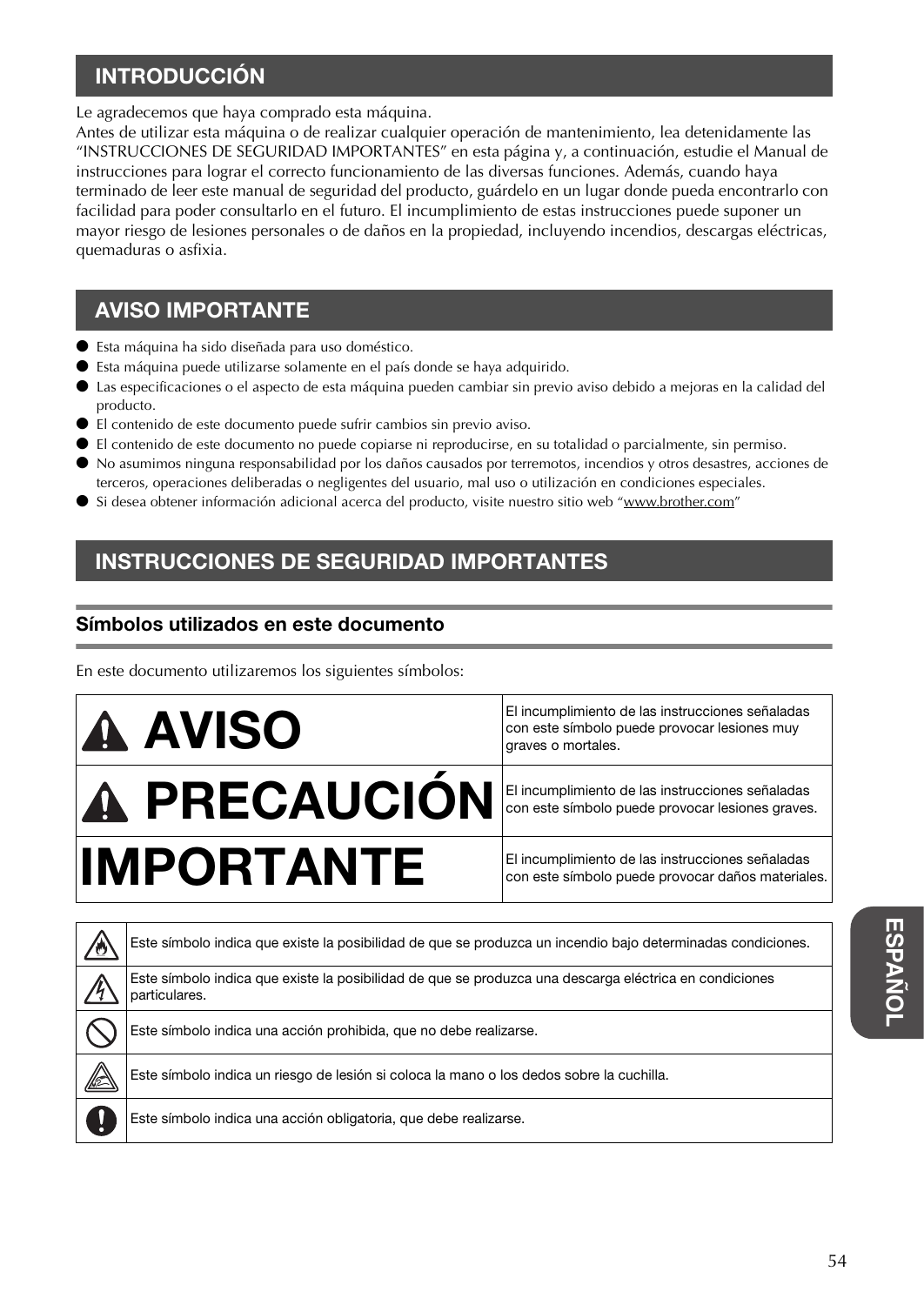Deben observarse las siguientes precauciones para un uso seguro de la máquina.

#### **Fuente de alimentación y cable de alimentación**  $\overline{r}$

|                    | <b>A AVISO</b>                                                                                                                                                                                                                                                                                                                                                                                                                                                                                                                                       |
|--------------------|------------------------------------------------------------------------------------------------------------------------------------------------------------------------------------------------------------------------------------------------------------------------------------------------------------------------------------------------------------------------------------------------------------------------------------------------------------------------------------------------------------------------------------------------------|
|                    | Coloque el cable de alimentación en un lugar seguro, donde no pueda pisarse tanto mientras se utiliza<br>como al almacenarlo.<br>No realice ninguna de las siguientes acciones que pueden dañar el cable de alimentación; en caso<br>contrario, podría provocar un incendio, una descarga eléctrica o daños en la máquina:<br>Dañar, modificar, doblar por la fuerza, exponer al calor, tirar, retorcer, atar, colocar objetos encima,<br>pellizcar, exponer a metal, plegar y doblar repetidas veces, colgar en el aire o apretar contra una pared. |
|                    | No utilice cables de alimentación no diseñados específicamente para esta máquina. De lo contrario,<br>podría producirse un incendio, una descarga eléctrica o daños materiales.<br>No utilice el cable de alimentación diseñado específicamente para esta máquina en ningún otro<br>dispositivo.                                                                                                                                                                                                                                                     |
|                    | Este producto debe conectarse a una fuente de alimentación de CA dentro del rango indicado en la<br>etiqueta de tensión nominal (esta etiqueta se encuentra en la máquina). De lo contrario, podría<br>producirse un incendio, una descarga eléctrica o daños materiales.                                                                                                                                                                                                                                                                            |
|                    | Nunca conecte esta máquina a una fuente de alimentación de CC ni a un inversor (convertidor CC-CA).<br>De lo contrario, podría producirse un incendio o una descarga eléctrica. En caso de dudas acerca de si la<br>toma de corriente que se va a utilizar para conectar esta máquina es una fuente de alimentación de CA o<br>de CC, consulte con un electricista cualificado.                                                                                                                                                                      |
|                    | Inserte totalmente el conector del cable de alimentación en la toma de corriente. De lo contrario, podría<br>producirse un incendio, una descarga eléctrica o daños materiales.                                                                                                                                                                                                                                                                                                                                                                      |
|                    | No coloque la máquina encima del cable de alimentación. De lo contrario, podría producirse un incendio<br>o el cable de alimentación podría resultar dañado.                                                                                                                                                                                                                                                                                                                                                                                         |
|                    | No lo exponga a un calentador ni a una llama. De lo contrario, la tapa del cable de alimentación podría<br>fundirse y provocar un incendio o una descarga eléctrica.                                                                                                                                                                                                                                                                                                                                                                                 |
|                    | Si no va a utilizar la máquina durante un largo período de tiempo, desconecte el cable de alimentación de<br>la máquina y la toma de corriente por motivos de seguridad.                                                                                                                                                                                                                                                                                                                                                                             |
|                    | Cuando realice operaciones de mantenimiento (como la limpieza), desconecte el cable de alimentación<br>de la toma de corriente. De lo contrario, podría sufrir una descarga eléctrica.                                                                                                                                                                                                                                                                                                                                                               |
|                    | Cuando desconecte el cable de alimentación de la toma de corriente, sujete la parte no metálica del<br>conector, y no el cable, para desconectarlo. De lo contrario, podría producirse un incendio, una descarga<br>eléctrica o daños materiales.                                                                                                                                                                                                                                                                                                    |
|                    | No utilice cables de alimentación ni conectores dañados, así como tampoco tomas de corriente en mal<br>estado. De lo contrario, podría producirse un incendio, una descarga eléctrica o daños materiales.                                                                                                                                                                                                                                                                                                                                            |
|                    | No utilice un alargador ni adaptadores para varios conectores. De lo contrario, podría producirse un<br>incendio, una descarga eléctrica o daños materiales.                                                                                                                                                                                                                                                                                                                                                                                         |
|                    | No introduzca objetos extraños en la toma de la máquina. De lo contrario, podría producirse un incendio,<br>una descarga eléctrica o lesiones personales, y la máquina y el cable de alimentación podrían resultar<br>dañados.                                                                                                                                                                                                                                                                                                                       |
| $\angle 4 \rangle$ | No toque el enchufe del cable de alimentación con las manos mojadas. De lo contrario, podría sufrir una<br>descarga eléctrica.                                                                                                                                                                                                                                                                                                                                                                                                                       |
|                    | Procure que el conector del cable de alimentación no entre en contacto con líquidos, objetos metálicos o polvo,<br>tanto al conectarlo como al almacenarlo. Asimismo, nunca utilice la máquina en lugares donde pueda quedar<br>expuesta al agua. De lo contrario, podría producirse un incendio, una descarga eléctrica o daños materiales.                                                                                                                                                                                                         |
|                    | No desmonte, modifique ni repare el cable de alimentación. De lo contrario, podría provocar un incendio,<br>o sufrir una descarga eléctrica o lesiones. Para operaciones de mantenimiento, ajustes y reparaciones,<br>póngase en contacto con el distribuidor donde adquirió esta máquina o con el servicio de reparaciones<br>autorizado más cercano.                                                                                                                                                                                               |
|                    | Si se acumula polvo en el conector del cable de alimentación, desconéctelo de la toma de corriente y<br>límpielo con un paño seco. El uso de la máquina con un conector polvoriento, puede provocar un incendio.                                                                                                                                                                                                                                                                                                                                     |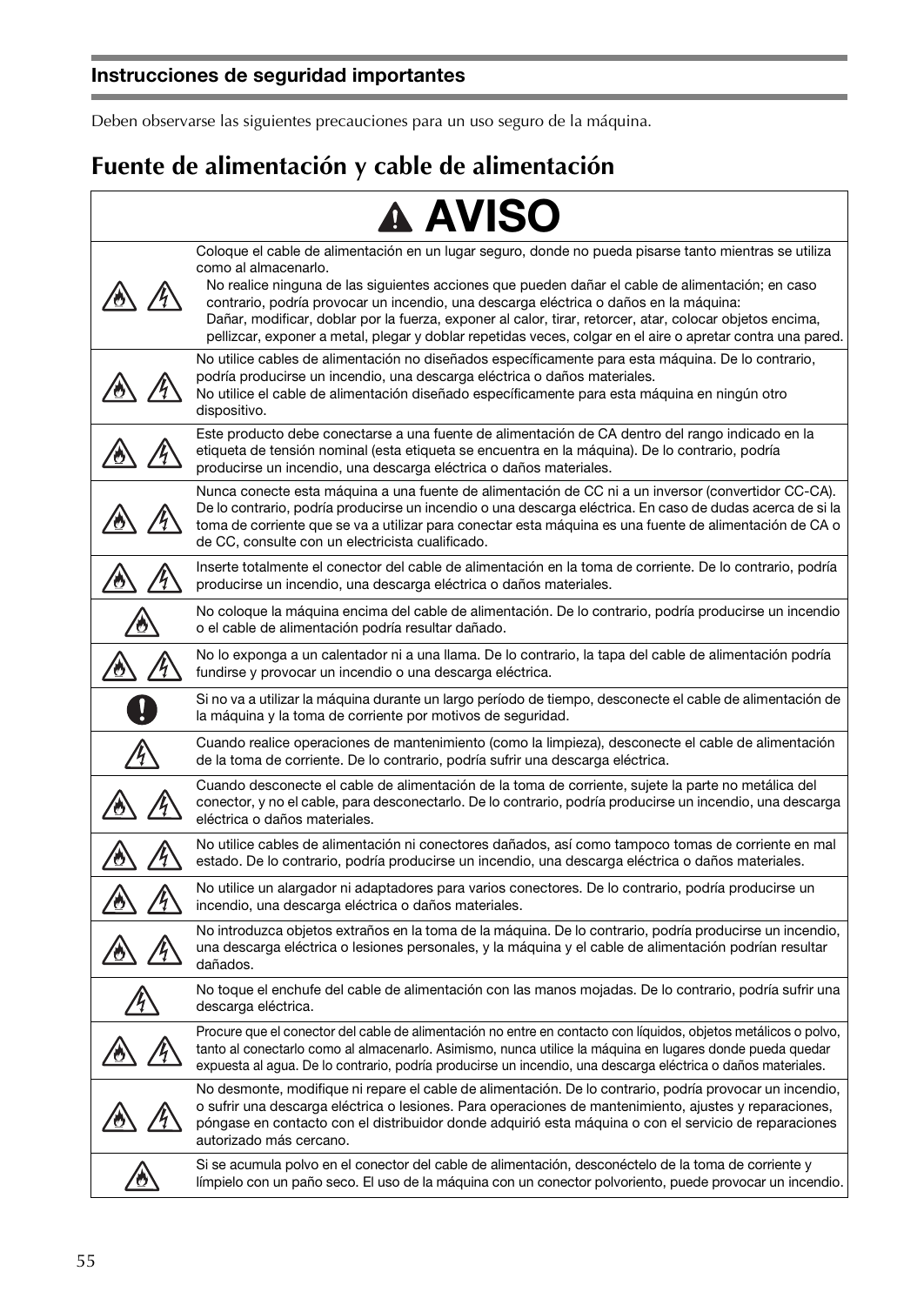# PRECAUCIÓN



Desconecte el dispositivo

El producto debe instalarse cerca de una toma de corriente a la que se pueda acceder fácilmente. En caso de emergencia, debe desenchufar el cable de alimentación de la toma de corriente para desconectar el equipo completamente de la alimentación.

## **MPORTANTE**

Evite conectar esta máquina a la misma toma de corriente utilizada por cargadores para teléfonos portátiles o por dispositivos de alto voltaje, tales como fotocopiadoras. De lo contrario, pueden producirse interferencias o funcionamientos inadecuados de la máquina.

Desactive la máquina antes de desconectar el cable de alimentación. Si desconecta el cable de alimentación con la máquina en funcionamiento puede provocar daños en la misma.

## **Lugar de instalación**

Coloque la máquina sobre una superficie plana, nivelada y estable, que no esté expuesta a vibraciones ni a golpes. Utilice esta máquina en un lugar que cumpla los requisitos siguientes:

Temperatura: De 5 °C a 35 °C (de 41 °F a 95 °F)

Humedad: De 20% a 80%

| <b>A AVISO</b>                                                                                                                                                                                                                                                                                                                                                                                                                                                                                                                                                                                                                                                                                                                                   |
|--------------------------------------------------------------------------------------------------------------------------------------------------------------------------------------------------------------------------------------------------------------------------------------------------------------------------------------------------------------------------------------------------------------------------------------------------------------------------------------------------------------------------------------------------------------------------------------------------------------------------------------------------------------------------------------------------------------------------------------------------|
| No instale, utilice ni almacene la máquina en lugares expuestos a la luz solar directa, a cambios bruscos de temperatura<br>o humedad, a humedades elevadas o agua (como por ejemplo cerca de una cocina, un baño o un humidificador), a<br>condensación o a grandes cantidades de polvo, así como tampoco cerca de una llama, calentador, combustibles<br>volátiles u otras fuentes de calor extremo.<br>De lo contrario, podría producirse un cortocircuito y provocar un incendio, una descarga eléctrica o daños en la máquina.                                                                                                                                                                                                              |
| No utilice la máquina en una habitación donde se utilicen aerosoles inflamables. De lo contrario, podría<br>producirse un incendio o lesiones personales.                                                                                                                                                                                                                                                                                                                                                                                                                                                                                                                                                                                        |
| No utilice la máquina cerca de aparatos eléctricos médicos. De lo contrario, el aparato médico eléctrico puede verse<br>afectado por las ondas eléctricas de la máquina y funcionar incorrectamente, lo que podría provocar un accidente.                                                                                                                                                                                                                                                                                                                                                                                                                                                                                                        |
| No utilice esta máquina al aire libre. De lo contrario, la máquina podría mojarse y existe la posibilidad de que se<br>produzca una descarga eléctrica. Si la máquina se moja, deje de usarla inmediatamente y póngase en contacto<br>con el distribuidor donde adquirió esta máquina o con el servicio de reparaciones autorizado más cercano.                                                                                                                                                                                                                                                                                                                                                                                                  |
| Para evitar que líquidos u objetos metálicos puedan penetrar en la máquina, no coloque ninguno de los<br>siguientes objetos sobre o por encima de la máquina. De lo contrario, podría producirse un incendio, una<br>descarga eléctrica o daños materiales.<br>- Objetos metálicos, como clips para papel y grapas<br>- Objetos metálicos de valor, como collares y anillos<br>Recipientes llenos de líquido, como tazas, floreros y macetas<br>Asimismo, no permita que las mascotas se acerquen a la máquina.<br>Si accidentalmente penetra algún objeto en la máquina, desconecte el cable de alimentación y póngase en contacto<br>con el distribuidor donde adquirió esta máquina o con el servicio de reparaciones autorizado más cercano. |

# **PRECAUCIO**

No coloque la máquina sobre una superficie inestable, como una mesa coja o una superficie inclinada. De igual modo, no coloque la máquina de forma que alguna de sus partes sobresalga del borde de la superficie. Si la máquina se cae o se vuelca, podrían producirse lesiones personales o daños en la máquina.

Coloque la máquina sobre una superficie plana y estable. Si la superficie es irregular el tapete quedará enganchado y no funcionará correctamente.

## **IMPORTANT**



No utilice la máquina en lugares expuestos a vibraciones intensas, a interferencias eléctricas o a electricidad estática. De lo contrario, la máquina puede no funcionar correctamente.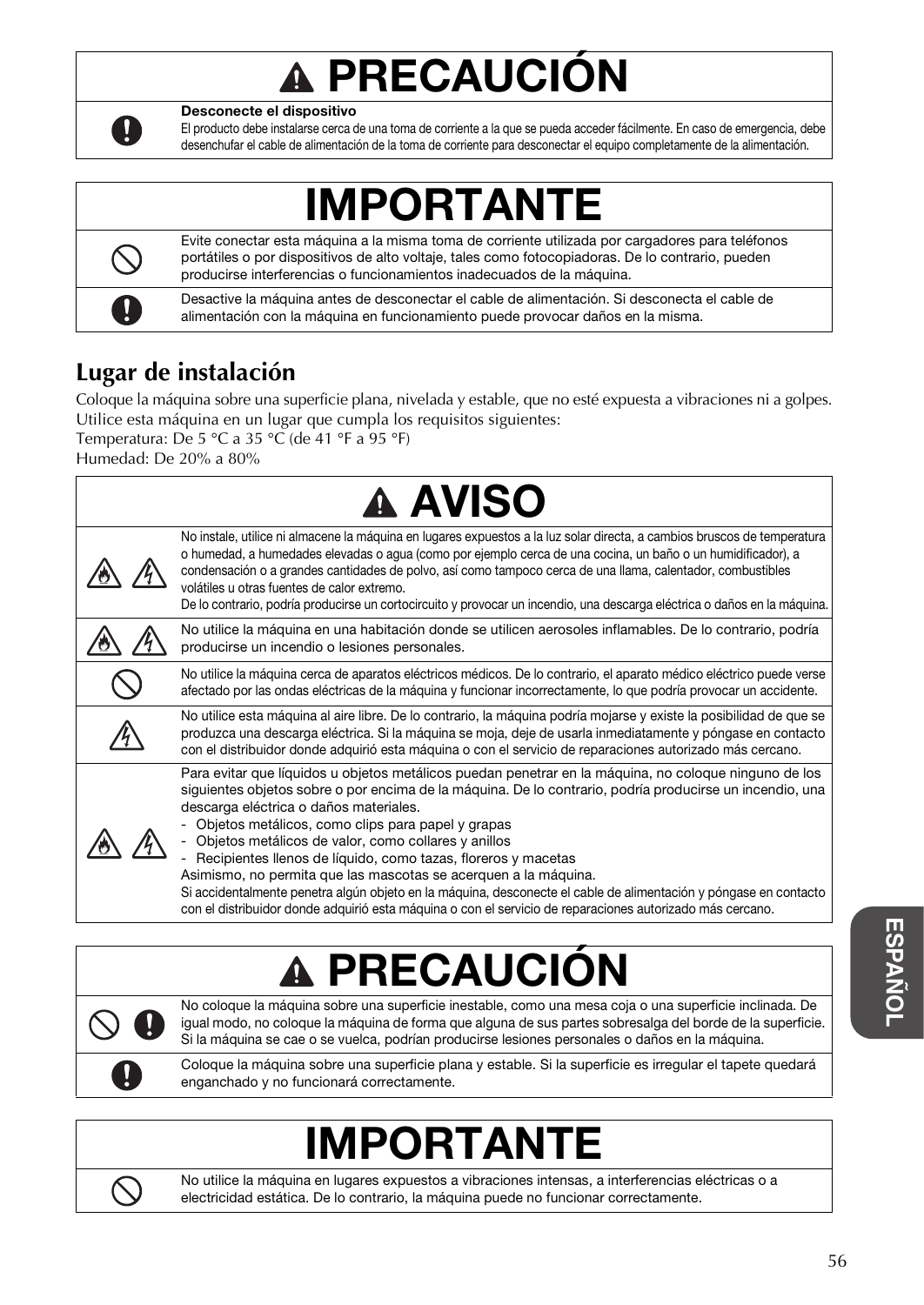## **Para un funcionamiento seguro**

| <b>A AVISO</b> |                                                                                                                                                                                                                                                                                                                                                                                                                                                                                             |  |
|----------------|---------------------------------------------------------------------------------------------------------------------------------------------------------------------------------------------------------------------------------------------------------------------------------------------------------------------------------------------------------------------------------------------------------------------------------------------------------------------------------------------|--|
|                | Si la máquina no funciona correctamente, si se ha caído, se ha averiado, o si ha penetrado agua o algún<br>objeto extraño en su interior, desconecte inmediatamente el cable de alimentación de la máquina y de la<br>toma de corriente, y póngase en contacto con el proveedor donde adquirió esta máquina o con el servicio<br>de reparaciones autorizado más cercano. Si continua utilizando la máquina en estas condiciones, podría<br>producirse un incendio o una descarga eléctrica. |  |
|                | Si se produce un corte de corriente o si se desencadena una tormenta mientras utiliza la máquina,<br>desconecte el cable de alimentación de la toma de corriente. De lo contrario, podría producirse un<br>incendio, una descarga eléctrica o daños materiales.                                                                                                                                                                                                                             |  |
|                | Si mientras utiliza o almacena la máquina percibe un olor raro, o si la máquina emite calor o humo, o si se decolora<br>o deforma, o si observa cualquier otra situación anómala, deje de utilizar la máquina y desconecte el cable de<br>alimentación de la máquina y de la toma de corriente. Si continua utilizando la máquina en estas condiciones,<br>podría producirse un incendio o una descarga eléctrica.                                                                          |  |
|                | No desmonte, repare ni modifique la máquina usted mismo. De lo contrario, podría provocar un<br>incendio, o sufrir una descarga eléctrica o lesiones. Si deben realizarse operaciones de<br>mantenimiento, ajuste, limpieza o reparación de piezas internas distintas a las especificadas,<br>póngase en contacto con el distribuidor donde adquirió esta máquina o con el servicio de<br>reparaciones autorizado más cercano.                                                              |  |
|                | La bolsa de plástico en la que se suministra esta máquina debe mantenerse fuera del alcance de los<br>niños o desecharse. Nunca permita que los niños jueguen con la bolsa debido al riesgo de asfixia.                                                                                                                                                                                                                                                                                     |  |
|                | Antes de realizar cualquiera de los procedimientos de mantenimiento descritos en el manual de<br>instrucciones, desconecte el cable de alimentación. De lo contrario, podría producirse un incendio, una<br>descarga eléctrica o daños materiales.                                                                                                                                                                                                                                          |  |

٦

# A PRECAUCIÓN

|                       | Preste mucha atención a los movimientos de la máquina durante el funcionamiento de la misma. No acerque<br>las manos ni la cara a las piezas móviles, como los rodillos, el carro, los soportes y el tapete. No cologue los<br>dedos debajo del soporte de la cuchilla para corte estándar. Además, procure no pillarse los dedos en las<br>partes móviles, como debajo o en el interior de la tapa de la bandeja frontal, en la bandeja posterior, en las |
|-----------------------|------------------------------------------------------------------------------------------------------------------------------------------------------------------------------------------------------------------------------------------------------------------------------------------------------------------------------------------------------------------------------------------------------------------------------------------------------------|
| $\boldsymbol{\theta}$ | aberturas de la palanca o debajo del panel de operación. De lo contrario, podría lesionarse.<br>Durante su funcionamiento, asegúrese de que las mangas de las camisas, las corbatas, el cabello o las<br>joyas no puedan ser absorbidas por la máquina. De lo contrario, podría lesionarse. Si algo fuese absorbido<br>por la máquina, desconecte inmediatamente el cable de alimentación para detenerla.                                                  |
|                       | Para evitar posibles lesiones, no examine ni pase la mano o los dedos por el borde del tapete.                                                                                                                                                                                                                                                                                                                                                             |
|                       | Esta máquina no debe utilizarse como si fuera un juguete. Preste especial atención si utiliza la máquina<br>cerca de niños.                                                                                                                                                                                                                                                                                                                                |
| $\mathbf{a}$          | Cuando traslade la máquina, sujétela por sus asas. Si la sujeta por cualquier otra parte, la máquina<br>puede sufrir daños o caerse, lo que podría ocasionar lesiones.                                                                                                                                                                                                                                                                                     |
|                       | Cuando levante la máquina, procure no realizar movimientos bruscos o imprudentes. De lo contrario,<br>podría lesionarse la espalda o las rodillas.                                                                                                                                                                                                                                                                                                         |
|                       | Utilice las piezas originales especificadas en el manual de instrucciones.                                                                                                                                                                                                                                                                                                                                                                                 |

# IMPORTANTE

| No cologue el cable de alimentación ni objetos extraños dentro del intervalo de movimientos del tapete<br>(zona de avance). De lo contrario, las operaciones no podrán completarse correctamente. |
|---------------------------------------------------------------------------------------------------------------------------------------------------------------------------------------------------|
| No coloque objetos de gran tamaño encima del tapete.                                                                                                                                              |
| No plieque ni estire el tapete por la fuerza. Si el tapete resulta dañado, posiblemente no pueda volver a<br>cortar, dibujar o escanear.                                                          |
| No utilice un tapete dañado.                                                                                                                                                                      |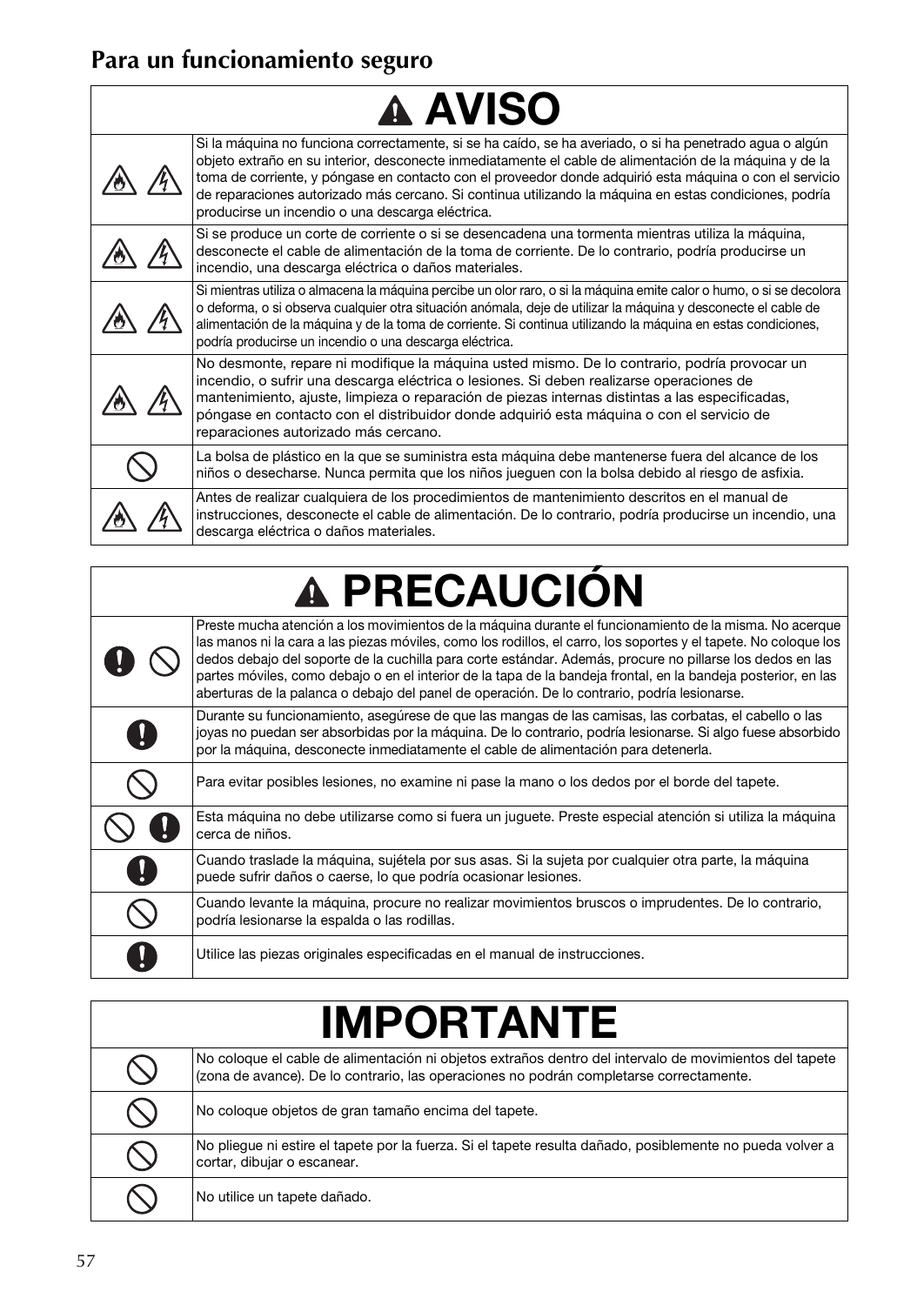|                                                                                                                 | Compruebe que los bordes del tapete no estén sucios. De lo contrario no podrá detectarse el tipo de tapete, lo que<br>puede interferir con el funcionamiento correcto de la máquina. Si los bordes están sucios, límpielos con un paño seco.                                                                                                                                                                                                             |
|-----------------------------------------------------------------------------------------------------------------|----------------------------------------------------------------------------------------------------------------------------------------------------------------------------------------------------------------------------------------------------------------------------------------------------------------------------------------------------------------------------------------------------------------------------------------------------------|
|                                                                                                                 | Utilice un tapete diseñado específicamente para esta máquina. La máquina no funcionará correctamente<br>si se utiliza cualquier otro tapete.                                                                                                                                                                                                                                                                                                             |
|                                                                                                                 | No corte materiales duros como láminas metálicas, que son incompatibles con esta máquina. Si lo hiciera,<br>podría dañar la máquina.                                                                                                                                                                                                                                                                                                                     |
|                                                                                                                 | Evite utilizar papel para manualidades o telas cubiertas con una o varias capas decorativas (que puedan<br>separarse fácilmente), como lama o papel de aluminio. De lo contrario, la capa decorativa separada<br>puede pegarse al rodillo o al dispositivo de escaneado de la máquina durante la operación, lo que podría<br>dañarla. También puede dañar la cuchilla de corte.                                                                          |
|                                                                                                                 | Mientras la máquina esté en funcionamiento, no tire ni empuje del tapete por la fuerza. De lo contrario,<br>podría dañar la cuchilla o el soporte.                                                                                                                                                                                                                                                                                                       |
|                                                                                                                 | No deje el material colocado en el tapete durante un largo periodo de tiempo, ya que el adhesivo<br>penetraría en el material.                                                                                                                                                                                                                                                                                                                           |
| 0                                                                                                               | Guarde el tapete a temperatura ambiente y en un lugar no expuesto a la luz solar directa ni a<br>temperaturas o humedades elevadas.                                                                                                                                                                                                                                                                                                                      |
|                                                                                                                 | No utilice aerosoles en espray cerca de la máquina. Los productos en espray pueden adherirse a la<br>máquina y provocar daños.                                                                                                                                                                                                                                                                                                                           |
|                                                                                                                 | No pegue materiales adhesivos a ninguna parte del tapete fuera de la zona de fijación (cuadrícula) ni en<br>la parte posterior del tapete. De lo contrario, el adhesivo se pegaría a los rodillos y provocaría daños.                                                                                                                                                                                                                                    |
|                                                                                                                 | Cuando coloque el material en el tapete, éste no puede sobrepasar la extensión de la zona de fijación.<br>De lo contrario, el tapete no podría avanzar correctamente.                                                                                                                                                                                                                                                                                    |
|                                                                                                                 | Si debe mover el carro manualmente en caso de emergencia, hágalo lentamente. Si lo hiciera, podría<br>dañar la máquina.                                                                                                                                                                                                                                                                                                                                  |
| 0                                                                                                               | Antes de sustituir el soporte, compruebe que el carro no se esté moviendo.                                                                                                                                                                                                                                                                                                                                                                               |
| $\overline{C}$                                                                                                  | Mientras la máquina esté en funcionamiento, no desconecte el cable de alimentación ni extraiga la unidad<br>flash USB. De lo contrario, la unidad flash USB o los datos que contiene pueden resultar dañados.                                                                                                                                                                                                                                            |
|                                                                                                                 | No introduzca objetos extraños en el jack de alimentación de CC ni en el puerto USB de la máquina.<br>Compruebe que haya espacio a su alrededor.                                                                                                                                                                                                                                                                                                         |
| $\frac{\infty}{\infty}$                                                                                         | No coloque ningún objeto en el panel de operación. De lo contrario, podrían pulsarse botones<br>accidentalmente y provocar el funcionamiento involuntario de la máquina.                                                                                                                                                                                                                                                                                 |
| 0                                                                                                               | Conecte únicamente unidades flash USB al puerto USB. Si lo hiciera, podría dañar la máquina.                                                                                                                                                                                                                                                                                                                                                             |
| $\mathcal{S}% _{M_{1},M_{2}}^{\alpha,\beta}(\varepsilon)=\mathcal{S}_{M_{1},M_{2}}^{\alpha,\beta}(\varepsilon)$ | No toque la pantalla si la máquina está cortando, dibujando o escaneando.                                                                                                                                                                                                                                                                                                                                                                                |
|                                                                                                                 | No lubrique la máquina. Si lo hiciera, podría dañar la máquina.                                                                                                                                                                                                                                                                                                                                                                                          |
|                                                                                                                 | No utilice disolventes orgánicos, como disolventes, bencina o alcohol, para limpiar la máquina. De lo contrario,<br>podría despegarse la capa protectora de la máquina, o ésta podría resultar dañada de alguna otra forma. Cuando<br>limpie la suciedad de este producto, hágalo con un paño suave humedecido con agua tibia y bien escurrido.<br>Después de limpiar con el paño humedecido, seque cualquier resto de humedad con un paño suave y seco. |
|                                                                                                                 | No despegue ninguna de las etiquetas (por ejemplo, la etiqueta del número de serie) adheridas a la<br>máquina.                                                                                                                                                                                                                                                                                                                                           |

## **Para un funcionamiento seguro (cuchilla)**

#### AVISO  $\blacktriangle$



Retire la tapa protectora del soporte de la cuchilla para corte estándar antes de colocarla en el carro de la máquina. Después de retirar el soporte de la cuchilla para corte estándar de la máquina, coloque siempre la tapa protectora. No presione la punta del soporte con la mano o los dedos. Podría lesionarse si la cuchilla estuviera extendida.

\* Esto no es un juguete y no deben utilizarlo los niños. Para evitar un riesgo de asfixia, no permita que los bebés y los niños se lleven las tapas protectoras a la boca.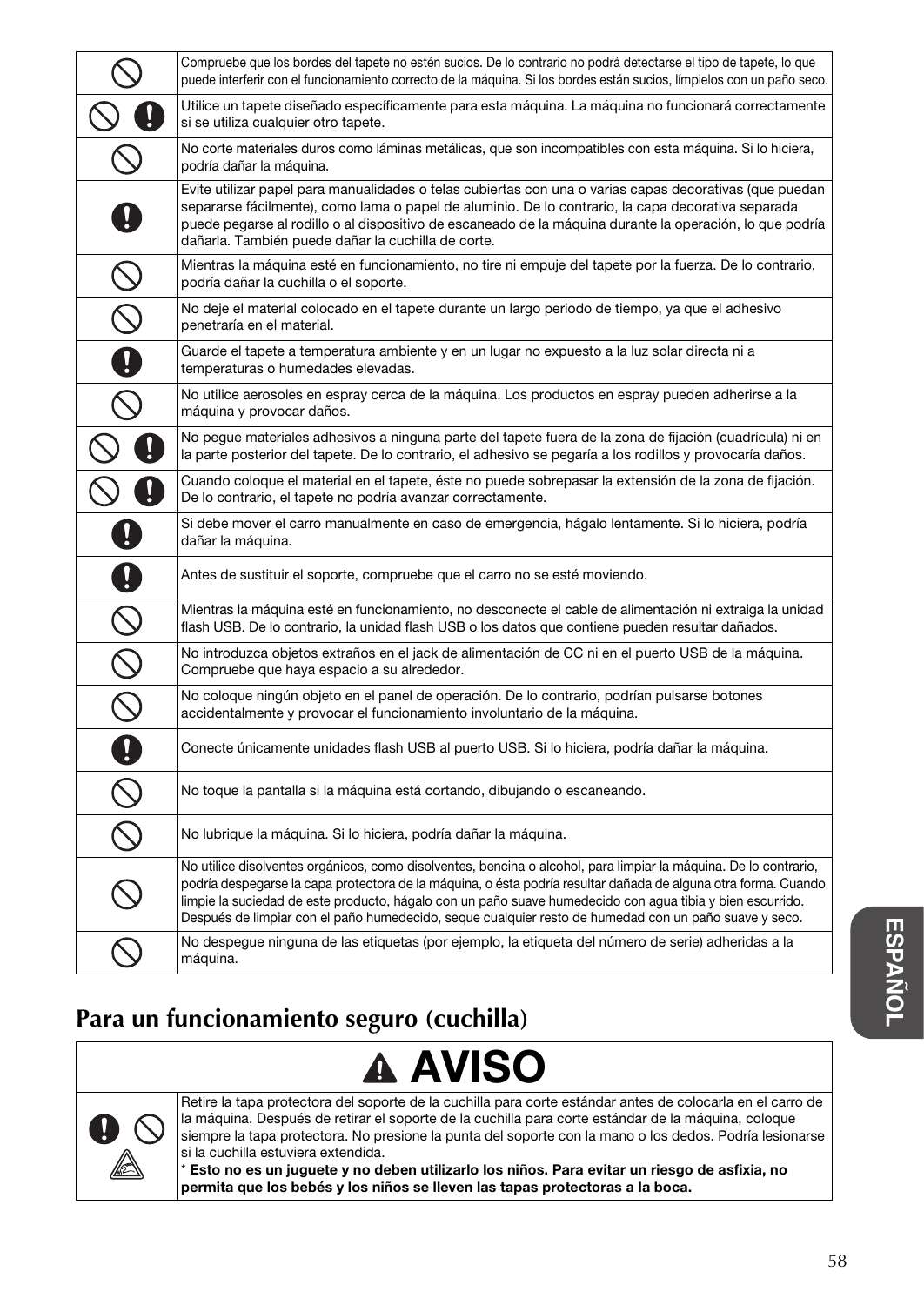# **A PRECAUCIÓN**



No toque la cuchilla con las manos o los dedos. De lo contrario, podría lesionarse. Al sustituir la cuchilla, siga siempre el procedimiento de sustitución.

## IMPORTANTE

No utilice cuchillas rotas. De lo contrario, el corte no se efectuará correctamente. Si la cuchilla se rompe, retire la pieza rota de la cuchilla del material cortado. Cuando retire la pieza rota de la cuchilla del material cortado, utilice unas pinzas; no la toque con los dedos.

## **Operación segura para sustituir la cuchilla**

#### ■ Extracción





 Para el sujetador de cuchilla automática giratoria, continúe en el paso  $\circled{3}$ .

<sup>b</sup>**Clave la cuchilla en la zona de goma de la parte posterior de la espátula incluida.**



 $\textcircled{\scriptsize{1}}$  Zona esponjosa

<sup>c</sup>**Tire del soporte para que la cuchilla quede en la zona de goma.**



c**(Para el sujetador de cuchilla automática giratoria) Sujete la sección del eje de la cuchilla automática giratoria y retírela del soporte.**



■ Instalación

#### <sup>a</sup>**Sujete el eje de la cuchilla nueva, y luego insértela en la ranura para cuchillas del extremo del soporte.**

El eje de la cuchilla se mantiene en su sitio gracias al imán del soporte. Inserte lentamente el eje de la cuchilla, y luego suéltelo lentamente cuando haya quedado fijo en su posición gracias al imán.





#### <sup>b</sup>**Enrosque el tapón del soporte para fijarlo al soporte.**

Apriete completamente el tapón hasta que ya no pueda girar.

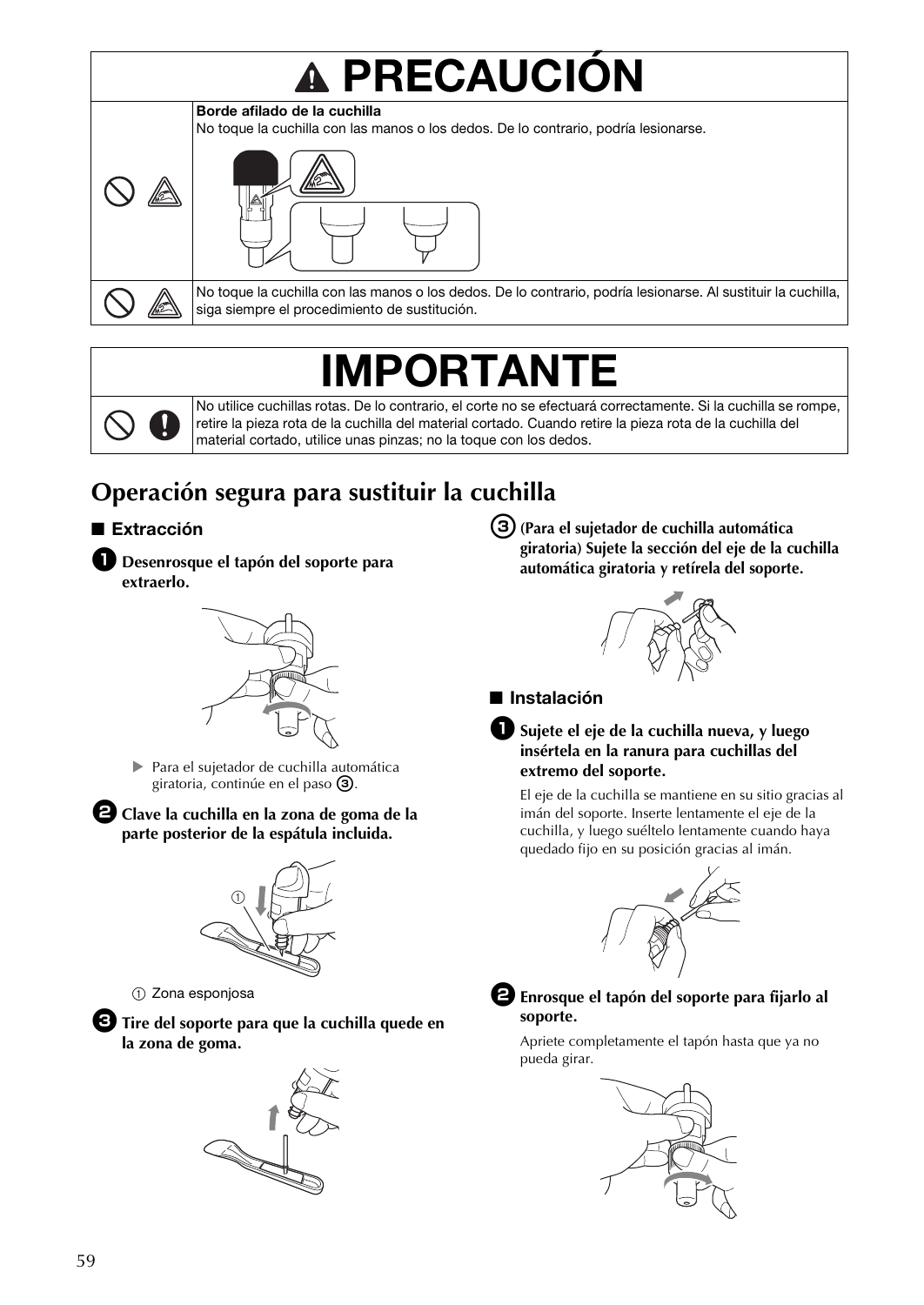### **Limitaciones legales para la realización de copias (Estados Unidos/Canadá)**

Respete las leyes de derechos de propiedad intelectual cuando utilice este producto. Las reproducciones en color de ciertos documentos son ilegales y pueden dar lugar a responsabilidad penal o civil. Esta lista pretende ser una orientación más que una lista completa de todas las prohibiciones posibles. En caso de duda, le sugerimos que consulte con un abogado acerca de cualquier documento cuestionable en particular.

No pueden copiarse los siguientes documentos emitidos por el Gobierno de los Estados Unidos/ Canadá o cualquiera de sus Agencias:

- Dinero
- Bonos u otros certificados de deuda
- Certificados de depósito
- Timbres fiscales (cancelados o no cancelados)
- Papeles del servicio militar obligatorio o borradores
- Pasaportes
- Sellos postales de Estados Unidos/Canadá (cancelados o no cancelados)
- Cupones de alimentos
- Documentación de inmigración
- Cheques o borradores emitidos por organismos oficiales
- Tarjetas o insignias de identificación

Está prohibido copiar obras protegidas por derechos de propiedad intelectual. Se autoriza la copia de partes de una obra protegida por derechos de propiedad intelectual en caso de "uso justificado".

Las copias múltiples se consideran de uso injustificado.

Las obras de arte se consideran equivalentes a obras protegidas por los derechos de la propiedad intelectual.

### **Uso ilegal de equipos de escaneado (Otros países excepto Estados Unidos/Canadá)**

Es un delito hacer reproducciones de determinados artículos o documentos con la intención de cometer un fraude. La siguiente es una lista no exhaustiva de documentos cuya copia puede ser ilegal. Recomendamos que consulte con un asesor jurídico y/o con las autoridades legales competentes si tiene alguna duda acerca de un artículo o documento concreto.

- Moneda
- Obligaciones u otros certificados de deuda
- Certificados de depósito
- Documentación relacionada con el servicio o reclutamiento de las fuerzas armadas
- Pasaportes
- Sellos de correos (con o sin matasellos)
- Documentación de inmigración
- Documentación de prestaciones sociales
- Cheques o borradores emitidos por organismos oficiales
- Tarjetas o insignias de identificación

Las obras con derechos de autor no se pueden copiar legalmente, sin perjuicio de la excepción de "acto leal" referente a las secciones de una obra con derechos de autor. Las copias múltiples se consideran de uso injustificado. Las obras de arte se consideran equivalentes a obras protegidas por los derechos de la propiedad intelectual.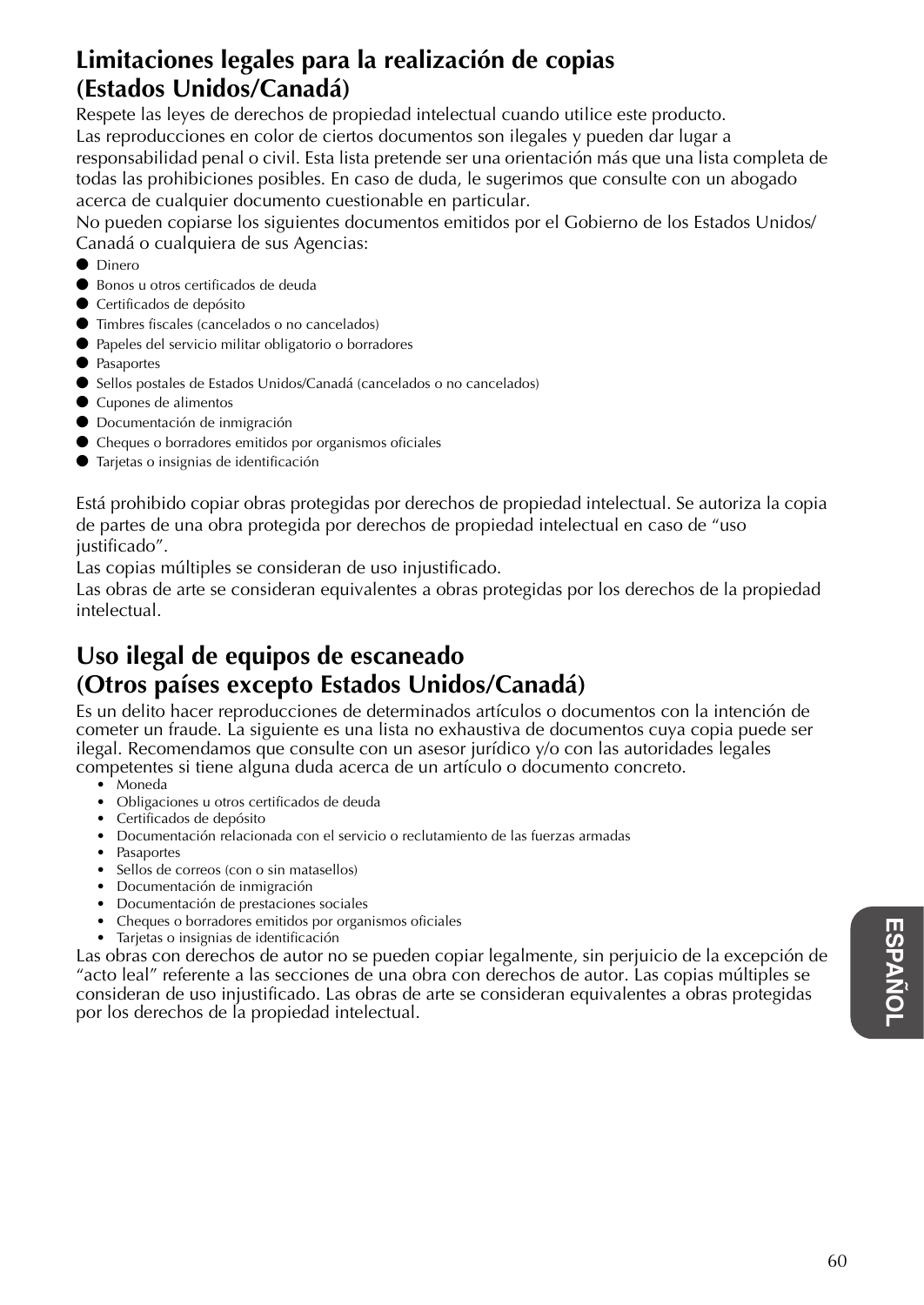### **Precauciones al escanear**

Después de utilizar la máquina para escanear un original, compruebe que los datos escaneados cumplen con los requisitos de precisión y calidad.

Es posible que falten algunas partes de los datos escaneados o que éstos sean defectuosos, por lo que deben observarse las siguientes precauciones.

- Según el estado del original, es posible que falte una parte del mismo o que aparezcan grietas, distorsiones o manchas; también puede que no aparezcan los datos escaneados o una parte de ellos.
	- Compruebe que el original no presente arrugas ni pliegues. Coloque también correctamente el original en el tapete.
- Si escanea el original y el interior de la máquina está sucio, es posible que falte una parte del mismo o que aparezcan grietas, distorsiones o manchas; también puede que no aparezcan los datos escaneados o una parte de ellos.
	- Limpie cuidadosamente el interior de la máquina.
- Según los ajustes de escaneado (tamaño y resolución), los originales escaneados pueden quedar de la forma descrita a continuación.
	- Si la resolución es insuficiente, la imagen puede quedar borrosa.
	- Puede que falte una parte de la imagen, o el tamaño puede ser inferior.
	- Puede que falten los datos escaneados desde la mitad del original hasta el final.
	- Pueden añadirse márgenes a los bordes de los datos escaneados.
- No escanee los siguientes tipos de originales.
	- Que contengan clips de papel o grapas
	- Con tinta que no se haya secado
	- Metálicos o transparencias para retroproyección
	- Hojas satinadas u hojas con un acabado tipo espejo
	- Tarjetas de plásticas con relieve
	- Originales que superan el grosor recomendado
- Si los originales no tienen un tamaño estándar, o aunque lo tengan, pueden atascarse según cual sea su estado (por ejemplo si están arrugados o plegados, o si no se cargan correctamente) o el estado de los consumibles y del mecanismo de avance de la máquina. En este caso, es posible que no aparezcan los datos escaneados o una parte de ellos. (El original puede resultar dañado si se atasca).
- Si se ha utilizado un marcador fluorescente en el original, según su color y grosor es posible que no se escanee o que el tono no se reproduzca correctamente.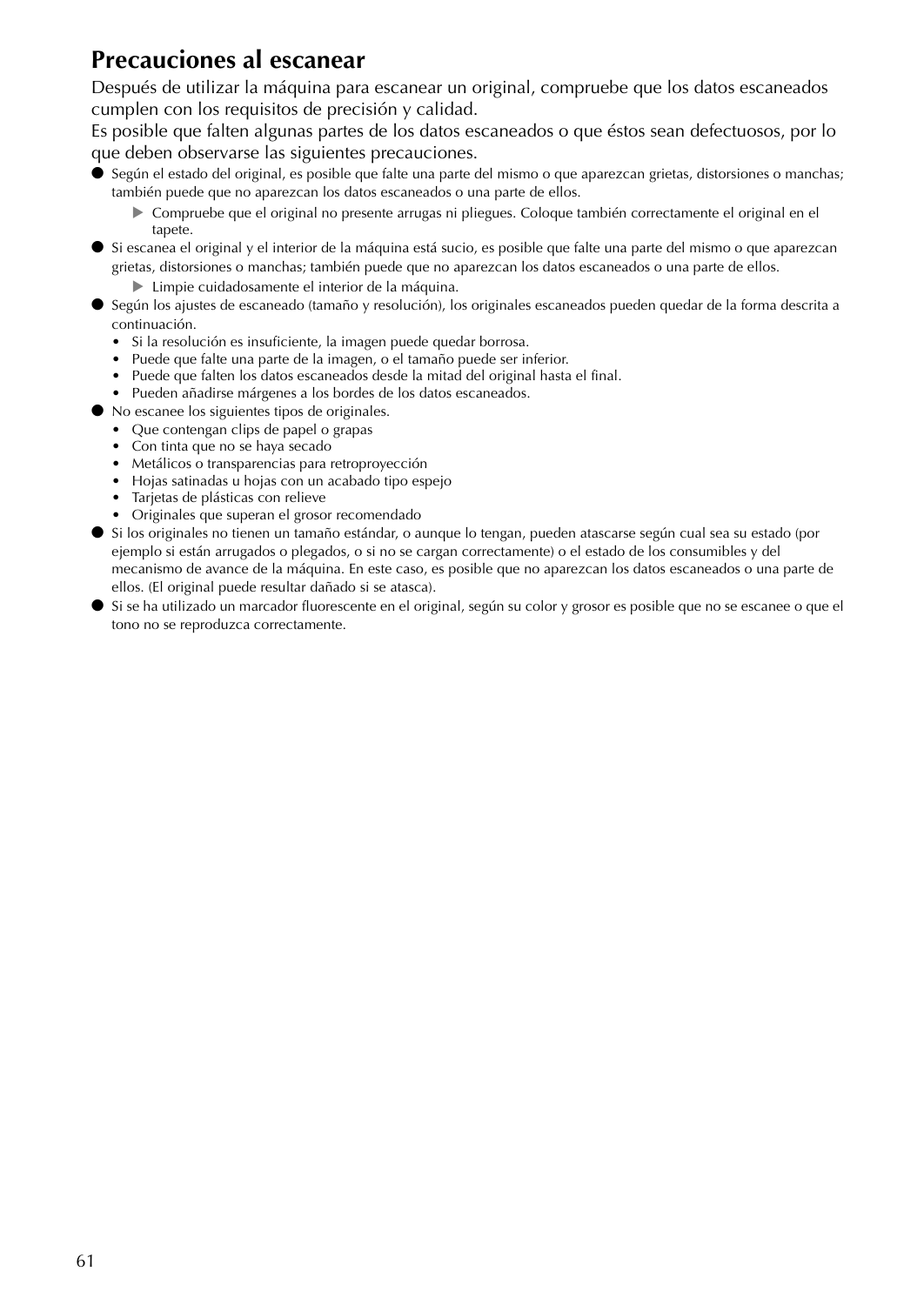### **NORMATIVA**

## **Declaración de conformidad del Proveedor de la Comisión Federal de Comunicaciones (FCC) (sólo para los EE. UU. )**

| Parte responsable: | Brother International Corporation |
|--------------------|-----------------------------------|
|                    | 200 Crossing Boulevard            |
|                    | P.O. Box 6911                     |
|                    | Bridgewater, NJ 08807-0911 EE.UU. |
|                    | TEL: (908) 704-1700               |

declara que el producto

Nombre del producto: Máquina para cortar y escanear Número de modelo: SDX325/SDX330D

Este dispositivo cumple con la Parte 15 de las normas FCC. La operación se encuentra sujeta a las dos condiciones siguientes:

(1) este dispositivo no debe causar interferencias perjudiciales, y (2) este dispositivo debe aceptar toda interferencia recibida, incluidas las provocadas por un manejo erróneo.

Este equipo se ha sometido a todo tipo de pruebas y cumple con las normas establecidas para dispositivos de Clase B, de conformidad con la Parte 15 de las reglas de la FCC (Comisión Federal de Comunicaciones). Estas reglas están diseñadas para asegurar una protección razonable contra este tipo de interferencias en las instalaciones residenciales. Este equipo genera, utiliza y puede radiar energía de radiofrecuencia y, si no se instala y utiliza de acuerdo con las instrucciones, puede causar interferencias dañinas en las comunicaciones por radio. Sin embargo, no se garantiza que estas interferencias no se produzcan en una instalación determinada. Si este equipo ocasiona interferencias en la recepción de radio o televisión, lo cual puede comprobarse mediante la conexión o desconexión del equipo, el problema puede corregirse mediante una o una combinación de las siguientes medidas:

- Reoriente la antena receptora o cámbiela de lugar.
- Aumente la separación entre el equipo y el aparato receptor.
- Enchufe el equipo a una toma de corriente situada en un circuito distinto del aparato receptor.
- Consulte al distribuidor Brother autorizado o a un técnico experto en radio y televisión para obtener ayuda.
- Este transmisor no debe colocarse ni operarse en el mismo lugar ni en conjunción con ningún otro transmisor o antena.

#### **Importante**

Los cambios o las modificaciones que Brother Industries, Ltd. no haya autorizado expresamente podrían anular la autoridad del usuario para utilizar el equipo.

Este equipo cumple con los límites de exposición a la radiación de la FCC/IC (Comisión Federal de Comunicaciones de los Estados Unidos) establecidos para un entorno no controlado, y cumple las Directrices de Exposición a la radiofrecuencia (RF) de la FCC, así como la cláusula RSS-102 de las normas de Exposición a la radiofrecuencia (RF) de la IC. Este equipo debería instalarse y utilizarse manteniendo el radiador como mínimo a 20 cm del cuerpo de la persona.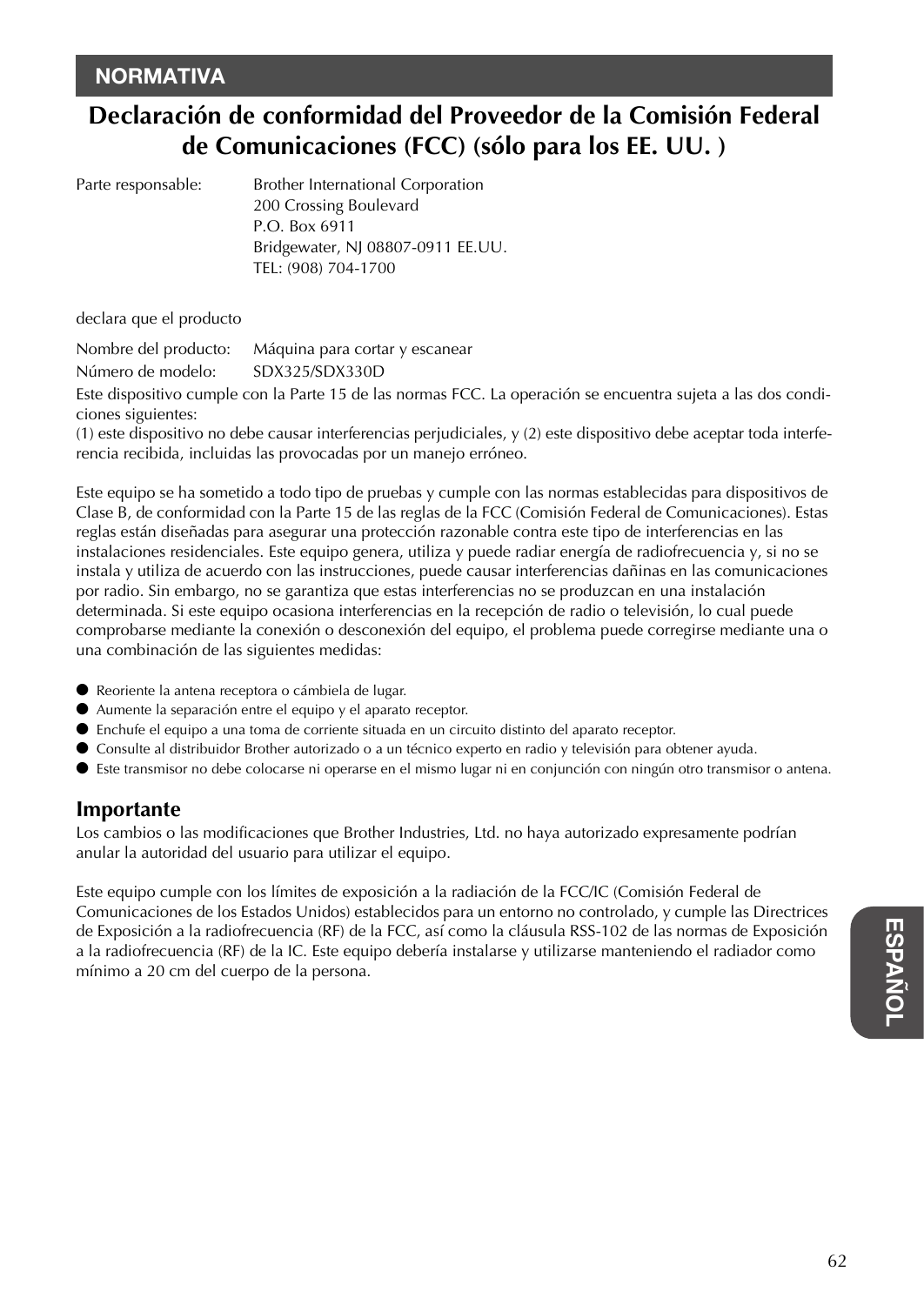### **Para usuarios en México**

La operación de este equipo está sujeta a las siguientes dos condiciones:

- (1) es posible que este equipo o dispositivo no cause interferencias perjudiciales y
- (2) este equipo o dispositivo debe aceptar cualquier interferencia, incluyendo la que pueda causar su operación no deseada.

## **Declaración de conformidad (solo Europa y Turquía)**

Brother Industries Ltd.

15-1 Naeshiro-cho, Mizuho-ku, Nagoya 467-8561 Japón

declara que este producto cumple con los requisitos fundamentales de todas las directivas y normativas pertinentes de aplicación en la Comunidad Europea.

La declaración de conformidad puede descargarse desde el Brother support web (Página web de soporte de Brother).

Visite support.brother.com

### **Declaración de conformidad para la directiva RE 2014/53/EU (solo Europa y Turquía) (aplicable a equipos dotados de interfaces de radio)**

Brother Industries, Ltd.

151, Naeshirocho, Mizuhoku, Nagoya 467-8561 Japón

declara que estos productos cumplen con las disposiciones de la Directiva RE 2014/53/EU.

La declaración de conformidad puede descargarse desde el Brother support web (Página web de soporte de Brother).

Visite support.brother.com

### **LAN inalámbrica (solo modelos con función de LAN inalámbrica)**

Esta máquina para escanear y cortar es compatible con interfaces inalámbricos\*.

Banda(s) de frecuencia: 2.400 – 2.483,5 MHz

Potencia máxima de radiofrecuencia transmitida en la(s) banda(s) de frecuencia: Menos de 20 dBm (pire)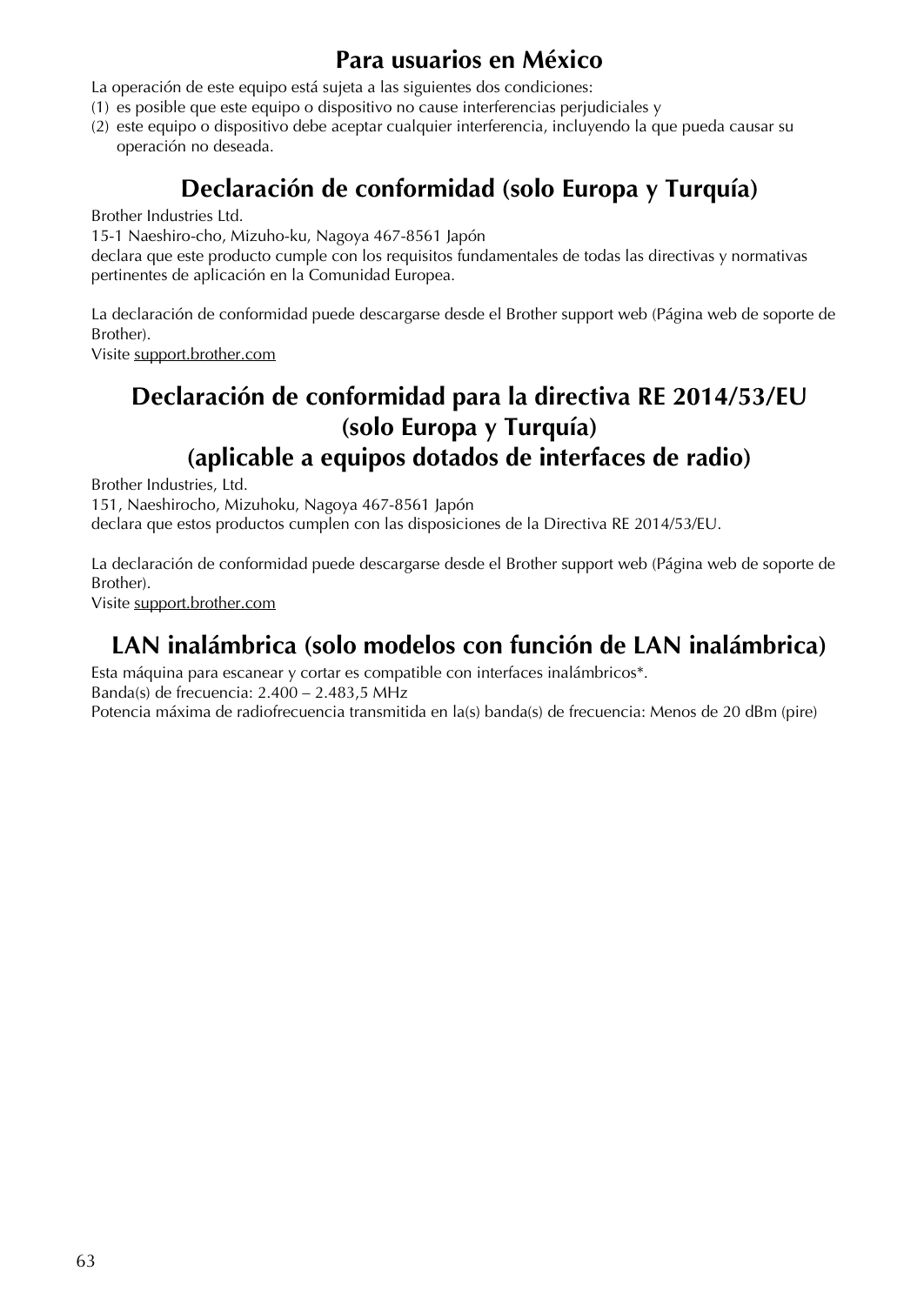#### Marcas comerciais

IBM é uma marca registrada ou uma marca comercial da International Business Machines Corporation.

WPA™ e WPA2™ são marcas comerciais da Wi-Fi Alliance®.

Quaisquer marcas comerciais e nomes de produtos de empresas que apareçam nos produtos, documentos relacionados e quaisquer outros materiais da Brother são todos marcas comerciais ou marcas registradas de suas respectivas empresas.

#### Notas sobre licença de código-fonte aberto

Este produto inclui software de código-fonte aberto.

Para ver as observações sobre licença de código-fonte aberto, vá à seção de download de manuais na página inicial do seu modelo no Site de suporte da Brother em "http://s.brother/cmoae/".

#### Direitos autorais e licença

©2021 Brother Industries, Ltd. Todos os direitos reservados. Este produto inclui softwares desenvolvidos por: ©2008 Devicescape Software, Inc.

#### Compilação e publicação

Sob supervisão da Brother Industries, Ltd., este manual foi compilado e publicado com as informações mais recentes sobre descrições e especificações do produto.

O conteúdo deste manual e as especificações deste produto estão sujeitos à alteração sem aviso prévio.

A Brother reserva-se o direito de, sem aviso prévio, fazer alterações nas especificações e nos materiais aqui contidos e não se responsabiliza por quaisquer prejuízos (inclusive indiretos) causados pela confiança nos materiais apresentados, incluindo, dentre outros, erros tipográficos e outros relacionados a esta publicação.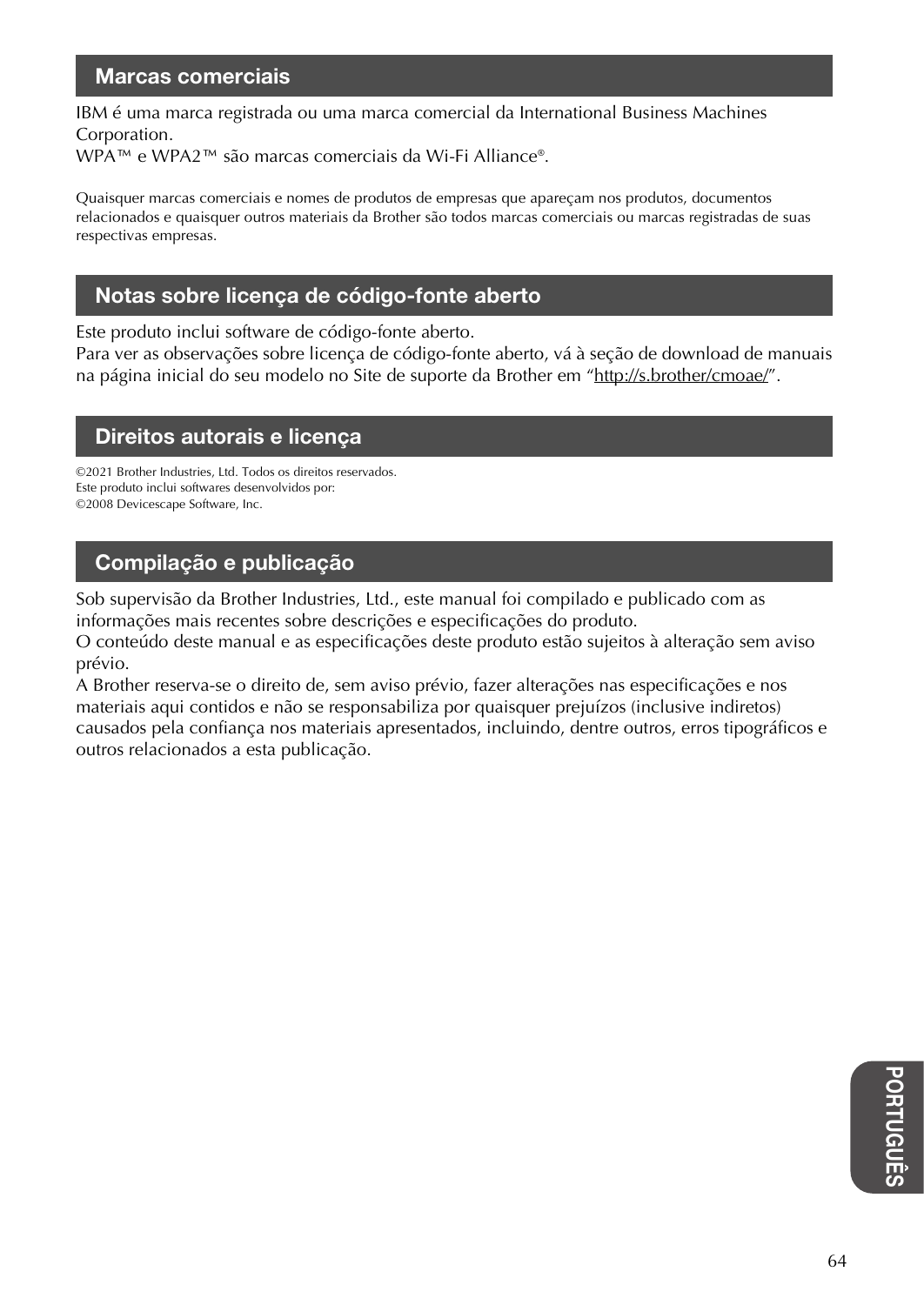### **INTRODUÇÃO**

Obrigado por comprar esta máquina.

Antes de usar esta máquina ou tentar realizar qualquer tipo de manutenção, leia atentamente as "INSTRUÇÕES DE SEGURANÇA IMPORTANTES" que começam nesta página e estude este Manual de Operações para operar corretamente as diversas funções. Além disso, após a leitura deste guia de segurança do produto, guarde-o onde ele possa ser acessado rapidamente para referência futura. A não observação dessas instruções pode resultar em um grande risco de acidentes pessoais e danos à propriedade, incluindo incêndios, choques elétricos, queimaduras ou asfixia.

#### AVISO IMPORTANTE

- Esta máquina destina-se ao uso doméstico.
- Esta máquina somente está aprovada para uso no país de compra.
- Devido a melhorias na qualidade do produto, as especificações ou a aparência dessa máquina podem ser alteradas sem aviso prévio.
- O conteúdo desse documento está sujeito a alterações sem aviso prévio.
- O conteúdo desse documento não pode ser duplicado ou reproduzido, parcial ou totalmente, sem permissão.
- Não assumimos responsabilidade por danos decorrentes de terremotos, incêndios, outros desastres, ações de terceiros, operação intencional ou negligente do usuário, uso incorreto ou operação sob outras condições especiais.
- Para obter mais informações sobre o produto, acesse nosso site em " www.brother.com "

### INSTRUÇÕES DE SEGURANÇA IMPORTANTES

#### Símbolos usados neste documento

São usados os seguintes símbolos neste documento.

| <b>A AVISO</b>   | O não cumprimento das instruções com essa marca pode<br>resultar em lesões graves ou fatais. |
|------------------|----------------------------------------------------------------------------------------------|
| <b>A CUIDADO</b> | O não cumprimento das instruções com essa marca pode<br>resultar em lesões graves.           |
|                  | IMPORTANTE  O não cumprimento das instruções com essa marca pode                             |

| Esse símbolo indica que há a possibilidade de incêndio em condições específicas.          |
|-------------------------------------------------------------------------------------------|
| Esse símbolo indica que há a possibilidade de choques elétricos em condições específicas. |
| Esse símbolo indica uma ação proibida, que não deve ser realizada.                        |
| Esse símbolo indica risco de ferimento se você puser a mão ou os dedos na lâmina.         |
| Esse símbolo indica uma ação necessária, que deve ser realizada.                          |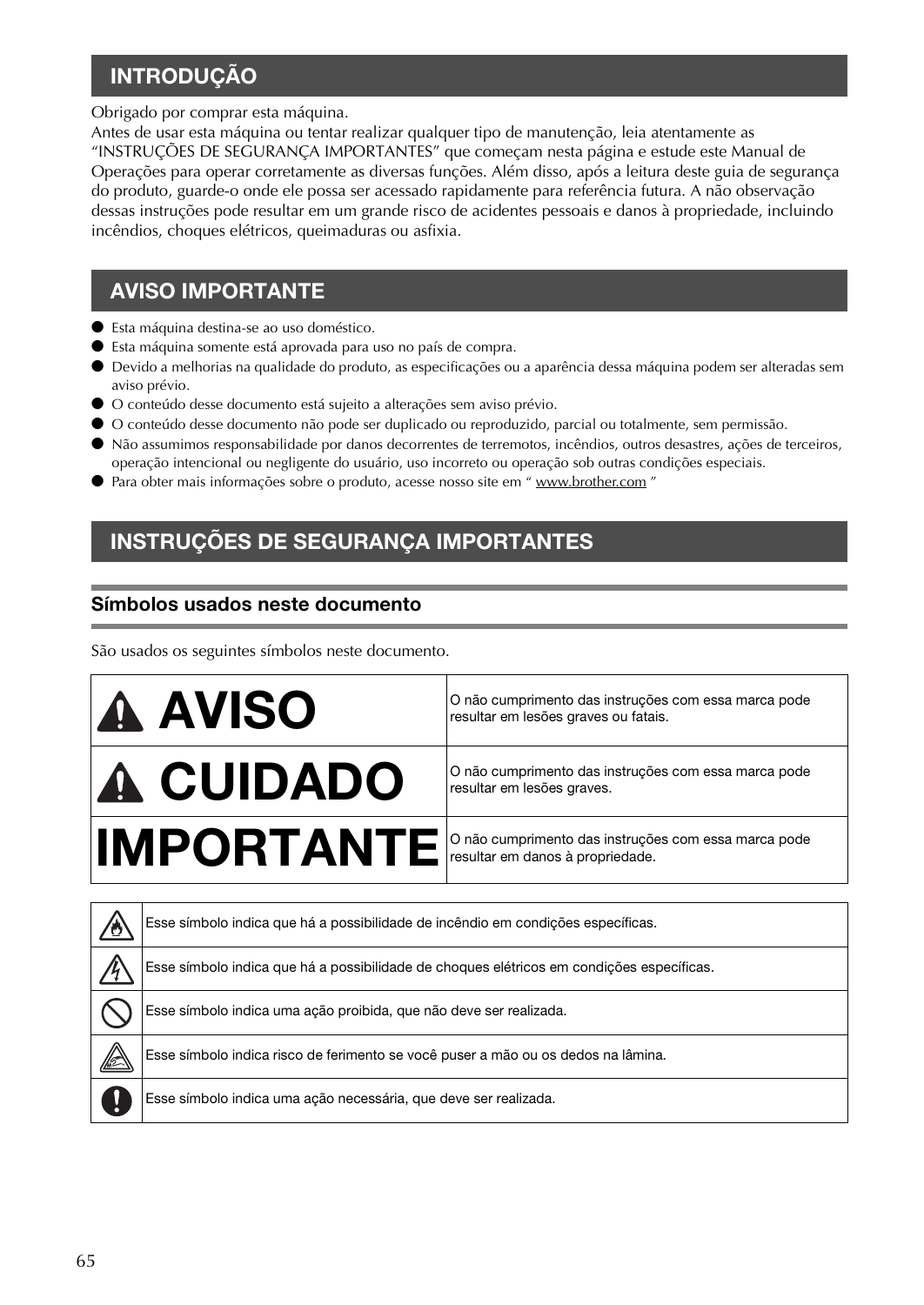As seguintes precauções devem ser tomadas para que a máquina seja utilizada com segurança.

## **Fonte de alimentação e cabo de alimentação**

|                        | <b>A AVISO</b>                                                                                                                                                                                                                                                                                                                                                                                                                                                                                                                 |
|------------------------|--------------------------------------------------------------------------------------------------------------------------------------------------------------------------------------------------------------------------------------------------------------------------------------------------------------------------------------------------------------------------------------------------------------------------------------------------------------------------------------------------------------------------------|
|                        | Coloque o cabo de alimentação em um lugar seguro, onde ele não seja pisado enquanto estiver em uso<br>ou guardado.<br>Não realize nenhuma das ações a seguir, pois podem danificar o cabo de alimentação; caso contrário,<br>poderá ocorrer um incêndio, choque elétrico ou dano à máquina.<br>Danificar, modificar, curvar de forma forçada, expor ao calor, puxar, torcer, agrupar, colocar objetos<br>sobre o fio, apertar, expor a metal, curvar e dobrar repetidamente, deixar pendurado ou prensar contra<br>uma parede. |
|                        | Não use nenhum cabo de alimentação que não seja o cabo projetado especificamente para esta<br>máquina. Caso contrário, poderá ocorrer um incêndio, choque elétrico ou dano à máquina.<br>Não use o cabo de alimentação projetado especificamente para esta máquina com nenhum outro<br>dispositivo.                                                                                                                                                                                                                            |
|                        | Este produto deve ser conectado a uma fonte de alimentação CA dentro da faixa indicada na etiqueta de<br>classificação (a etiqueta de classificação se encontra na sua máquina). Caso contrário, poderá ocorrer<br>um incêndio, choque elétrico ou dano à máquina.                                                                                                                                                                                                                                                             |
|                        | Nunca conecte esta máquina a uma fonte de alimentação CC ou inversor (inversor CC-CA). Caso<br>contrário, poderá ocorrer um incêndio ou choque elétrico. Se você não souber se a tomada que será<br>usada para conectar essa máquina é uma fonte de alimentação de CA ou CC, consulte um eletricista<br>licenciado.                                                                                                                                                                                                            |
|                        | Insira completamente o plugue do cabo de alimentação na tomada. Caso contrário, poderá ocorrer um<br>incêndio, choque elétrico ou dano à máquina.                                                                                                                                                                                                                                                                                                                                                                              |
|                        | Não coloque a máquina sobre o cabo de alimentação. Caso contrário, poderá ocorrer um incêndio ou<br>dano ao cabo de alimentação.                                                                                                                                                                                                                                                                                                                                                                                               |
|                        | Não exponha a aquecedores nem à chama. Caso contrário, a proteção do cabo de alimentação pode<br>derreter e ocasionar um incêndio ou choque elétrico.                                                                                                                                                                                                                                                                                                                                                                          |
|                        | Se a máquina não for usada por um longo período de tempo, desconecte o cabo de alimentação da<br>máquina e da tomada por motivos de segurança.                                                                                                                                                                                                                                                                                                                                                                                 |
|                        | Ao realizar a manutenção (como limpeza), desconecte o plugue do cabo de alimentação da tomada.<br>Caso contrário, poderá ocorrer um choque elétrico.                                                                                                                                                                                                                                                                                                                                                                           |
|                        | Ao desconectar o plugue do cabo de alimentação da tomada, segure a parte não metálica do plugue,<br>não o cabo, para puxá-lo para fora. Caso contrário, poderá ocorrer um incêndio, choque elétrico ou dano<br>à máquina.                                                                                                                                                                                                                                                                                                      |
|                        | Não utilize um cabo de alimentação ou plugue danificado nem uma tomada frouxa. Caso contrário,<br>poderá ocorrer um incêndio, choque elétrico ou dano à máquina.                                                                                                                                                                                                                                                                                                                                                               |
|                        | Não utilize uma extensão nem adaptadores para vários plugues. Caso contrário, poderá ocorrer um<br>incêndio, choque elétrico ou dano à máquina.                                                                                                                                                                                                                                                                                                                                                                                |
|                        | Não insira objetos estranhos na entrada da máquina. Caso contrário, poderá ocorrer um incêndio,<br>choque elétrico, lesões físicas ou dano à máquina e ao cabo de alimentação.                                                                                                                                                                                                                                                                                                                                                 |
| $\mathcal{L}^{\prime}$ | Não toque no plugue do cabo de alimentação com as mãos molhadas. Caso contrário, poderá ocorrer<br>um choque elétrico.                                                                                                                                                                                                                                                                                                                                                                                                         |
|                        | Não permita que líquidos, objetos metálicos ou poeira entre em contato com o plugue do cabo de<br>alimentação enquanto ele estiver conectado e armazenado. Além disso, nunca utilize a máquina em um<br>local que possa ser exposto à água. Caso contrário, poderá ocorrer um incêndio, choque elétrico ou<br>dano à máquina.                                                                                                                                                                                                  |
|                        | Não desmonte, altere nem tente consertar o cabo de alimentação. Caso contrário, poderá ocorrer um<br>incêndio, choque elétrico ou lesões. Para realizar serviços de manutenção, ajustes e reparos, entre em contato<br>com o revendedor que lhe vendeu esta máquina ou com a central de serviço autorizado mais próxima.                                                                                                                                                                                                       |
|                        | Se o plugue do cabo de alimentação ficar empoeirado, desconecte-o da tomada e limpe-o com um pano<br>seco. Utilizar a máquina com um plugue empoeirado pode causar um incêndio.                                                                                                                                                                                                                                                                                                                                                |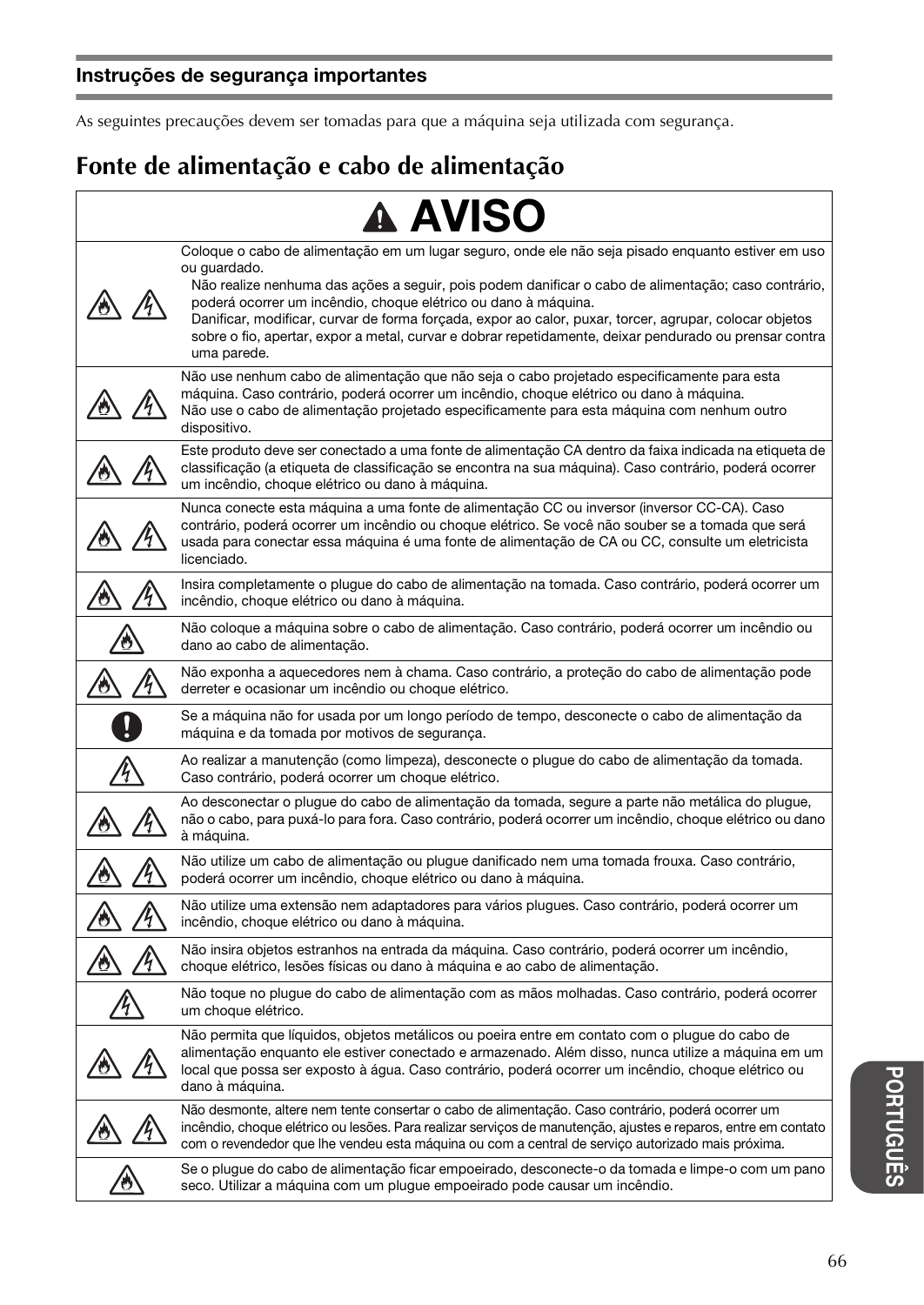### CUIDADO  $\boldsymbol{0}$



Desconexão do dispositivo

Este produto deverá ser instalado próximo de uma tomada que esteja facilmente acessível. Em caso de emergência, desconecte o plugue do cabo de alimentação da tomada para cortar completamente a alimentação.

## IMPORTANTE

Evite conectar esta máquina à mesma tomada utilizada por carregadores de telefones portáteis ou dispositivos de alta voltagem, como copiadoras. Caso contrário, podem ocorrer interferências ou mau funcionamento da máquina.

Desligue a máquina antes de tirar o cabo de alimentação da tomada. Desconectar o cabo de alimentação com a máquina em funcionamento pode causar danos à máquina.

## **Local de instalação**

Coloque a máquina em uma superfície plana, nivelada e estável, sem vibração e impacto. Utilize esta máquina em um ambiente que atenda às seguintes especificações:

Temperatura:  $5 \text{ °C}$  a 35  $\text{ °C}$  (41  $\text{ °F}$  a 95  $\text{ °F}$ )

Umidade: 20 % a 80 %

| <b>A AVISO</b>                                                                                                                                                                                                                                                                                                                                                                                                                                                                                                                                                                                                                                          |
|---------------------------------------------------------------------------------------------------------------------------------------------------------------------------------------------------------------------------------------------------------------------------------------------------------------------------------------------------------------------------------------------------------------------------------------------------------------------------------------------------------------------------------------------------------------------------------------------------------------------------------------------------------|
| Não instale, use ou guarde a máquina em um local exposto à luz solar direta, com alterações bruscas de<br>temperatura e umidade, alta umidade e concentração de água (como próximo a uma cozinha, banheiro<br>ou umidificador), condensação ou com grande quantidade de poeira, ou próximo a chamas,<br>aquecedores, combustíveis voláteis ou outras fontes de calor extremo.<br>Caso contrário, poderá ocorrer um curto-circuito, o qual pode causar um incêndio, choques elétricos ou<br>danos à máquina.                                                                                                                                             |
| Não utilize a máquina em um ambiente onde pulverizadores inflamáveis são usados. Caso contrário,<br>poderá ocorrer um incêndio ou lesões físicas.                                                                                                                                                                                                                                                                                                                                                                                                                                                                                                       |
| Não utilize a máquina próxima de um equipamento elétrico médico. Caso contrário, o equipamento elétrico médico<br>pode ser afetado pelas ondas elétricas da máquina e apresentar mau funcionamento, causando um acidente.                                                                                                                                                                                                                                                                                                                                                                                                                               |
| Evite usar essa máquina ao ar livre. Caso contrário, a máquina pode ficar molhada e possivelmente<br>causar um choque elétrico. Se a máquina ficar molhada, pare de usá-la imediatamente e entre em contato<br>com o revendedor que lhe vendeu esta máquina ou com a central de serviço autorizado mais próxima.                                                                                                                                                                                                                                                                                                                                        |
| Para evitar que metais ou líquidos entrem na máquina, não coloque nenhum dos objetos a seguir sobre a<br>máquina. Caso contrário, poderá ocorrer um incêndio, choque elétrico ou dano à máquina.<br>Objetos metálicos, como clipes e grampos<br>Objetos de metais preciosos, como colares e anéis<br>Recipientes com líquido, como xícaras, jarras e vasos de plantas<br>Além disso, não permita que animais de estimação fiquem perto da máquina.<br>Se, acidentalmente, algo entrar na máquina, desconecte o cabo de alimentação e entre em contato com<br>o revendedor que lhe vendeu a máquina ou com a central de servico autorizado mais próxima. |

### CUIDADO Ω



Não coloque a máquina sobre uma superfície instável, como uma mesa pouco firme ou em uma superfície inclinada. Além disso, não posicione a máquina de forma que qualquer de suas partes ultrapasse a borda da superfície. Se a máquina cair, poderá causar lesões ou danos.

Coloque a máquina em uma superfície plana e nivelada. A folha adesiva ficará presa em uma superfície irregular, causando mau funcionamento.

## IMPORTANTE



Não utilize a máquina em um local exposto a grandes vibrações ou fortes interferências elétricas ou eletricidade estática. Caso contrário, a máquina pode não funcionar de modo adequado.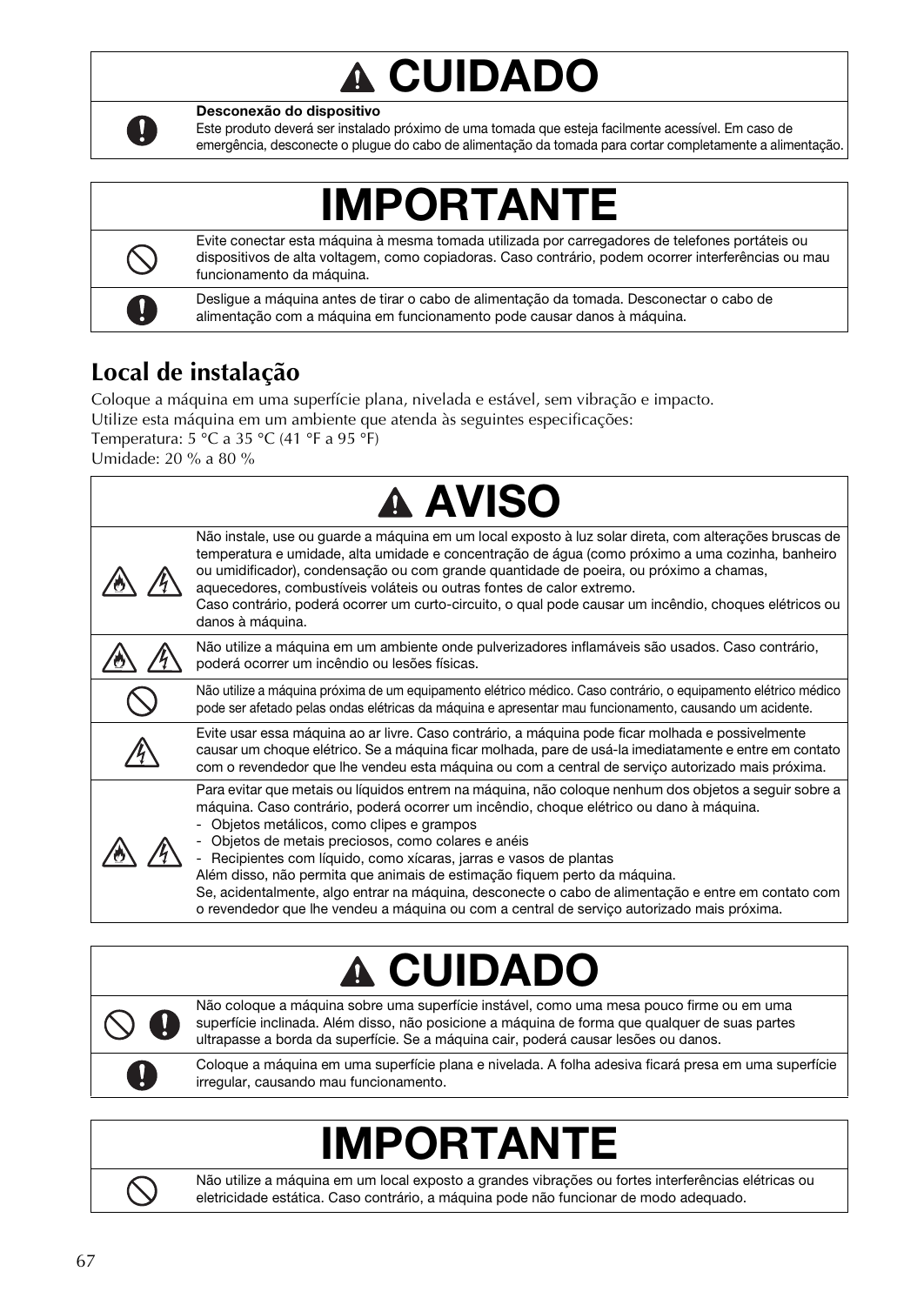## **Operação de forma segura**

| <b>A AVISO</b> |  |                                                                                                                                                                                                                                                                                                                                                                                                                |
|----------------|--|----------------------------------------------------------------------------------------------------------------------------------------------------------------------------------------------------------------------------------------------------------------------------------------------------------------------------------------------------------------------------------------------------------------|
|                |  | Se a máquina apresentar mau funcionamento, cair ou sofrer danos ou se água ou objetos estranhos forem<br>inseridos nela, desconecte imediatamente o cabo de alimentação da máquina e da tomada e entre em<br>contato com o revendedor que lhe vendeu a máquina ou com a central de serviço autorizado mais<br>próxima. Continuar usando a máquina nessas condições pode causar um incêndio ou choque elétrico. |
|                |  | Se ocorrer uma queda de energia ou um trovão for ouvido enquanto a máquina estiver sendo usada,<br>desconecte o plugue do cabo de alimentação da tomada. Caso contrário, poderá ocorrer um incêndio,<br>choque elétrico ou dano à máquina.                                                                                                                                                                     |
|                |  | Se, enguanto a máquina estiver sendo usada ou armazenada, houver um odor incomum, a máquina produzir calor<br>ou fumaça ou ficar descolorada ou deformada, ou se qualquer outra ocorrência incomum for observada, pare de<br>usar a máquina e desconecte o cabo de alimentação da máquina e da tomada. Continuar usando a máquina<br>nessas condições pode causar um incêndio ou choque elétrico.              |
|                |  | Não desmonte, realize reparos ou alterações sozinho. Caso contrário, poderá ocorrer um incêndio,<br>choque elétrico ou lesões. Para realizar manutenção, ajustes, limpeza ou reparo de peças internas<br>não especificadas, entre em contato com o revendedor que lhe vendeu a máquina ou com a central<br>de serviço autorizado mais próxima.                                                                 |
|                |  | O saco plástico no qual a máquina foi fornecida deve ser mantido fora do alcance de crianças ou<br>descartado. Não permita que crianças bringuem com o saco plástico devido ao perigo de asfixia.                                                                                                                                                                                                              |
|                |  | Antes de realizar qualquer procedimento de manutenção descrito no manual de operações, desconecte<br>o cabo de alimentação. Caso contrário, poderá ocorrer um incêndio, choque elétrico ou dano à máquina.                                                                                                                                                                                                     |

# A CUIDADO

|              | Preste muita atenção aos movimentos das pecas da máquina enquanto ela estiver em funcionamento.<br>Mantenha as mãos e o rosto afastados das partes em movimento, como os roletes, o transportador, os<br>suportes e a folha adesiva. Não coloque os dedos sob o suporte de lâmina. Além disso, mantenha os dedos<br>afastados das partes em movimento, como a tampa da bandeja frontal ou debaixo dela, a bandeja traseira,<br>as aberturas das alavancas ou debaixo do painel de operação. Caso contrário, poderão ocorrer lesões. |
|--------------|-------------------------------------------------------------------------------------------------------------------------------------------------------------------------------------------------------------------------------------------------------------------------------------------------------------------------------------------------------------------------------------------------------------------------------------------------------------------------------------------------------------------------------------|
|              | Enguanto a máguina estiver em funcionamento, certifique-se de que mangas de camisas, gravatas,<br>cabelos ou joias não sejam puxados. Caso contrário, poderão acontecer lesões. Caso algo seja puxado,<br>desconecte imediatamente o cabo de alimentação para parar a máquina.                                                                                                                                                                                                                                                      |
|              | Para evitar lesões, não coloque nem esfregue a mão ou os dedos ao longo da extremidade da folha<br>adesiva.                                                                                                                                                                                                                                                                                                                                                                                                                         |
|              | Não permita que esta máquina seja usada como bringuedo. Preste muita atenção quando a máquina for<br>usada próxima de crianças.                                                                                                                                                                                                                                                                                                                                                                                                     |
| $\mathbf{J}$ | Ao mover a máquina, certifique-se de segurar suas alças. Se qualquer outra parte for segura, a máquina<br>pode ser danificada ou cair, possivelmente resultando em lesões.                                                                                                                                                                                                                                                                                                                                                          |
|              | Ao levantar a máquina, tenha cuidado para não realizar movimentos repentinos ou bruscos. Caso<br>contrário, poderão ocorrer lesões em suas costas ou joelhos.                                                                                                                                                                                                                                                                                                                                                                       |
|              | Use pecas genuínas, conforme especificado no manual de operações.                                                                                                                                                                                                                                                                                                                                                                                                                                                                   |

| <b>IMPORTANTE</b> |                                                                                                                                                                                                      |  |
|-------------------|------------------------------------------------------------------------------------------------------------------------------------------------------------------------------------------------------|--|
|                   | Não deixe o cabo de alimentação nem objetos estranhos ao alcance dos movimentos da folha adesiva<br>(área de alimentação). Caso contrário, as operações podem não ser concluídas de maneira correta. |  |
|                   | Não coloque objetos grandes sobre a folha adesiva.                                                                                                                                                   |  |
|                   | Não dobre ou estique a folha adesiva com força. Se a folha adesiva for danificada, pode não ser mais<br>possível recortar, desenhar ou digitalizar.                                                  |  |
|                   | Não utilize uma folha adesiva danificada.                                                                                                                                                            |  |

**PORTUGUÊS PORTUGUÊS**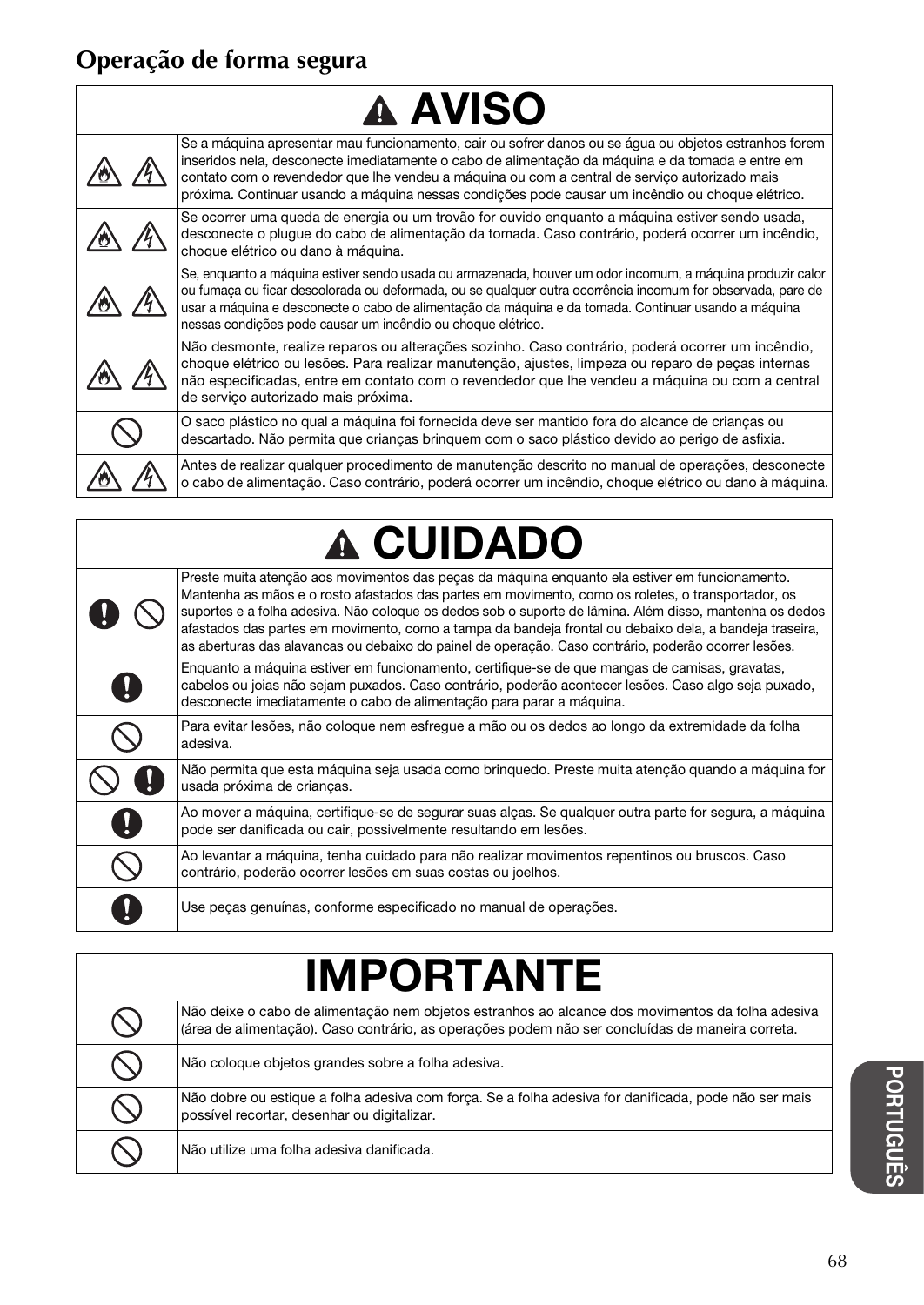|                         | Certifique-se de que as extremidades da folha adesiva não fiquem sujas. Caso contrário, o tipo de folha<br>adesiva pode não ser detectado, o que irá interferir no funcionamento adequado da máquina. Se as<br>extremidades estiverem sujas, limpe-as com um pano seco.                                                                                                                                 |
|-------------------------|---------------------------------------------------------------------------------------------------------------------------------------------------------------------------------------------------------------------------------------------------------------------------------------------------------------------------------------------------------------------------------------------------------|
|                         | Utilize uma folha adesiva projetada especificamente para esta máquina. A máquina não irá operar<br>corretamente se qualquer outra folha adesiva for usada.                                                                                                                                                                                                                                              |
|                         | Não corte materiais rígidos, como chapas de metal, que são incompatíveis com essa máquina. Caso<br>contrário, poderão ocorrer danos na máquina.                                                                                                                                                                                                                                                         |
|                         | Evite usar papel craft ou tecido coberto com camada(s) decorativa(s) (que podem separar-se facilmente), como lamê ou<br>folha metálica. Caso contrário, a camada decorativa separada pode grudar no rolete ou no dispositivo de digitalização<br>da máquina durante a operação, causando danos à máquina. Ela também pode danificar a lâmina de corte.                                                  |
|                         | Enquanto a máquina estiver em funcionamento, não puxe nem empurre a folha adesiva. Caso contrário,<br>a lâmina ou o suporte pode ser danificado.                                                                                                                                                                                                                                                        |
|                         | Não deixe material preso à folha adesiva por um longo período; caso contrário, o adesivo irá penetrar no<br>material.                                                                                                                                                                                                                                                                                   |
|                         | Armazene a folha adesiva em temperatura ambiente em um local não exposto a altas temperaturas, alta<br>umidade ou luz solar direta.                                                                                                                                                                                                                                                                     |
|                         | Não use sprays de aerossol próximo à máquina. Os produtos em spray podem grudar à máquina,<br>causando dano.                                                                                                                                                                                                                                                                                            |
|                         | Não fixe materiais adesivos a nenhuma parte da folha adesiva fora da área de fixação (grade) ou na parte<br>do verso da folha adesiva. Caso contrário, o adesivo irá se fixar aos rolamentos, causando dano.                                                                                                                                                                                            |
|                         | Quando estiver fixando o material à folha adesiva, não permita que ele saia da área de fixação. Caso<br>contrário, a folha adesiva pode não ser alimentada corretamente.                                                                                                                                                                                                                                |
|                         | Se o transportador tiver que ser movido manualmente em uma emergência, mova-o lentamente. Caso<br>contrário, poderão ocorrer danos na máquina.                                                                                                                                                                                                                                                          |
|                         | Antes de substituir o suporte, certifique-se de que o transportador não esteja em movimento.                                                                                                                                                                                                                                                                                                            |
|                         | Enquanto a máquina estiver em funcionamento, não desconecte o cabo de alimentação nem remova a<br>unidade de memória flash USB. Caso contrário, a unidade de memória flash USB pode ser danificada ou<br>os dados podem ser corrompidos.                                                                                                                                                                |
|                         | Não insira objetos estranhos no conector de energia CC nem na porta USB da máquina. Disponibilize<br>espaço ao redor dos mesmos.                                                                                                                                                                                                                                                                        |
| $\frac{\infty}{\infty}$ | Não coloque nenhum objeto no painel de operacoes. Caso contrário, os botões podem ser pressionados<br>acidentalmente, fazendo com que a máquina opere acidentalmente.                                                                                                                                                                                                                                   |
| 0                       | Conecte somente uma unidade de memória flash USB à porta USB. Caso contrário, poderão ocorrer<br>danos na máquina.                                                                                                                                                                                                                                                                                      |
|                         | Não toque na tela enquanto a máquina estiver cortando, desenhando ou digitalizando.                                                                                                                                                                                                                                                                                                                     |
|                         | Não lubrifique a máquina. Caso contrário, poderão ocorrer danos na máquina.                                                                                                                                                                                                                                                                                                                             |
|                         | Não utilize solventes orgânicos, como tíner, benzeno ou álcool, para limpar a máquina. Caso contrário, o<br>acabamento pode descascar ou outros danos podem ser causados à máquina. Para fazer a limpeza<br>deste produto, use um pano macio umedecido com água morna e bem torcido. Depois da limpeza com<br>o pano umedecido, remova qualquer umidade restante com o auxílio de um pano macio e seco. |
|                         | Não retire nenhuma etiqueta (por exemplo, a etiqueta com o número de série) fixada à máquina.                                                                                                                                                                                                                                                                                                           |

## **Operação segura (lâmina)**





Remova a tampa de proteção do suporte da lâmina antes de colocá-lo no transportador da máquina. Depois de remover o suporte de lâmina da máquina, certifique-se de colocar a tampa de proteção. Não pressione a ponta do suporte com a mão nem com os dedos. Se a lâmina for estendida, poderá haver lesões. \* Isso não é um brinquedo e não se destina a ser usado por crianças. Para evitar o risco de sufocamento, não deixe que crianças coloquem as tampas de proteção na boca.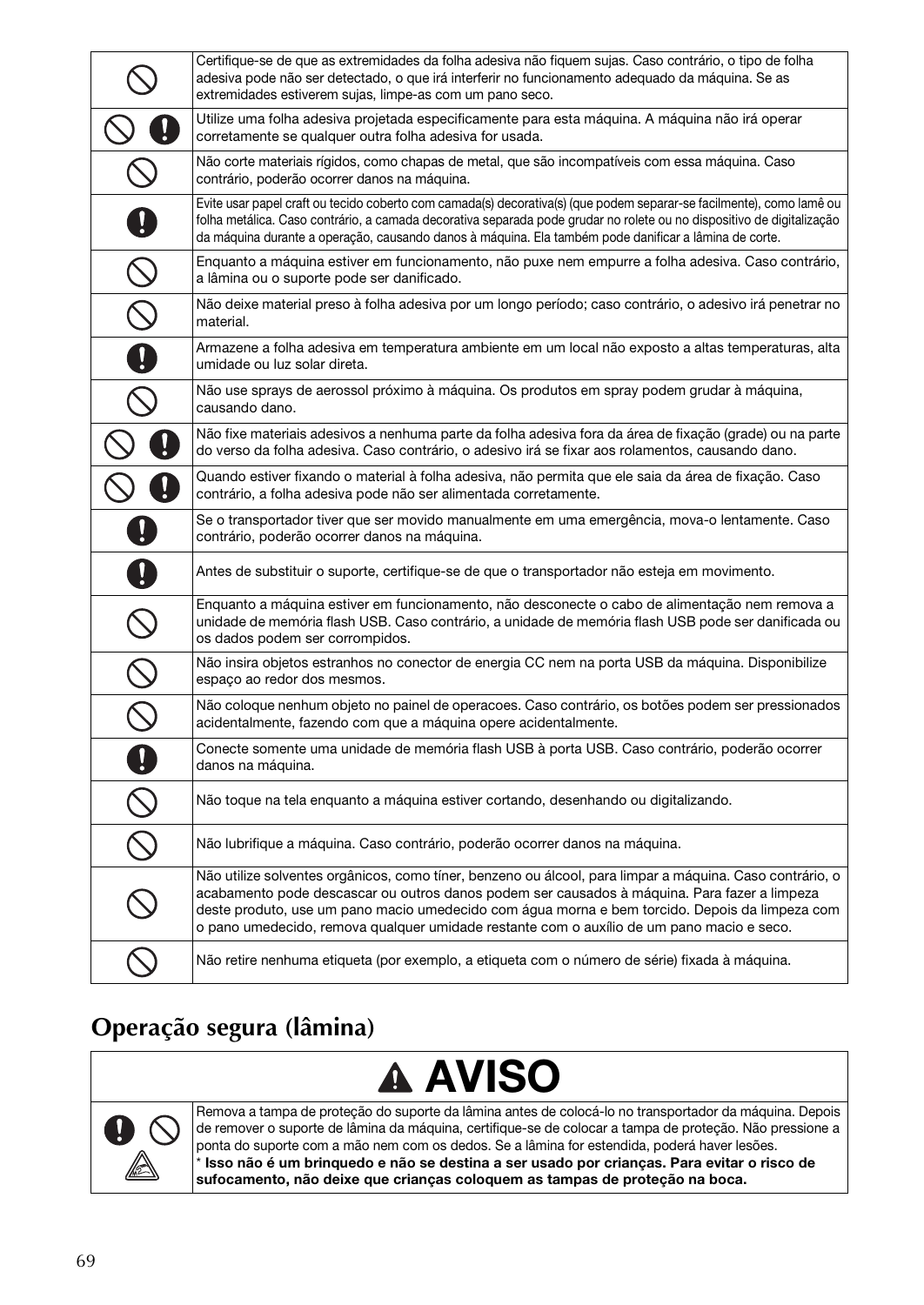# CUIDADO





Não toque a lâmina com as mãos nem com os dedos. Caso contrário, poderão ocorrer lesões. Ao substituir a lâmina, siga o procedimento de substituição.

## RTAN



Não utilize uma lâmina quebrada. Caso contrário, o corte pode não ser feito de maneira correta. Se a lâmina quebrar, remova o pedaço quebrado do material recortado. Ao remover o pedaço quebrado da lâmina do material recortado, use pinças; não toque nele com os dedos.

## **Operação segura para substituição da lâmina**

#### ■ Remover



<sup>a</sup>**Gire a tampa do suporte para removê-la.**



 Para o suporte de lâmina automática rotativa siga para a etapa  $\circled{3}$ .

 $\bullet$  **Coloque a lâmina na área de borracha na parte de trás da espátula inclusa.**



a Área de borracha

<sup>c</sup>**Puxe o suporte para cima para deixar a lâmina na área de borracha.**



<sup>c</sup>**(Para o suporte de lâmina automática rotativa) Segure a seção do eixo da lâmina automática rotativa e remova-a do suporte.**



#### ■ Instalar



#### <sup>a</sup>**Segure o eixo da nova lâmina e insira-a no compartimento da lâmina na extremidade do suporte.**

O eixo da lâmina fica preso no lugar por meio de um ímã existente no suporte. Insira lentamente o eixo da lâmina e solte-o devagar depois que o eixo for encaixado no lugar contra o ímã.





<sup>b</sup>**Gire a tampa para prendê-la no suporte.**

Aperte completamente a tampa até que não seja possível apertar mais.

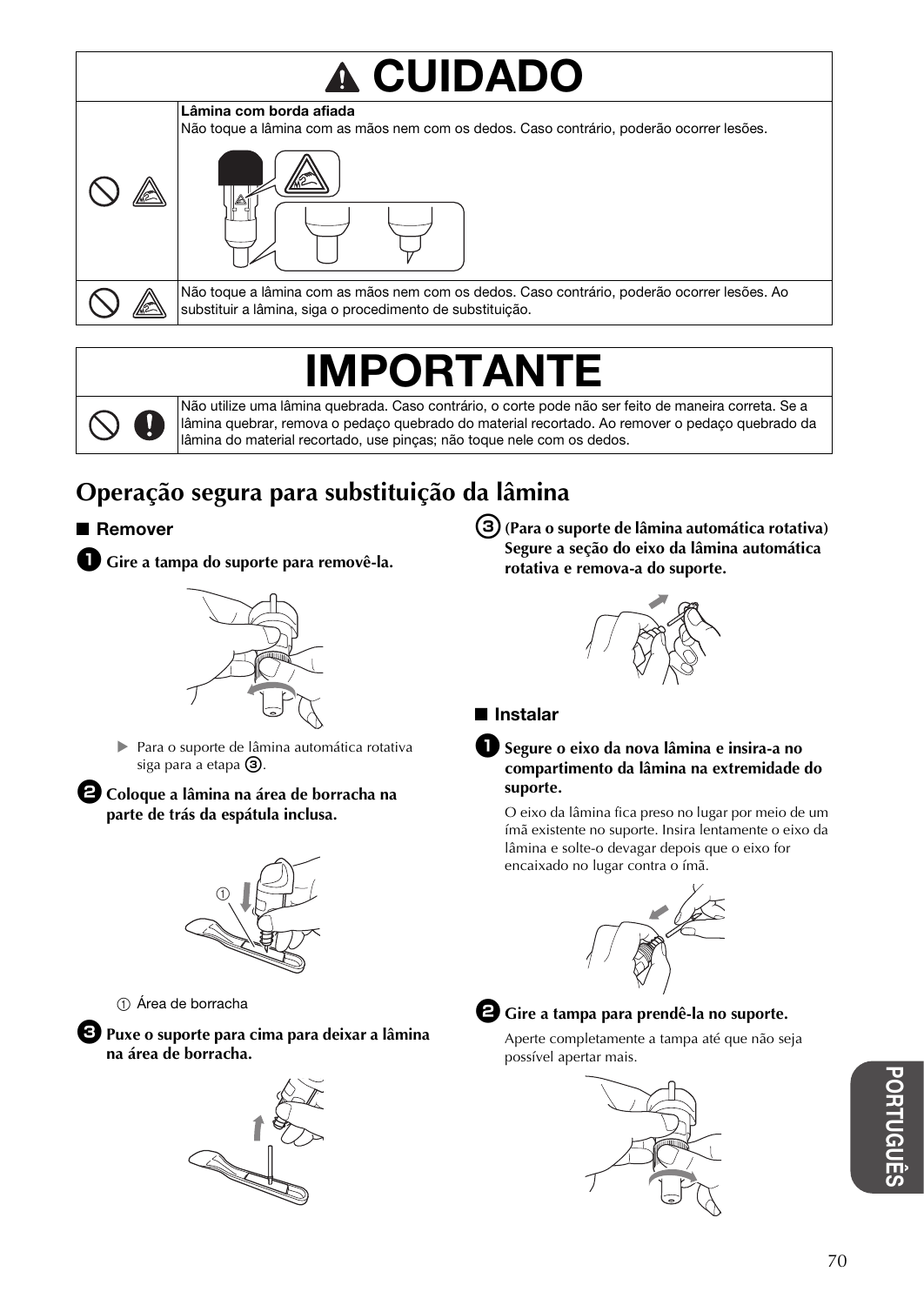### **Limitações jurídicas para a realização de cópias (Estados Unidos/Canadá)**

Respeite todas as leis de direitos autorais ao usar este produto.

Reproduções coloridas de determinados documentos são ilegais e podem resultar em responsabilização civil ou penal. Este memorando pretende servir de guia, em vez de uma lista completa de todas as proibições possíveis. Em caso de dúvidas, sugerimos que você consulte um advogado em relação a qualquer documento questionável em especial.

Os seguintes documentos, emitidos pelo Governo dos Estados Unidos/do Canadá ou por suas Agências, não devem ser copiados:

- Dinheiro
- Obrigações ou outros certificados de dívida
- Certificados de depósito
- Selos da Receita Federal (cancelados ou não)
- Documentos do Serviço Militar ou de alistamento
- Passaportes
- Selos postais dos Estados Unidos/do Canadá (cancelados ou não)
- Vales-refeição
- Documentos de imigração
- Cheques ou letras de câmbio emitidos por agências governamentais
- Crachás de identificação ou insígnias

Trabalhos protegidos por direitos autorais não podem ser copiados. Seções de um trabalho protegido por direitos autorais podem ser copiadas para "utilização justificável". Várias cópias indicam uso ilícito.

Obras de arte devem ser consideradas o equivalente a trabalhos protegidos por direitos autorais.

### **Utilização ilegal de equipamentos de digitalização (Outros países, com exceção dos Estados Unidos/Canadá)**

É crime fazer reproduções de determinados artigos ou documentos com a intenção de cometer fraude. A seguir está uma lista não exaustiva de documentos que por lei não podem ser copiados. Sugerimos que você verifique junto ao seu consultor legal e/ou autoridades legais pertinentes, caso tenha dúvidas sobre um determinado item ou documento:

- Moeda
- Obrigações ou outros certificados de dívida
- Certificados de depósito
- Documentos relacionados ao recrutamento ou serviços das forças armadas
- Passaportes
- Selos (cancelados ou não)
- Documentos de imigração
- Documentos de previdência
- Cheques ou letras emitidos por agências governamentais
- Crachás de identificação ou insígnias

Trabalhos com direitos autorais não podem ser copiados legalmente e estão sujeitos à exceção da "negociação justa" referente a seções de um trabalho protegido por direitos autorais. Várias cópias indicam uso ilícito. Obras de arte devem ser consideradas o equivalente a trabalhos protegidos por direitos autorais.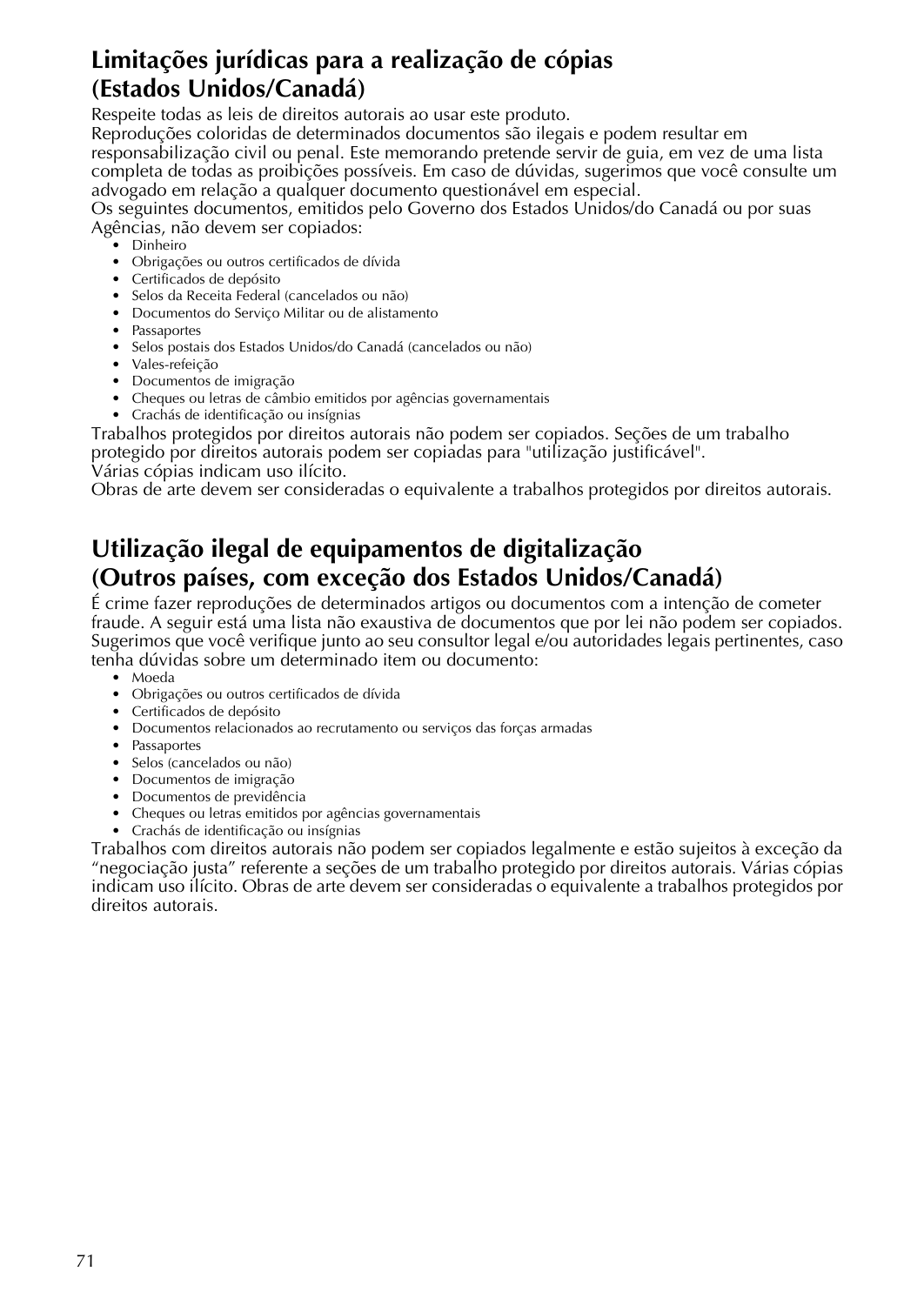## **Precauções para digitalizar**

Depois de utilizar a máquina para digitalizar um original, verifique se os dados de digitalização atendem aos requisitos de precisão e qualidade.

Como algumas partes dos dados de digitalização podem estar ausentes ou apresentar má qualidade, tome as seguintes precauções.

- Dependendo da condição do original, podem ocorrer rachaduras, deformações, manchas ou perdas e alguns ou todos os dados de digitalização podem estar ausentes.
	- Certifique-se de que não há rugas nem dobras no original. Além disso, coloque o original de forma correta na folha adesiva.
- Se um original for digitalizado enquanto o interior da máquina estiver sujo, podem ocorrer rachaduras, deformações, manchas ou perdas, e alguns ou todos os dados de digitalização podem ser perdidos.
	- Limpe cuidadosamente o interior da máquina.
- Dependendo das configurações de digitalização (tamanho e resolução de digitalização), os originais podem ser digitalizados como descrito abaixo.
	- A imagem pode ficar desfocada com uma resolução insuficiente.
	- Uma parte da imagem pode estar faltando ou o tamanho pode ser reduzido.
	- Os dados de digitalização do meio ao fim do original podem estar faltando.
	- Margens podem ser adicionadas às extremidades dos dados de digitalização.
- Não digitalize os seguintes tipos de originais.
	- Com grampos ou clipes
	- Com tinta que não está seca
	- Metal ou transparências de retroprojetor
	- Folhas brilhantes ou com acabamento espelhado
	- Cartões plásticos que foram gravados em relevo
	- Originais que excedam a espessura recomendada
- Com originais não padrão (ou mesmo no caso de originais padrão), o original pode ficar preso em função da sua condição (por exemplo, amarrotado, dobrado ou incorretamente carregado) ou da condição dos consumíveis e do mecanismo de alimentação da máquina. Neste caso, alguns ou todos os dados de digitalização podem estar ausentes. (O original pode ser danificado se ficar preso.)
- Se um marcador fluorescente foi utilizado no original, a cor pode não ser digitalizada, dependendo da cor do marcador e da espessura, ou a tonalidade pode não ser reproduzida fielmente.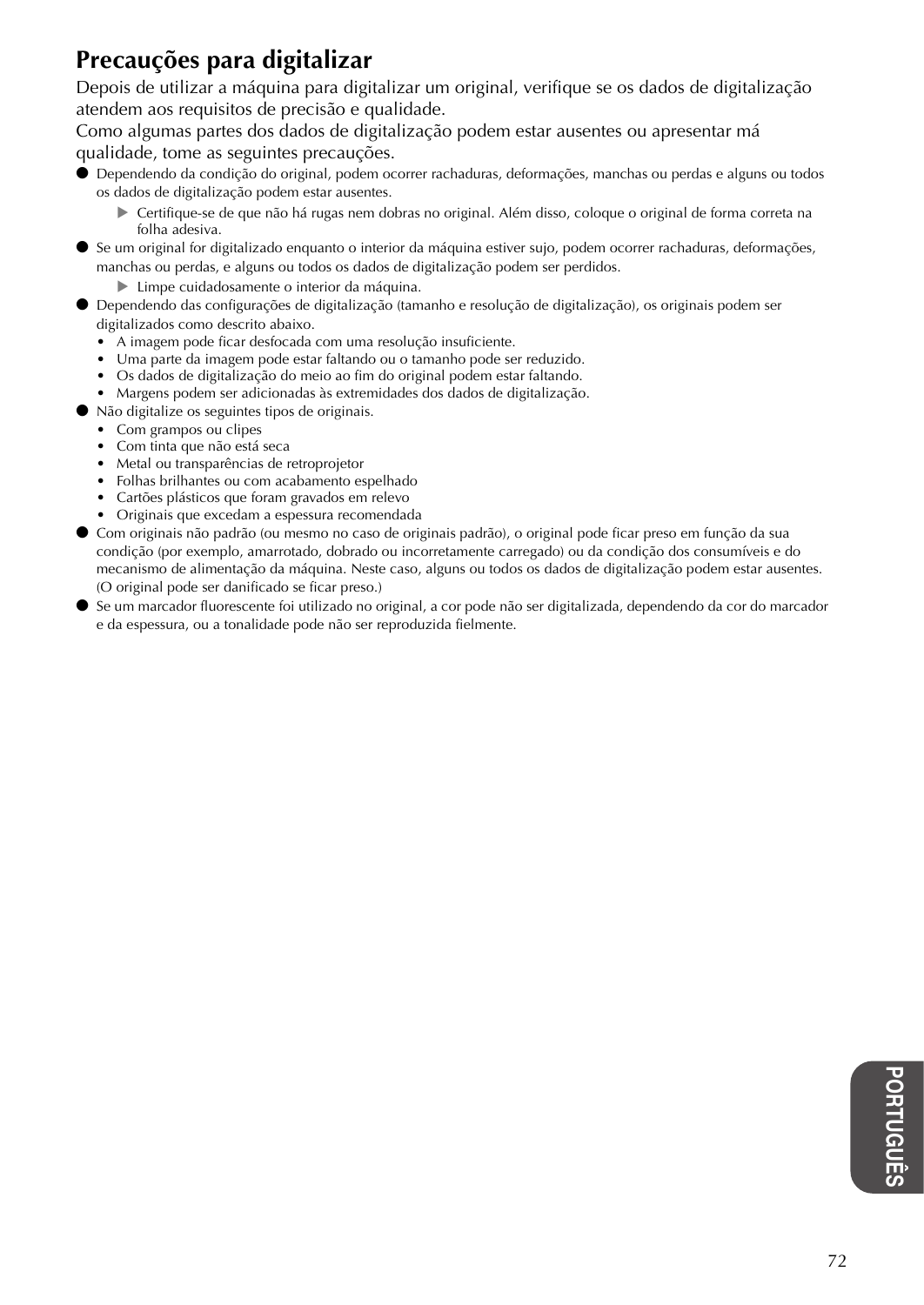## REGULAMENTAÇÃO

## **LAN sem fio (somente modelos com função de LAN sem fio)**

Esta máquina de digitalização e de cortar é compatível com interfaces sem fio $\degree$ . Faixa(s) de frequência: 2.400-2.483,5 MHz Potência máxima de radiofrequência transmitida na(s) faixa(s) de frequência: Menos de 20 dBm (e.i.r.p)

## **Para usuários no Brasil**

Este produto está homologado pela ANATEL, de acordo com os procedimentos regulamentados pela Resolução 242/2000, e atende aos requisitos técnicos aplicados. Para mais informações, consulte o site da ANATEL – www.anatel.gov.br



Este equipamento opera em caráter secundário, isto é, não tem direito à proteção contra interferência prejudicial, mesmo de estações do mesmo tipo e não pode causar interferência a sistemas operando em caráter primário.